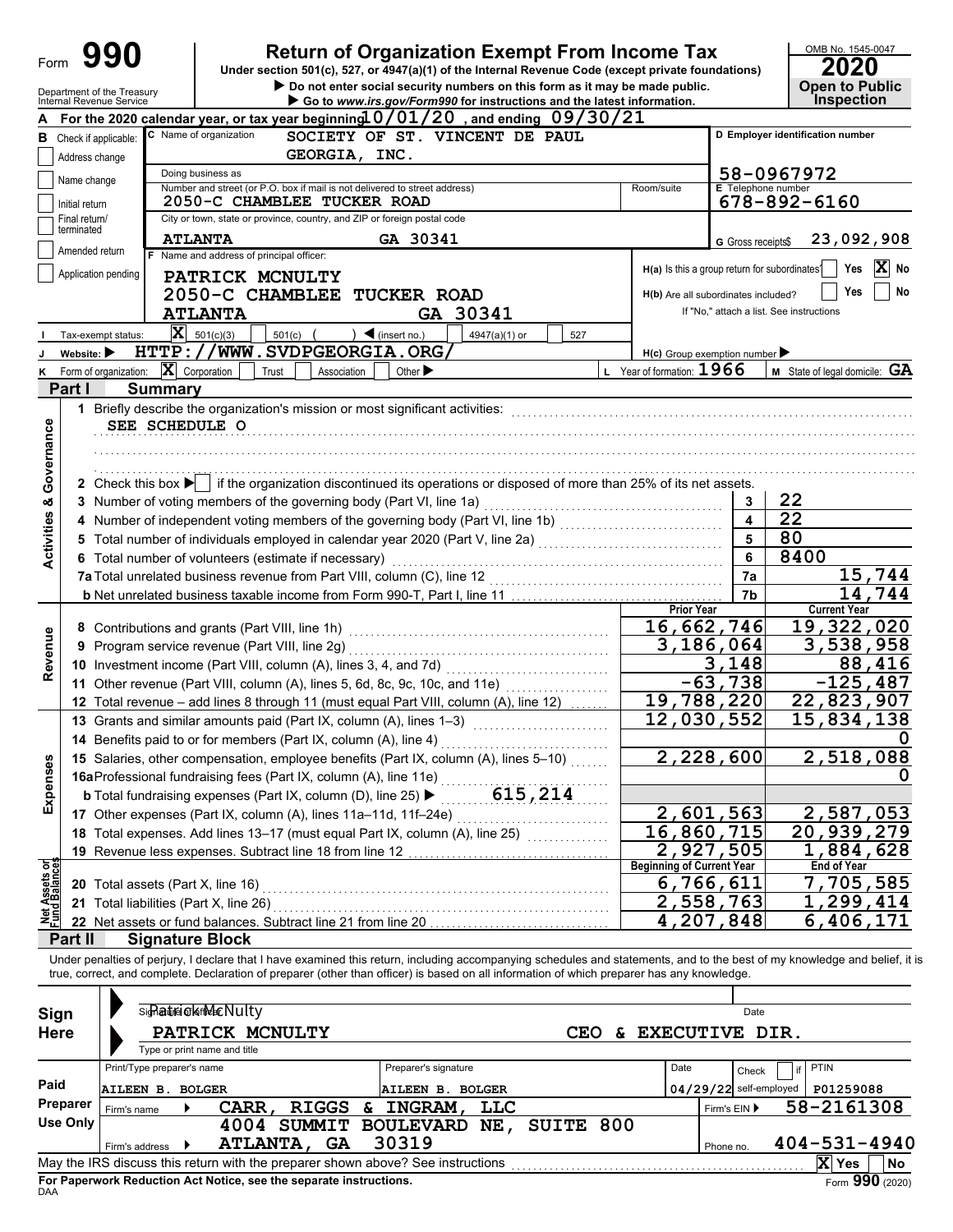| Form 990 (2020) SOCIETY OF ST. VINCENT DE PAUL                                                                 |                                                     | 58-0967972                                                                                                                     | Page 2                |
|----------------------------------------------------------------------------------------------------------------|-----------------------------------------------------|--------------------------------------------------------------------------------------------------------------------------------|-----------------------|
| Part III                                                                                                       | <b>Statement of Program Service Accomplishments</b> |                                                                                                                                |                       |
|                                                                                                                |                                                     |                                                                                                                                | $\mathbf{x}$          |
| 1 Briefly describe the organization's mission:                                                                 |                                                     |                                                                                                                                |                       |
| SEE SCHEDULE O                                                                                                 |                                                     |                                                                                                                                |                       |
|                                                                                                                |                                                     |                                                                                                                                |                       |
|                                                                                                                |                                                     |                                                                                                                                |                       |
|                                                                                                                |                                                     |                                                                                                                                |                       |
| 2 Did the organization undertake any significant program services during the year which were not listed on the |                                                     |                                                                                                                                |                       |
| prior Form 990 or 990-EZ?                                                                                      |                                                     |                                                                                                                                | $X$ Yes<br>No         |
| If "Yes," describe these new services on Schedule O.                                                           |                                                     |                                                                                                                                |                       |
| Did the organization cease conducting, or make significant changes in how it conducts, any program<br>3        |                                                     |                                                                                                                                |                       |
| services?                                                                                                      |                                                     |                                                                                                                                | Yes $\overline{X}$ No |
| If "Yes," describe these changes on Schedule O.                                                                |                                                     |                                                                                                                                |                       |
| 4                                                                                                              |                                                     | Describe the organization's program service accomplishments for each of its three largest program services, as measured by     |                       |
|                                                                                                                |                                                     | expenses. Section 501(c)(3) and 501(c)(4) organizations are required to report the amount of grants and allocations to others, |                       |
| the total expenses, and revenue, if any, for each program service reported.                                    |                                                     |                                                                                                                                |                       |
|                                                                                                                |                                                     |                                                                                                                                |                       |
| 4a (Code:                                                                                                      |                                                     | ) (Expenses \$ $16,511,505$ including grants of \$ $15,576,788$ ) (Revenue \$                                                  |                       |
| MONETARY ASSISTANCE:                                                                                           |                                                     |                                                                                                                                |                       |
|                                                                                                                |                                                     | EMERGENCY ASSISTANCE - CONFERENCES PROVIDE FINANCIAL ASSISTANCE TO PEOPLE                                                      |                       |
|                                                                                                                |                                                     | FACING EVICTION, HUNGER, THREAT OF DISCONNECTION OF UTILITIES, AND OTHER                                                       |                       |
|                                                                                                                |                                                     | EMERGENCY NEEDS. THROUGH THESE PROGRAMS, SVDP GEORGIA PROVIDED MORE THAN                                                       |                       |
|                                                                                                                |                                                     |                                                                                                                                |                       |
|                                                                                                                |                                                     | \$9,700,000 (EXPENDITURES IN SERVICE TO POOR) IN ASSISTANCE TO 16,568                                                          |                       |
|                                                                                                                |                                                     | FAMILIES IN NORTH AND CENTRAL GEORGIA WITH THE HELP OF 8,400 VOLUNTEERS.                                                       |                       |
|                                                                                                                |                                                     |                                                                                                                                |                       |
|                                                                                                                |                                                     |                                                                                                                                |                       |
|                                                                                                                |                                                     |                                                                                                                                |                       |
|                                                                                                                |                                                     |                                                                                                                                |                       |
|                                                                                                                |                                                     |                                                                                                                                |                       |
|                                                                                                                |                                                     |                                                                                                                                |                       |
| 4b (Code:                                                                                                      |                                                     | ) (Expenses \$ 2,754,346 including grants of \$ 257,350 ) (Revenue \$ 3,538,958 )                                              |                       |
| NONMONETARY ASSISTANCE:                                                                                        |                                                     |                                                                                                                                |                       |
| FOOD PANTRIES:                                                                                                 |                                                     | SVDP OPERATED 40 FOOD PANTRIES THROUGHOUT GEORGIA - SVDP                                                                       |                       |
|                                                                                                                |                                                     | PROVIDED FOOD ASSISTANCE TO OVER 115,000 GEORGIANS. THE PANTRIES ARE                                                           |                       |
|                                                                                                                |                                                     | OPERATED LIKE A GROCERY STORE AND ARE CULTURALLY SENSITIVE IN THAT CLIENTS                                                     |                       |
| CHOOSE ITEMS BASED ON THEIR FAMILIES' CUSTOMS.                                                                 |                                                     |                                                                                                                                |                       |
|                                                                                                                |                                                     | THRIFT STORES - SVDP OPERATES 12 THRIFT STORES IN THE ATLANTA AREA, WHERE                                                      |                       |
|                                                                                                                |                                                     | CLIENTS MAY REDEEM VOUCHERS FOR FREE CLOTHING, FURNITURE AND HOUSEHOLD                                                         |                       |
| GOODS.                                                                                                         |                                                     |                                                                                                                                |                       |
|                                                                                                                |                                                     |                                                                                                                                |                       |
|                                                                                                                |                                                     |                                                                                                                                |                       |
|                                                                                                                |                                                     |                                                                                                                                |                       |
|                                                                                                                |                                                     |                                                                                                                                |                       |
| 4c (Code:<br>) (Expenses \$                                                                                    | including grants of\$                               | ) (Revenue \$                                                                                                                  |                       |
| NONMONETARY ASSISTANCE:                                                                                        |                                                     |                                                                                                                                |                       |
|                                                                                                                |                                                     | CURRENTLY, SVDP SERVICES 20 KROGER STORES + 1 SAM'S CLUB AND 4 ALDI STORES                                                     |                       |
|                                                                                                                |                                                     | AND DISTRIBUTES TO 21 SVDP FOOD PANTRIES IN MIDDLE AND NORTH GEORGIA. THIS                                                     |                       |
|                                                                                                                |                                                     | PARTNERSHIP DISTRIBUTED 235,741 POUNDS OF PERISHABLE FOOD THIS YEAR TO                                                         |                       |
| THOUSANDS OF PEOPLE IN NEED.                                                                                   |                                                     |                                                                                                                                |                       |
|                                                                                                                |                                                     |                                                                                                                                |                       |
|                                                                                                                |                                                     |                                                                                                                                |                       |
|                                                                                                                |                                                     |                                                                                                                                |                       |
|                                                                                                                |                                                     |                                                                                                                                |                       |
|                                                                                                                |                                                     |                                                                                                                                |                       |
|                                                                                                                |                                                     |                                                                                                                                |                       |
|                                                                                                                |                                                     |                                                                                                                                |                       |
|                                                                                                                |                                                     |                                                                                                                                |                       |
|                                                                                                                |                                                     |                                                                                                                                |                       |
| 4d Other program services (Describe on Schedule O.)                                                            |                                                     |                                                                                                                                |                       |
| (Expenses \$<br>4e Total program service expenses ▶                                                            | including grants of\$<br>19,265,851                 | (Revenue \$                                                                                                                    |                       |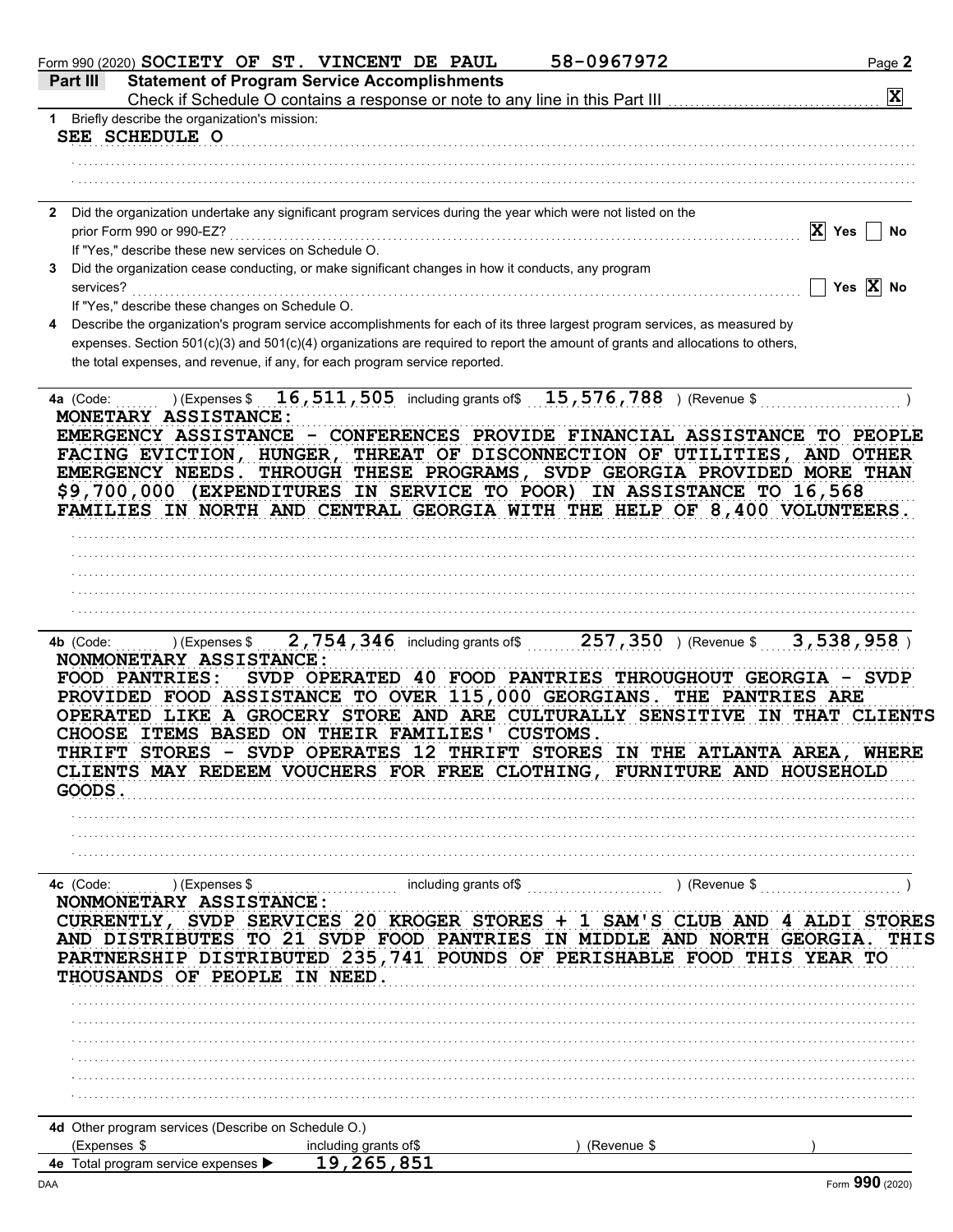Form 990 (2020) **SOCIETY OF ST. VINCENT DE PAUL 58-0967972** Page 3

**Part IV Checklist of Required Schedules**

|--|

|     |                                                                                                                                                                                                                |                     | Yes I  | No |
|-----|----------------------------------------------------------------------------------------------------------------------------------------------------------------------------------------------------------------|---------------------|--------|----|
| 1   | Is the organization described in section $501(c)(3)$ or $4947(a)(1)$ (other than a private foundation)? If "Yes,"                                                                                              |                     |        |    |
|     | complete Schedule A                                                                                                                                                                                            | 1<br>$\overline{2}$ | X<br>X |    |
| 2   | Is the organization required to complete Schedule B, Schedule of Contributors (see instructions)?                                                                                                              |                     |        |    |
| 3   | Did the organization engage in direct or indirect political campaign activities on behalf of or in opposition to<br>candidates for public office? If "Yes," complete Schedule C, Part I                        | 3                   |        | X  |
| 4   | Section 501(c)(3) organizations. Did the organization engage in lobbying activities, or have a section 501(h)                                                                                                  |                     |        |    |
|     | election in effect during the tax year? If "Yes," complete Schedule C, Part II                                                                                                                                 | 4                   |        | X  |
| 5   | Is the organization a section $501(c)(4)$ , $501(c)(5)$ , or $501(c)(6)$ organization that receives membership dues,                                                                                           |                     |        |    |
|     | assessments, or similar amounts as defined in Revenue Procedure 98-19? If "Yes," complete Schedule C, Part III                                                                                                 | 5                   |        | X  |
| 6   | Did the organization maintain any donor advised funds or any similar funds or accounts for which donors                                                                                                        |                     |        |    |
|     | have the right to provide advice on the distribution or investment of amounts in such funds or accounts? If                                                                                                    |                     |        |    |
|     | "Yes," complete Schedule D, Part I                                                                                                                                                                             | 6                   |        | X  |
| 7   | Did the organization receive or hold a conservation easement, including easements to preserve open space,                                                                                                      |                     |        |    |
|     | the environment, historic land areas, or historic structures? If "Yes," complete Schedule D, Part II                                                                                                           | $\overline{7}$      |        | X  |
| 8   | Did the organization maintain collections of works of art, historical treasures, or other similar assets? If "Yes,"                                                                                            |                     |        |    |
|     | complete Schedule D, Part III                                                                                                                                                                                  | 8                   |        | X  |
| 9   | Did the organization report an amount in Part X, line 21, for escrow or custodial account liability, serve as a                                                                                                |                     |        |    |
|     | custodian for amounts not listed in Part X; or provide credit counseling, debt management, credit repair, or                                                                                                   |                     |        |    |
|     | debt negotiation services? If "Yes," complete Schedule D, Part IV                                                                                                                                              | 9                   | X      |    |
| 10  | Did the organization, directly or through a related organization, hold assets in donor-restricted endowments                                                                                                   |                     |        |    |
|     | or in quasi endowments? If "Yes," complete Schedule D, Part V                                                                                                                                                  | 10                  | X      |    |
| 11  | If the organization's answer to any of the following questions is "Yes," then complete Schedule D, Parts VI,                                                                                                   |                     |        |    |
|     | VII, VIII, IX, or X as applicable.                                                                                                                                                                             |                     |        |    |
| a   | Did the organization report an amount for land, buildings, and equipment in Part X, line 10? If "Yes,"                                                                                                         |                     |        |    |
|     | complete Schedule D, Part VI                                                                                                                                                                                   | 11a                 | X      |    |
|     | <b>b</b> Did the organization report an amount for investments—other securities in Part X, line 12, that is 5% or more                                                                                         |                     |        |    |
|     | of its total assets reported in Part X, line 16? If "Yes," complete Schedule D, Part VII                                                                                                                       | 11b                 |        | X  |
| c   | Did the organization report an amount for investments—program related in Part X, line 13, that is 5% or more                                                                                                   |                     |        | X  |
| d   | of its total assets reported in Part X, line 16? If "Yes," complete Schedule D, Part VIII<br>Did the organization report an amount for other assets in Part X, line 15, that is 5% or more of its total assets | 11c                 |        |    |
|     | reported in Part X, line 16? If "Yes," complete Schedule D, Part IX                                                                                                                                            | 11d                 | X      |    |
|     | Did the organization report an amount for other liabilities in Part X, line 25? If "Yes," complete Schedule D, Part X                                                                                          | 11e                 | X      |    |
| f   | Did the organization's separate or consolidated financial statements for the tax year include a footnote that addresses                                                                                        |                     |        |    |
|     | the organization's liability for uncertain tax positions under FIN 48 (ASC 740)? If "Yes," complete Schedule D, Part X                                                                                         | 11f                 | X      |    |
|     | 12a Did the organization obtain separate, independent audited financial statements for the tax year? If "Yes," complete                                                                                        |                     |        |    |
|     | Schedule D, Parts XI and XII                                                                                                                                                                                   | 12a                 |        | X  |
|     | <b>b</b> Was the organization included in consolidated, independent audited financial statements for the tax year? If                                                                                          |                     |        |    |
|     | "Yes," and if the organization answered "No" to line 12a, then completing Schedule D, Parts XI and XII is optional                                                                                             | 12 <sub>b</sub>     | X      |    |
| 13  |                                                                                                                                                                                                                | 13                  |        | X  |
| 14a | Did the organization maintain an office, employees, or agents outside of the United States?                                                                                                                    | 14a                 |        | X  |
| b   | Did the organization have aggregate revenues or expenses of more than \$10,000 from grantmaking,                                                                                                               |                     |        |    |
|     | fundraising, business, investment, and program service activities outside the United States, or aggregate                                                                                                      |                     |        |    |
|     | foreign investments valued at \$100,000 or more? If "Yes," complete Schedule F, Parts I and IV                                                                                                                 | 14b                 |        | X  |
| 15  | Did the organization report on Part IX, column (A), line 3, more than \$5,000 of grants or other assistance to or                                                                                              |                     |        |    |
|     | for any foreign organization? If "Yes," complete Schedule F, Parts II and IV                                                                                                                                   | 15                  |        | X  |
| 16  | Did the organization report on Part IX, column (A), line 3, more than \$5,000 of aggregate grants or other                                                                                                     |                     |        |    |
|     | assistance to or for foreign individuals? If "Yes," complete Schedule F, Parts III and IV                                                                                                                      | 16                  |        | X  |
| 17  | Did the organization report a total of more than \$15,000 of expenses for professional fundraising services on                                                                                                 | 17                  |        | X  |
| 18  | Did the organization report more than \$15,000 total of fundraising event gross income and contributions on                                                                                                    |                     |        |    |
|     | Part VIII, lines 1c and 8a? If "Yes," complete Schedule G, Part II                                                                                                                                             | 18                  | X      |    |
| 19  | Did the organization report more than \$15,000 of gross income from gaming activities on Part VIII, line 9a?                                                                                                   |                     |        |    |
|     |                                                                                                                                                                                                                | 19                  |        | X  |
| 20a | Did the organization operate one or more hospital facilities? If "Yes," complete Schedule H                                                                                                                    | 20a                 |        | X  |
| b   |                                                                                                                                                                                                                | 20b                 |        |    |
| 21  | Did the organization report more than \$5,000 of grants or other assistance to any domestic organization or                                                                                                    |                     |        |    |
|     |                                                                                                                                                                                                                | 21                  |        | X  |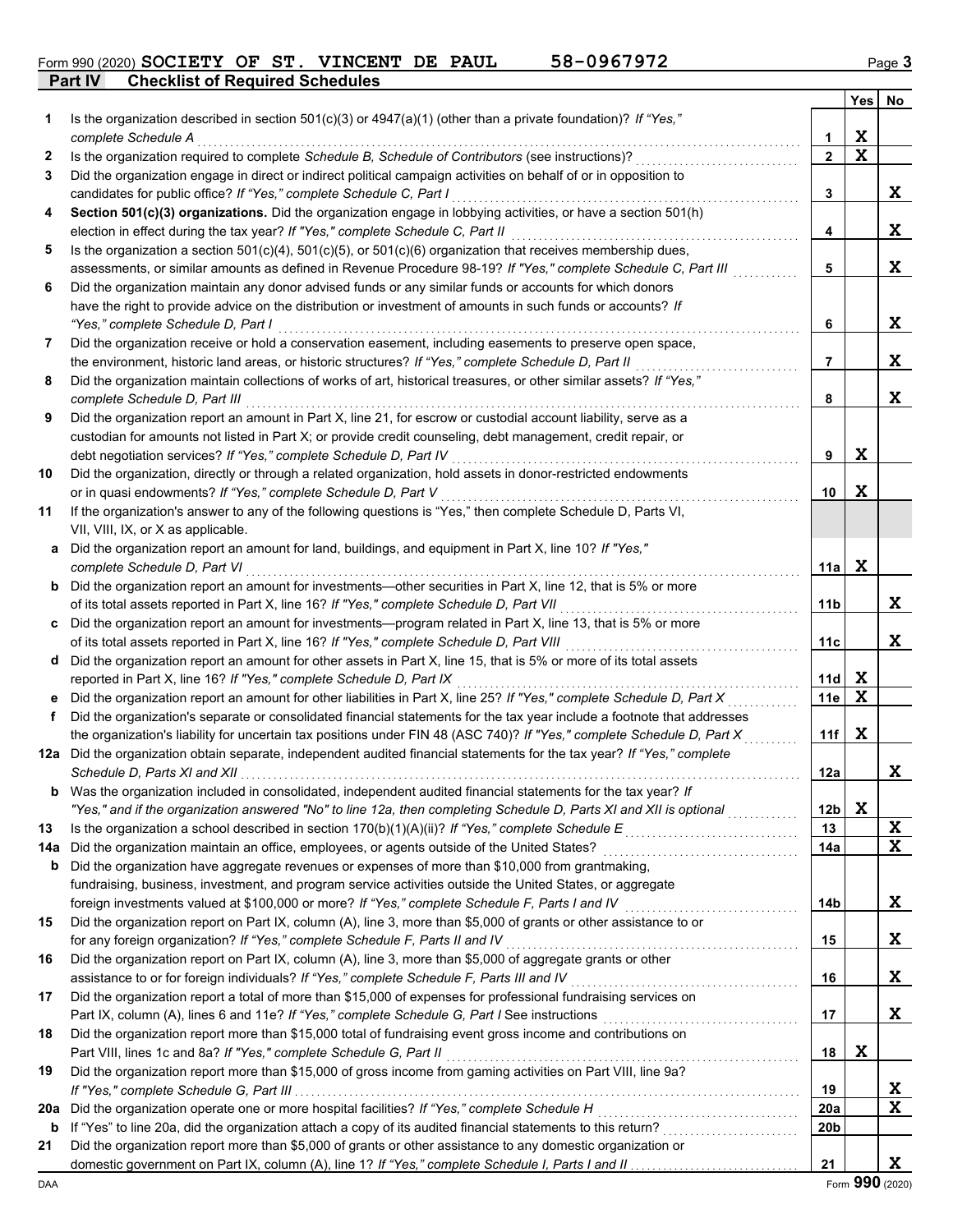**Part IV Checklist of Required Schedules** *(continued)*

|     |                                                                                                                                                                                         |                |   |                                                               | Yes        | No              |
|-----|-----------------------------------------------------------------------------------------------------------------------------------------------------------------------------------------|----------------|---|---------------------------------------------------------------|------------|-----------------|
| 22  | Did the organization report more than \$5,000 of grants or other assistance to or for domestic individuals on                                                                           |                |   |                                                               |            |                 |
|     | Part IX, column (A), line 2? If "Yes," complete Schedule I, Parts I and III                                                                                                             |                |   | 22                                                            | X          |                 |
| 23  | Did the organization answer "Yes" to Part VII, Section A, line 3, 4, or 5 about compensation of the                                                                                     |                |   |                                                               |            |                 |
|     | organization's current and former officers, directors, trustees, key employees, and highest compensated                                                                                 |                |   |                                                               |            |                 |
|     | employees? If "Yes," complete Schedule J                                                                                                                                                |                |   | 23                                                            | X          |                 |
|     | 24a Did the organization have a tax-exempt bond issue with an outstanding principal amount of more than                                                                                 |                |   |                                                               |            |                 |
|     | \$100,000 as of the last day of the year, that was issued after December 31, 2002? If "Yes," answer lines 24b<br>through 24d and complete Schedule K. If "No," go to line 25a           |                |   | 24a                                                           |            | X               |
| b   | Did the organization invest any proceeds of tax-exempt bonds beyond a temporary period exception?                                                                                       |                |   | 24 <sub>b</sub>                                               |            |                 |
| c   | Did the organization maintain an escrow account other than a refunding escrow at any time during the year                                                                               |                |   |                                                               |            |                 |
|     | to defease any tax-exempt bonds?                                                                                                                                                        |                |   | 24c                                                           |            |                 |
|     | d Did the organization act as an "on behalf of" issuer for bonds outstanding at any time during the year?                                                                               |                |   | 24d                                                           |            |                 |
|     | 25a Section 501(c)(3), 501(c)(4), and 501(c)(29) organizations. Did the organization engage in an excess benefit                                                                        |                |   |                                                               |            |                 |
|     | transaction with a disqualified person during the year? If "Yes," complete Schedule L, Part I                                                                                           |                |   | 25a                                                           |            | X               |
|     | <b>b</b> Is the organization aware that it engaged in an excess benefit transaction with a disqualified person in a prior                                                               |                |   |                                                               |            |                 |
|     | year, and that the transaction has not been reported on any of the organization's prior Forms 990 or 990-EZ?                                                                            |                |   |                                                               |            |                 |
|     | If "Yes," complete Schedule L, Part I                                                                                                                                                   |                |   | 25 <sub>b</sub>                                               |            | X               |
| 26  | Did the organization report any amount on Part X, line 5 or 22, for receivables from or payables to any current                                                                         |                |   |                                                               |            |                 |
|     | or former officer, director, trustee, key employee, creator or founder, substantial contributor, or 35%                                                                                 |                |   |                                                               |            |                 |
|     | controlled entity or family member of any of these persons? If "Yes," complete Schedule L, Part II                                                                                      |                |   | 26                                                            |            | X               |
| 27  | Did the organization provide a grant or other assistance to any current or former officer, director, trustee, key                                                                       |                |   |                                                               |            |                 |
|     | employee, creator or founder, substantial contributor or employee thereof, a grant selection committee                                                                                  |                |   |                                                               |            |                 |
|     | member, or to a 35% controlled entity (including an employee thereof) or family member of any of these<br>persons? If "Yes," complete Schedule L, Part III                              |                |   | 27                                                            |            | X               |
| 28  | Was the organization a party to a business transaction with one of the following parties (see Schedule L, Part                                                                          |                |   |                                                               |            |                 |
|     | IV instructions, for applicable filing thresholds, conditions, and exceptions):                                                                                                         |                |   |                                                               |            |                 |
| a   | A current or former officer, director, trustee, key employee, creator or founder, or substantial contributor? If                                                                        |                |   |                                                               |            |                 |
|     | "Yes," complete Schedule L, Part IV                                                                                                                                                     |                |   | 28a                                                           |            | X               |
| b   | A family member of any individual described in line 28a? If "Yes," complete Schedule L, Part IV                                                                                         |                |   | 28b                                                           |            | $\mathbf x$     |
| c   | A 35% controlled entity of one or more individuals and/or organizations described in lines 28a or 28b? If                                                                               |                |   |                                                               |            |                 |
|     | "Yes," complete Schedule L, Part IV                                                                                                                                                     |                |   | 28c                                                           |            | X               |
| 29  | Did the organization receive more than \$25,000 in non-cash contributions? If "Yes," complete Schedule M                                                                                |                |   | 29                                                            | X          |                 |
| 30  | Did the organization receive contributions of art, historical treasures, or other similar assets, or qualified                                                                          |                |   |                                                               |            |                 |
|     | conservation contributions? If "Yes," complete Schedule M                                                                                                                               |                |   | 30                                                            |            | X               |
| 31  | Did the organization liquidate, terminate, or dissolve and cease operations? If "Yes," complete Schedule N, Part I                                                                      |                |   | 31                                                            |            | $\mathbf x$     |
| 32  | Did the organization sell, exchange, dispose of, or transfer more than 25% of its net assets? If "Yes,"                                                                                 |                |   |                                                               |            |                 |
|     | complete Schedule N, Part II                                                                                                                                                            |                |   | 32                                                            |            | X               |
| 33  | Did the organization own 100% of an entity disregarded as separate from the organization under Regulations<br>sections 301.7701-2 and 301.7701-3? If "Yes," complete Schedule R, Part I |                |   | 33                                                            | X          |                 |
| 34  | Was the organization related to any tax-exempt or taxable entity? If "Yes," complete Schedule R, Part II, III,                                                                          |                |   |                                                               |            |                 |
|     | or IV, and Part V, line 1                                                                                                                                                               |                |   | 34                                                            | X          |                 |
| 35а | Did the organization have a controlled entity within the meaning of section 512(b)(13)?                                                                                                 |                |   | 35a                                                           | X          |                 |
| b   | If "Yes" to line 35a, did the organization receive any payment from or engage in any transaction with a                                                                                 |                |   |                                                               |            |                 |
|     |                                                                                                                                                                                         |                |   | 35 <sub>b</sub>                                               | X          |                 |
| 36  | Section 501(c)(3) organizations. Did the organization make any transfers to an exempt non-charitable                                                                                    |                |   |                                                               |            |                 |
|     | related organization? If "Yes," complete Schedule R, Part V, line 2                                                                                                                     |                |   | 36                                                            |            | X               |
| 37  | Did the organization conduct more than 5% of its activities through an entity that is not a related organization                                                                        |                |   |                                                               |            |                 |
|     | and that is treated as a partnership for federal income tax purposes? If "Yes," complete Schedule R, Part VI                                                                            |                |   | 37<br><u>.</u><br>1980 - Paul Barbara, papa pada ang panganan |            | X               |
| 38  | Did the organization complete Schedule O and provide explanations in Schedule O for Part VI, lines 11b and                                                                              |                |   |                                                               |            |                 |
|     | 19? Note: All Form 990 filers are required to complete Schedule O.<br><b>Statements Regarding Other IRS Filings and Tax Compliance</b>                                                  |                |   | 38                                                            | X          |                 |
|     | <b>Part V</b><br>Check if Schedule O contains a response or note to any line in this Part V                                                                                             |                |   |                                                               |            |                 |
|     |                                                                                                                                                                                         |                |   |                                                               | <b>Yes</b> | No              |
| 1а  | Enter the number reported in Box 3 of Form 1096. Enter -0- if not applicable                                                                                                            | 1a             | 4 |                                                               |            |                 |
| b   | Enter the number of Forms W-2G included in line 1a. Enter -0- if not applicable                                                                                                         | 1 <sub>b</sub> | 0 |                                                               |            |                 |
| c   | Did the organization comply with backup withholding rules for reportable payments to vendors and                                                                                        |                |   |                                                               |            |                 |
|     |                                                                                                                                                                                         |                |   | 1c                                                            | X          |                 |
| DAA |                                                                                                                                                                                         |                |   |                                                               |            | Form 990 (2020) |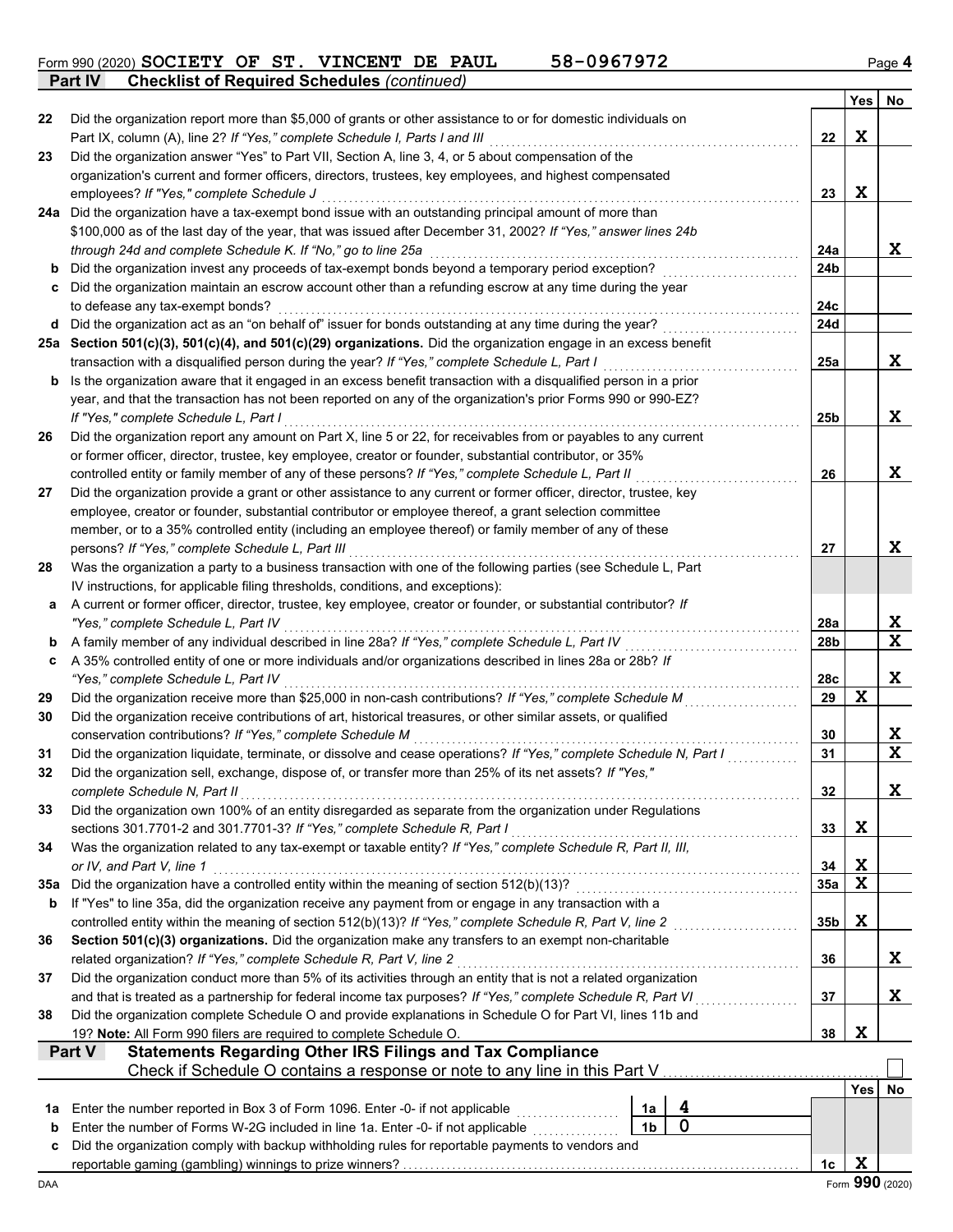|     |                                                                                                                                                 |                 |    |                | Yes | No |  |  |  |  |
|-----|-------------------------------------------------------------------------------------------------------------------------------------------------|-----------------|----|----------------|-----|----|--|--|--|--|
| 2a  | Enter the number of employees reported on Form W-3, Transmittal of Wage and Tax                                                                 |                 |    |                |     |    |  |  |  |  |
|     | Statements, filed for the calendar year ending with or within the year covered by this return                                                   | 2a              | 80 |                |     |    |  |  |  |  |
| b   | If at least one is reported on line 2a, did the organization file all required federal employment tax returns?                                  |                 |    | 2 <sub>b</sub> | X   |    |  |  |  |  |
|     | Note: If the sum of lines 1a and 2a is greater than 250, you may be required to e-file (see instructions)                                       |                 |    |                |     |    |  |  |  |  |
| За  | Did the organization have unrelated business gross income of \$1,000 or more during the year?                                                   |                 |    | 3a             | X   |    |  |  |  |  |
| b   | If "Yes," has it filed a Form 990-T for this year? If "No" to line 3b, provide an explanation on Schedule O                                     |                 |    |                |     |    |  |  |  |  |
| 4a  | At any time during the calendar year, did the organization have an interest in, or a signature or other authority over,                         |                 |    |                |     |    |  |  |  |  |
|     | a financial account in a foreign country (such as a bank account, securities account, or other financial account)?                              |                 |    | 4a             |     | X  |  |  |  |  |
| b   | If "Yes," enter the name of the foreign country ▶                                                                                               |                 |    |                |     |    |  |  |  |  |
|     | See instructions for filing requirements for FinCEN Form 114, Report of Foreign Bank and Financial Accounts (FBAR).                             |                 |    |                |     |    |  |  |  |  |
| 5a  | Was the organization a party to a prohibited tax shelter transaction at any time during the tax year?<br>.                                      |                 |    |                |     |    |  |  |  |  |
| b   | Did any taxable party notify the organization that it was or is a party to a prohibited tax shelter transaction?                                |                 |    | 5 <sub>b</sub> |     | X  |  |  |  |  |
| с   | If "Yes" to line 5a or 5b, did the organization file Form 8886-T?                                                                               |                 |    | 5c             |     |    |  |  |  |  |
| 6a  | Does the organization have annual gross receipts that are normally greater than \$100,000, and did the                                          |                 |    |                |     |    |  |  |  |  |
|     | organization solicit any contributions that were not tax deductible as charitable contributions?                                                |                 |    | 6a             |     | X  |  |  |  |  |
| b   | If "Yes," did the organization include with every solicitation an express statement that such contributions or                                  |                 |    |                |     |    |  |  |  |  |
|     | gifts were not tax deductible?                                                                                                                  |                 |    | 6b             |     |    |  |  |  |  |
| 7   | Organizations that may receive deductible contributions under section 170(c).                                                                   |                 |    |                |     |    |  |  |  |  |
| a   | Did the organization receive a payment in excess of \$75 made partly as a contribution and partly for goods                                     |                 |    |                |     |    |  |  |  |  |
|     | and services provided to the payor?                                                                                                             |                 |    | 7a             | X   |    |  |  |  |  |
| b   | If "Yes," did the organization notify the donor of the value of the goods or services provided?                                                 |                 |    | 7b             | X   |    |  |  |  |  |
| c   | Did the organization sell, exchange, or otherwise dispose of tangible personal property for which it was                                        |                 |    |                |     |    |  |  |  |  |
|     | required to file Form 8282?                                                                                                                     |                 |    | 7c             |     | X  |  |  |  |  |
| d   | If "Yes," indicate the number of Forms 8282 filed during the year                                                                               | 7d              |    | 7e             |     | X  |  |  |  |  |
| е   | Did the organization receive any funds, directly or indirectly, to pay premiums on a personal benefit contract?                                 |                 |    |                |     |    |  |  |  |  |
| f   | Did the organization, during the year, pay premiums, directly or indirectly, on a personal benefit contract?                                    |                 |    |                |     |    |  |  |  |  |
| g   | If the organization received a contribution of qualified intellectual property, did the organization file Form 8899 as required?                |                 |    |                |     |    |  |  |  |  |
| h   | If the organization received a contribution of cars, boats, airplanes, or other vehicles, did the organization file a Form 1098-C?              |                 |    |                |     |    |  |  |  |  |
| 8   | Sponsoring organizations maintaining donor advised funds. Did a donor advised fund maintained by the                                            |                 |    | 8              |     |    |  |  |  |  |
| 9   | sponsoring organization have excess business holdings at any time during the year?<br>Sponsoring organizations maintaining donor advised funds. |                 |    |                |     |    |  |  |  |  |
| а   | Did the sponsoring organization make any taxable distributions under section 4966?                                                              |                 |    | 9a             |     |    |  |  |  |  |
| b   | Did the sponsoring organization make a distribution to a donor, donor advisor, or related person?                                               |                 |    | 9b             |     |    |  |  |  |  |
| 10  | Section 501(c)(7) organizations. Enter:                                                                                                         |                 |    |                |     |    |  |  |  |  |
| а   | Initiation fees and capital contributions included on Part VIII, line 12                                                                        | 10a             |    |                |     |    |  |  |  |  |
| b   | Gross receipts, included on Form 990, Part VIII, line 12, for public use of club facilities                                                     | 10 <sub>b</sub> |    |                |     |    |  |  |  |  |
| 11  | Section 501(c)(12) organizations. Enter:                                                                                                        |                 |    |                |     |    |  |  |  |  |
| а   | Gross income from members or shareholders                                                                                                       | 11a             |    |                |     |    |  |  |  |  |
| b   | Gross income from other sources (Do not net amounts due or paid to other sources                                                                |                 |    |                |     |    |  |  |  |  |
|     | against amounts due or received from them.)                                                                                                     | 11 <sub>b</sub> |    |                |     |    |  |  |  |  |
| 12a | Section 4947(a)(1) non-exempt charitable trusts. Is the organization filing Form 990 in lieu of Form 1041?                                      |                 |    | 12a            |     |    |  |  |  |  |
| b   | If "Yes," enter the amount of tax-exempt interest received or accrued during the year                                                           | 12 <sub>b</sub> |    |                |     |    |  |  |  |  |
| 13  | Section 501(c)(29) qualified nonprofit health insurance issuers.                                                                                |                 |    |                |     |    |  |  |  |  |
| а   | Is the organization licensed to issue qualified health plans in more than one state?                                                            |                 |    | 13а            |     |    |  |  |  |  |
|     | Note: See the instructions for additional information the organization must report on Schedule O.                                               |                 |    |                |     |    |  |  |  |  |
| b   | Enter the amount of reserves the organization is required to maintain by the states in which                                                    |                 |    |                |     |    |  |  |  |  |
|     | the organization is licensed to issue qualified health plans                                                                                    | 13b             |    |                |     |    |  |  |  |  |
| c   | Enter the amount of reserves on hand                                                                                                            | 13 <sub>c</sub> |    |                |     |    |  |  |  |  |
| 14a | Did the organization receive any payments for indoor tanning services during the tax year?                                                      |                 |    | 14a            |     | X  |  |  |  |  |
| b   | If "Yes," has it filed a Form 720 to report these payments? If "No," provide an explanation on Schedule O                                       |                 |    | 14b            |     |    |  |  |  |  |
| 15  | Is the organization subject to the section 4960 tax on payment(s) of more than \$1,000,000 in remuneration or                                   |                 |    |                |     |    |  |  |  |  |
|     | excess parachute payment(s) during the year?                                                                                                    |                 |    | 15             |     | X  |  |  |  |  |
|     | If "Yes," see instructions and file Form 4720, Schedule N.                                                                                      |                 |    |                |     |    |  |  |  |  |
| 16  | Is the organization an educational institution subject to the section 4968 excise tax on net investment income?                                 |                 |    | 16             |     | X  |  |  |  |  |
|     | If "Yes," complete Form 4720, Schedule O.                                                                                                       |                 |    |                |     |    |  |  |  |  |

### **Part V Statements Regarding Other IRS Filings and Tax Compliance** *(continued)* Form 990 (2020) **SOCIETY OF ST. VINCENT DE PAUL 58-0967972** Page 5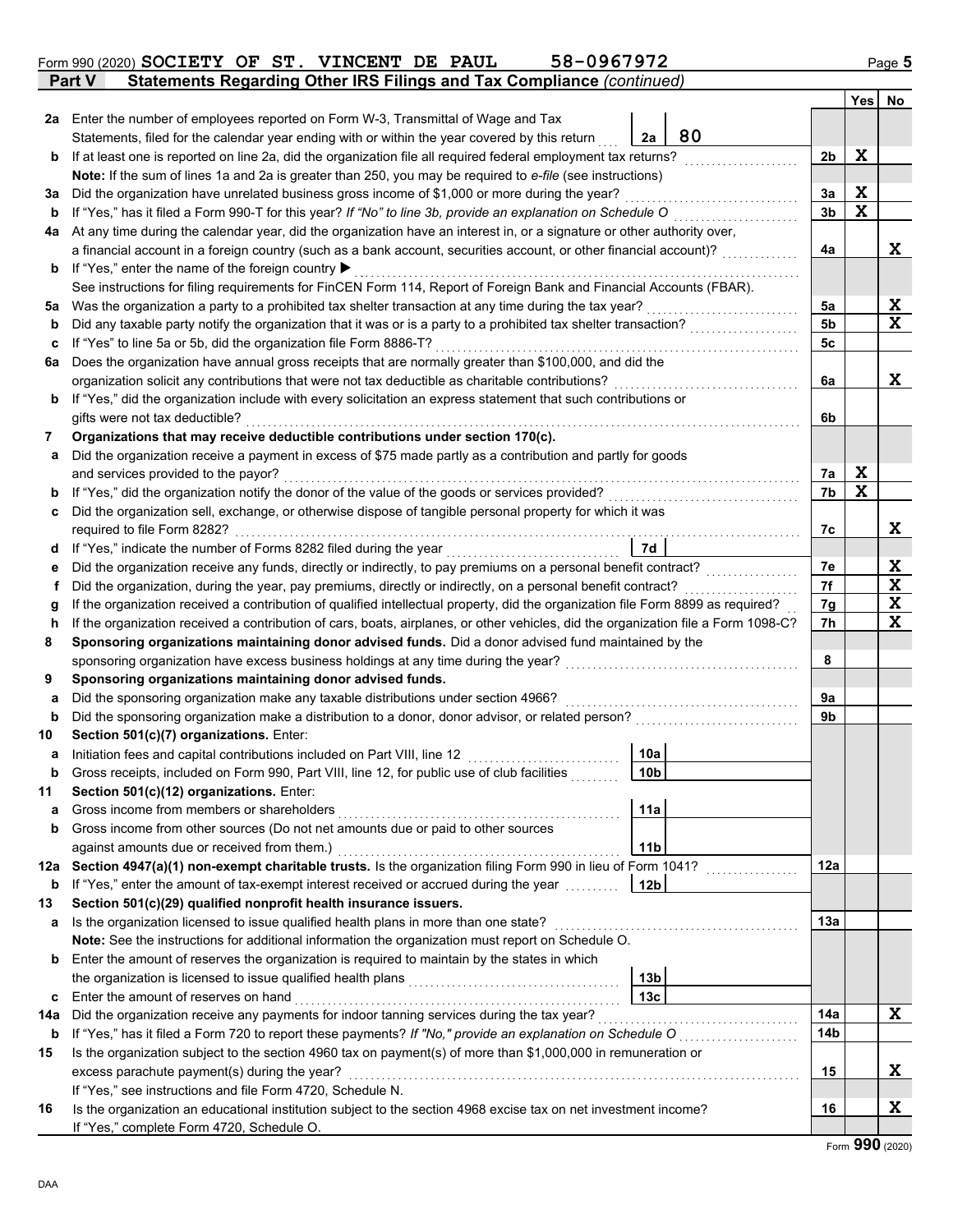# Form 990 (2020) **SOCIETY OF ST. VINCENT DE PAUL 58-0967972** Page 6

| Part VI | Governance, Management, and Disclosure For each "Yes" response to lines 2 through 7b below, and for a "No"                |
|---------|---------------------------------------------------------------------------------------------------------------------------|
|         | response to line 8a, 8b, or 10b below, describe the circumstances, processes, or changes on Schedule O. See instructions. |
|         | $ \mathbf{X} $                                                                                                            |
|         | <b>Section A. Governing Body and Management</b>                                                                           |

| 1а  | Enter the number of voting members of the governing body at the end of the tax year                                                                                                                                                      | 1a | 22 |                 | <b>Yes</b> | No          |
|-----|------------------------------------------------------------------------------------------------------------------------------------------------------------------------------------------------------------------------------------------|----|----|-----------------|------------|-------------|
|     | If there are material differences in voting rights among members of the governing body, or                                                                                                                                               |    |    |                 |            |             |
|     | if the governing body delegated broad authority to an executive committee or similar                                                                                                                                                     |    |    |                 |            |             |
|     | committee, explain on Schedule O.                                                                                                                                                                                                        |    |    |                 |            |             |
| b   | Enter the number of voting members included on line 1a, above, who are independent                                                                                                                                                       | 1b | 22 |                 |            |             |
| 2   | Did any officer, director, trustee, or key employee have a family relationship or a business relationship with                                                                                                                           |    |    |                 |            |             |
|     | any other officer, director, trustee, or key employee?                                                                                                                                                                                   |    |    | 2               |            | X           |
| 3   | Did the organization delegate control over management duties customarily performed by or under the direct                                                                                                                                |    |    |                 |            |             |
|     | supervision of officers, directors, trustees, or key employees to a management company or other person?                                                                                                                                  |    |    | 3               |            | X           |
| 4   | Did the organization make any significant changes to its governing documents since the prior Form 990 was filed?                                                                                                                         |    |    | 4               |            | $\mathbf x$ |
| 5   | Did the organization become aware during the year of a significant diversion of the organization's assets?                                                                                                                               |    |    | 5               |            | X           |
| 6   | Did the organization have members or stockholders?                                                                                                                                                                                       |    |    | 6               |            | $\mathbf x$ |
| 7a  | Did the organization have members, stockholders, or other persons who had the power to elect or appoint                                                                                                                                  |    |    |                 |            |             |
|     | one or more members of the governing body?                                                                                                                                                                                               |    |    | 7a              |            | X           |
| b   | Are any governance decisions of the organization reserved to (or subject to approval by) members,                                                                                                                                        |    |    |                 |            |             |
|     | stockholders, or persons other than the governing body?                                                                                                                                                                                  |    |    | 7b              |            | X           |
| 8   | Did the organization contemporaneously document the meetings held or written actions undertaken during the year by the following:                                                                                                        |    |    |                 |            |             |
| a   | The governing body?                                                                                                                                                                                                                      |    |    | 8a              | X          |             |
| b   | Each committee with authority to act on behalf of the governing body?                                                                                                                                                                    |    |    | 8b              | X          |             |
| 9   | Is there any officer, director, trustee, or key employee listed in Part VII, Section A, who cannot be reached at                                                                                                                         |    |    |                 |            |             |
|     |                                                                                                                                                                                                                                          |    |    | 9               |            | X           |
|     | Section B. Policies (This Section B requests information about policies not required by the Internal Revenue Code.)                                                                                                                      |    |    |                 |            |             |
|     |                                                                                                                                                                                                                                          |    |    |                 | <b>Yes</b> | No          |
| 10a | Did the organization have local chapters, branches, or affiliates?                                                                                                                                                                       |    |    | 10a             | X          |             |
| b   | If "Yes," did the organization have written policies and procedures governing the activities of such chapters,                                                                                                                           |    |    |                 |            |             |
|     | affiliates, and branches to ensure their operations are consistent with the organization's exempt purposes?                                                                                                                              |    |    | 10 <sub>b</sub> | X          |             |
| 11a | Has the organization provided a complete copy of this Form 990 to all members of its governing body before filing the form?                                                                                                              |    |    | 11a             | X          |             |
| b   | Describe in Schedule O the process, if any, used by the organization to review this Form 990.                                                                                                                                            |    |    |                 |            |             |
| 12a | Did the organization have a written conflict of interest policy? If "No," go to line 13                                                                                                                                                  |    |    | 12a             | X          |             |
| b   | Were officers, directors, or trustees, and key employees required to disclose annually interests that could give rise to conflicts?                                                                                                      |    |    | 12 <sub>b</sub> | X          |             |
| c   | Did the organization regularly and consistently monitor and enforce compliance with the policy? If "Yes,"                                                                                                                                |    |    |                 |            |             |
|     | describe in Schedule O how this was done                                                                                                                                                                                                 |    |    | 12c             | X          |             |
| 13  | Did the organization have a written whistleblower policy?                                                                                                                                                                                |    |    | 13              | X          |             |
| 14  | Did the organization have a written document retention and destruction policy?                                                                                                                                                           |    |    | 14              | X          |             |
| 15  | Did the process for determining compensation of the following persons include a review and approval by                                                                                                                                   |    |    |                 |            |             |
|     | independent persons, comparability data, and contemporaneous substantiation of the deliberation and decision?                                                                                                                            |    |    |                 |            |             |
| а   |                                                                                                                                                                                                                                          |    |    | 15a             | X          |             |
| b   | Other officers or key employees of the organization                                                                                                                                                                                      |    |    | 15 <sub>b</sub> | X          |             |
|     | If "Yes" to line 15a or 15b, describe the process in Schedule O (see instructions).                                                                                                                                                      |    |    |                 |            |             |
| 16a | Did the organization invest in, contribute assets to, or participate in a joint venture or similar arrangement                                                                                                                           |    |    |                 |            |             |
|     | with a taxable entity during the year?                                                                                                                                                                                                   |    |    | 16a             |            | X           |
| b   | If "Yes," did the organization follow a written policy or procedure requiring the organization to evaluate its                                                                                                                           |    |    |                 |            |             |
|     | participation in joint venture arrangements under applicable federal tax law, and take steps to safeguard the                                                                                                                            |    |    |                 |            |             |
|     |                                                                                                                                                                                                                                          |    |    | 16b             |            |             |
|     | <b>Section C. Disclosure</b>                                                                                                                                                                                                             |    |    |                 |            |             |
| 17  | List the states with which a copy of this Form 990 is required to be filed $\triangleright$ GA                                                                                                                                           |    |    |                 |            |             |
| 18  | Section 6104 requires an organization to make its Forms 1023 (1024 or 1024-A, if applicable), 990, and 990-T (Section 501(c)<br>(3)s only) available for public inspection. Indicate how you made these available. Check all that apply. |    |    |                 |            |             |
|     |                                                                                                                                                                                                                                          |    |    |                 |            |             |

 $\overline{\textbf{X}}$  Own website  $\overline{\textbf{X}}$  Another's website  $\overline{\textbf{X}}$  Upon request  $\begin{bmatrix} \overline{\textbf{X}} & \text{Other (explain on Schedule O)} \end{bmatrix}$ 

**19** Describe on Schedule O whether (and if so, how) the organization made its governing documents, conflict of interest policy, and financial statements available to the public during the tax year.

**20** State the name, address, and telephone number of the person who possesses the organization's books and records  $\blacktriangleright$ 

**CHERYL KING 2050-C CHAMBLEE TUCKER ROAD ATLANTA GA 30341 678-892-6160**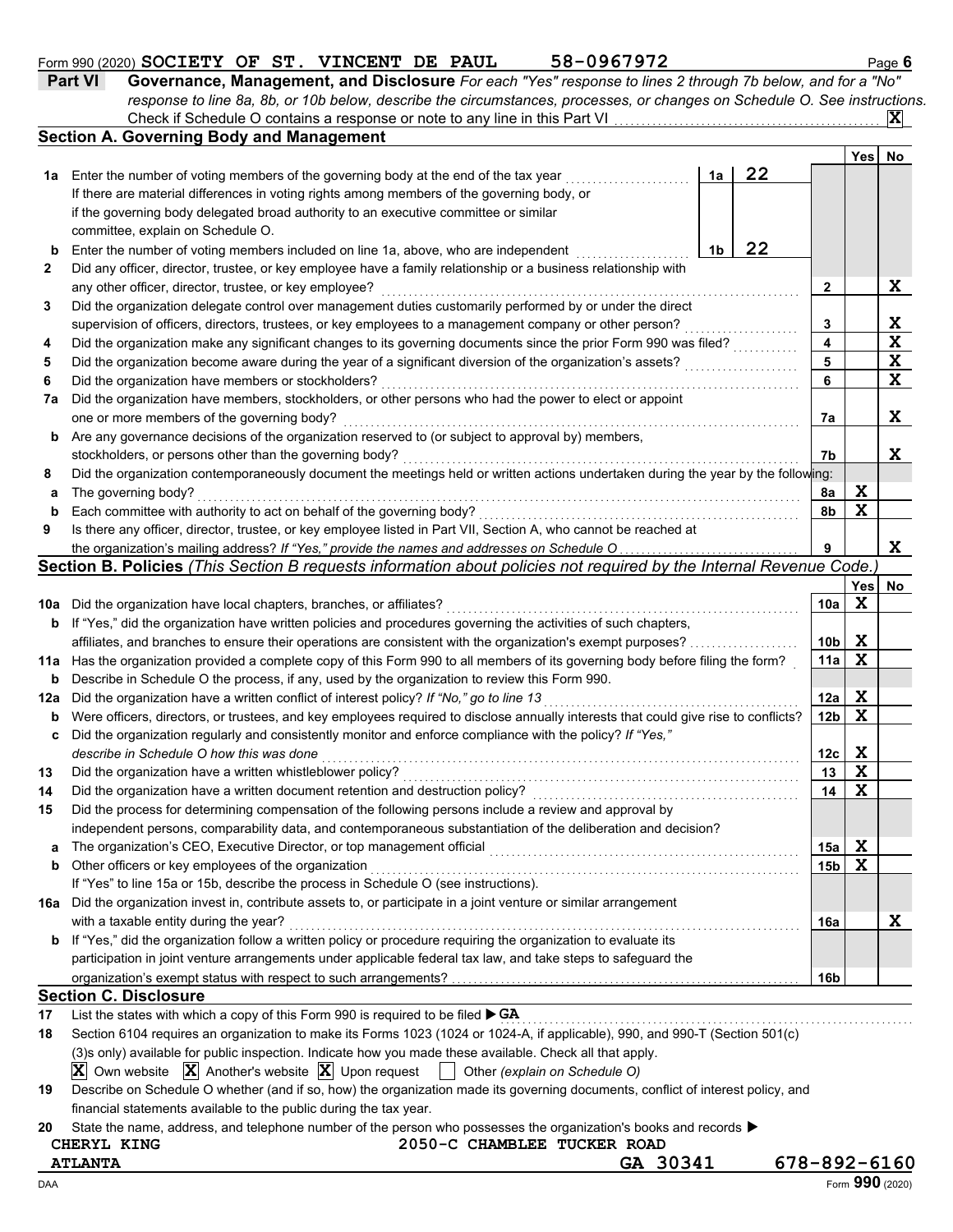|  |  |  |  | Part VII Compensation of Officers, Directors, Trustees, Key Employees, Highest Compensated Employees, and |  |
|--|--|--|--|-----------------------------------------------------------------------------------------------------------|--|
|  |  |  |  | <b>Independent Contractors</b>                                                                            |  |

|--|

#### **Section A. Officers, Directors, Trustees, Key Employees, and Highest Compensated Employees**

**1a** Complete this table for all persons required to be listed. Report compensation for the calendar year ending with or within the organization's tax year.

■ List all of the organization's **current** officers, directors, trustees (whether individuals or organizations), regardless of amount of compensation. Enter -0- in columns (D), (E), and (F) if no compensation was paid.

List all of the organization's **current** key employees, if any. See instructions for definition of "key employee."

■ List all of the organization's **current** key employees, if any. See instructions for definition of "key employee."<br>■ List the organization's five **current** highest compensated employees (other than an officer, director,

who received reportable compensation (Box 5 of Form W-2 and/or Box 7 of Form 1099-MISC) of more than \$100,000 from the organization and any related organizations.

• List all of the organization's **former** officers, key employees, and highest compensated employees who received more than<br>00,000 of reportable compensation from the organization and any related erganizations. \$100,000 of reportable compensation from the organization and any related organizations.

• List all of the organization's **former directors or trustees** that received, in the capacity as a former director or trustee of the anization more than \$10,000 of reportable compensation from the organization and any rel organization, more than \$10,000 of reportable compensation from the organization and any related organizations. See instructions for the order in which to list the persons above.

Check this box if neither the organization nor any related organization compensated any current officer, director, or trustee.

| (A)<br>Name and title                        | (B)<br>Average<br>hours<br>per week<br>(list any<br>hours for |                                   | (C)<br>Position<br>(do not check more than one<br>box, unless person is both an<br>officer and a director/trustee) |             |              |                                 |        | (D)<br>Reportable<br>compensation<br>from the<br>organization<br>(W-2/1099-MISC) | (E)<br>Reportable<br>compensation<br>from related<br>organizations<br>(W-2/1099-MISC) | (F)<br><b>Estimated amount</b><br>of other<br>compensation<br>from the<br>organization and |
|----------------------------------------------|---------------------------------------------------------------|-----------------------------------|--------------------------------------------------------------------------------------------------------------------|-------------|--------------|---------------------------------|--------|----------------------------------------------------------------------------------|---------------------------------------------------------------------------------------|--------------------------------------------------------------------------------------------|
|                                              | related<br>organizations<br>below<br>dotted line)             | Individual trustee<br>or director | nstitutional trustee                                                                                               | Officer     | Key employee | Highest compensated<br>employee | Former |                                                                                  |                                                                                       | related organizations                                                                      |
| (1) JOHN BERRY                               |                                                               |                                   |                                                                                                                    |             |              |                                 |        |                                                                                  |                                                                                       |                                                                                            |
| EXECUTIVE DIRECTOR                           | 40.00<br>0.00                                                 |                                   |                                                                                                                    | $\mathbf x$ |              |                                 |        | 144,974                                                                          | $\mathbf 0$                                                                           | 14,023                                                                                     |
| (2) PATRICK MCNULTY                          |                                                               |                                   |                                                                                                                    |             |              |                                 |        |                                                                                  |                                                                                       |                                                                                            |
|                                              | 40.00                                                         |                                   |                                                                                                                    |             |              |                                 |        |                                                                                  |                                                                                       |                                                                                            |
| CEO & EXECUTIVE DIR.                         | 0.00                                                          |                                   |                                                                                                                    | $\mathbf x$ |              |                                 |        | 62,068                                                                           | 0                                                                                     | 3,592                                                                                      |
| (3) MARK BATAILLON                           |                                                               |                                   |                                                                                                                    |             |              |                                 |        |                                                                                  |                                                                                       |                                                                                            |
|                                              | 10.00                                                         |                                   |                                                                                                                    |             |              |                                 |        |                                                                                  |                                                                                       |                                                                                            |
| PAST PRESIDENT                               | 0.00                                                          | $\mathbf x$                       |                                                                                                                    | $\mathbf x$ |              |                                 |        | 0                                                                                | 0                                                                                     | $\mathbf 0$                                                                                |
| (4) CHARLOTTE COMBRE                         | 6.00                                                          |                                   |                                                                                                                    |             |              |                                 |        |                                                                                  |                                                                                       |                                                                                            |
| <b>BOARD MEMBER</b>                          | 0.00                                                          | $\mathbf x$                       |                                                                                                                    |             |              |                                 |        | 0                                                                                | 0                                                                                     | $\mathbf 0$                                                                                |
| (5) TOM DAILEY                               |                                                               |                                   |                                                                                                                    |             |              |                                 |        |                                                                                  |                                                                                       |                                                                                            |
|                                              | 12.00                                                         |                                   |                                                                                                                    |             |              |                                 |        |                                                                                  |                                                                                       |                                                                                            |
| <b>TREASURER</b>                             | 0.00                                                          | $\mathbf x$                       |                                                                                                                    | $\mathbf x$ |              |                                 |        | 0                                                                                | 0                                                                                     | $\mathbf 0$                                                                                |
| (6) JACOB DIPIETRE                           |                                                               |                                   |                                                                                                                    |             |              |                                 |        |                                                                                  |                                                                                       |                                                                                            |
|                                              | 6.00                                                          |                                   |                                                                                                                    |             |              |                                 |        |                                                                                  |                                                                                       |                                                                                            |
| <b>BOARD MEMBER</b><br>(7) PATRICIA FALOTICO | 0.00                                                          | $\mathbf x$                       |                                                                                                                    |             |              |                                 |        | 0                                                                                | 0                                                                                     | $\pmb{0}$                                                                                  |
|                                              | 6.00                                                          |                                   |                                                                                                                    |             |              |                                 |        |                                                                                  |                                                                                       |                                                                                            |
| BOARD MEMBER                                 | 0.00                                                          | $\mathbf x$                       |                                                                                                                    |             |              |                                 |        | 0                                                                                | 0                                                                                     | $\mathbf 0$                                                                                |
| (8) DENISE FISHER                            |                                                               |                                   |                                                                                                                    |             |              |                                 |        |                                                                                  |                                                                                       |                                                                                            |
|                                              | 15.00                                                         |                                   |                                                                                                                    |             |              |                                 |        |                                                                                  |                                                                                       |                                                                                            |
| VICE PRESIDENT                               | 0.00                                                          | $\mathbf x$                       |                                                                                                                    | $\mathbf x$ |              |                                 |        | 0                                                                                | $\mathbf 0$                                                                           | $\mathbf 0$                                                                                |
| (9) JOHN GRIFFIN                             |                                                               |                                   |                                                                                                                    |             |              |                                 |        |                                                                                  |                                                                                       |                                                                                            |
|                                              | 6.00                                                          |                                   |                                                                                                                    |             |              |                                 |        |                                                                                  |                                                                                       |                                                                                            |
| <b>BOARD MEMBER</b><br>(10) CHARLES JONES    | 0.00                                                          | $\mathbf x$                       |                                                                                                                    |             |              |                                 |        | 0                                                                                | 0                                                                                     | $\mathbf 0$                                                                                |
|                                              | 6.00                                                          |                                   |                                                                                                                    |             |              |                                 |        |                                                                                  |                                                                                       |                                                                                            |
| <b>BOARD MEMBER</b>                          | 0.00                                                          | X                                 |                                                                                                                    |             |              |                                 |        | 0                                                                                | 0                                                                                     | $\mathbf 0$                                                                                |
| (11) BILL KILBURG                            |                                                               |                                   |                                                                                                                    |             |              |                                 |        |                                                                                  |                                                                                       |                                                                                            |
|                                              | 6.00                                                          |                                   |                                                                                                                    |             |              |                                 |        |                                                                                  |                                                                                       |                                                                                            |
| <b>BOARD MEMBER</b>                          | 0.00                                                          | $\mathbf x$                       |                                                                                                                    |             |              |                                 |        | 0                                                                                | $\mathbf 0$                                                                           | $\mathbf 0$                                                                                |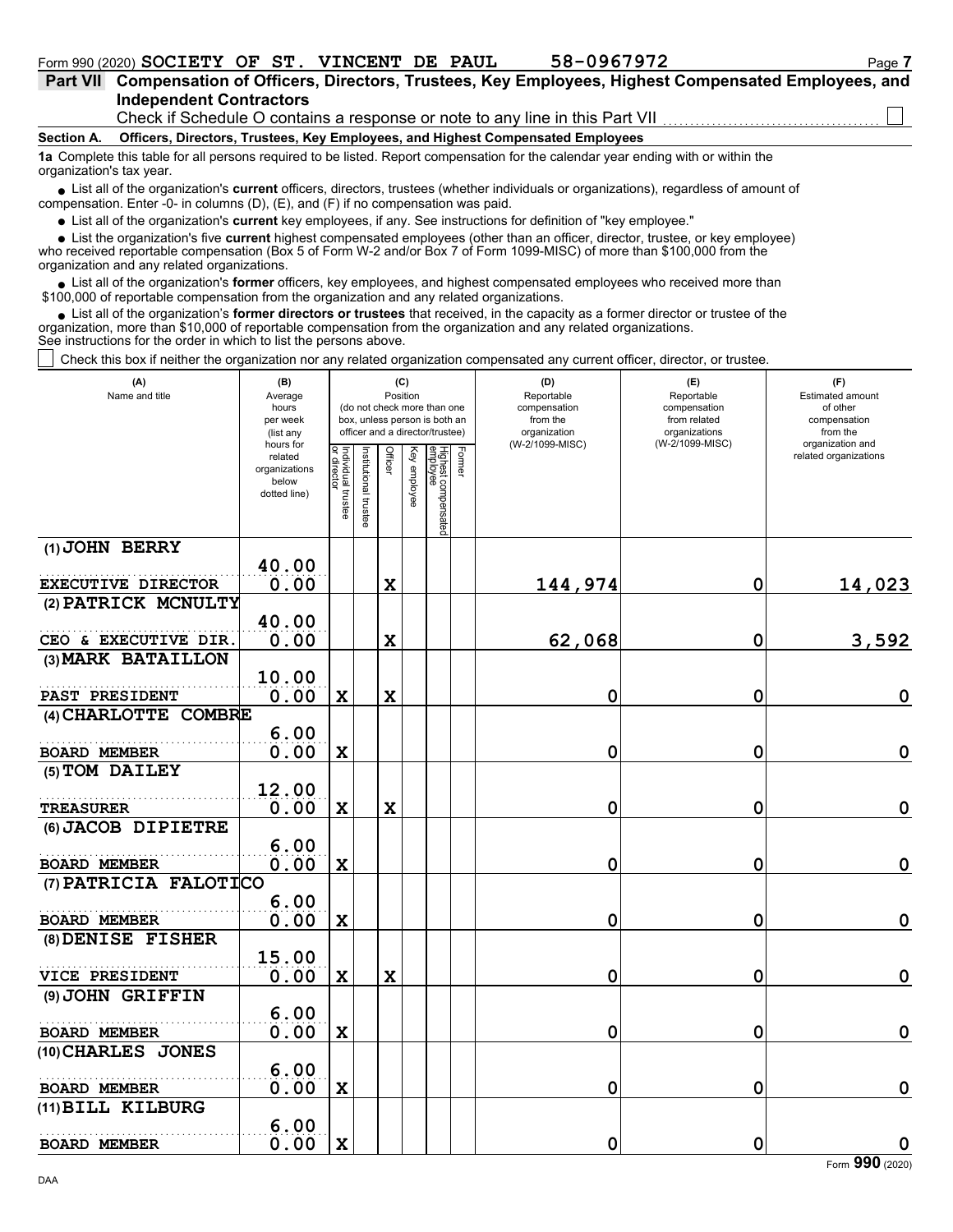|                             | Form 990 (2020) SOCIETY OF ST. VINCENT DE PAUL                                                                                        |                                                                |                                   |                       |         |                 |                                                                                                 |        | 58-0967972                                                                                                                                                                                                                                             |                                                                    | Page 8                                                                                     |
|-----------------------------|---------------------------------------------------------------------------------------------------------------------------------------|----------------------------------------------------------------|-----------------------------------|-----------------------|---------|-----------------|-------------------------------------------------------------------------------------------------|--------|--------------------------------------------------------------------------------------------------------------------------------------------------------------------------------------------------------------------------------------------------------|--------------------------------------------------------------------|--------------------------------------------------------------------------------------------|
| <b>Part VII</b>             |                                                                                                                                       |                                                                |                                   |                       |         |                 |                                                                                                 |        | Section A. Officers, Directors, Trustees, Key Employees, and Highest Compensated Employees (continued)                                                                                                                                                 |                                                                    |                                                                                            |
|                             | (A)<br>Name and title                                                                                                                 | (B)<br>Average<br>hours<br>per week<br>(list any               |                                   |                       |         | (C)<br>Position | (do not check more than one<br>box, unless person is both an<br>officer and a director/trustee) |        | (D)<br>Reportable<br>compensation<br>from the<br>organization                                                                                                                                                                                          | (E)<br>Reportable<br>compensation<br>from related<br>organizations | (F)<br><b>Estimated amount</b><br>of other<br>compensation<br>from the<br>organization and |
|                             |                                                                                                                                       | hours for<br>related<br>organizations<br>below<br>dotted line) | Individual trustee<br>or director | Institutional trustee | Officer | Key employee    | Highest compensatec<br>employee                                                                 | Former | (W-2/1099-MISC)                                                                                                                                                                                                                                        | (W-2/1099-MISC)                                                    | related organizations                                                                      |
| (12)                        | <b>JOHN KIRKSEY</b>                                                                                                                   |                                                                |                                   |                       |         |                 |                                                                                                 |        |                                                                                                                                                                                                                                                        |                                                                    |                                                                                            |
| <b>SECRETARY</b>            |                                                                                                                                       | 6.00<br>0.00                                                   | $\mathbf X$                       |                       | X       |                 |                                                                                                 |        | 0                                                                                                                                                                                                                                                      | 0                                                                  | 0                                                                                          |
| (13)                        | DAVID LETA                                                                                                                            |                                                                |                                   |                       |         |                 |                                                                                                 |        |                                                                                                                                                                                                                                                        |                                                                    |                                                                                            |
|                             |                                                                                                                                       | 6.00                                                           |                                   |                       |         |                 |                                                                                                 |        |                                                                                                                                                                                                                                                        |                                                                    |                                                                                            |
| <b>BOARD MEMBER</b><br>(14) | DAVID MALONE                                                                                                                          | 0.00                                                           | $\mathbf X$                       |                       |         |                 |                                                                                                 |        | 0                                                                                                                                                                                                                                                      | 0                                                                  | $\mathbf 0$                                                                                |
| <b>BOARD MEMBER</b>         |                                                                                                                                       | 6.00<br>0.00                                                   | $\mathbf X$                       |                       |         |                 |                                                                                                 |        | 0                                                                                                                                                                                                                                                      | 0                                                                  | $\mathbf 0$                                                                                |
| (15)                        | <b>MIKE MIES</b>                                                                                                                      |                                                                |                                   |                       |         |                 |                                                                                                 |        |                                                                                                                                                                                                                                                        |                                                                    |                                                                                            |
| PRESIDENT                   |                                                                                                                                       | 15.00<br>0.00                                                  | $\mathbf X$                       |                       | X       |                 |                                                                                                 |        | 0                                                                                                                                                                                                                                                      | 0                                                                  | 0                                                                                          |
| (16)                        | DENNIS MORGAN                                                                                                                         |                                                                |                                   |                       |         |                 |                                                                                                 |        |                                                                                                                                                                                                                                                        |                                                                    |                                                                                            |
| <b>BOARD MEMBER</b>         |                                                                                                                                       | 6.00<br>0.00                                                   | $\mathbf X$                       |                       |         |                 |                                                                                                 |        | 0                                                                                                                                                                                                                                                      | 0                                                                  | $\mathbf 0$                                                                                |
| (17)<br>W.                  | LEO PAYNE                                                                                                                             | 6.00                                                           |                                   |                       |         |                 |                                                                                                 |        |                                                                                                                                                                                                                                                        |                                                                    |                                                                                            |
| <b>BOARD MEMBER</b>         |                                                                                                                                       | 0.00                                                           | X                                 |                       |         |                 |                                                                                                 |        | 0                                                                                                                                                                                                                                                      | 0                                                                  | 0                                                                                          |
| (18)                        | <b>MARY FRANCIS</b><br>SR.                                                                                                            | <b>POWER</b><br>6.00                                           |                                   |                       |         |                 |                                                                                                 |        |                                                                                                                                                                                                                                                        |                                                                    |                                                                                            |
| <b>BOARD MEMBER</b>         |                                                                                                                                       | 0.00                                                           | X                                 |                       |         |                 |                                                                                                 |        | 0                                                                                                                                                                                                                                                      | 0                                                                  | 0                                                                                          |
| (19)                        | <b>LINDA REALE</b>                                                                                                                    | 6.00                                                           |                                   |                       |         |                 |                                                                                                 |        |                                                                                                                                                                                                                                                        |                                                                    |                                                                                            |
| <b>BOARD MEMBER</b>         |                                                                                                                                       | 0.00                                                           | $\mathbf x$                       |                       |         |                 |                                                                                                 |        |                                                                                                                                                                                                                                                        | 0                                                                  |                                                                                            |
| 1b Subtotal                 | c Total from continuation sheets to Part VII, Section A                                                                               |                                                                |                                   |                       |         |                 |                                                                                                 |        | 207,042                                                                                                                                                                                                                                                |                                                                    | 17,615                                                                                     |
| d                           | Total (add lines 1b and 1c)                                                                                                           |                                                                |                                   |                       |         |                 |                                                                                                 |        | 207,042                                                                                                                                                                                                                                                |                                                                    | 17,615                                                                                     |
| $\mathbf{2}$                | reportable compensation from the organization $\blacktriangleright$ 1                                                                 |                                                                |                                   |                       |         |                 |                                                                                                 |        | Total number of individuals (including but not limited to those listed above) who received more than \$100,000 of                                                                                                                                      |                                                                    |                                                                                            |
|                             |                                                                                                                                       |                                                                |                                   |                       |         |                 |                                                                                                 |        |                                                                                                                                                                                                                                                        |                                                                    | Yes<br>No                                                                                  |
| 3                           | employee on line 1a? If "Yes," complete Schedule J for such individual                                                                |                                                                |                                   |                       |         |                 |                                                                                                 |        | Did the organization list any former officer, director, trustee, key employee, or highest compensated                                                                                                                                                  |                                                                    | X<br>3                                                                                     |
| 4                           |                                                                                                                                       |                                                                |                                   |                       |         |                 |                                                                                                 |        | For any individual listed on line 1a, is the sum of reportable compensation and other compensation from the<br>organization and related organizations greater than \$150,000? If "Yes," complete Schedule J for such                                   |                                                                    | X<br>4                                                                                     |
| individual<br>5             |                                                                                                                                       |                                                                |                                   |                       |         |                 |                                                                                                 |        | marviadar<br>Did any person listed on line 1a receive or accrue compensation from any unrelated organization or individual                                                                                                                             |                                                                    |                                                                                            |
|                             | for services rendered to the organization? If "Yes," complete Schedule J for such person<br><b>Section B. Independent Contractors</b> |                                                                |                                   |                       |         |                 |                                                                                                 |        |                                                                                                                                                                                                                                                        |                                                                    | X<br>5                                                                                     |
| 1                           |                                                                                                                                       |                                                                |                                   |                       |         |                 |                                                                                                 |        | Complete this table for your five highest compensated independent contractors that received more than \$100,000 of<br>compensation from the organization. Report compensation for the calendar year ending with or within the organization's tax year. |                                                                    |                                                                                            |
|                             |                                                                                                                                       | (A)<br>Name and business address                               |                                   |                       |         |                 |                                                                                                 |        |                                                                                                                                                                                                                                                        | (B)<br>Description of services                                     | (C)<br>Compensation                                                                        |
|                             |                                                                                                                                       |                                                                |                                   |                       |         |                 |                                                                                                 |        |                                                                                                                                                                                                                                                        |                                                                    |                                                                                            |
|                             |                                                                                                                                       |                                                                |                                   |                       |         |                 |                                                                                                 |        |                                                                                                                                                                                                                                                        |                                                                    |                                                                                            |
|                             |                                                                                                                                       |                                                                |                                   |                       |         |                 |                                                                                                 |        |                                                                                                                                                                                                                                                        |                                                                    |                                                                                            |
|                             |                                                                                                                                       |                                                                |                                   |                       |         |                 |                                                                                                 |        |                                                                                                                                                                                                                                                        |                                                                    |                                                                                            |
|                             |                                                                                                                                       |                                                                |                                   |                       |         |                 |                                                                                                 |        |                                                                                                                                                                                                                                                        |                                                                    |                                                                                            |
|                             |                                                                                                                                       |                                                                |                                   |                       |         |                 |                                                                                                 |        |                                                                                                                                                                                                                                                        |                                                                    |                                                                                            |
|                             |                                                                                                                                       |                                                                |                                   |                       |         |                 |                                                                                                 |        |                                                                                                                                                                                                                                                        |                                                                    |                                                                                            |
| $\mathbf{2}$                | received more than \$100,000 of compensation from the organization ▶                                                                  |                                                                |                                   |                       |         |                 |                                                                                                 |        | Total number of independent contractors (including but not limited to those listed above) who                                                                                                                                                          | 0                                                                  |                                                                                            |

| received more than \$100,000 of compensation from the organization ▶ |  |
|----------------------------------------------------------------------|--|
|                                                                      |  |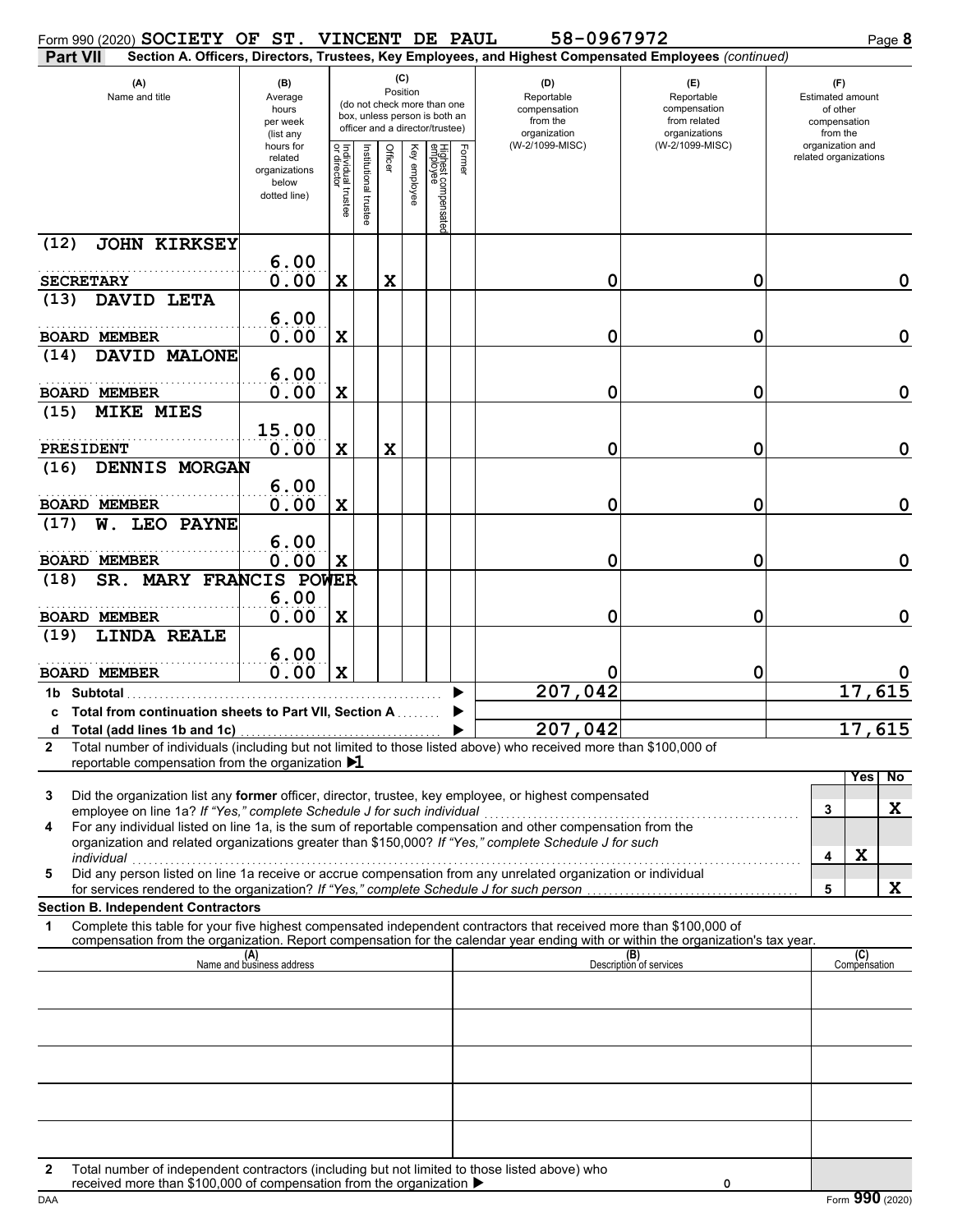**Part VIII Statement of Revenue**

|                                         |     |                                                        |    |                |                 |               |                      | (A)<br>Total revenue | (B)<br>Related or exempt<br>function revenue | (C)<br>Unrelated<br>business revenue | Revenue excluded<br>from tax under<br>sections 512-514 |
|-----------------------------------------|-----|--------------------------------------------------------|----|----------------|-----------------|---------------|----------------------|----------------------|----------------------------------------------|--------------------------------------|--------------------------------------------------------|
| s, Grants<br>\mounts                    |     | 1a Federated campaigns [11, 11, 11, 11, 11]            |    |                | 1a              |               |                      |                      |                                              |                                      |                                                        |
|                                         |     | <b>b</b> Membership dues                               |    |                | 1 <sub>b</sub>  |               |                      |                      |                                              |                                      |                                                        |
|                                         |     | c Fundraising events                                   |    | .              | 1 <sub>c</sub>  |               | 326,111              |                      |                                              |                                      |                                                        |
| Gifts,<br>ilar Ar                       |     | d Related organizations                                |    | .              | 1 <sub>d</sub>  |               |                      |                      |                                              |                                      |                                                        |
|                                         |     | e Government grants (contributions)<br>                |    |                | 1e              |               | 2,208,894            |                      |                                              |                                      |                                                        |
|                                         |     | f All other contributions, gifts, grants,              |    |                |                 |               |                      |                      |                                              |                                      |                                                        |
|                                         |     | and similar amounts not included above                 |    |                | 1f              |               | 16,787,015           |                      |                                              |                                      |                                                        |
|                                         |     | <b>q</b> Noncash contributions included in lines 1a-1f |    |                | $1g$ \$         |               | 4, 154, 498          |                      |                                              |                                      |                                                        |
| <b>Contributions,<br/>and Other Sim</b> |     |                                                        |    |                |                 |               | ▶                    | 19,322,020           |                                              |                                      |                                                        |
|                                         |     |                                                        |    |                |                 |               | <b>Business Code</b> |                      |                                              |                                      |                                                        |
|                                         | 2a  | THRIFT STORE                                           |    |                |                 |               |                      | 3,538,958            | 3,538,958                                    |                                      |                                                        |
| Program Service<br>Revenue              | b   |                                                        |    |                |                 |               |                      |                      |                                              |                                      |                                                        |
|                                         | c   |                                                        |    |                |                 |               |                      |                      |                                              |                                      |                                                        |
|                                         |     |                                                        |    |                |                 |               |                      |                      |                                              |                                      |                                                        |
|                                         |     |                                                        |    |                |                 |               |                      |                      |                                              |                                      |                                                        |
|                                         |     | f All other program service revenue                    |    |                |                 |               |                      |                      |                                              |                                      |                                                        |
|                                         |     |                                                        |    |                |                 |               | ь                    | 3,538,958            |                                              |                                      |                                                        |
|                                         | 3   | Investment income (including dividends, interest, and  |    |                |                 |               |                      |                      |                                              |                                      |                                                        |
|                                         |     | other similar amounts)                                 |    |                |                 |               | ▶                    | 79,257               |                                              |                                      | 79,257                                                 |
|                                         | 4   | Income from investment of tax-exempt bond proceeds     |    |                |                 |               |                      |                      |                                              |                                      |                                                        |
|                                         | 5   |                                                        |    |                |                 |               |                      |                      |                                              |                                      |                                                        |
|                                         |     |                                                        |    | (i) Real       |                 | (ii) Personal |                      |                      |                                              |                                      |                                                        |
|                                         |     | 6a Gross rents                                         | 6a | 137,799        |                 |               |                      |                      |                                              |                                      |                                                        |
|                                         | b   | Less: rental expenses                                  | 6b | 166,625        |                 |               |                      |                      |                                              |                                      |                                                        |
|                                         |     | Rental inc. or (loss)                                  | 6c | $-28,826$      |                 |               |                      |                      |                                              |                                      |                                                        |
|                                         | d   |                                                        |    |                |                 |               |                      | $-28,826$            | $-44,570$                                    | 15,744                               |                                                        |
|                                         |     | <b>7a</b> Gross amount from                            |    | (i) Securities |                 | (ii) Other    |                      |                      |                                              |                                      |                                                        |
|                                         |     | sales of assets<br>other than inventory                | 7a |                | 14,874          |               |                      |                      |                                              |                                      |                                                        |
|                                         |     | <b>b</b> Less: cost or other                           |    |                |                 |               |                      |                      |                                              |                                      |                                                        |
|                                         |     | basis and sales exps.                                  | 7b |                | 5,715           |               |                      |                      |                                              |                                      |                                                        |
| Other Revenue                           |     | c Gain or (loss)                                       | 7c |                | 9,159           |               |                      |                      |                                              |                                      |                                                        |
|                                         |     |                                                        |    |                |                 |               | ▶                    | 9,159                |                                              |                                      | 9,159                                                  |
|                                         |     | 8a Gross income from fundraising events                |    |                |                 |               |                      |                      |                                              |                                      |                                                        |
|                                         |     | (not including \$                                      |    | 326,111        |                 |               |                      |                      |                                              |                                      |                                                        |
|                                         |     | of contributions reported on line 1c).                 |    |                |                 |               |                      |                      |                                              |                                      |                                                        |
|                                         |     | See Part IV, line 18                                   |    | .              | 8а              |               |                      |                      |                                              |                                      |                                                        |
|                                         |     | <b>b</b> Less: direct expenses                         |    |                | 8b              |               | 96,661               |                      |                                              |                                      |                                                        |
|                                         |     | c Net income or (loss) from fundraising events         |    |                |                 |               |                      | $-96,661$            |                                              |                                      | $-96,661$                                              |
|                                         |     | 9a Gross income from gaming activities.                |    |                |                 |               |                      |                      |                                              |                                      |                                                        |
|                                         |     | See Part IV, line 19                                   |    |                | 9а              |               |                      |                      |                                              |                                      |                                                        |
|                                         |     | <b>b</b> Less: direct expenses                         |    |                | 9 <sub>b</sub>  |               |                      |                      |                                              |                                      |                                                        |
|                                         |     | c Net income or (loss) from gaming activities          |    |                |                 |               |                      |                      |                                              |                                      |                                                        |
|                                         |     | 10a Gross sales of inventory, less                     |    |                |                 |               |                      |                      |                                              |                                      |                                                        |
|                                         |     | returns and allowances                                 |    | .              | 10a             |               |                      |                      |                                              |                                      |                                                        |
|                                         |     | <b>b</b> Less: cost of goods sold                      |    |                | 10 <sub>b</sub> |               |                      |                      |                                              |                                      |                                                        |
|                                         |     | c Net income or (loss) from sales of inventory         |    |                |                 |               |                      |                      |                                              |                                      |                                                        |
|                                         |     |                                                        |    |                |                 |               | <b>Business Code</b> |                      |                                              |                                      |                                                        |
|                                         | 11a |                                                        |    |                |                 |               |                      |                      |                                              |                                      |                                                        |
|                                         | b   |                                                        |    |                |                 |               |                      |                      |                                              |                                      |                                                        |
| Miscellaneous<br>Revenue                | с   |                                                        |    |                |                 |               |                      |                      |                                              |                                      |                                                        |
|                                         |     |                                                        |    |                |                 |               |                      |                      |                                              |                                      |                                                        |
|                                         |     |                                                        |    |                |                 |               | ▶                    |                      |                                              |                                      |                                                        |
|                                         | 12  |                                                        |    |                |                 |               |                      | 22,823,907           | $\overline{3}$ , 494, 388                    | 15,744                               | $-8, 245$                                              |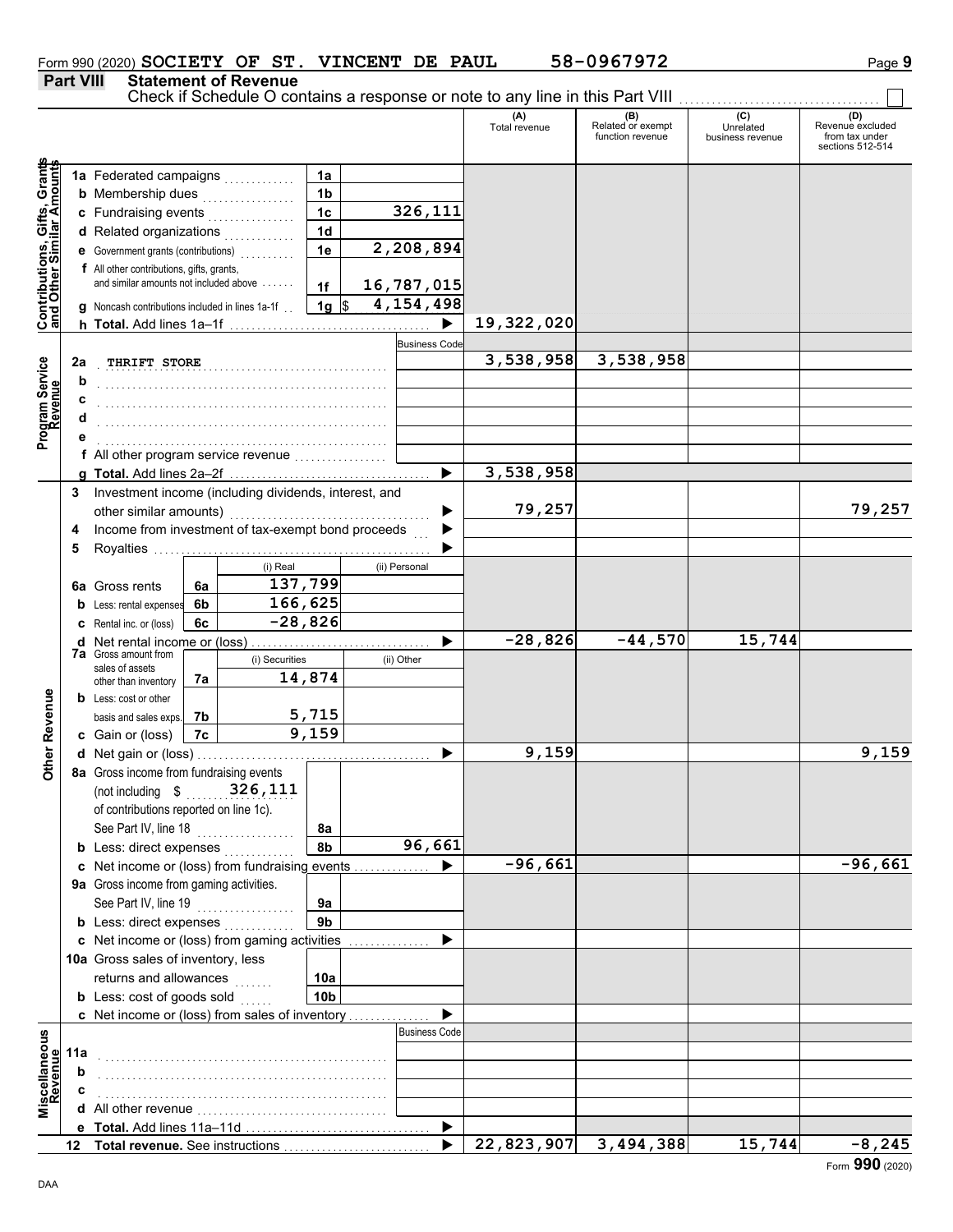# Form 990 (2020) **SOCIETY OF ST. VINCENT DE PAUL 58-0967972** Page 10

# **Part IX Statement of Functional Expenses** *Section 501(c)(3) and 501(c)(4) organizations must complete all columns. All other organizations must complete column (A).*

|              | Check if Schedule O contains a response or note to any line in this Part IX                                                                |                       |                                    |                                           |                                |
|--------------|--------------------------------------------------------------------------------------------------------------------------------------------|-----------------------|------------------------------------|-------------------------------------------|--------------------------------|
|              | Do not include amounts reported on lines 6b,<br>7b, 8b, 9b, and 10b of Part VIII.                                                          | (A)<br>Total expenses | (B)<br>Program service<br>expenses | (C)<br>Management and<br>general expenses | (D)<br>Fundraising<br>expenses |
| $\mathbf 1$  | Grants and other assistance to domestic organizations                                                                                      |                       |                                    |                                           |                                |
|              | and domestic governments. See Part IV, line 21                                                                                             |                       |                                    |                                           |                                |
| $\mathbf{2}$ | Grants and other assistance to domestic                                                                                                    |                       |                                    |                                           |                                |
|              | individuals. See Part IV, line 22                                                                                                          | 15,834,138            | 15,834,138                         |                                           |                                |
| 3            | Grants and other assistance to foreign                                                                                                     |                       |                                    |                                           |                                |
|              | organizations, foreign governments, and foreign                                                                                            |                       |                                    |                                           |                                |
|              | individuals. See Part IV, lines 15 and 16                                                                                                  |                       |                                    |                                           |                                |
| 4            | Benefits paid to or for members                                                                                                            |                       |                                    |                                           |                                |
| 5            | Compensation of current officers, directors,                                                                                               |                       |                                    |                                           |                                |
|              | trustees, and key employees                                                                                                                | 207,042               | 137,389                            | 27,350                                    | 42,303                         |
| 6            | Compensation not included above to disqualified                                                                                            |                       |                                    |                                           |                                |
|              | persons (as defined under section 4958(f)(1)) and                                                                                          |                       |                                    |                                           |                                |
|              | persons described in section 4958(c)(3)(B)                                                                                                 |                       |                                    |                                           |                                |
| 7            | Other salaries and wages<br>. <b>.</b>                                                                                                     | 1,893,513             | 1,256,502                          | 250,126                                   | 386,885                        |
| 8            | Pension plan accruals and contributions (include                                                                                           |                       |                                    |                                           |                                |
|              | section 401(k) and 403(b) employer contributions)                                                                                          | 83,249                | 22,061                             | 55,418                                    | 5,770                          |
| 9            |                                                                                                                                            | 186,298<br>147,986    | 49,369                             | 124,016<br>98,513                         | 12,913<br>10,257               |
| 10           |                                                                                                                                            |                       | 39,216                             |                                           |                                |
| 11           | Fees for services (nonemployees):                                                                                                          |                       |                                    |                                           |                                |
| a            | Management                                                                                                                                 |                       |                                    |                                           |                                |
| b<br>c       |                                                                                                                                            | 57,600                |                                    | 57,600                                    |                                |
| d            | Lobbying                                                                                                                                   |                       |                                    |                                           |                                |
| е            | Professional fundraising services. See Part IV, line 17                                                                                    |                       |                                    |                                           |                                |
|              | f Investment management fees                                                                                                               | 7,750                 |                                    | 7,750                                     |                                |
| a            | Other. (If line 11g amount exceeds 10% of line 25, column                                                                                  |                       |                                    |                                           |                                |
|              |                                                                                                                                            | 35,891                | 1,096                              | 28,390                                    | 6,405                          |
| 12           | Advertising and promotion<br>                                                                                                              | 105,118               | 9,901                              | 21,774                                    | 73,443                         |
| 13           |                                                                                                                                            | 152,003               | 120,917                            | 30,223                                    | 863                            |
| 14           |                                                                                                                                            | 94,805                | 28,708                             | 54,946                                    | 11,151                         |
| 15           |                                                                                                                                            |                       |                                    |                                           |                                |
| 16           |                                                                                                                                            | 962,855               | 914, 714                           | 48,141                                    |                                |
| 17           |                                                                                                                                            | 18,861                | 2,840                              | 16,021                                    |                                |
| 18           | Payments of travel or entertainment expenses                                                                                               |                       |                                    |                                           |                                |
|              | for any federal, state, or local public officials                                                                                          |                       |                                    |                                           |                                |
| 19           | Conferences, conventions, and meetings                                                                                                     |                       |                                    |                                           |                                |
| 20           | Interest                                                                                                                                   | 18,059                | 8,212                              | 9,630                                     | 217                            |
| 21           | Payments to affiliates                                                                                                                     |                       |                                    |                                           |                                |
| 22           | Depreciation, depletion, and amortization                                                                                                  | 75,577                | 34,292                             | 40,380                                    | 905                            |
| 23           | Insurance                                                                                                                                  | 27,501                | 13,586                             | 13,609                                    | 306                            |
| 24           | Other expenses. Itemize expenses not covered                                                                                               |                       |                                    |                                           |                                |
|              | above (List miscellaneous expenses on line 24e. If                                                                                         |                       |                                    |                                           |                                |
|              | line 24e amount exceeds 10% of line 25, column                                                                                             |                       |                                    |                                           |                                |
|              | (A) amount, list line 24e expenses on Schedule O.)<br>NON-DIRECT AID                                                                       | 300,019               | 297,993                            | 2,026                                     |                                |
| a<br>b       | UTILITIES                                                                                                                                  | 289,213               | 257,244                            | 31,012                                    | 957                            |
| C            | <b>BANK FEES</b>                                                                                                                           | 126,095               | 83,784                             | 33,622                                    | 8,689                          |
| d            | REPAIRS & MAINTENANCE                                                                                                                      | 91,849                | 77,877                             | 13,434                                    | 538                            |
| е            | All other expenses                                                                                                                         | 223,857               | 76,012                             | 94,233                                    | 53,612                         |
| 25           | Total functional expenses. Add lines 1 through 24e                                                                                         | 20,939,279            | 19,265,851                         | 1,058,214                                 | 615,214                        |
| 26           | Joint costs. Complete this line only if the<br>organization reported in column (B) joint costs<br>from a combined educational campaign and |                       |                                    |                                           |                                |
|              | fundraising solicitation. Check here<br>lif<br>following SOP 98-2 (ASC 958-720)                                                            |                       |                                    |                                           |                                |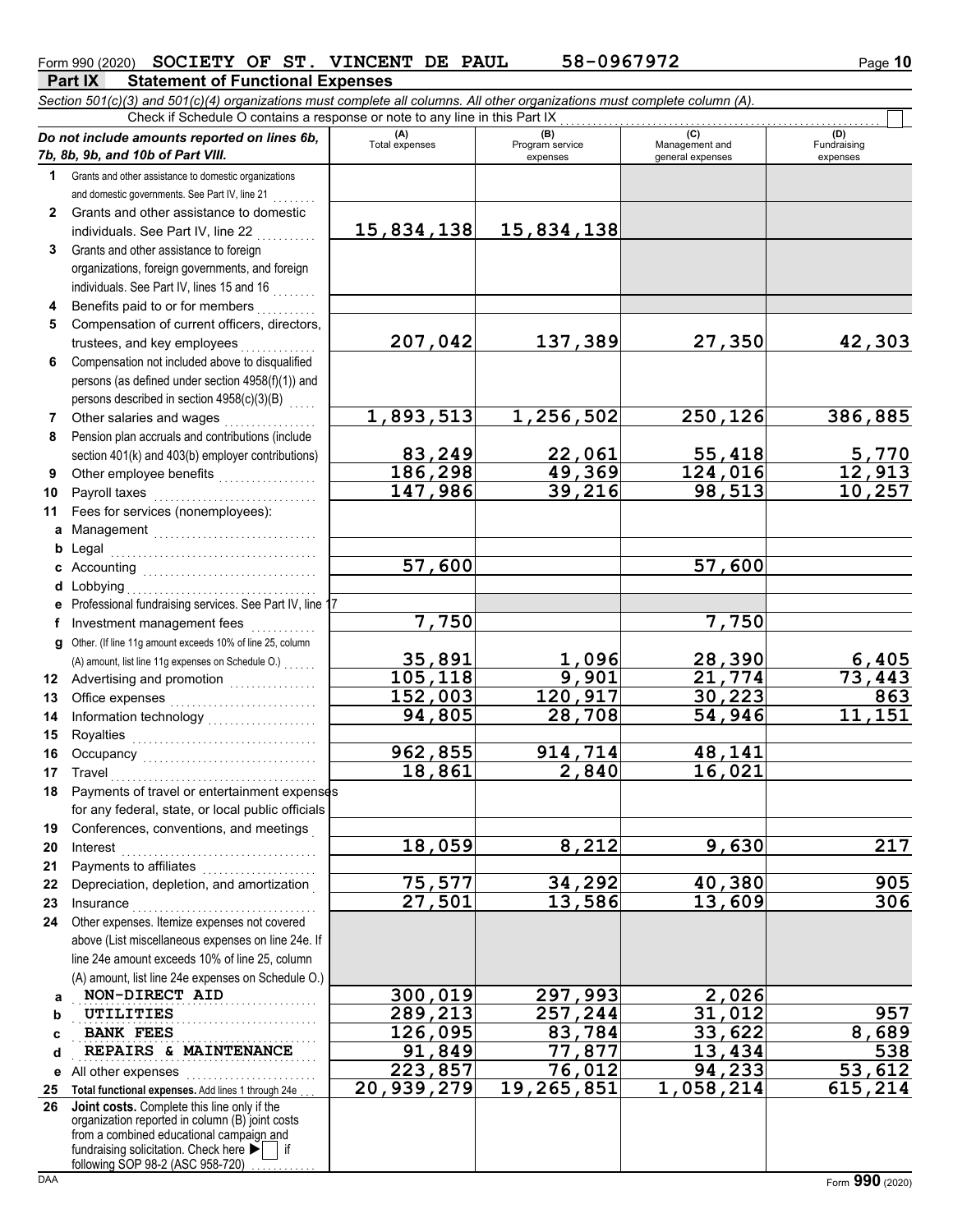|        | Form 990 (2020) SOCIETY OF ST. |  | <b>VINCENT DE PAUL</b> |  | 58-0967972 | Page 11 |
|--------|--------------------------------|--|------------------------|--|------------|---------|
| Part X | <b>Balance Sheet</b>           |  |                        |  |            |         |

|                                |    | Check if Schedule O contains a response or note to any line in this Part X     |                 |                                                          |                       |              |                        |
|--------------------------------|----|--------------------------------------------------------------------------------|-----------------|----------------------------------------------------------|-----------------------|--------------|------------------------|
|                                |    |                                                                                |                 |                                                          | (A)                   |              | (B)                    |
|                                |    |                                                                                |                 |                                                          | Beginning of year     |              | End of year            |
|                                | 1  | Cash-non-interest-bearing                                                      |                 |                                                          | 3,392,379             | 1            | $\overline{4,254,728}$ |
|                                | 2  |                                                                                |                 |                                                          |                       | $\mathbf{2}$ |                        |
|                                | 3  |                                                                                |                 |                                                          | 950,478               | 3            | 421,493                |
|                                | 4  | Accounts receivable, net                                                       |                 |                                                          | $\overline{237,196}$  | 4            | 228,531                |
|                                | 5  | Loans and other receivables from any current or former officer, director,      |                 |                                                          |                       |              |                        |
|                                |    | trustee, key employee, creator or founder, substantial contributor, or 35%     |                 |                                                          |                       |              |                        |
|                                |    | controlled entity or family member of any of these persons                     |                 |                                                          |                       | 5            |                        |
|                                | 6  | Loans and other receivables from other disqualified persons (as defined        |                 |                                                          |                       |              |                        |
|                                |    | under section $4958(f)(1)$ ), and persons described in section $4958(c)(3)(B)$ |                 |                                                          |                       | 6            |                        |
| Assets                         | 7  | Notes and loans receivable, net                                                |                 |                                                          |                       | 7            |                        |
|                                | 8  | Inventories for sale or use                                                    |                 |                                                          | 685,054               | 8            | 905,517                |
|                                | 9  | Prepaid expenses and deferred charges                                          |                 |                                                          |                       | 9            | 76,281                 |
|                                |    | 10a Land, buildings, and equipment: cost or other                              |                 |                                                          |                       |              |                        |
|                                |    | basis. Complete Part VI of Schedule D                                          | 10a             |                                                          |                       |              |                        |
|                                |    | <b>b</b> Less: accumulated depreciation                                        | 10 <sub>b</sub> | 1, 345, 284<br>775, 913                                  | 637,864 10c           |              | 569,371                |
|                                | 11 | Investments-publicly traded securities                                         |                 |                                                          | 642,913               | 11           | 752,885                |
|                                | 12 |                                                                                |                 |                                                          |                       | 12           |                        |
|                                | 13 |                                                                                |                 |                                                          |                       | 13           |                        |
|                                | 14 | Intangible assets                                                              |                 |                                                          |                       | 14           |                        |
|                                | 15 |                                                                                |                 |                                                          | $\overline{220,727}$  | 15           | 496,779                |
|                                | 16 |                                                                                |                 |                                                          | 6,766,611             | 16           | 7,705,585              |
|                                | 17 |                                                                                |                 |                                                          | 406,495               | 17           | 384,664                |
|                                | 18 | Grants payable                                                                 |                 |                                                          |                       | 18           |                        |
|                                | 19 | Deferred revenue                                                               |                 |                                                          | 38,981                | 19           | 293,871                |
|                                | 20 | Tax-exempt bond liabilities                                                    |                 |                                                          |                       | 20           |                        |
|                                | 21 | Escrow or custodial account liability. Complete Part IV of Schedule D          |                 |                                                          |                       | 21           |                        |
|                                | 22 | Loans and other payables to any current or former officer, director,           |                 |                                                          |                       |              |                        |
| Liabilities                    |    | trustee, key employee, creator or founder, substantial contributor, or 35%     |                 |                                                          |                       |              |                        |
|                                |    | controlled entity or family member of any of these persons                     |                 | <u> 1986 - Johann Stoff, martin Amerikaansk kanton (</u> |                       | 22           |                        |
|                                | 23 | Secured mortgages and notes payable to unrelated third parties                 |                 |                                                          | 2,031,614             | 23           | 549,309                |
|                                | 24 | Unsecured notes and loans payable to unrelated third parties                   |                 |                                                          |                       | 24           |                        |
|                                | 25 | Other liabilities (including federal income tax, payables to related third     |                 |                                                          |                       |              |                        |
|                                |    | parties, and other liabilities not included on lines 17-24). Complete Part X   |                 |                                                          |                       |              |                        |
|                                |    |                                                                                |                 |                                                          | 81,673 25             |              | 71,570                 |
|                                | 26 | Total liabilities. Add lines 17 through 25                                     |                 |                                                          | <u>2,558,763 26</u>   |              | <u>1,299,414</u>       |
|                                |    | Organizations that follow FASB ASC 958, check here X                           |                 |                                                          |                       |              |                        |
|                                |    | and complete lines 27, 28, 32, and 33.                                         |                 |                                                          |                       |              |                        |
|                                | 27 | Net assets without donor restrictions                                          |                 |                                                          | 2,200,570             | 27           | 5,551,555              |
|                                | 28 | Net assets with donor restrictions                                             |                 |                                                          | 2,007,278             | 28           | 854,616                |
|                                |    | Organizations that do not follow FASB ASC 958, check here                      |                 |                                                          |                       |              |                        |
| <b>Assets or Fund Balances</b> |    | and complete lines 29 through 33.                                              |                 |                                                          |                       |              |                        |
|                                | 29 | Capital stock or trust principal, or current funds                             |                 |                                                          |                       | 29           |                        |
|                                | 30 | Paid-in or capital surplus, or land, building, or equipment fund               |                 |                                                          |                       | 30           |                        |
|                                | 31 | Retained earnings, endowment, accumulated income, or other funds               |                 |                                                          |                       | 31           |                        |
| Net.                           | 32 | Total net assets or fund balances                                              |                 |                                                          | $\sqrt{4}$ , 207, 848 | 32           | 6,406,171              |
|                                | 33 |                                                                                |                 |                                                          | 6,766,611             | 33           | 7,705,585              |

Form **990** (2020)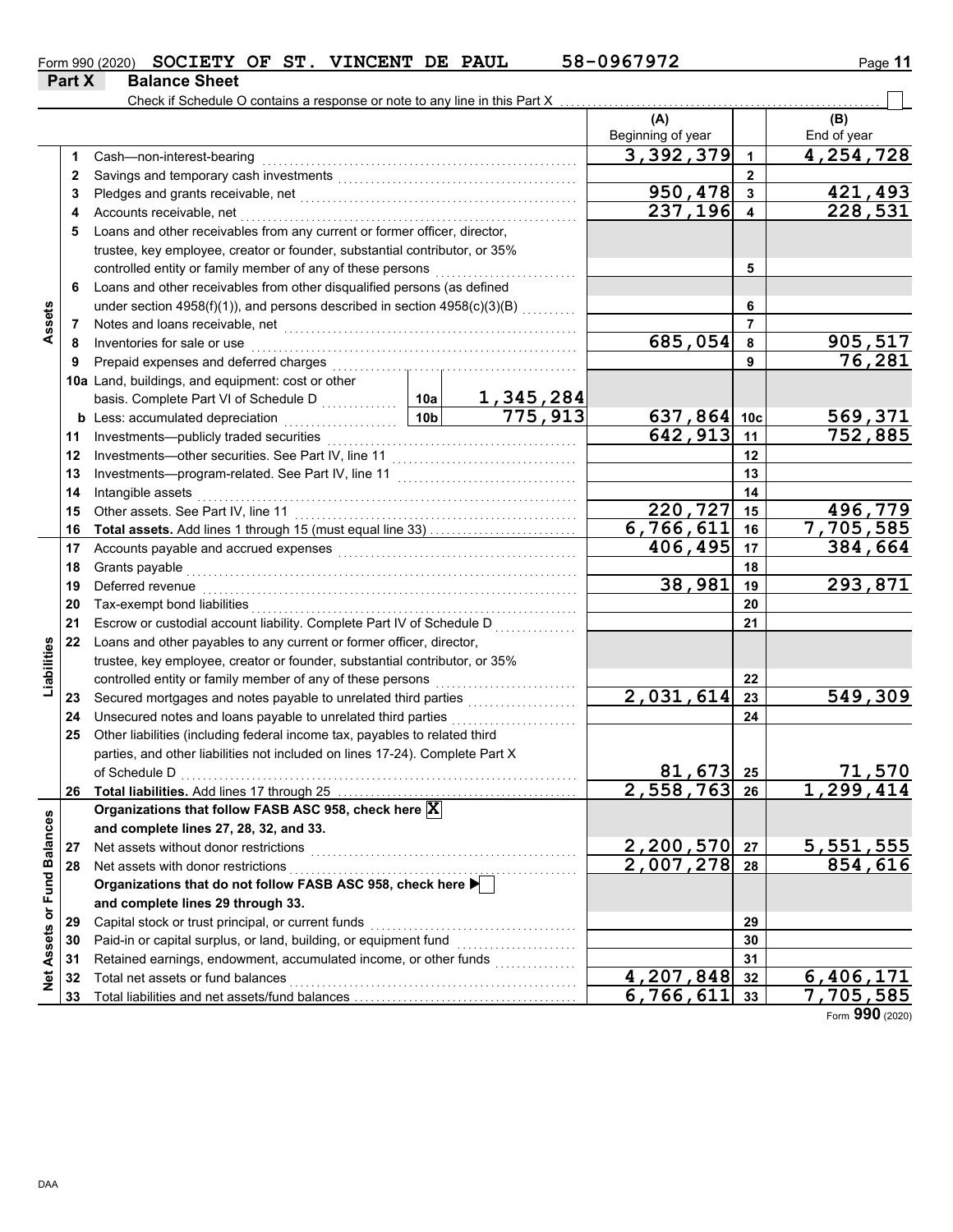|              | 58-0967972<br>Form 990 (2020) SOCIETY OF ST. VINCENT DE PAUL                                                                                                                                                                   |                         |                        |             | Page 12              |
|--------------|--------------------------------------------------------------------------------------------------------------------------------------------------------------------------------------------------------------------------------|-------------------------|------------------------|-------------|----------------------|
|              | Part XI<br><b>Reconciliation of Net Assets</b>                                                                                                                                                                                 |                         |                        |             |                      |
|              |                                                                                                                                                                                                                                |                         |                        |             |                      |
| 1            |                                                                                                                                                                                                                                | $\mathbf{1}$            | 22,823,907             |             |                      |
| $\mathbf{2}$ |                                                                                                                                                                                                                                | $\overline{2}$          | 20,939,279             |             |                      |
| 3            | Revenue less expenses. Subtract line 2 from line 1                                                                                                                                                                             | $\overline{\mathbf{3}}$ | 1,884,628              |             |                      |
| 4            | Net assets or fund balances at beginning of year (must equal Part X, line 32, column (A)) [[[[[[[[[[[[[[[[[[[                                                                                                                  | $\overline{\mathbf{4}}$ | $\overline{4,207,848}$ |             |                      |
| 5            | Net unrealized gains (losses) on investments                                                                                                                                                                                   | 5                       |                        |             | $\overline{1}10,087$ |
| 6            |                                                                                                                                                                                                                                | 6                       |                        |             |                      |
| 7            | Investment expenses                                                                                                                                                                                                            | $\overline{7}$          |                        |             |                      |
| 8            | Prior period adjustments with an account of the contract of the contract of the contract of the contract of the contract of the contract of the contract of the contract of the contract of the contract of the contract of th | 8                       |                        |             | 203, 608             |
| 9            | Other changes in net assets or fund balances (explain on Schedule O)                                                                                                                                                           | 9                       |                        |             |                      |
| 10           | Net assets or fund balances at end of year. Combine lines 3 through 9 (must equal Part X, line                                                                                                                                 |                         |                        |             |                      |
|              | $32$ , column $(B)$ )                                                                                                                                                                                                          | 10                      | 6,406,171              |             |                      |
|              | <b>Financial Statements and Reporting</b><br><b>Part XII</b>                                                                                                                                                                   |                         |                        |             |                      |
|              | Check if Schedule O contains a response or note to any line in this Part XII [11] [11] Check if Schedule O contains a response or note to any line in this Part XII                                                            |                         |                        |             |                      |
|              |                                                                                                                                                                                                                                |                         |                        | <b>Yes</b>  | No                   |
|              | $ \mathbf{X} $ Accrual<br>Accounting method used to prepare the Form 990:     Cash<br>Other                                                                                                                                    |                         |                        |             |                      |
|              | If the organization changed its method of accounting from a prior year or checked "Other," explain in                                                                                                                          |                         |                        |             |                      |
|              | Schedule O.                                                                                                                                                                                                                    |                         |                        |             |                      |
|              | 2a Were the organization's financial statements compiled or reviewed by an independent accountant?                                                                                                                             |                         | 2a                     |             | X                    |
|              | If "Yes," check a box below to indicate whether the financial statements for the year were compiled or                                                                                                                         |                         |                        |             |                      |
|              | reviewed on a separate basis, consolidated basis, or both:                                                                                                                                                                     |                         |                        |             |                      |
|              | Separate basis<br><b>Consolidated basis</b><br>Both consolidated and separate basis                                                                                                                                            |                         |                        |             |                      |
|              | b Were the organization's financial statements audited by an independent accountant?                                                                                                                                           |                         | 2 <sub>b</sub>         | $\mathbf x$ |                      |
|              | If "Yes," check a box below to indicate whether the financial statements for the year were audited on a                                                                                                                        |                         |                        |             |                      |
|              | separate basis, consolidated basis, or both:                                                                                                                                                                                   |                         |                        |             |                      |
|              | Separate basis $\ \mathbf{X}\ $ Consolidated basis<br>Both consolidated and separate basis                                                                                                                                     |                         |                        |             |                      |
|              | c If "Yes" to line 2a or 2b, does the organization have a committee that assumes responsibility for oversight of                                                                                                               |                         |                        |             |                      |
|              | the audit, review, or compilation of its financial statements and selection of an independent accountant?                                                                                                                      |                         | 2c                     | X           |                      |
|              | If the organization changed either its oversight process or selection process during the tax year, explain on                                                                                                                  |                         |                        |             |                      |
|              | Schedule O.                                                                                                                                                                                                                    |                         |                        |             |                      |
|              | 3a As a result of a federal award, was the organization required to undergo an audit or audits as set forth in the                                                                                                             |                         |                        |             |                      |
|              | Single Audit Act and OMB Circular A-133?                                                                                                                                                                                       |                         | 3a                     |             | x                    |
|              | b If "Yes," did the organization undergo the required audit or audits? If the organization did not undergo the                                                                                                                 |                         |                        |             |                      |
|              | required audit or audits, explain why on Schedule O and describe any steps taken to undergo such audits                                                                                                                        |                         | 3b                     |             |                      |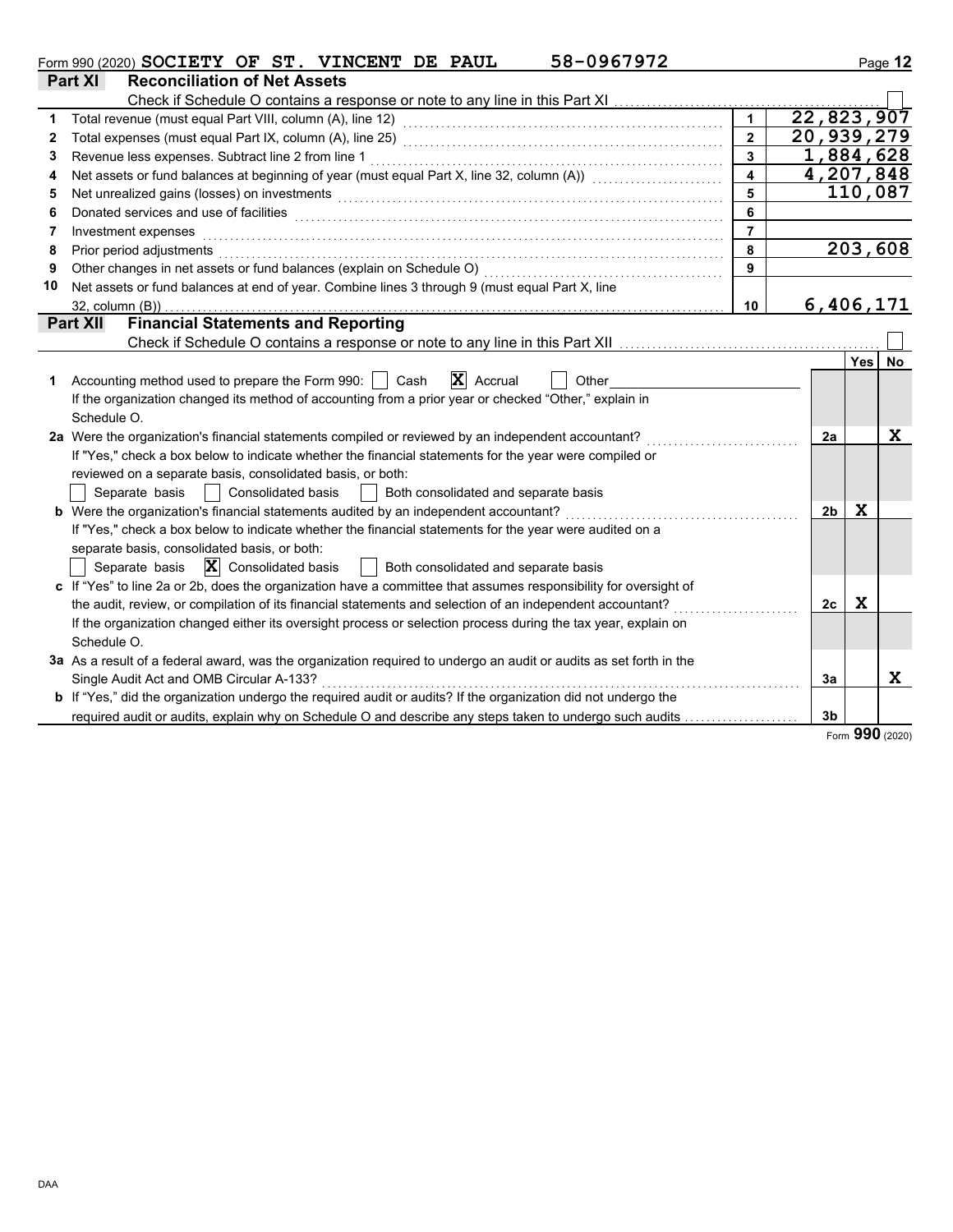|                             | Form 990 (2020) SOCIETY OF ST. VINCENT DE PAUL                                            |                                                                |                                   |                      |                 |              |                                                                                                 |        | 58-0967972                                                                                                                                                                                                           |                                                                    | Page 8                                                                 |
|-----------------------------|-------------------------------------------------------------------------------------------|----------------------------------------------------------------|-----------------------------------|----------------------|-----------------|--------------|-------------------------------------------------------------------------------------------------|--------|----------------------------------------------------------------------------------------------------------------------------------------------------------------------------------------------------------------------|--------------------------------------------------------------------|------------------------------------------------------------------------|
| <b>Part VII</b>             |                                                                                           |                                                                |                                   |                      |                 |              |                                                                                                 |        | Section A. Officers, Directors, Trustees, Key Employees, and Highest Compensated Employees (continued)                                                                                                               |                                                                    |                                                                        |
|                             | (A)<br>Name and title                                                                     | (B)<br>Average<br>hours<br>per week<br>(list any               |                                   |                      | (C)<br>Position |              | (do not check more than one<br>box, unless person is both an<br>officer and a director/trustee) |        | (D)<br>Reportable<br>compensation<br>from the<br>organization                                                                                                                                                        | (E)<br>Reportable<br>compensation<br>from related<br>organizations | (F)<br><b>Estimated amount</b><br>of other<br>compensation<br>from the |
|                             |                                                                                           | hours for<br>related<br>organizations<br>below<br>dotted line) | Individual trustee<br>or director | nstitutional trustee | Officer         | Key employee | Highest compensatec<br>employee                                                                 | Former | (W-2/1099-MISC)                                                                                                                                                                                                      | (W-2/1099-MISC)                                                    | organization and<br>related organizations                              |
| (20)                        | <b>KYLE REIS</b>                                                                          |                                                                |                                   |                      |                 |              |                                                                                                 |        |                                                                                                                                                                                                                      |                                                                    |                                                                        |
|                             |                                                                                           | 6.00<br>0.00                                                   |                                   |                      |                 |              |                                                                                                 |        |                                                                                                                                                                                                                      |                                                                    |                                                                        |
| <b>BOARD MEMBER</b><br>(21) | <b>LISA ROBINSON</b>                                                                      |                                                                | X                                 |                      |                 |              |                                                                                                 |        | 0                                                                                                                                                                                                                    | 0                                                                  | 0                                                                      |
|                             |                                                                                           | 6.00                                                           |                                   |                      |                 |              |                                                                                                 |        |                                                                                                                                                                                                                      |                                                                    |                                                                        |
| <b>BOARD MEMBER</b>         |                                                                                           | 0.00                                                           | X                                 |                      |                 |              |                                                                                                 |        | 0                                                                                                                                                                                                                    | 0                                                                  | $\mathbf 0$                                                            |
| (22)                        | <b>GIGI ROLFES</b>                                                                        | 6.00                                                           |                                   |                      |                 |              |                                                                                                 |        |                                                                                                                                                                                                                      |                                                                    |                                                                        |
| <b>BOARD MEMBER</b>         |                                                                                           | 0.00                                                           | X                                 |                      |                 |              |                                                                                                 |        | 0                                                                                                                                                                                                                    | 0                                                                  | $\mathbf 0$                                                            |
| (23)                        | <b>BILL WANGERIEN</b>                                                                     |                                                                |                                   |                      |                 |              |                                                                                                 |        |                                                                                                                                                                                                                      |                                                                    |                                                                        |
| <b>BOARD MEMBER</b>         |                                                                                           | 6.00<br>0.00                                                   | X                                 |                      |                 |              |                                                                                                 |        | 0                                                                                                                                                                                                                    | 0                                                                  | 0                                                                      |
|                             |                                                                                           |                                                                |                                   |                      |                 |              |                                                                                                 |        |                                                                                                                                                                                                                      |                                                                    |                                                                        |
|                             |                                                                                           |                                                                |                                   |                      |                 |              |                                                                                                 |        |                                                                                                                                                                                                                      |                                                                    |                                                                        |
|                             |                                                                                           |                                                                |                                   |                      |                 |              |                                                                                                 |        |                                                                                                                                                                                                                      |                                                                    |                                                                        |
|                             |                                                                                           |                                                                |                                   |                      |                 |              |                                                                                                 |        |                                                                                                                                                                                                                      |                                                                    |                                                                        |
| 1b Subtotal                 |                                                                                           |                                                                |                                   |                      |                 |              |                                                                                                 |        |                                                                                                                                                                                                                      |                                                                    |                                                                        |
|                             | c Total from continuation sheets to Part VII, Section A.                                  |                                                                |                                   |                      |                 |              |                                                                                                 |        |                                                                                                                                                                                                                      |                                                                    |                                                                        |
| d<br>$\mathbf{2}$           | Total (add lines 1b and 1c)                                                               |                                                                |                                   |                      |                 |              |                                                                                                 |        | Total number of individuals (including but not limited to those listed above) who received more than \$100,000 of                                                                                                    |                                                                    |                                                                        |
|                             | reportable compensation from the organization ▶                                           |                                                                |                                   |                      |                 |              |                                                                                                 |        |                                                                                                                                                                                                                      |                                                                    |                                                                        |
| 3                           | employee on line 1a? If "Yes," complete Schedule J for such individual                    |                                                                |                                   |                      |                 |              |                                                                                                 |        | Did the organization list any former officer, director, trustee, key employee, or highest compensated                                                                                                                |                                                                    | Yes<br>No<br>3                                                         |
| 4<br>individual             |                                                                                           |                                                                |                                   |                      |                 |              |                                                                                                 |        | For any individual listed on line 1a, is the sum of reportable compensation and other compensation from the<br>organization and related organizations greater than \$150,000? If "Yes," complete Schedule J for such |                                                                    | 4                                                                      |
| 5                           |                                                                                           |                                                                |                                   |                      |                 |              |                                                                                                 |        | Did any person listed on line 1a receive or accrue compensation from any unrelated organization or individual                                                                                                        |                                                                    |                                                                        |
|                             | <b>Section B. Independent Contractors</b>                                                 |                                                                |                                   |                      |                 |              |                                                                                                 |        | for services rendered to the organization? If "Yes," complete Schedule J for such person                                                                                                                             |                                                                    | 5                                                                      |
| 1                           |                                                                                           |                                                                |                                   |                      |                 |              |                                                                                                 |        | Complete this table for your five highest compensated independent contractors that received more than \$100,000 of                                                                                                   |                                                                    |                                                                        |
|                             |                                                                                           | (A)<br>Name and business address                               |                                   |                      |                 |              |                                                                                                 |        | compensation from the organization. Report compensation for the calendar year ending with or within the organization's tax year.                                                                                     | (B)<br>Description of services                                     | (C)<br>Compensation                                                    |
|                             |                                                                                           |                                                                |                                   |                      |                 |              |                                                                                                 |        |                                                                                                                                                                                                                      |                                                                    |                                                                        |
|                             |                                                                                           |                                                                |                                   |                      |                 |              |                                                                                                 |        |                                                                                                                                                                                                                      |                                                                    |                                                                        |
|                             |                                                                                           |                                                                |                                   |                      |                 |              |                                                                                                 |        |                                                                                                                                                                                                                      |                                                                    |                                                                        |
|                             |                                                                                           |                                                                |                                   |                      |                 |              |                                                                                                 |        |                                                                                                                                                                                                                      |                                                                    |                                                                        |
| 2                           | received more than $$100,000$ of compensation from the organization $\blacktriangleright$ |                                                                |                                   |                      |                 |              |                                                                                                 |        | Total number of independent contractors (including but not limited to those listed above) who                                                                                                                        |                                                                    |                                                                        |

|     | received more than \$100,000 of compensation from the organization f |                       |
|-----|----------------------------------------------------------------------|-----------------------|
| DAA |                                                                      | ההה<br>(2020)<br>Form |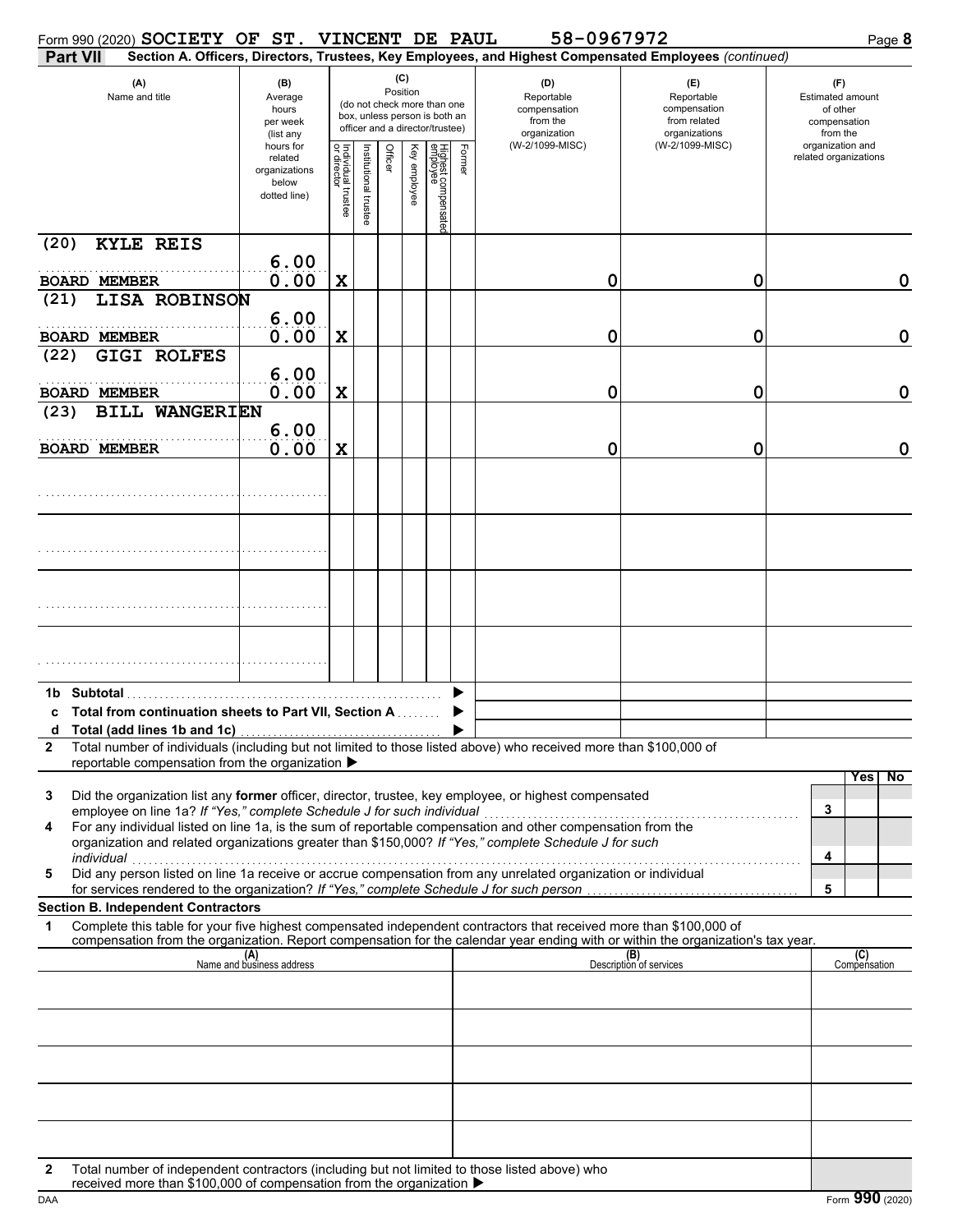| <b>Public Charity Status and Public Support</b><br><b>SCHEDULE A</b><br>OMB No. 1545-0047<br>(Form 990 or 990-EZ) |                                                            |                                                                                                           |                                                      |                                                                                                                                                                                                                                                                |                                       |  |  |  |  |
|-------------------------------------------------------------------------------------------------------------------|------------------------------------------------------------|-----------------------------------------------------------------------------------------------------------|------------------------------------------------------|----------------------------------------------------------------------------------------------------------------------------------------------------------------------------------------------------------------------------------------------------------------|---------------------------------------|--|--|--|--|
|                                                                                                                   |                                                            |                                                                                                           |                                                      | Complete if the organization is a section 501(c)(3) organization or a section 4947(a)(1) nonexempt charitable trust.                                                                                                                                           |                                       |  |  |  |  |
| Department of the Treasury                                                                                        |                                                            | Attach to Form 990 or Form 990-EZ.                                                                        |                                                      |                                                                                                                                                                                                                                                                | <b>Open to Public</b>                 |  |  |  |  |
| Internal Revenue Service                                                                                          |                                                            | Go to www.irs.gov/Form990 for instructions and the latest information.                                    |                                                      |                                                                                                                                                                                                                                                                | Inspection                            |  |  |  |  |
| Name of the organization                                                                                          | GEORGIA, INC.                                              | SOCIETY OF ST. VINCENT DE PAUL                                                                            |                                                      | 58-0967972                                                                                                                                                                                                                                                     | <b>Employer identification number</b> |  |  |  |  |
| Part I                                                                                                            |                                                            |                                                                                                           |                                                      | Reason for Public Charity Status. (All organizations must complete this part.) See instructions.                                                                                                                                                               |                                       |  |  |  |  |
|                                                                                                                   |                                                            | The organization is not a private foundation because it is: (For lines 1 through 12, check only one box.) |                                                      |                                                                                                                                                                                                                                                                |                                       |  |  |  |  |
| 1                                                                                                                 |                                                            | A church, convention of churches, or association of churches described in section 170(b)(1)(A)(i).        |                                                      |                                                                                                                                                                                                                                                                |                                       |  |  |  |  |
| 2                                                                                                                 |                                                            | A school described in section 170(b)(1)(A)(ii). (Attach Schedule E (Form 990 or 990-EZ).)                 |                                                      |                                                                                                                                                                                                                                                                |                                       |  |  |  |  |
| 3                                                                                                                 |                                                            | A hospital or a cooperative hospital service organization described in section 170(b)(1)(A)(iii).         |                                                      |                                                                                                                                                                                                                                                                |                                       |  |  |  |  |
| 4                                                                                                                 |                                                            |                                                                                                           |                                                      | A medical research organization operated in conjunction with a hospital described in section 170(b)(1)(A)(iii). Enter the hospital's name,                                                                                                                     |                                       |  |  |  |  |
| city, and state:                                                                                                  |                                                            |                                                                                                           |                                                      |                                                                                                                                                                                                                                                                |                                       |  |  |  |  |
| 5                                                                                                                 |                                                            |                                                                                                           |                                                      | An organization operated for the benefit of a college or university owned or operated by a governmental unit described in                                                                                                                                      |                                       |  |  |  |  |
|                                                                                                                   | section 170(b)(1)(A)(iv). (Complete Part II.)              |                                                                                                           |                                                      |                                                                                                                                                                                                                                                                |                                       |  |  |  |  |
| 6                                                                                                                 |                                                            | A federal, state, or local government or governmental unit described in section 170(b)(1)(A)(v).          |                                                      |                                                                                                                                                                                                                                                                |                                       |  |  |  |  |
| 7                                                                                                                 | described in section 170(b)(1)(A)(vi). (Complete Part II.) |                                                                                                           |                                                      | An organization that normally receives a substantial part of its support from a governmental unit or from the general public                                                                                                                                   |                                       |  |  |  |  |
| 8                                                                                                                 |                                                            | A community trust described in section 170(b)(1)(A)(vi). (Complete Part II.)                              |                                                      |                                                                                                                                                                                                                                                                |                                       |  |  |  |  |
| 9                                                                                                                 |                                                            |                                                                                                           |                                                      | An agricultural research organization described in section 170(b)(1)(A)(ix) operated in conjunction with a land-grant college                                                                                                                                  |                                       |  |  |  |  |
| university:                                                                                                       |                                                            |                                                                                                           |                                                      | or university or a non-land-grant college of agriculture (see instructions). Enter the name, city, and state of the college or                                                                                                                                 |                                       |  |  |  |  |
| $\vert X \vert$<br>10                                                                                             |                                                            |                                                                                                           |                                                      | An organization that normally receives: (1) more than 33 1/3% of its support from contributions, membership fees, and gross                                                                                                                                    |                                       |  |  |  |  |
|                                                                                                                   |                                                            | acquired by the organization after June 30, 1975. See section 509(a)(2). (Complete Part III.)             |                                                      | receipts from activities related to its exempt functions, subject to certain exceptions; and (2) no more than 331/3% of its<br>support from gross investment income and unrelated business taxable income (less section 511 tax) from businesses               |                                       |  |  |  |  |
| 11                                                                                                                |                                                            | An organization organized and operated exclusively to test for public safety. See section 509(a)(4).      |                                                      |                                                                                                                                                                                                                                                                |                                       |  |  |  |  |
| 12                                                                                                                |                                                            |                                                                                                           |                                                      | An organization organized and operated exclusively for the benefit of, to perform the functions of, or to carry out the purposes                                                                                                                               |                                       |  |  |  |  |
|                                                                                                                   |                                                            |                                                                                                           |                                                      | of one or more publicly supported organizations described in section 509(a)(1) or section 509(a)(2). See section 509(a)(3).<br>Check the box in lines 12a through 12d that describes the type of supporting organization and complete lines 12e, 12f, and 12g. |                                       |  |  |  |  |
| a                                                                                                                 |                                                            | supporting organization. You must complete Part IV, Sections A and B.                                     |                                                      | Type I. A supporting organization operated, supervised, or controlled by its supported organization(s), typically by giving<br>the supported organization(s) the power to regularly appoint or elect a majority of the directors or trustees of the            |                                       |  |  |  |  |
| b                                                                                                                 |                                                            |                                                                                                           |                                                      | Type II. A supporting organization supervised or controlled in connection with its supported organization(s), by having<br>control or management of the supporting organization vested in the same persons that control or manage the supported                |                                       |  |  |  |  |
|                                                                                                                   |                                                            | organization(s). You must complete Part IV, Sections A and C.                                             |                                                      |                                                                                                                                                                                                                                                                |                                       |  |  |  |  |
| C                                                                                                                 |                                                            | its supported organization(s) (see instructions). You must complete Part IV, Sections A, D, and E.        |                                                      | Type III functionally integrated. A supporting organization operated in connection with, and functionally integrated with,                                                                                                                                     |                                       |  |  |  |  |
| d                                                                                                                 |                                                            |                                                                                                           |                                                      | Type III non-functionally integrated. A supporting organization operated in connection with its supported organization(s)<br>that is not functionally integrated. The organization generally must satisfy a distribution requirement and an attentiveness      |                                       |  |  |  |  |
|                                                                                                                   |                                                            | requirement (see instructions). You must complete Part IV, Sections A and D, and Part V.                  |                                                      |                                                                                                                                                                                                                                                                |                                       |  |  |  |  |
| е                                                                                                                 |                                                            | functionally integrated, or Type III non-functionally integrated supporting organization.                 |                                                      | Check this box if the organization received a written determination from the IRS that it is a Type I, Type II, Type III                                                                                                                                        |                                       |  |  |  |  |
| f                                                                                                                 | Enter the number of supported organizations                |                                                                                                           |                                                      |                                                                                                                                                                                                                                                                |                                       |  |  |  |  |
| g                                                                                                                 |                                                            | Provide the following information about the supported organization(s).                                    |                                                      |                                                                                                                                                                                                                                                                |                                       |  |  |  |  |
| (i) Name of supported<br>organization                                                                             | (ii) EIN                                                   | (iii) Type of organization<br>(described on lines 1-10                                                    | (iv) Is the organization<br>listed in your governing | (v) Amount of monetary<br>support (see                                                                                                                                                                                                                         | (vi) Amount of<br>other support (see  |  |  |  |  |
|                                                                                                                   |                                                            | above (see instructions))                                                                                 | document?                                            | instructions)                                                                                                                                                                                                                                                  | instructions)                         |  |  |  |  |
|                                                                                                                   |                                                            |                                                                                                           | Yes<br>No                                            |                                                                                                                                                                                                                                                                |                                       |  |  |  |  |
| (A)                                                                                                               |                                                            |                                                                                                           |                                                      |                                                                                                                                                                                                                                                                |                                       |  |  |  |  |
| (B)                                                                                                               |                                                            |                                                                                                           |                                                      |                                                                                                                                                                                                                                                                |                                       |  |  |  |  |
|                                                                                                                   |                                                            |                                                                                                           |                                                      |                                                                                                                                                                                                                                                                |                                       |  |  |  |  |
| (C)                                                                                                               |                                                            |                                                                                                           |                                                      |                                                                                                                                                                                                                                                                |                                       |  |  |  |  |
| (D)                                                                                                               |                                                            |                                                                                                           |                                                      |                                                                                                                                                                                                                                                                |                                       |  |  |  |  |
| (E)                                                                                                               |                                                            |                                                                                                           |                                                      |                                                                                                                                                                                                                                                                |                                       |  |  |  |  |
| Total                                                                                                             |                                                            |                                                                                                           |                                                      |                                                                                                                                                                                                                                                                |                                       |  |  |  |  |
|                                                                                                                   |                                                            | For Paperwork Reduction Act Notice, see the Instructions for Form 990 or 990-EZ.                          |                                                      |                                                                                                                                                                                                                                                                | Schedule A (Form 990 or 990-EZ) 2020  |  |  |  |  |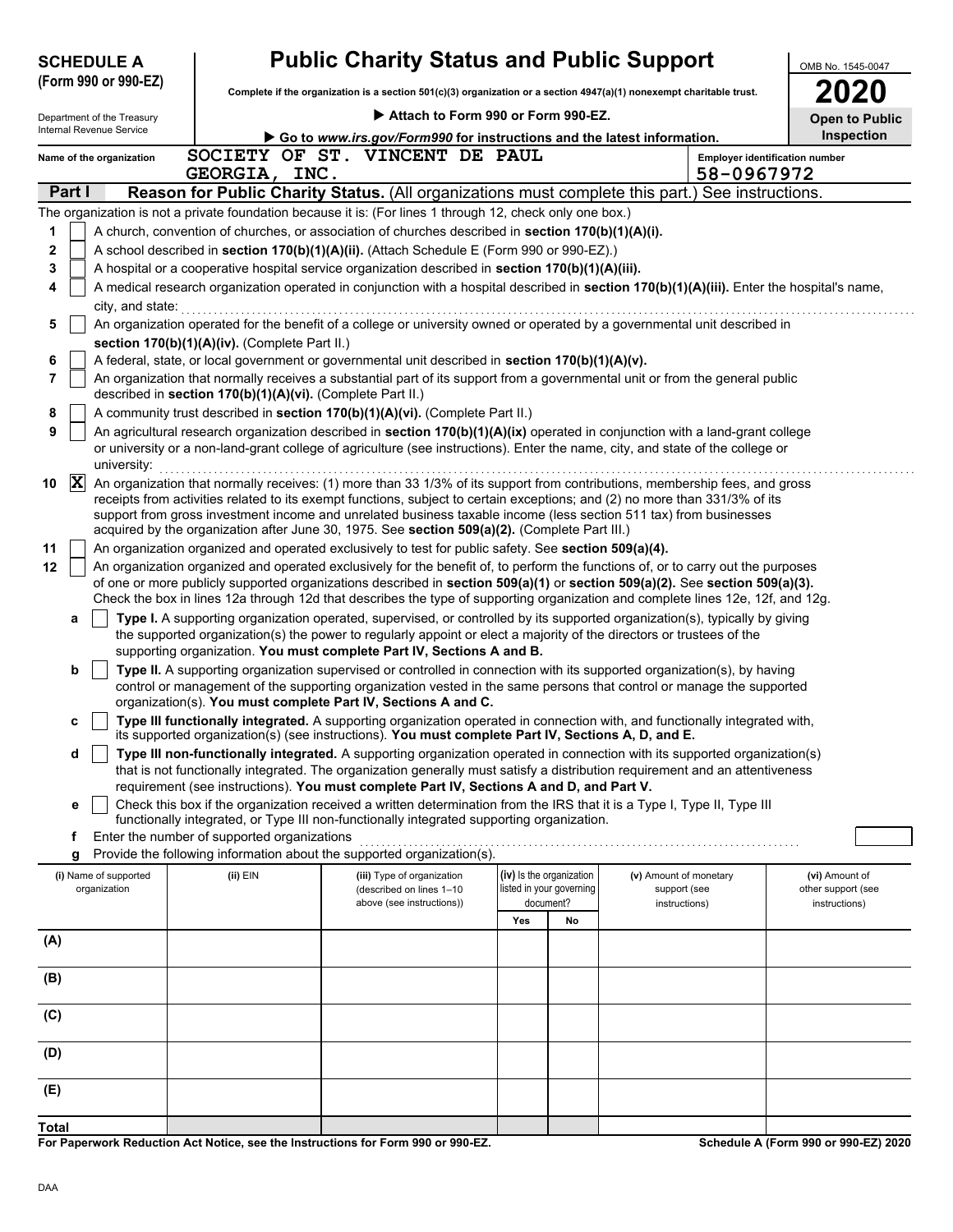| Schedule A (Form 990 or 990-EZ) 2020 | <b>SOCIETY</b> | OF | ST | <b>VINCENT DE</b> | <b>PAUL</b> | 096 |  |
|--------------------------------------|----------------|----|----|-------------------|-------------|-----|--|
|                                      |                |    |    |                   |             |     |  |

|              | Schedule A (Form 990 or 990-EZ) 2020                                                                                                                                                                               |          | SOCIETY OF ST. VINCENT DE PAUL |            |            | 58-0967972 | Page 2    |
|--------------|--------------------------------------------------------------------------------------------------------------------------------------------------------------------------------------------------------------------|----------|--------------------------------|------------|------------|------------|-----------|
|              | Support Schedule for Organizations Described in Sections 170(b)(1)(A)(iv) and 170(b)(1)(A)(vi)<br>Part II                                                                                                          |          |                                |            |            |            |           |
|              | (Complete only if you checked the box on line 5, 7, or 8 of Part I or if the organization failed to qualify under                                                                                                  |          |                                |            |            |            |           |
|              | Part III. If the organization fails to qualify under the tests listed below, please complete Part III.)                                                                                                            |          |                                |            |            |            |           |
|              | <b>Section A. Public Support</b>                                                                                                                                                                                   |          |                                |            |            |            |           |
|              | Calendar year (or fiscal year beginning in)                                                                                                                                                                        | (a) 2016 | (b) 2017                       | $(c)$ 2018 | $(d)$ 2019 | (e) 2020   | (f) Total |
| 1            | Gifts, grants, contributions, and<br>membership fees received. (Do not<br>include any "unusual grants.")                                                                                                           |          |                                |            |            |            |           |
| $\mathbf{2}$ | Tax revenues levied for the<br>organization's benefit and either paid<br>to or expended on its behalf                                                                                                              |          |                                |            |            |            |           |
| 3            | The value of services or facilities<br>furnished by a governmental unit to the<br>organization without charge                                                                                                      |          |                                |            |            |            |           |
| 4            | Total. Add lines 1 through 3                                                                                                                                                                                       |          |                                |            |            |            |           |
| 5            | The portion of total contributions by<br>each person (other than a<br>governmental unit or publicly<br>supported organization) included on<br>line 1 that exceeds 2% of the amount<br>shown on line 11, column (f) |          |                                |            |            |            |           |
| 6            | Public support. Subtract line 5 from line 4                                                                                                                                                                        |          |                                |            |            |            |           |
|              | <b>Section B. Total Support</b>                                                                                                                                                                                    |          |                                |            |            |            |           |
|              | Calendar year (or fiscal year beginning in)                                                                                                                                                                        | (a) 2016 | (b) 2017                       | $(c)$ 2018 | $(d)$ 2019 | (e) 2020   | (f) Total |
| 7            | Amounts from line 4                                                                                                                                                                                                |          |                                |            |            |            |           |

|     | shown on line 11, column $(t)$ [1] $(1)$                                                                                                                                                                                                |          |          |            |            |          |           |
|-----|-----------------------------------------------------------------------------------------------------------------------------------------------------------------------------------------------------------------------------------------|----------|----------|------------|------------|----------|-----------|
| 6   | <b>Public support.</b> Subtract line 5 from line 4                                                                                                                                                                                      |          |          |            |            |          |           |
|     | <b>Section B. Total Support</b>                                                                                                                                                                                                         |          |          |            |            |          |           |
|     | Calendar year (or fiscal year beginning in) ▶                                                                                                                                                                                           | (a) 2016 | (b) 2017 | $(c)$ 2018 | $(d)$ 2019 | (e) 2020 | (f) Total |
| 7   | Amounts from line 4                                                                                                                                                                                                                     |          |          |            |            |          |           |
| 8   | Gross income from interest, dividends,<br>payments received on securities loans,<br>rents, royalties, and income from<br>similar sources and the state of the state of the state of the state of the state of the state of the state of |          |          |            |            |          |           |
| 9   | Net income from unrelated business<br>activities, whether or not the business<br>is regularly carried on                                                                                                                                |          |          |            |            |          |           |
| 10  | Other income. Do not include gain or<br>loss from the sale of capital assets<br>(Explain in Part VI.)                                                                                                                                   |          |          |            |            |          |           |
| 11  | Total support. Add lines 7 through 10                                                                                                                                                                                                   |          |          |            |            |          |           |
| 12  | Gross receipts from related activities, etc. (see instructions)                                                                                                                                                                         |          |          |            |            | 12       |           |
| 13  | First 5 years. If the Form 990 is for the organization's first, second, third, fourth, or fifth tax year as a section 501(c)(3)                                                                                                         |          |          |            |            |          |           |
|     | organization, check this box and stop here <b>constant of the constant of the constant of the constant of the constant of the constant of the constant of the constant of the constant of the constant of the constant of the co</b>    |          |          |            |            |          |           |
|     | <b>Section C. Computation of Public Support Percentage</b>                                                                                                                                                                              |          |          |            |            |          |           |
| 14  |                                                                                                                                                                                                                                         |          |          |            |            | 14       | %         |
| 15  | Public support percentage from 2019 Schedule A, Part II, line 14                                                                                                                                                                        |          |          |            |            | 15       | %         |
| 16a | 33 1/3% support test-2020. If the organization did not check the box on line 13, and line 14 is 33 1/3% or more, check this                                                                                                             |          |          |            |            |          |           |
|     | box and stop here. The organization qualifies as a publicly supported organization                                                                                                                                                      |          |          |            |            |          |           |
| b   | 33 1/3% support test-2019. If the organization did not check a box on line 13 or 16a, and line 15 is 33 1/3% or more, check                                                                                                             |          |          |            |            |          |           |
|     | this box and stop here. The organization qualifies as a publicly supported organization                                                                                                                                                 |          |          |            |            |          |           |
|     | 17a 10%-facts-and-circumstances test-2020. If the organization did not check a box on line 13, 16a, or 16b, and line 14 is                                                                                                              |          |          |            |            |          |           |
|     | 10% or more, and if the organization meets the "facts-and-circumstances" test, check this box and stop here. Explain in                                                                                                                 |          |          |            |            |          |           |
|     | Part VI how the organization meets the "facts-and-circumstances" test. The organization qualifies as a publicly supported<br>organization                                                                                               |          |          |            |            |          |           |
|     | 10%-facts-and-circumstances test-2019. If the organization did not check a box on line 13, 16a, 16b, or 17a, and line                                                                                                                   |          |          |            |            |          |           |
|     | 15 is 10% or more, and if the organization meets the "facts-and-circumstances" test, check this box and stop here. Explain                                                                                                              |          |          |            |            |          |           |
|     | in Part VI how the organization meets the "facts-and-circumstances" test. The organization qualifies as a publicly supported<br>organization                                                                                            |          |          |            |            |          |           |
| 18  | Private foundation. If the organization did not check a box on line 13, 16a, 16b, 17a, or 17b, check this box and see<br>instructions                                                                                                   |          |          |            |            |          |           |

**Schedule A (Form 990 or 990-EZ) 2020**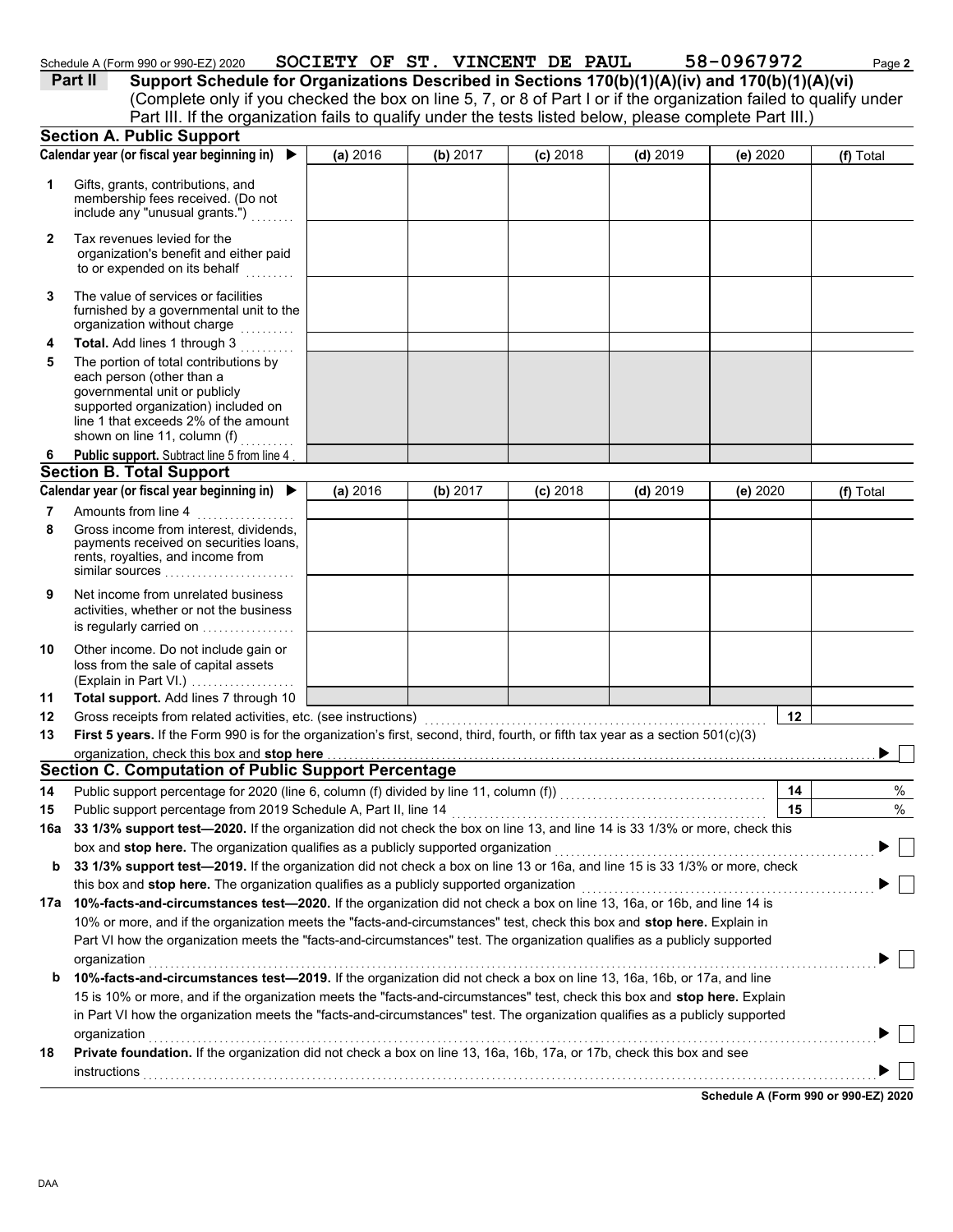# Schedule A (Form 990 or 990-EZ) 2020 **SOCIETY OF ST. VINCENT DE PAUL 58-0967972** Page 3

**Part III** Support Schedule for Organizations Described in Section 509(a)(2) (Complete only if you checked the box on line 10 of Part I or if the organization failed to qualify under Part II. If the organization fails to qualify under the tests listed below, please complete Part II.)

|              | <b>Section A. Public Support</b>                                                                                                                                                  |              |              |            |            |            |                                    |
|--------------|-----------------------------------------------------------------------------------------------------------------------------------------------------------------------------------|--------------|--------------|------------|------------|------------|------------------------------------|
|              | Calendar year (or fiscal year beginning in)                                                                                                                                       | (a) 2016     | (b) 2017     | $(c)$ 2018 | $(d)$ 2019 | (e) 2020   | (f) Total                          |
| 1            | Gifts, grants, contributions, and membership fees<br>received. (Do not include any "unusual grants.")                                                                             | 12,735,242   | 13, 377, 873 | 16,710,685 | 16,662,746 | 19,322,020 | 78,808,566                         |
| $\mathbf{2}$ | Gross receipts from admissions, merchandise<br>sold or services performed, or facilities<br>furnished in any activity that is related to the<br>organization's tax-exempt purpose | 2,572,009    | 2,586,932    | 2,986,615  | 3,186,064  | 3,577,736  | 14,909,356                         |
| 3            | Gross receipts from activities that are not an<br>unrelated trade or business under section 513                                                                                   |              |              |            |            |            |                                    |
| 4            | Tax revenues levied for the<br>organization's benefit and either paid<br>to or expended on its behalf                                                                             |              |              |            |            |            |                                    |
| 5            | The value of services or facilities<br>furnished by a governmental unit to the<br>organization without charge                                                                     |              |              |            |            |            |                                    |
| 6            | Total. Add lines 1 through 5                                                                                                                                                      | 15, 307, 251 | 15,964,805   | 19,697,300 | 19,848,810 | 22,899,756 | 93, 717, 922                       |
|              | 7a Amounts included on lines 1, 2, and 3<br>received from disqualified persons                                                                                                    | 47,281       | 48,240       | 84,110     | 27,600     | 29,305     | 236,536                            |
|              | <b>b</b> Amounts included on lines 2 and 3<br>received from other than disqualified<br>persons that exceed the greater of \$5,000<br>or 1% of the amount on line 13 for the year  |              |              |            |            |            |                                    |
|              | c Add lines 7a and 7b                                                                                                                                                             | 47,281       | 48,240       | 84,110     | 27,600     | 29,305     | 236,536                            |
| 8            | Public support. (Subtract line 7c from                                                                                                                                            |              |              |            |            |            |                                    |
|              | line $6.$ )                                                                                                                                                                       |              |              |            |            |            | 93,481,386                         |
|              | <b>Section B. Total Support</b>                                                                                                                                                   |              |              |            |            |            |                                    |
|              | Calendar year (or fiscal year beginning in)                                                                                                                                       | (a) 2016     | (b) 2017     | $(c)$ 2018 | $(d)$ 2019 | (e) 2020   | (f) Total                          |
| 9            | Amounts from line 6                                                                                                                                                               | 15, 307, 251 | 15,964,805   | 19,697,300 | 19,848,810 | 22,899,756 | 93, 717, 922                       |
| 10a          | Gross income from interest, dividends,<br>payments received on securities loans, rents,<br>royalties, and income from similar sources                                             | 3,940        | 8,079        | 3,519      | 10,735     | 79,257     | 105,530                            |
| b            | Unrelated business taxable income (less<br>section 511 taxes) from businesses<br>acquired after June 30, 1975                                                                     |              |              |            |            |            |                                    |
|              | c Add lines 10a and 10b                                                                                                                                                           | 3,940        | 8,079        | 3,519      | 10,735     | 79,257     | 105,530                            |
| 11           | Net income from unrelated business<br>activities not included in line 10b, whether<br>or not the business is regularly carried on                                                 |              |              |            |            |            |                                    |
| 12           | Other income. Do not include gain or<br>loss from the sale of capital assets<br>(Explain in Part VI.)                                                                             |              |              |            |            |            |                                    |
| 13           | Total support. (Add lines 9, 10c, 11,                                                                                                                                             |              |              |            |            |            |                                    |
|              | and 12.)                                                                                                                                                                          | 15, 311, 191 | 15,972,884   | 19,700,819 | 19,859,545 | 22,979,013 | 93, 823, 452                       |
| 14           | First 5 years. If the Form 990 is for the organization's first, second, third, fourth, or fifth tax year as a section 501(c)(3)                                                   |              |              |            |            |            |                                    |
|              | organization, check this box and stop here                                                                                                                                        |              |              |            |            |            |                                    |
|              | <b>Section C. Computation of Public Support Percentage</b>                                                                                                                        |              |              |            |            |            |                                    |
| 15           | Public support percentage for 2020 (line 8, column (f), divided by line 13, column (f)) [[[[[[[[[[[[[[[[[[[[[                                                                     |              |              |            |            | 15         | 99.64%                             |
| 16           |                                                                                                                                                                                   |              |              |            |            | 16         | 99.70%                             |
|              | Section D. Computation of Investment Income Percentage                                                                                                                            |              |              |            |            |            |                                    |
| 17           | Investment income percentage for 2020 (line 10c, column (f), divided by line 13, column (f)) [[[[[[[[[[[[[[[[                                                                     |              |              |            |            | 17         | %                                  |
|              | 18 Investment income percentage from 2019 Schedule A, Part III, line 17                                                                                                           |              |              |            |            | 18         | %                                  |
|              | 19a 33 1/3% support tests—2020. If the organization did not check the box on line 14, and line 15 is more than 33 1/3%, and line                                                  |              |              |            |            |            |                                    |
|              | 17 is not more than 33 1/3%, check this box and stop here. The organization qualifies as a publicly supported organization.                                                       |              |              |            |            |            | $\blacktriangleright$ $\mathbf{X}$ |
| b            | 33 1/3% support tests—2019. If the organization did not check a box on line 14 or line 19a, and line 16 is more than 33 1/3%, and                                                 |              |              |            |            |            |                                    |
|              | line 18 is not more than 33 1/3%, check this box and stop here. The organization qualifies as a publicly supported organization                                                   |              |              |            |            |            |                                    |
| 20           |                                                                                                                                                                                   |              |              |            |            |            |                                    |

**Schedule A (Form 990 or 990-EZ) 2020**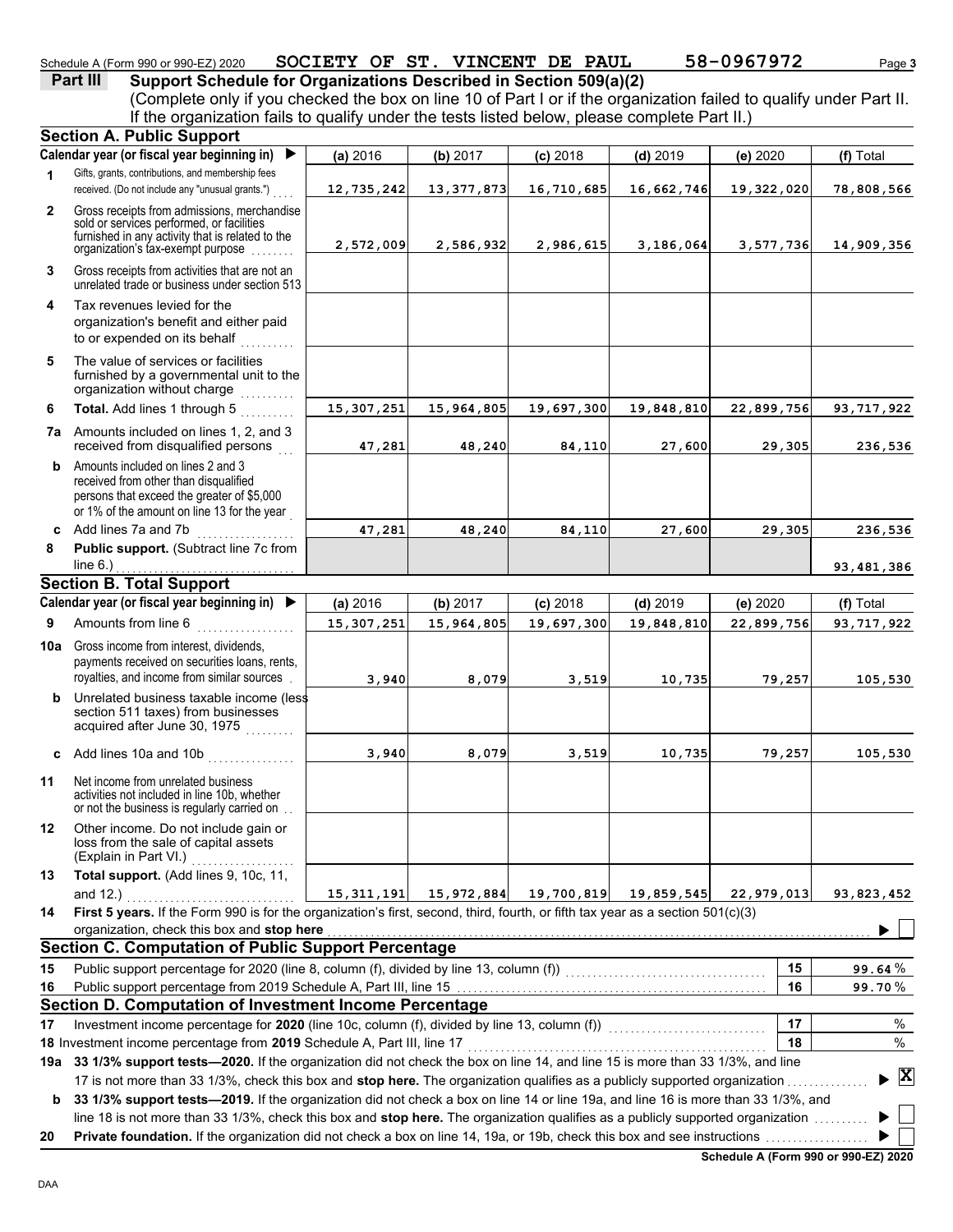|              | Part IV<br><b>Supporting Organizations</b>                                                                          |                                      |            |    |
|--------------|---------------------------------------------------------------------------------------------------------------------|--------------------------------------|------------|----|
|              | (Complete only if you checked a box in line 12 on Part I. If you checked box 12a, Part I, complete Sections A       |                                      |            |    |
|              | and B. If you checked box 12b, Part I, complete Sections A and C. If you checked box 12c, Part I, complete          |                                      |            |    |
|              | Sections A, D, and E. If you checked box 12d, Part I, complete Sections A and D, and complete Part V.)              |                                      |            |    |
|              | <b>Section A. All Supporting Organizations</b>                                                                      |                                      |            |    |
|              |                                                                                                                     |                                      | <b>Yes</b> | No |
| 1            | Are all of the organization's supported organizations listed by name in the organization's governing                |                                      |            |    |
|              | documents? If "No," describe in Part VI how the supported organizations are designated. If designated by            |                                      |            |    |
|              | class or purpose, describe the designation. If historic and continuing relationship, explain.                       | 1                                    |            |    |
| $\mathbf{2}$ | Did the organization have any supported organization that does not have an IRS determination of status              |                                      |            |    |
|              | under section 509(a)(1) or (2)? If "Yes," explain in Part VI how the organization determined that the supported     |                                      |            |    |
|              | organization was described in section 509(a)(1) or (2).                                                             | 2                                    |            |    |
| За           | Did the organization have a supported organization described in section 501(c)(4), (5), or (6)? If "Yes," answer    |                                      |            |    |
|              | lines 3b and 3c below.                                                                                              | 3a                                   |            |    |
| b            | Did the organization confirm that each supported organization qualified under section 501(c)(4), (5), or (6) and    |                                      |            |    |
|              | satisfied the public support tests under section $509(a)(2)?$ If "Yes," describe in Part VI when and how the        |                                      |            |    |
|              | organization made the determination.                                                                                | 3b                                   |            |    |
| c            | Did the organization ensure that all support to such organizations was used exclusively for section 170(c)(2)(B)    |                                      |            |    |
|              | purposes? If "Yes," explain in Part VI what controls the organization put in place to ensure such use.              | 3 <sub>c</sub>                       |            |    |
| 4a           | Was any supported organization not organized in the United States ("foreign supported organization")? If            |                                      |            |    |
|              | "Yes," and if you checked 12a or 12b in Part I, answer (b) and (c) below.                                           | 4a                                   |            |    |
| b            | Did the organization have ultimate control and discretion in deciding whether to make grants to the foreign         |                                      |            |    |
|              | supported organization? If "Yes," describe in Part VI how the organization had such control and discretion          |                                      |            |    |
|              | despite being controlled or supervised by or in connection with its supported organizations.                        | 4b                                   |            |    |
| c            | Did the organization support any foreign supported organization that does not have an IRS determination             |                                      |            |    |
|              | under sections $501(c)(3)$ and $509(a)(1)$ or (2)? If "Yes," explain in Part VI what controls the organization used |                                      |            |    |
|              | to ensure that all support to the foreign supported organization was used exclusively for section 170(c)(2)(B)      |                                      |            |    |
|              | purposes.                                                                                                           | 4с                                   |            |    |
| 5a           | Did the organization add, substitute, or remove any supported organizations during the tax year? If "Yes,"          |                                      |            |    |
|              | answer lines 5b and 5c below (if applicable). Also, provide detail in Part VI, including (i) the names and EIN      |                                      |            |    |
|              | numbers of the supported organizations added, substituted, or removed; (ii) the reasons for each such action;       |                                      |            |    |
|              | (iii) the authority under the organization's organizing document authorizing such action; and (iv) how the action   |                                      |            |    |
|              | was accomplished (such as by amendment to the organizing document).                                                 | 5a                                   |            |    |
| b            | Type I or Type II only. Was any added or substituted supported organization part of a class already                 |                                      |            |    |
|              | designated in the organization's organizing document?                                                               | 5b                                   |            |    |
| c            | Substitutions only. Was the substitution the result of an event beyond the organization's control?                  | 5с                                   |            |    |
| 6            | Did the organization provide support (whether in the form of grants or the provision of services or facilities) to  |                                      |            |    |
|              | anyone other than (i) its supported organizations, (ii) individuals that are part of the charitable class benefited |                                      |            |    |
|              | by one or more of its supported organizations, or (iii) other supporting organizations that also support or         |                                      |            |    |
|              | benefit one or more of the filing organization's supported organizations? If "Yes," provide detail in Part VI.      | 6                                    |            |    |
| 7            | Did the organization provide a grant, loan, compensation, or other similar payment to a substantial contributor     |                                      |            |    |
|              | (as defined in section $4958(c)(3)(C)$ ), a family member of a substantial contributor, or a 35% controlled entity  |                                      |            |    |
|              | with regard to a substantial contributor? If "Yes," complete Part I of Schedule L (Form 990 or 990-EZ).             | 7                                    |            |    |
| 8            | Did the organization make a loan to a disqualified person (as defined in section 4958) not described in line 7?     |                                      |            |    |
|              | If "Yes," complete Part I of Schedule L (Form 990 or 990-EZ).                                                       | 8                                    |            |    |
| 9a           | Was the organization controlled directly or indirectly at any time during the tax year by one or more               |                                      |            |    |
|              | disqualified persons, as defined in section 4946 (other than foundation managers and organizations                  |                                      |            |    |
|              | described in section 509(a)(1) or (2))? If "Yes," provide detail in Part VI.                                        | 9a                                   |            |    |
| b            | Did one or more disqualified persons (as defined in line 9a) hold a controlling interest in any entity in which     |                                      |            |    |
|              | the supporting organization had an interest? If "Yes," provide detail in Part VI.                                   | 9b                                   |            |    |
| c            | Did a disqualified person (as defined in line 9a) have an ownership interest in, or derive any personal benefit     |                                      |            |    |
|              | from, assets in which the supporting organization also had an interest? If "Yes," provide detail in Part VI.        | 9с                                   |            |    |
| 10a          | Was the organization subject to the excess business holdings rules of section 4943 because of section               |                                      |            |    |
|              | 4943(f) (regarding certain Type II supporting organizations, and all Type III non-functionally integrated           |                                      |            |    |
|              | supporting organizations)? If "Yes," answer line 10b below.                                                         | 10a                                  |            |    |
| b            | Did the organization have any excess business holdings in the tax year? (Use Schedule C, Form 4720, to              |                                      |            |    |
|              | determine whether the organization had excess business holdings.)                                                   | 10 <sub>b</sub>                      |            |    |
|              |                                                                                                                     | Schedule A (Form 990 or 990-EZ) 2020 |            |    |

Schedule A (Form 990 or 990-EZ) 2020 **SOCIETY OF ST. VINCENT DE PAUL 58-0967972** Page 4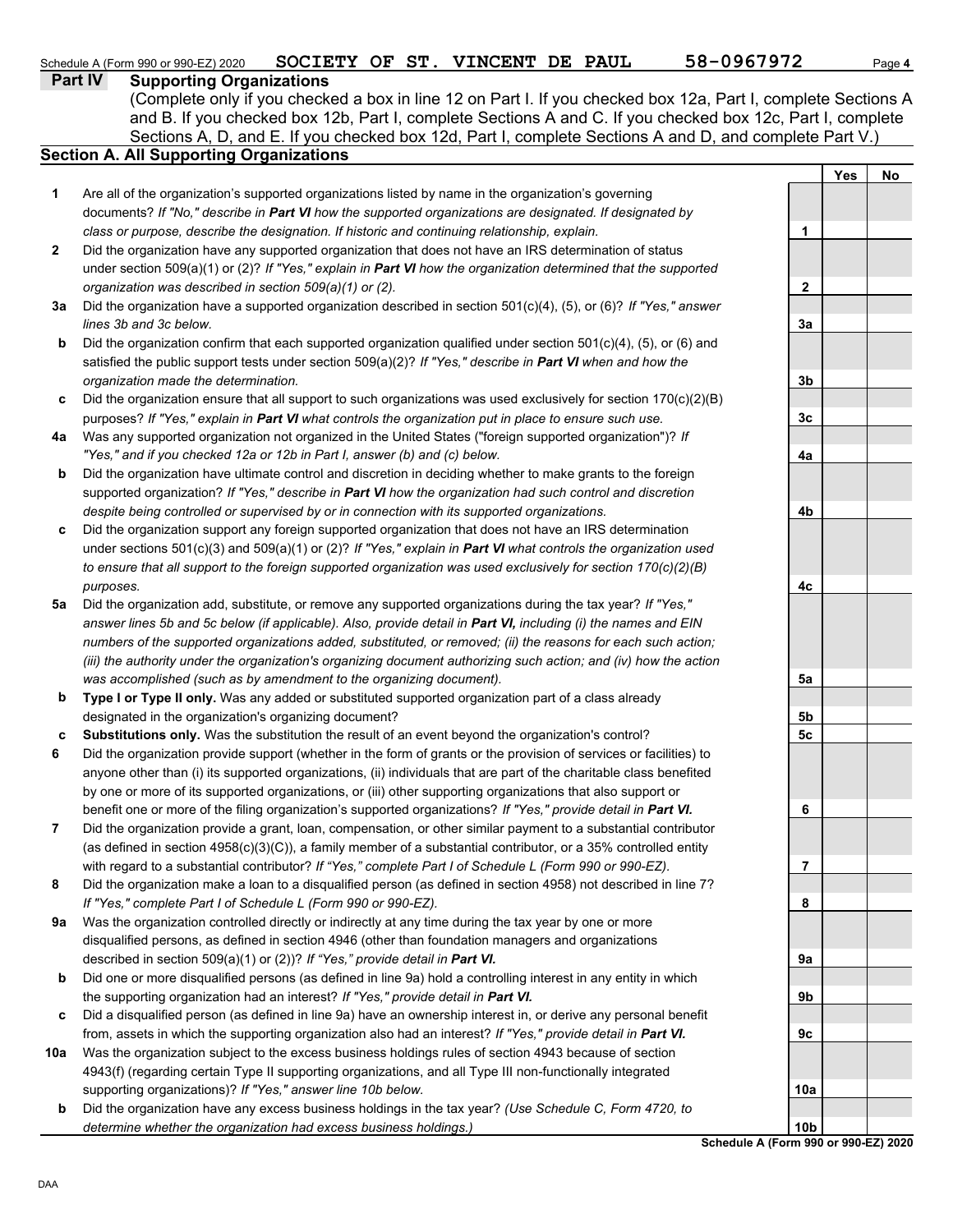### **Part IV Supporting Organizations** *(continued)* Schedule A (Form 990 or 990-EZ) 2020 **SOCIETY OF ST. VINCENT DE PAUL 58-0967972** Page 5

**2**

|    | .<br><b>Uupporting Urganizations</b> ( <i>committed</i> )                                                                  |                 |            |           |
|----|----------------------------------------------------------------------------------------------------------------------------|-----------------|------------|-----------|
|    |                                                                                                                            |                 | Yes        | No        |
| 11 | Has the organization accepted a gift or contribution from any of the following persons?                                    |                 |            |           |
| a  | A person who directly or indirectly controls, either alone or together with persons described in lines 11b and             |                 |            |           |
|    | 11c below, the governing body of a supported organization?                                                                 | 11a             |            |           |
| b  | A family member of a person described in line 11a above?                                                                   | 11 <sub>b</sub> |            |           |
| c  | A 35% controlled entity of a person described in line 11a or 11b above? If "Yes" to line 11a, 11b, or 11c, provide         |                 |            |           |
|    | detail in <b>Part VI.</b>                                                                                                  | 11с             |            |           |
|    | <b>Section B. Type I Supporting Organizations</b>                                                                          |                 |            |           |
|    |                                                                                                                            |                 | <b>Yes</b> | <b>No</b> |
|    | Did the governing body, members of the governing body, officers acting in their official capacity, or membership of one or |                 |            |           |

- *supported organizations and what conditions or restrictions, if any, applied to such powers during the tax year. organization, describe how the powers to appoint and/or remove officers, directors, or trustees were allocated among the effectively operated, supervised, or controlled the organization's activities. If the organization had more than one supported* directors, or trustees at all times during the tax year? *If "No," describe in Part VI how the supported organization(s)* more supported organizations have the power to regularly appoint or elect at least a majority of the organization's officers, **1**
- **2** Did the organization operate for the benefit of any supported organization other than the supported organization(s) that operated, supervised, or controlled the supporting organization? *If "Yes," explain in Part VI how providing such benefit carried out the purposes of the supported organization(s) that operated, supervised, or controlled the supporting organization.*

# **Section C. Type II Supporting Organizations**

Were a majority of the organization's directors or trustees during the tax year also a majority of the directors or trustees of each of the organization's supported organization(s)? *If "No," describe in Part VI how control* **1** *or management of the supporting organization was vested in the same persons that controlled or managed the supported organization(s).* **Yes No 1**

# **Section D. All Type III Supporting Organizations**

|                |                                                                                                                        |   | Yes | No |
|----------------|------------------------------------------------------------------------------------------------------------------------|---|-----|----|
| 1              | Did the organization provide to each of its supported organizations, by the last day of the fifth month of the         |   |     |    |
|                | organization's tax year, (i) a written notice describing the type and amount of support provided during the prior tax  |   |     |    |
|                | year, (ii) a copy of the Form 990 that was most recently filed as of the date of notification, and (iii) copies of the |   |     |    |
|                | organization's governing documents in effect on the date of notification, to the extent not previously provided?       |   |     |    |
| $\overline{2}$ | Were any of the organization's officers, directors, or trustees either (i) appointed or elected by the supported       |   |     |    |
|                | organization(s) or (ii) serving on the governing body of a supported organization? If "No," explain in Part VI how     |   |     |    |
|                | the organization maintained a close and continuous working relationship with the supported organization(s).            | າ |     |    |
| $\mathbf{3}$   | By reason of the relationship described in line 2, above, did the organization's supported organizations have          |   |     |    |
|                | a significant voice in the organization's investment policies and in directing the use of the organization's           |   |     |    |
|                | income or assets at all times during the tax year? If "Yes," describe in Part VI the role the organization's           |   |     |    |
|                | supported organizations played in this regard.                                                                         | 3 |     |    |

### **Section E. Type III Functionally-Integrated Supporting Organizations**

| Check the box next to the method that the organization used to satisfy the Integral Part Test during the year (see instructions). |  |
|-----------------------------------------------------------------------------------------------------------------------------------|--|
|                                                                                                                                   |  |

- The organization satisfied the Activities Test. *Complete line 2 below.* **a**
- The organization is the parent of each of its supported organizations. *Complete line 3 below.* **b**

|  |  |  | $z$   The organization supported a governmental entity. Describe in Part VI how you supported a governmental entity (see instructions). |
|--|--|--|-----------------------------------------------------------------------------------------------------------------------------------------|
|--|--|--|-----------------------------------------------------------------------------------------------------------------------------------------|

**2** Activities Test. *Answer lines 2a and 2b below.*

- **a** Did substantially all of the organization's activities during the tax year directly further the exempt purposes of the supported organization(s) to which the organization was responsive? *If "Yes," then in Part VI identify those supported organizations and explain how these activities directly furthered their exempt purposes,*  how the organization was responsive to those supported organizations, and how the organization determined *that these activities constituted substantially all of its activities.*
- **b** Did the activities described in line 2a, above, constitute activities that, but for the organization's involvement, one or more of the organization's supported organization(s) would have been engaged in? If "Yes," explain in *Part VI the reasons for the organization's position that its supported organization(s) would have engaged in these activities but for the organization's involvement.*
- **3** Parent of Supported Organizations. *Answer lines 3a and 3b below.*
	- **a** Did the organization have the power to regularly appoint or elect a majority of the officers, directors, or trustees of each of the supported organizations? *If "Yes" or "No," provide details in Part VI.*
- DAA **Schedule A (Form 990 or 990-EZ) 2020 b** Did the organization exercise a substantial degree of direction over the policies, programs, and activities of each of its supported organizations? *If "Yes," describe in Part VI the role played by the organization in this regard.*

**3b**

**2a**

**2b**

**3a**

**Yes No**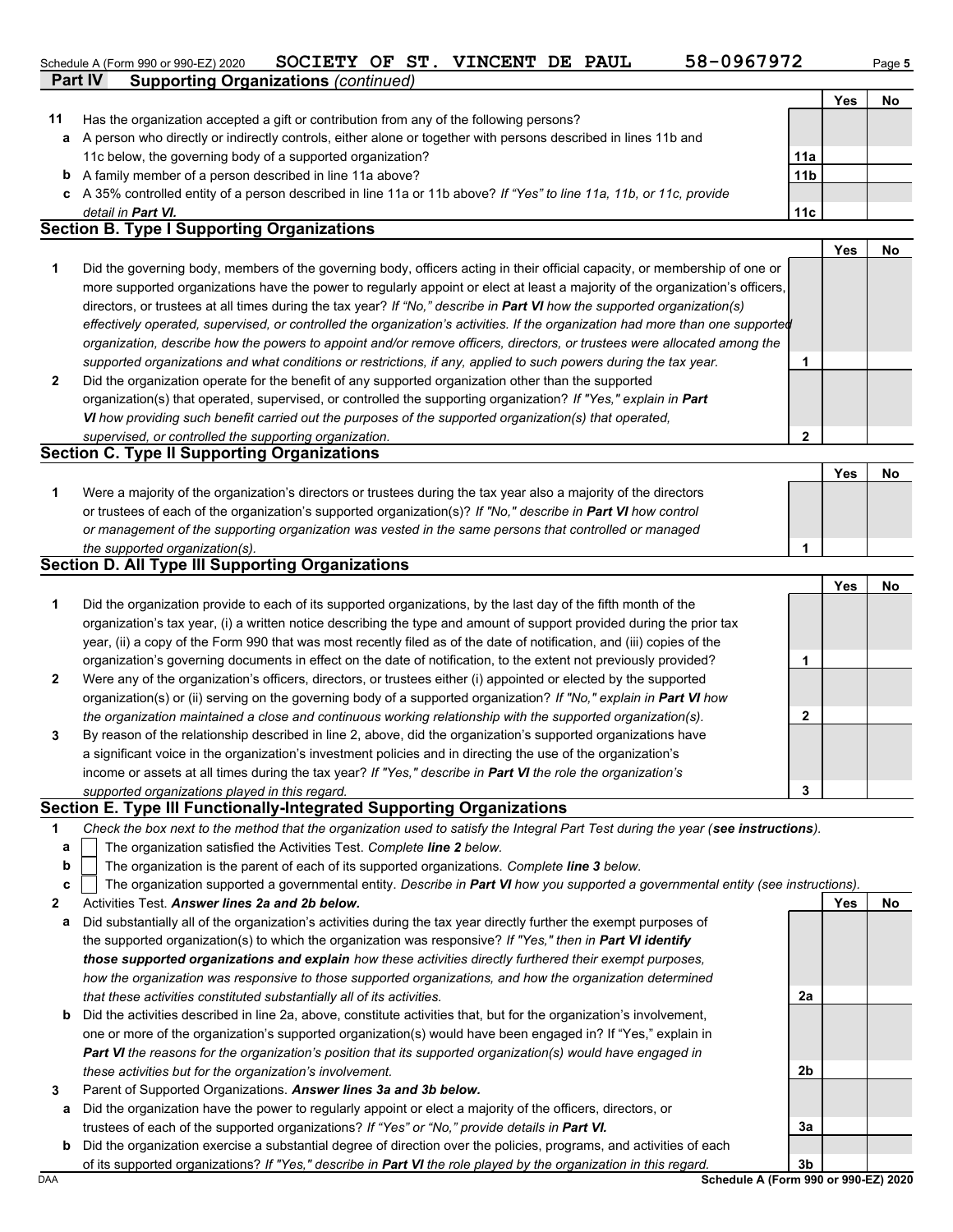|                | SOCIETY OF ST. VINCENT DE PAUL<br>Schedule A (Form 990 or 990-EZ) 2020                                                           |                         | 58-0967972     | Page 6                         |
|----------------|----------------------------------------------------------------------------------------------------------------------------------|-------------------------|----------------|--------------------------------|
| <b>Part V</b>  | Type III Non-Functionally Integrated 509(a)(3) Supporting Organizations                                                          |                         |                |                                |
| 1              | Check here if the organization satisfied the Integral Part Test as a qualifying trust on Nov. 20, 1970 (explain in Part VI). See |                         |                |                                |
|                | instructions. All other Type III non-functionally integrated supporting organizations must complete Sections A through E.        |                         |                |                                |
|                | Section A - Adjusted Net Income                                                                                                  |                         | (A) Prior Year | (B) Current Year<br>(optional) |
| 1.             | Net short-term capital gain                                                                                                      | 1                       |                |                                |
| 2              | Recoveries of prior-year distributions                                                                                           | $\overline{2}$          |                |                                |
| 3              | Other gross income (see instructions)                                                                                            | 3                       |                |                                |
| 4              | Add lines 1 through 3.                                                                                                           | 4                       |                |                                |
| 5              | Depreciation and depletion                                                                                                       | 5                       |                |                                |
| 6              | Portion of operating expenses paid or incurred for production or collection of                                                   |                         |                |                                |
|                | gross income or for management, conservation, or maintenance of property                                                         |                         |                |                                |
|                | held for production of income (see instructions)                                                                                 | 6                       |                |                                |
| 7              | Other expenses (see instructions)                                                                                                | $\overline{7}$          |                |                                |
| 8              | Adjusted Net Income (subtract lines 5, 6, and 7 from line 4)                                                                     | 8                       |                |                                |
|                | <b>Section B - Minimum Asset Amount</b>                                                                                          |                         | (A) Prior Year | (B) Current Year<br>(optional) |
| 1              | Aggregate fair market value of all non-exempt-use assets (see                                                                    |                         |                |                                |
|                | instructions for short tax year or assets held for part of year):                                                                |                         |                |                                |
|                | a Average monthly value of securities                                                                                            | 1a                      |                |                                |
|                | <b>b</b> Average monthly cash balances                                                                                           | 1 <sub>b</sub>          |                |                                |
|                | c Fair market value of other non-exempt-use assets                                                                               | 1 <sub>c</sub>          |                |                                |
|                | d Total (add lines 1a, 1b, and 1c)                                                                                               | 1d                      |                |                                |
|                | e Discount claimed for blockage or other factors                                                                                 |                         |                |                                |
|                | (explain in detail in Part VI):                                                                                                  |                         |                |                                |
| $\mathbf{2}$   | Acquisition indebtedness applicable to non-exempt-use assets                                                                     | $\mathbf{2}$            |                |                                |
| 3              | Subtract line 2 from line 1d.                                                                                                    | 3                       |                |                                |
| 4              | Cash deemed held for exempt use. Enter 0.015 of line 3 (for greater amount,                                                      |                         |                |                                |
|                | see instructions).                                                                                                               | 4                       |                |                                |
| 5              | Net value of non-exempt-use assets (subtract line 4 from line 3)                                                                 | 5                       |                |                                |
| 6              | Multiply line 5 by 0.035.                                                                                                        | 6                       |                |                                |
| 7              | Recoveries of prior-year distributions                                                                                           | $\overline{7}$          |                |                                |
| 8              | Minimum Asset Amount (add line 7 to line 6)                                                                                      | 8                       |                |                                |
|                | Section C - Distributable Amount                                                                                                 |                         |                | <b>Current Year</b>            |
| 1              | Adjusted net income for prior year (from Section A, line 8, column A)                                                            | 1                       |                |                                |
|                | Enter 0.85 of line 1.                                                                                                            | $\overline{\mathbf{2}}$ |                |                                |
| 3              | Minimum asset amount for prior year (from Section B, line 8, column A)                                                           | 3                       |                |                                |
| 4              | Enter greater of line 2 or line 3.                                                                                               | 4                       |                |                                |
| 5              | Income tax imposed in prior year                                                                                                 | 5                       |                |                                |
| 6              | Distributable Amount. Subtract line 5 from line 4, unless subject to                                                             |                         |                |                                |
|                | emergency temporary reduction (see instructions).                                                                                | 6                       |                |                                |
| $\overline{7}$ | Check here if the current year is the organization's first as a non-functionally integrated Type III supporting organization     |                         |                |                                |

 $\overline{\phantom{a}}$  (see instructions).

**Schedule A (Form 990 or 990-EZ) 2020**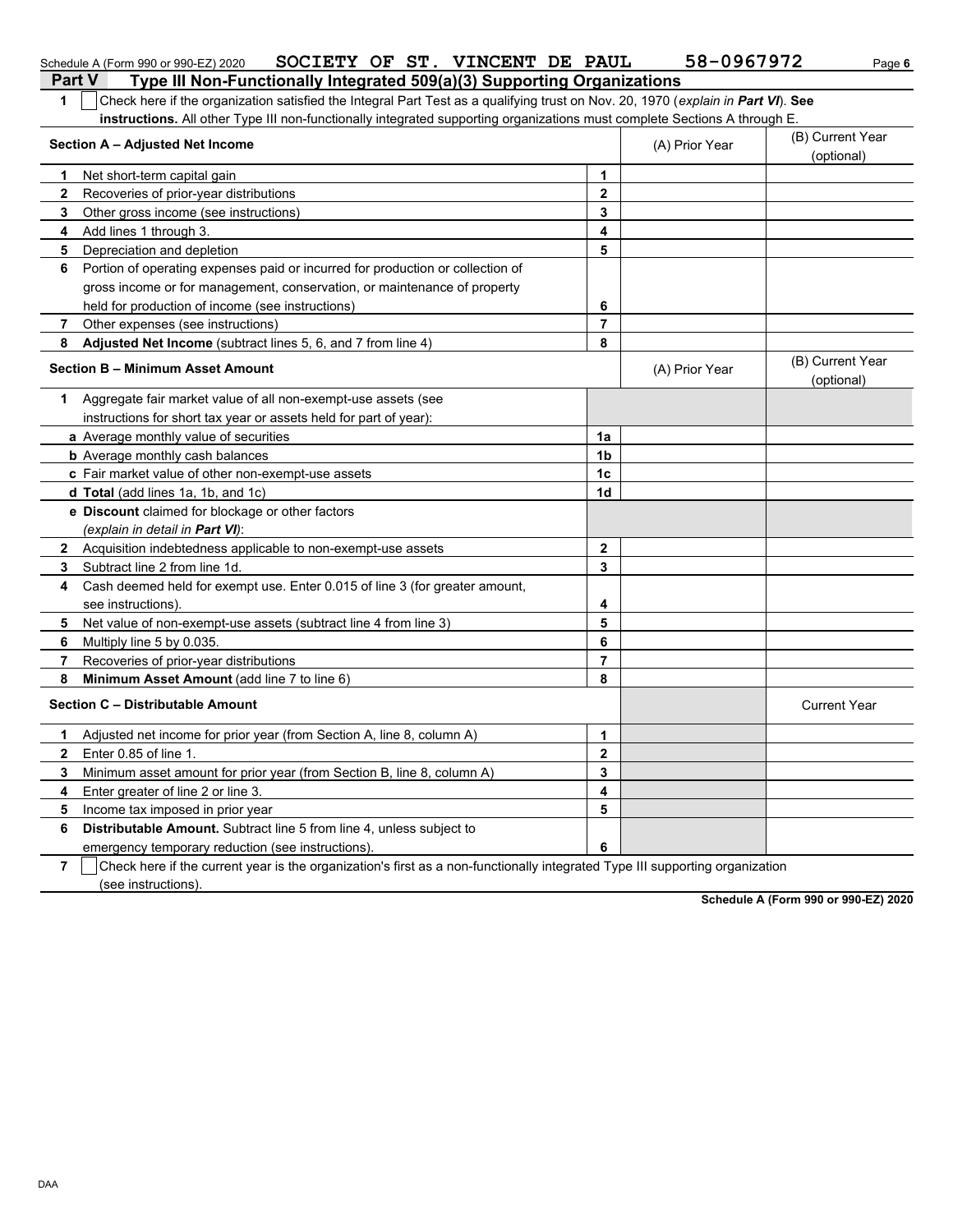# Schedule A (Form 990 or 990-EZ) 2020 **SOCIETY OF ST. VINCENT DE PAUL 58-0967972** Page 7

|              | Part V<br>Type III Non-Functionally Integrated 509(a)(3) Supporting Organizations (continued)                                                         |  |  |                     |  |  |
|--------------|-------------------------------------------------------------------------------------------------------------------------------------------------------|--|--|---------------------|--|--|
|              | <b>Section D - Distributions</b>                                                                                                                      |  |  | <b>Current Year</b> |  |  |
| 1            | Amounts paid to supported organizations to accomplish exempt purposes                                                                                 |  |  |                     |  |  |
| $\mathbf{2}$ | Amounts paid to perform activity that directly furthers exempt purposes of supported                                                                  |  |  |                     |  |  |
|              | organizations, in excess of income from activity                                                                                                      |  |  |                     |  |  |
| 3            | Administrative expenses paid to accomplish exempt purposes of supported organizations                                                                 |  |  |                     |  |  |
| 4            | Amounts paid to acquire exempt-use assets                                                                                                             |  |  |                     |  |  |
| 5            | Qualified set-aside amounts (prior IRS approval required-provide details in Part VI)                                                                  |  |  |                     |  |  |
| 6            | Other distributions (describe in Part VI). See instructions.                                                                                          |  |  |                     |  |  |
| 7            |                                                                                                                                                       |  |  |                     |  |  |
| 8            | Distributions to attentive supported organizations to which the organization is responsive                                                            |  |  |                     |  |  |
|              | (provide details in Part VI). See instructions.                                                                                                       |  |  |                     |  |  |
| 9            | Distributable amount for 2020 from Section C, line 6                                                                                                  |  |  |                     |  |  |
| 10           | Line 8 amount divided by line 9 amount                                                                                                                |  |  |                     |  |  |
|              | (i)<br>(ii)<br><b>Excess Distributions</b><br><b>Underdistributions</b><br><b>Section E - Distribution Allocations (see instructions)</b><br>Pre-2020 |  |  |                     |  |  |
| 1            | Distributable amount for 2020 from Section C, line 6                                                                                                  |  |  |                     |  |  |
| 2            | Underdistributions, if any, for years prior to 2020<br>(reasonable cause required-explain in Part VI). See<br>instructions.                           |  |  |                     |  |  |
| 3            | Excess distributions carryover, if any, to 2020                                                                                                       |  |  |                     |  |  |
|              | a From 2015                                                                                                                                           |  |  |                     |  |  |
|              | <b>b</b> From 2016                                                                                                                                    |  |  |                     |  |  |
|              | <b>c</b> From 2017                                                                                                                                    |  |  |                     |  |  |
|              | <b>d</b> From 2018                                                                                                                                    |  |  |                     |  |  |
|              | e From 2019                                                                                                                                           |  |  |                     |  |  |
|              | f Total of lines 3a through 3e                                                                                                                        |  |  |                     |  |  |
|              | g Applied to underdistributions of prior years                                                                                                        |  |  |                     |  |  |
|              | h Applied to 2020 distributable amount                                                                                                                |  |  |                     |  |  |
|              | Carryover from 2015 not applied (see instructions)                                                                                                    |  |  |                     |  |  |
|              | Remainder. Subtract lines 3g, 3h, and 3i from line 3f.                                                                                                |  |  |                     |  |  |
| 4            | Distributions for 2020 from                                                                                                                           |  |  |                     |  |  |
|              | \$<br>Section D. line 7:                                                                                                                              |  |  |                     |  |  |
|              | a Applied to underdistributions of prior years                                                                                                        |  |  |                     |  |  |
|              | <b>b</b> Applied to 2020 distributable amount                                                                                                         |  |  |                     |  |  |
|              | c Remainder. Subtract lines 4a and 4b from line 4.                                                                                                    |  |  |                     |  |  |
| 5            | Remaining underdistributions for years prior to 2020, if                                                                                              |  |  |                     |  |  |
|              | any. Subtract lines 3g and 4a from line 2. For result                                                                                                 |  |  |                     |  |  |
|              | greater than zero, explain in Part VI. See instructions.                                                                                              |  |  |                     |  |  |
| 6            | Remaining underdistributions for 2020 Subtract lines 3h                                                                                               |  |  |                     |  |  |
|              | and 4b from line 1. For result greater than zero, explain in                                                                                          |  |  |                     |  |  |
|              | <b>Part VI</b> . See instructions.                                                                                                                    |  |  |                     |  |  |
| 7            | Excess distributions carryover to 2021. Add lines 3j                                                                                                  |  |  |                     |  |  |
|              | and 4c.                                                                                                                                               |  |  |                     |  |  |
| 8            | Breakdown of line 7:                                                                                                                                  |  |  |                     |  |  |
|              | a Excess from 2016                                                                                                                                    |  |  |                     |  |  |
|              | <b>b</b> Excess from 2017                                                                                                                             |  |  |                     |  |  |
|              | c Excess from 2018                                                                                                                                    |  |  |                     |  |  |
|              | d Excess from 2019                                                                                                                                    |  |  |                     |  |  |
|              | e Excess from 2020                                                                                                                                    |  |  |                     |  |  |

**Schedule A (Form 990 or 990-EZ) 2020**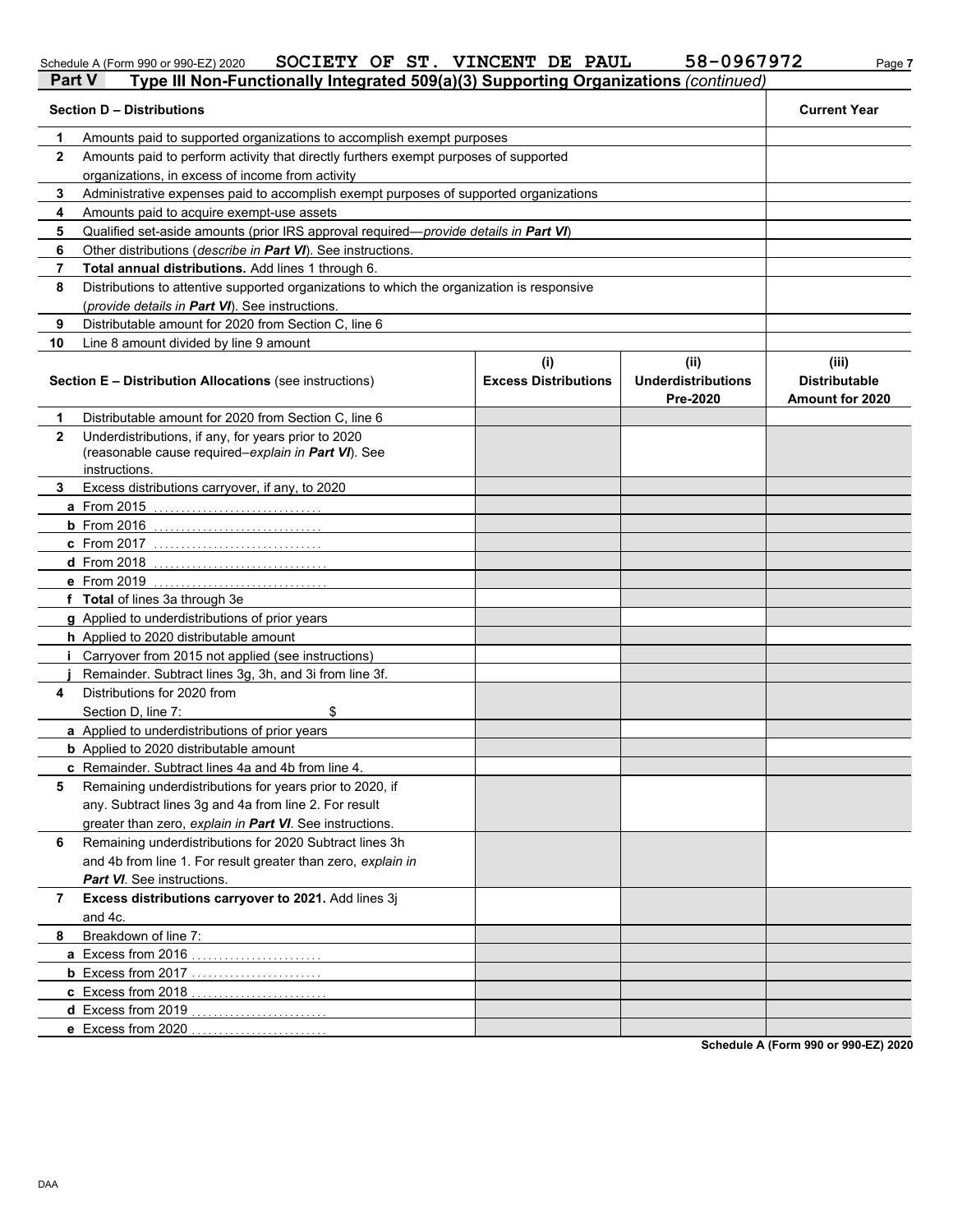|         | Schedule A (Form 990 or 990-EZ) 2020 |  | SOCIETY OF ST. VINCENT DE PAUL | 58-0967972                                                                                                                                                                                                                              | Page 8                                                                                                                 |
|---------|--------------------------------------|--|--------------------------------|-----------------------------------------------------------------------------------------------------------------------------------------------------------------------------------------------------------------------------------------|------------------------------------------------------------------------------------------------------------------------|
| Part VI |                                      |  |                                | Supplemental Information. Provide the explanations required by Part II, line 10; Part II, line 17a or 17b; Part<br>III, line 12; Part IV, Section A, lines 1, 2, 3b, 3c, 4b, 4c, 5a, 6, 9a, 9b, 9c, 11a, 11b, and 11c; Part IV, Section |                                                                                                                        |
|         |                                      |  |                                |                                                                                                                                                                                                                                         | B, lines 1 and 2; Part IV, Section C, line 1; Part IV, Section D, lines 2 and 3; Part IV, Section E, lines 1c, 2a, 2b, |
|         |                                      |  |                                | lines 2, 5, and 6. Also complete this part for any additional information. (See instructions.)                                                                                                                                          | 3a, and 3b; Part V, line 1; Part V, Section B, line 1e; Part V, Section D, lines 5, 6, and 8; and Part V, Section E,   |
|         |                                      |  |                                |                                                                                                                                                                                                                                         |                                                                                                                        |
|         |                                      |  |                                |                                                                                                                                                                                                                                         |                                                                                                                        |
|         |                                      |  |                                |                                                                                                                                                                                                                                         |                                                                                                                        |
|         |                                      |  |                                |                                                                                                                                                                                                                                         |                                                                                                                        |
|         |                                      |  |                                |                                                                                                                                                                                                                                         |                                                                                                                        |
|         |                                      |  |                                |                                                                                                                                                                                                                                         |                                                                                                                        |
|         |                                      |  |                                |                                                                                                                                                                                                                                         |                                                                                                                        |
|         |                                      |  |                                |                                                                                                                                                                                                                                         |                                                                                                                        |
|         |                                      |  |                                |                                                                                                                                                                                                                                         |                                                                                                                        |
|         |                                      |  |                                |                                                                                                                                                                                                                                         |                                                                                                                        |
|         |                                      |  |                                |                                                                                                                                                                                                                                         |                                                                                                                        |
|         |                                      |  |                                |                                                                                                                                                                                                                                         |                                                                                                                        |
|         |                                      |  |                                |                                                                                                                                                                                                                                         |                                                                                                                        |
|         |                                      |  |                                |                                                                                                                                                                                                                                         |                                                                                                                        |
|         |                                      |  |                                |                                                                                                                                                                                                                                         |                                                                                                                        |
|         |                                      |  |                                |                                                                                                                                                                                                                                         |                                                                                                                        |
|         |                                      |  |                                |                                                                                                                                                                                                                                         |                                                                                                                        |
|         |                                      |  |                                |                                                                                                                                                                                                                                         |                                                                                                                        |
|         |                                      |  |                                |                                                                                                                                                                                                                                         |                                                                                                                        |
|         |                                      |  |                                |                                                                                                                                                                                                                                         |                                                                                                                        |
|         |                                      |  |                                |                                                                                                                                                                                                                                         |                                                                                                                        |
|         |                                      |  |                                |                                                                                                                                                                                                                                         |                                                                                                                        |
|         |                                      |  |                                |                                                                                                                                                                                                                                         |                                                                                                                        |
|         |                                      |  |                                |                                                                                                                                                                                                                                         |                                                                                                                        |
|         |                                      |  |                                |                                                                                                                                                                                                                                         |                                                                                                                        |
|         |                                      |  |                                |                                                                                                                                                                                                                                         |                                                                                                                        |
|         |                                      |  |                                |                                                                                                                                                                                                                                         |                                                                                                                        |
|         |                                      |  |                                |                                                                                                                                                                                                                                         |                                                                                                                        |
|         |                                      |  |                                |                                                                                                                                                                                                                                         |                                                                                                                        |
|         |                                      |  |                                |                                                                                                                                                                                                                                         |                                                                                                                        |
|         |                                      |  |                                |                                                                                                                                                                                                                                         |                                                                                                                        |
|         |                                      |  |                                |                                                                                                                                                                                                                                         |                                                                                                                        |
|         |                                      |  |                                |                                                                                                                                                                                                                                         |                                                                                                                        |
|         |                                      |  |                                |                                                                                                                                                                                                                                         |                                                                                                                        |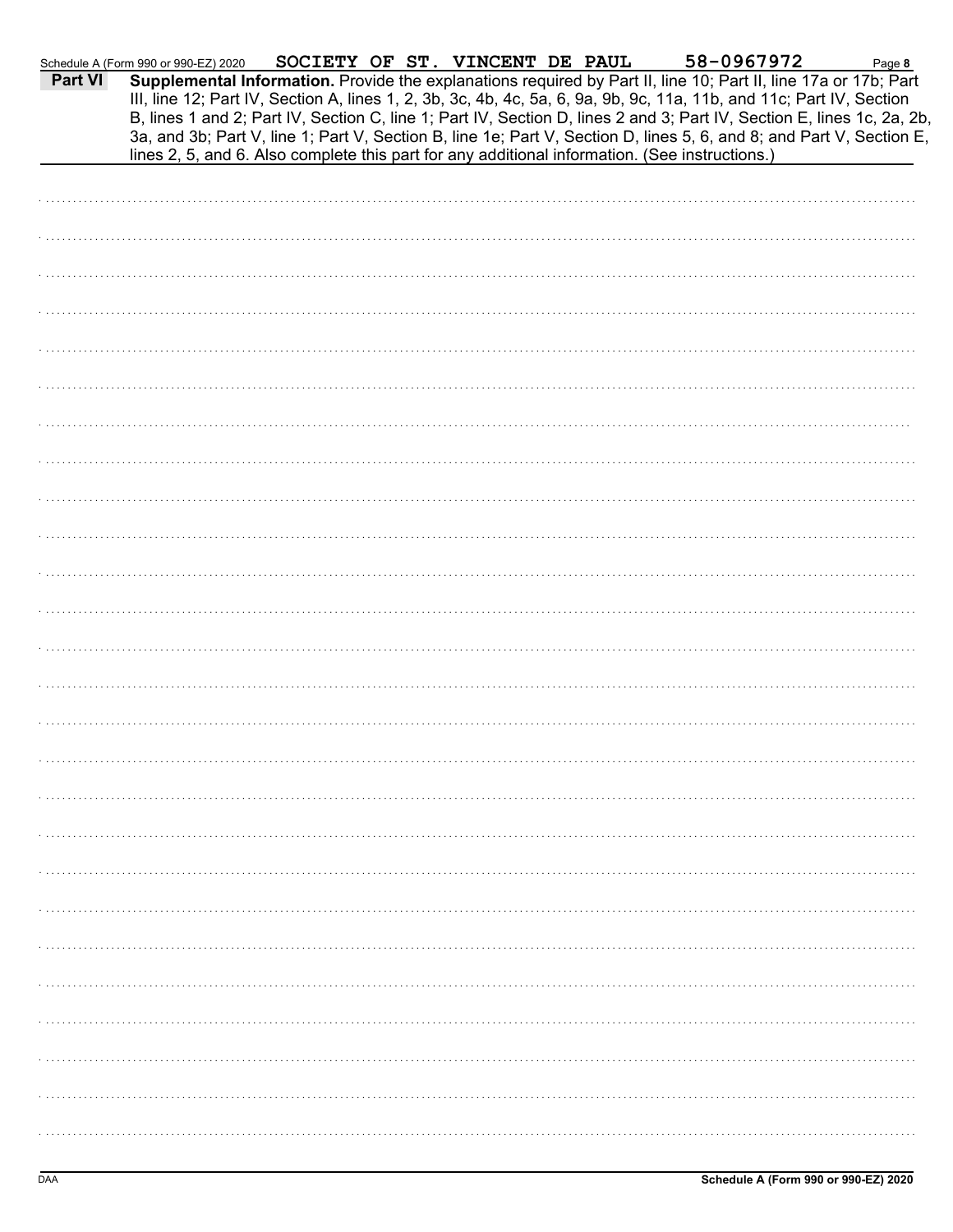| <b>Schedule B</b><br>(Form 990, 990-EZ,<br>or 990-PF)<br>Department of the Treasury<br>Internal Revenue Service                                                                                                                                                                          | <b>Schedule of Contributors</b><br>Attach to Form 990, Form 990-EZ, or Form 990-PF.<br>Go to www.irs.gov/Form990 for the latest information. |                                       | OMB No. 1545-0047<br>2020 |  |  |  |  |  |  |  |
|------------------------------------------------------------------------------------------------------------------------------------------------------------------------------------------------------------------------------------------------------------------------------------------|----------------------------------------------------------------------------------------------------------------------------------------------|---------------------------------------|---------------------------|--|--|--|--|--|--|--|
| Name of the organization<br>SOCIETY OF ST. VINCENT DE PAUL<br>GEORGIA, INC.                                                                                                                                                                                                              | 58-0967972                                                                                                                                   | <b>Employer identification number</b> |                           |  |  |  |  |  |  |  |
|                                                                                                                                                                                                                                                                                          | Organization type (check one):                                                                                                               |                                       |                           |  |  |  |  |  |  |  |
| Filers of:                                                                                                                                                                                                                                                                               | Section:                                                                                                                                     |                                       |                           |  |  |  |  |  |  |  |
| Form 990 or 990-EZ                                                                                                                                                                                                                                                                       | $ \mathbf{X} $ 501(c)(<br>3 ) (enter number) organization                                                                                    |                                       |                           |  |  |  |  |  |  |  |
|                                                                                                                                                                                                                                                                                          | $4947(a)(1)$ nonexempt charitable trust not treated as a private foundation                                                                  |                                       |                           |  |  |  |  |  |  |  |
| 527 political organization                                                                                                                                                                                                                                                               |                                                                                                                                              |                                       |                           |  |  |  |  |  |  |  |
| Form 990-PF                                                                                                                                                                                                                                                                              | 501(c)(3) exempt private foundation                                                                                                          |                                       |                           |  |  |  |  |  |  |  |
|                                                                                                                                                                                                                                                                                          | 4947(a)(1) nonexempt charitable trust treated as a private foundation                                                                        |                                       |                           |  |  |  |  |  |  |  |
|                                                                                                                                                                                                                                                                                          | 501(c)(3) taxable private foundation                                                                                                         |                                       |                           |  |  |  |  |  |  |  |
|                                                                                                                                                                                                                                                                                          |                                                                                                                                              |                                       |                           |  |  |  |  |  |  |  |
| Check if your organization is covered by the General Rule or a Special Rule.<br>Note: Only a section 501(c)(7), (8), or (10) organization can check boxes for both the General Rule and a Special Rule. See<br>instructions.                                                             |                                                                                                                                              |                                       |                           |  |  |  |  |  |  |  |
| <b>General Rule</b>                                                                                                                                                                                                                                                                      |                                                                                                                                              |                                       |                           |  |  |  |  |  |  |  |
| X<br>For an organization filing Form 990, 990-EZ, or 990-PF that received, during the year, contributions totaling \$5,000<br>or more (in money or property) from any one contributor. Complete Parts I and II. See instructions for determining a<br>contributor's total contributions. |                                                                                                                                              |                                       |                           |  |  |  |  |  |  |  |

### **Special Rules**

| For an organization described in section 501(c)(3) filing Form 990 or 990-EZ that met the 331/3% support test of the        |  |
|-----------------------------------------------------------------------------------------------------------------------------|--|
| regulations under sections $509(a)(1)$ and $170(b)(1)(A)(vi)$ , that checked Schedule A (Form 990 or 990-EZ), Part II, line |  |
| 13, 16a, or 16b, and that received from any one contributor, during the year, total contributions of the greater of (1)     |  |
| \$5,000; or (2) 2% of the amount on (i) Form 990, Part VIII, line 1h; or (ii) Form 990-EZ, line 1. Complete Parts I and II. |  |

literary, or educational purposes, or for the prevention of cruelty to children or animals. Complete Parts I (entering For an organization described in section 501(c)(7), (8), or (10) filing Form 990 or 990-EZ that received from any one contributor, during the year, total contributions of more than \$1,000 *exclusively* for religious, charitable, scientific, "N/A" in column (b) instead of the contributor name and address), II, and III.

For an organization described in section 501(c)(7), (8), or (10) filing Form 990 or 990-EZ that received from any one contributor, during the year, contributions *exclusively* for religious, charitable, etc., purposes, but no such contributions totaled more than \$1,000. If this box is checked, enter here the total contributions that were received during the year for an *exclusively* religious, charitable, etc., purpose. Don't complete any of the parts unless the **General Rule** applies to this organization because it received *nonexclusively* religious, charitable, etc., contributions totaling \$5,000 or more during the year . . . . . . . . . . . . . . . . . . . . . . . . . . . . . . . . . . . . . . . . . . . . . . . . . . . . . . . . . . . . . . . . . . . . . . . . . . . . \$ . . . . . . . . . . . . . . . . . . . . . . . . . . .

990-EZ, or 990-PF), but it **must** answer "No" on Part IV, line 2, of its Form 990; or check the box on line H of its Form 990-EZ or on its Form 990-PF, Part I, line 2, to certify that it doesn't meet the filing requirements of Schedule B (Form 990, 990-EZ, or 990-PF). **Caution:** An organization that isn't covered by the General Rule and/or the Special Rules doesn't file Schedule B (Form 990,

**For Paperwork Reduction Act Notice, see the instructions for Form 990, 990-EZ, or 990-PF.**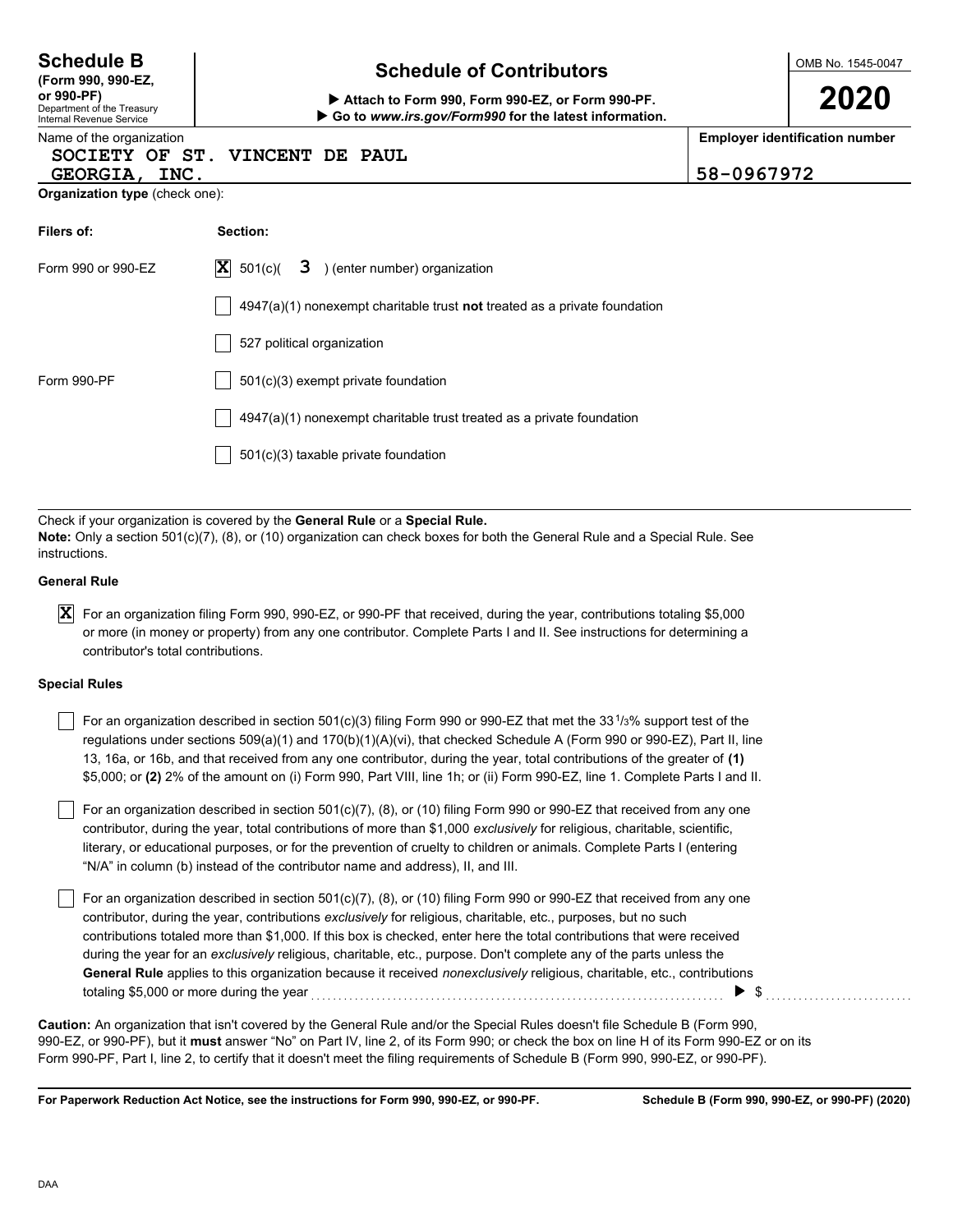|                                                        | Schedule B (Form 990, 990-EZ, or 990-PF) (2020)                                                             |                                   | PAGE 1 OF 18<br>Page 2                                                                              |
|--------------------------------------------------------|-------------------------------------------------------------------------------------------------------------|-----------------------------------|-----------------------------------------------------------------------------------------------------|
| Name of organization<br>SOCIETY OF ST. VINCENT DE PAUL |                                                                                                             |                                   | <b>Employer identification number</b><br>58-0967972                                                 |
| Part I                                                 | Contributors (see instructions). Use duplicate copies of Part I if additional space is needed.              |                                   |                                                                                                     |
| (a)<br>No.                                             | (b)<br>Name, address, and ZIP + 4                                                                           | (C)<br><b>Total contributions</b> | (d)<br>Type of contribution                                                                         |
| $1$ .                                                  | DEKALB COUNTY<br>750 COMMERCE DRIVE, SUITE 401<br>GA 30030<br><b>DECATUR</b>                                | 160,000<br>\$                     | X<br>Person<br>Payroll<br><b>Noncash</b><br>(Complete Part II for<br>noncash contributions.)        |
| (a)<br>No.                                             | (b)<br>Name, address, and ZIP + 4                                                                           | (c)<br><b>Total contributions</b> | (d)<br>Type of contribution                                                                         |
| 2 <sub>1</sub>                                         | UNITED WAY OF GREATER ATLANTA<br><b>40 COURTLAND STREET NE</b><br>PO BOX 2692<br><b>ATLANTA</b><br>GA 30371 | 48,650<br>\$                      | X<br>Person<br>Payroll<br><b>Noncash</b><br>(Complete Part II for<br>noncash contributions.)        |
| (a)<br>No.                                             | (b)<br>Name, address, and ZIP + 4                                                                           | (c)<br><b>Total contributions</b> | (d)<br>Type of contribution                                                                         |
| 3 <sub>1</sub>                                         | CHRISTOPHER GIGLIO<br>760 GLENGATE PLACE<br>GA 30328<br>SANDY SPRINGS                                       | 15,000<br>\$                      | X<br>Person<br>Payroll<br><b>Noncash</b><br>(Complete Part II for<br>noncash contributions.)        |
| (a)<br>No.                                             | (b)<br>Name, address, and ZIP + 4                                                                           | (c)<br><b>Total contributions</b> | (d)<br>Type of contribution                                                                         |
| 4                                                      | DANIEL P. MCMORROW<br>7560 CHAPARRAL DRIVE NE<br>GA 30350<br><b>ATLANTA</b>                                 | 15,000                            | X<br>Person<br><b>Payroll</b><br><b>Noncash</b><br>(Complete Part II for<br>noncash contributions.) |
| (a)<br>No.                                             | (b)<br>Name, address, and ZIP + 4                                                                           | (c)<br><b>Total contributions</b> | (d)<br>Type of contribution                                                                         |
| $\overline{5}$                                         | DOROTHY W. HILLEGASS<br>7905 LANDOWNE DRIVE<br>GA 30350<br><b>ATLANTA</b>                                   | 12,312<br>$\mathsf{\$}$           | X<br>Person<br>Payroll<br><b>Noncash</b><br>(Complete Part II for<br>noncash contributions.)        |
| (a)<br>No.                                             | (b)<br>Name, address, and ZIP + 4                                                                           | (c)<br><b>Total contributions</b> | (d)<br>Type of contribution                                                                         |
| 6                                                      | <b>EUGENE BRISBANE</b><br>150 MERRILL AVENUE<br>GA 30030-5020<br><b>DECATUR</b>                             | 32,080<br>$\frac{1}{2}$           | X<br>Person<br>Payroll<br><b>Noncash</b><br>(Complete Part II for<br>noncash contributions.)        |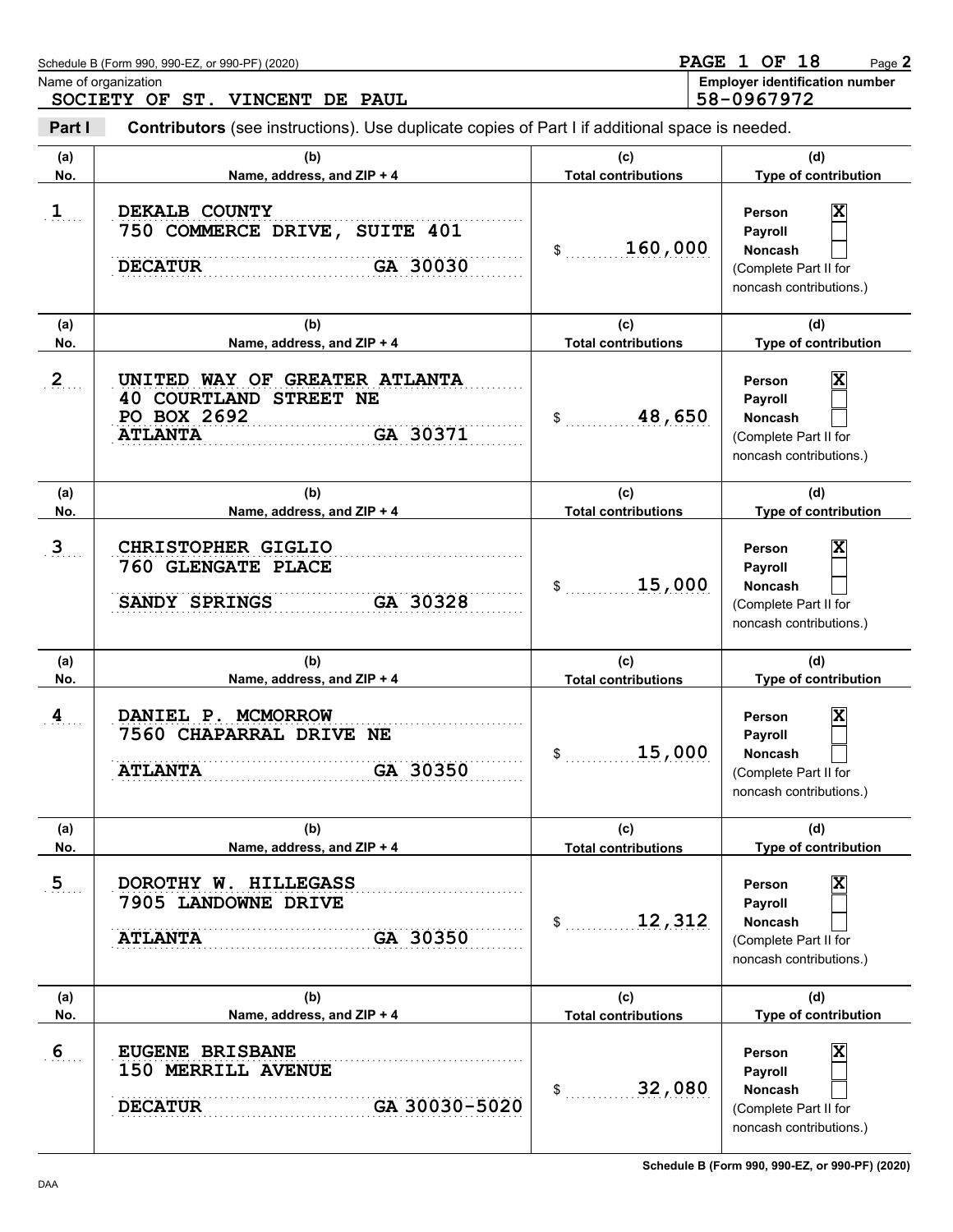|                                                        | Schedule B (Form 990, 990-EZ, or 990-PF) (2020)                                                       |                                                     | PAGE 2 OF 18<br>Page 2                                                                          |
|--------------------------------------------------------|-------------------------------------------------------------------------------------------------------|-----------------------------------------------------|-------------------------------------------------------------------------------------------------|
| Name of organization<br>SOCIETY OF ST. VINCENT DE PAUL |                                                                                                       | <b>Employer identification number</b><br>58-0967972 |                                                                                                 |
| Part I                                                 | Contributors (see instructions). Use duplicate copies of Part I if additional space is needed.        |                                                     |                                                                                                 |
| (a)<br>No.                                             | (b)<br>Name, address, and ZIP + 4                                                                     | (C)<br><b>Total contributions</b>                   | (d)<br>Type of contribution                                                                     |
| $\overline{7}$                                         | LAURENCE HOLT<br>786 BEDFORD OAKS DR<br>GA 30068<br><b>MARIETTA</b>                                   | 10,000<br>\$                                        | X<br>Person<br>Payroll<br>Noncash<br>(Complete Part II for<br>noncash contributions.)           |
| (a)<br>No.                                             | (b)<br>Name, address, and ZIP + 4                                                                     | (c)<br><b>Total contributions</b>                   | (d)<br>Type of contribution                                                                     |
| 8                                                      | UNITED WAY OF METROPOLITAN ATLANTA<br>100 EDGEWOOD AVENUE<br>GA 30371<br><b>ATLANTA</b>               | 25,000<br>\$                                        | $\mathbf x$<br>Person<br>Payroll<br>Noncash<br>(Complete Part II for<br>noncash contributions.) |
| (a)<br>No.                                             | (b)<br>Name, address, and ZIP + 4                                                                     | (c)<br><b>Total contributions</b>                   | (d)<br>Type of contribution                                                                     |
| 9                                                      | MCMASTER-CARR SUPPLY COMPANY<br><b>PO BOX 680</b><br>IL 60126-0680<br><b>ELMHURST</b>                 | 22,500<br>\$                                        | $\mathbf x$<br>Person<br>Payroll<br>Noncash<br>(Complete Part II for<br>noncash contributions.) |
| (a)<br>No.                                             | (b)<br>Name, address, and ZIP + 4                                                                     | (c)<br><b>Total contributions</b>                   | (d)<br>Type of contribution                                                                     |
| 10                                                     | RAY M AND MARY ELIZABETH LEE FOUNDAT<br><b>PO BOX 1186</b><br>GA 30061<br><b>MARIETTA</b>             | 25,000                                              | X<br>Person<br>Payroll<br>Noncash<br>(Complete Part II for<br>noncash contributions.)           |
| (a)<br>No.                                             | (b)<br>Name, address, and ZIP + 4                                                                     | (c)<br><b>Total contributions</b>                   | (d)<br>Type of contribution                                                                     |
| 11                                                     | CATHOLIC FOUNDATION OF NORTH GEORGIA<br>5871 GLENRIDGE DRIVE STE 300<br>GA 30328<br><b>ATLANTA</b>    | 145,874<br>$\mathsf{\$}$                            | X<br>Person<br>Payroll<br>Noncash<br>(Complete Part II for<br>noncash contributions.)           |
| (a)<br>No.                                             | (b)<br>Name, address, and ZIP + 4                                                                     | (c)<br><b>Total contributions</b>                   | (d)<br>Type of contribution                                                                     |
| 12                                                     | COMMUNITIES OF COASTAL GEORGIA<br>1626 FREDERICA RD.<br>SUITE 201<br>GA 31522<br>SIMONS ISLAND<br>ST. | 30,000<br>\$                                        | X<br>Person<br>Payroll<br>Noncash<br>(Complete Part II for<br>noncash contributions.)           |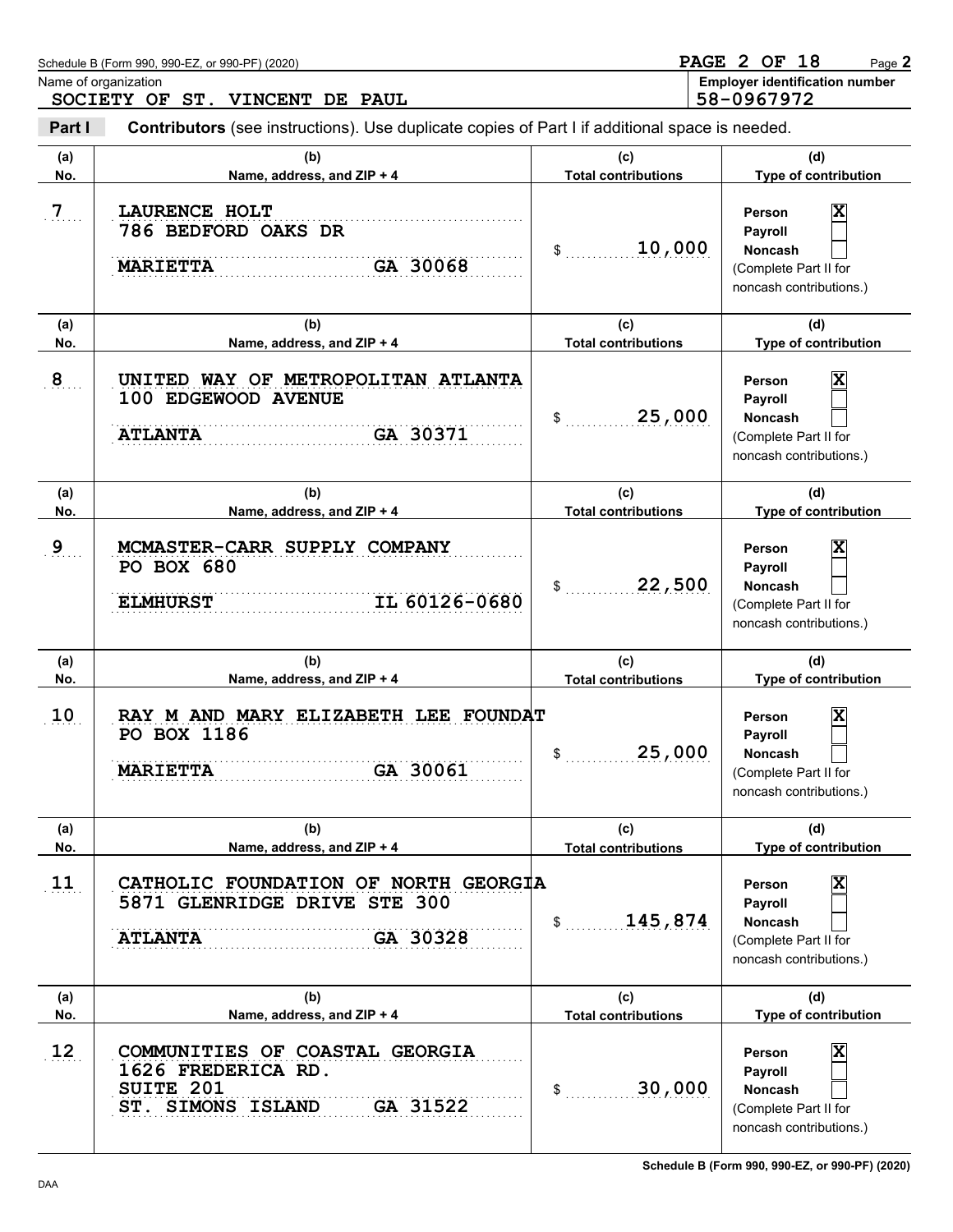|                      | Schedule B (Form 990, 990-EZ, or 990-PF) (2020)                                                                                  |                                       | PAGE 3 OF 18<br>Page 2                                                                                             |
|----------------------|----------------------------------------------------------------------------------------------------------------------------------|---------------------------------------|--------------------------------------------------------------------------------------------------------------------|
| Name of organization |                                                                                                                                  | <b>Employer identification number</b> |                                                                                                                    |
| Part I               | SOCIETY OF ST. VINCENT DE PAUL<br>Contributors (see instructions). Use duplicate copies of Part I if additional space is needed. |                                       | 58-0967972                                                                                                         |
| (a)<br>No.           | (b)<br>Name, address, and ZIP + 4                                                                                                | (C)<br><b>Total contributions</b>     | (d)<br>Type of contribution                                                                                        |
| 13                   | <b>MARIE CREAN</b><br>11350 WOODSTOCK RD. APT. 2109<br><b>ROSWELL</b><br>GA 30075                                                | 10,000<br>\$                          | $\overline{\mathbf{x}}$<br>Person<br>Payroll<br><b>Noncash</b><br>(Complete Part II for<br>noncash contributions.) |
| (a)<br>No.           | (b)<br>Name, address, and ZIP + 4                                                                                                | (c)<br><b>Total contributions</b>     | (d)<br>Type of contribution                                                                                        |
| 14                   | THOMAS MORE CATHOLIC CHURCH<br>ST.<br>624 W. PONCE DE LEON AVENUE<br>GA 30030<br><b>DECATUR</b>                                  | 15,758<br>\$                          | $\overline{\mathbf{x}}$<br>Person<br>Payroll<br><b>Noncash</b><br>(Complete Part II for<br>noncash contributions.) |
| (a)<br>No.           | (b)<br>Name, address, and ZIP + 4                                                                                                | (c)<br><b>Total contributions</b>     | (d)<br>Type of contribution                                                                                        |
| 15                   | SMYTKA FAMILY CHARITABLE<br>THE<br>3349 CUMBERLAND BLVD SE #409<br>GA 30339<br><b>ATLANTA</b>                                    | 15,000<br>\$                          | $\overline{\textbf{x}}$<br>Person<br>Payroll<br><b>Noncash</b><br>(Complete Part II for<br>noncash contributions.) |
| (a)<br>No.           | (b)<br>Name, address, and ZIP + 4                                                                                                | (c)<br><b>Total contributions</b>     | (d)<br>Type of contribution                                                                                        |
| 16                   | DANIEL P. COLLINS<br>14290 MORNING MOUNTAIN WAY<br>GA 30004<br><b>ALPHARETTA</b>                                                 | 10,500<br>\$                          | $\overline{\mathbf{x}}$<br>Person<br>Payroll<br><b>Noncash</b><br>(Complete Part II for<br>noncash contributions.) |
| (a)<br>No.           | (b)<br>Name, address, and ZIP + 4                                                                                                | (c)<br><b>Total contributions</b>     | (d)<br>Type of contribution                                                                                        |
| 17                   | <b>JAMES FUERST</b><br>1835 ASHWAY DR<br>GA 30040<br><b>CUMMING</b>                                                              | 8,500<br>\$                           | $\overline{\textbf{x}}$<br>Person<br>Payroll<br><b>Noncash</b><br>(Complete Part II for<br>noncash contributions.) |
| (a)<br>No.           | (b)<br>Name, address, and ZIP + 4                                                                                                | (c)<br><b>Total contributions</b>     | (d)<br>Type of contribution                                                                                        |
| 18                   | ST. BENEDICT'S CATHOLIC CHURCH<br>11045 PARSONS ROAD<br>GA 30097-1769<br><b>DULUTH</b>                                           | 10,014<br>$\frac{1}{2}$               | $\overline{\textbf{x}}$<br>Person<br>Payroll<br><b>Noncash</b><br>(Complete Part II for<br>noncash contributions.) |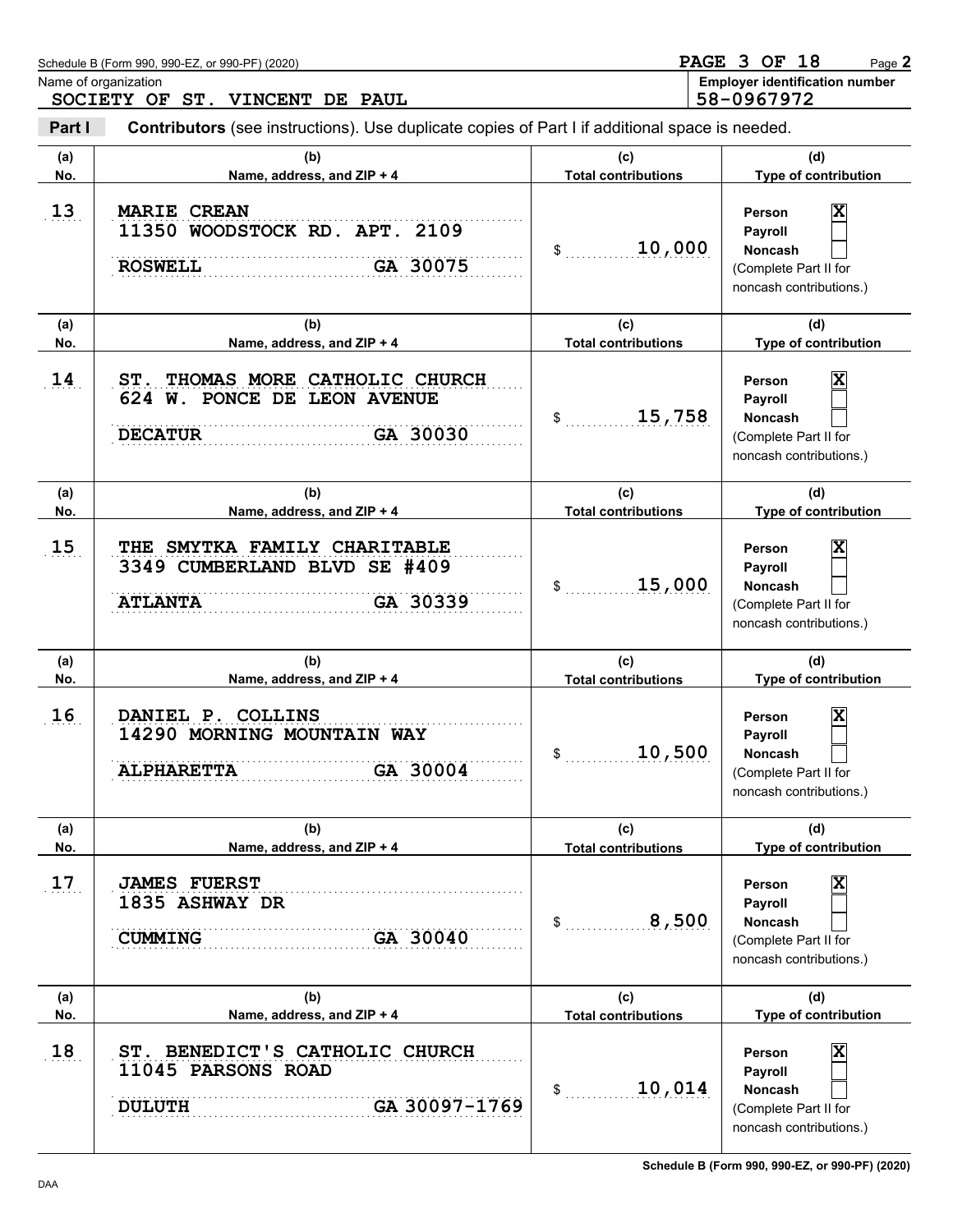|                                                        | Schedule B (Form 990, 990-EZ, or 990-PF) (2020)                                                       |                                   | PAGE 4 OF 18<br>Page 2                                                                              |
|--------------------------------------------------------|-------------------------------------------------------------------------------------------------------|-----------------------------------|-----------------------------------------------------------------------------------------------------|
| Name of organization<br>SOCIETY OF ST. VINCENT DE PAUL |                                                                                                       |                                   | <b>Employer identification number</b><br>58-0967972                                                 |
| Part I                                                 | Contributors (see instructions). Use duplicate copies of Part I if additional space is needed.        |                                   |                                                                                                     |
| (a)<br>No.                                             | (b)<br>Name, address, and ZIP + 4                                                                     | (C)<br><b>Total contributions</b> | (d)<br>Type of contribution                                                                         |
| 19                                                     | DARRELL AND RUSSELLA SCALES<br>5425 GOLF VIEW DR<br>GA 30517<br><b>BRASELTON</b>                      | 20,000<br>\$                      | X<br>Person<br>Payroll<br><b>Noncash</b><br>(Complete Part II for<br>noncash contributions.)        |
| (a)<br>No.                                             | (b)<br>Name, address, and ZIP + 4                                                                     | (c)<br><b>Total contributions</b> | (d)<br>Type of contribution                                                                         |
| 20                                                     | <b>JOHN KIRKSEY</b><br>100 OLD SOD LANE<br>GA 30512<br><b>BLAIRSVILLE</b>                             | 10,000<br>\$                      | X<br>Person<br>Payroll<br><b>Noncash</b><br>(Complete Part II for<br>noncash contributions.)        |
| (a)<br>No.                                             | (b)<br>Name, address, and ZIP + 4                                                                     | (c)<br><b>Total contributions</b> | (d)<br>Type of contribution                                                                         |
| 21                                                     | EDWARD COLSTON FOUNDATION<br>THE<br>299<br><b>GLENCASTLE DRIVE</b><br>GA 30327-4823<br><b>ATLANTA</b> | 10,000<br>\$                      | X<br>Person<br>Payroll<br><b>Noncash</b><br>(Complete Part II for<br>noncash contributions.)        |
| (a)<br>No.                                             | (b)<br>Name, address, and ZIP + 4                                                                     | (c)<br><b>Total contributions</b> | (d)<br>Type of contribution                                                                         |
| 22                                                     | DAVID J. MCGILL<br>3753 GLADNEY DRIVE<br>GA 30341-4626<br><b>CHAMBLEE</b>                             | 5,800<br>\$                       | X<br>Person<br><b>Payroll</b><br><b>Noncash</b><br>(Complete Part II for<br>noncash contributions.) |
| (a)<br>No.                                             | (b)<br>Name, address, and ZIP + 4                                                                     | (c)<br><b>Total contributions</b> | (d)<br>Type of contribution                                                                         |
| 23                                                     | THE TJX FOUNDATION, INC.<br>770 COCHITUATE RD.<br>MA 01701<br>FRAMINGHAM                              | 7,500<br>\$                       | X<br>Person<br>Payroll<br><b>Noncash</b><br>(Complete Part II for<br>noncash contributions.)        |
| (a)<br>No.                                             | (b)<br>Name, address, and ZIP + 4                                                                     | (c)<br><b>Total contributions</b> | (d)<br>Type of contribution                                                                         |
| 24                                                     | VANGUARD CHARITABLE<br>P.O. BOX 9509<br>RI 02889<br><b>WARWICK</b>                                    | 6,050<br>$\$\$                    | X<br>Person<br>Payroll<br><b>Noncash</b><br>(Complete Part II for<br>noncash contributions.)        |

**Schedule B (Form 990, 990-EZ, or 990-PF) (2020)**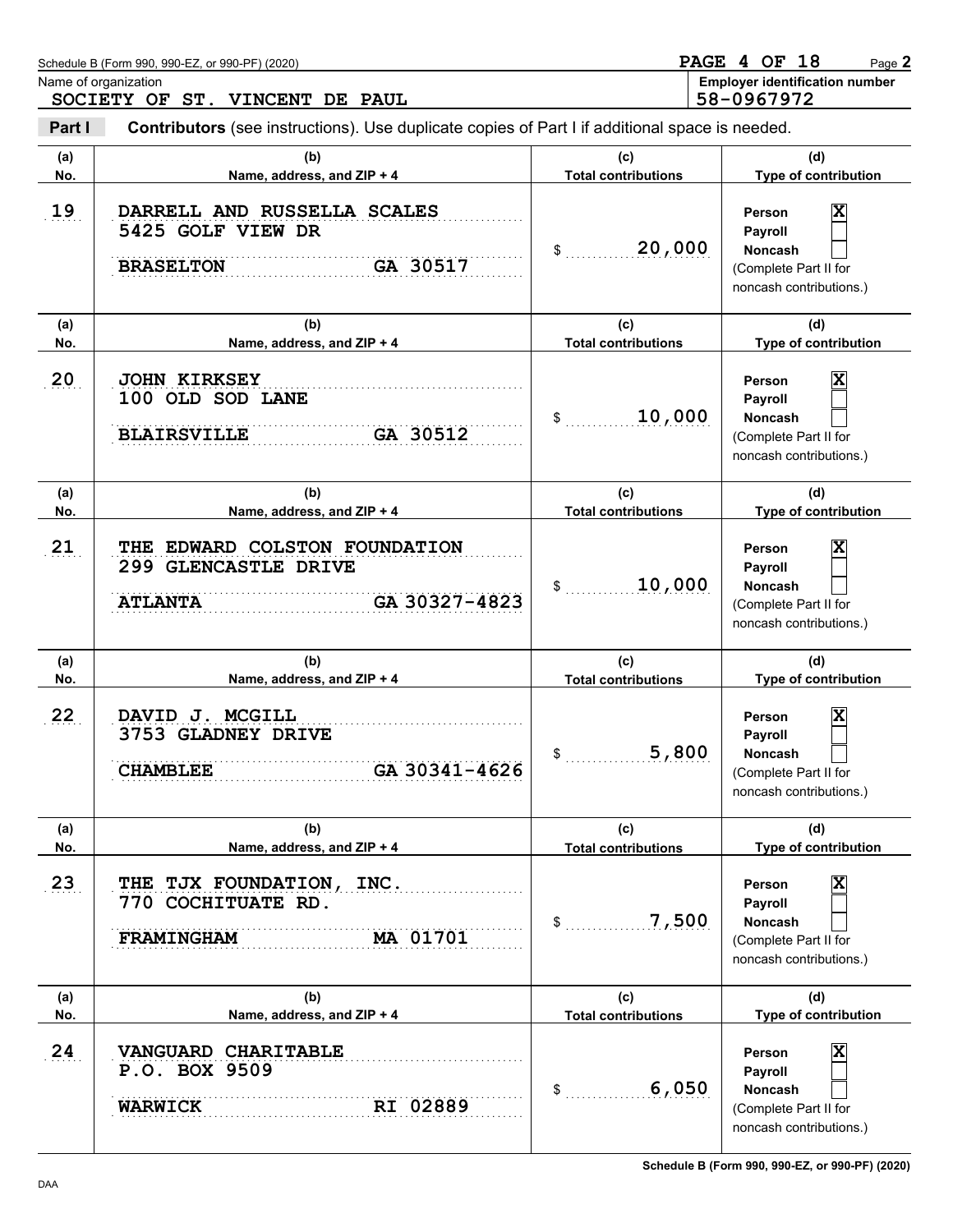| Schedule B (Form 990, 990-EZ, or 990-PF) (2020)        |                                                                                                | PAGE 5 OF 18<br>Page 2            |                                                                                                                    |
|--------------------------------------------------------|------------------------------------------------------------------------------------------------|-----------------------------------|--------------------------------------------------------------------------------------------------------------------|
| Name of organization<br>SOCIETY OF ST. VINCENT DE PAUL |                                                                                                |                                   | <b>Employer identification number</b><br>58-0967972                                                                |
| Part I                                                 | Contributors (see instructions). Use duplicate copies of Part I if additional space is needed. |                                   |                                                                                                                    |
| (a)<br>No.                                             | (b)<br>Name, address, and ZIP + 4                                                              | (C)<br><b>Total contributions</b> | (d)<br>Type of contribution                                                                                        |
| 25                                                     | W. J. MACGINNITIE<br>2660 PEACHTREE RD NW<br><b>UNIT 31GH</b><br>GA 30305<br><b>ATLANTA</b>    | 5,500<br>\$                       | X<br>Person<br>Payroll<br><b>Noncash</b><br>(Complete Part II for<br>noncash contributions.)                       |
| (a)                                                    | (b)                                                                                            | (c)                               | (d)                                                                                                                |
| No.                                                    | Name, address, and ZIP + 4                                                                     | <b>Total contributions</b>        | Type of contribution                                                                                               |
| 26                                                     | MICHAEL MOORE<br>265 STEPPING STONE DRIVE<br>GA 30004-4006<br><b>ALPHARETTA</b>                | 15,000<br>\$                      | X<br>Person<br>Payroll<br><b>Noncash</b><br>(Complete Part II for<br>noncash contributions.)                       |
| (a)<br>No.                                             | (b)<br>Name, address, and ZIP + 4                                                              | (c)<br><b>Total contributions</b> | (d)<br>Type of contribution                                                                                        |
| 27                                                     | LOUISE AND STEVE SCOTT<br>660 WATERVIEW TRL<br>GA 30022<br><b>ALPHARETTA</b>                   | 10,200<br>\$                      | X<br>Person<br>Payroll<br><b>Noncash</b><br>(Complete Part II for<br>noncash contributions.)                       |
| (a)                                                    | (b)                                                                                            | (c)                               | (d)                                                                                                                |
| No.                                                    | Name, address, and ZIP + 4                                                                     | <b>Total contributions</b>        | Type of contribution                                                                                               |
| 28                                                     | <b>TERRY TROUT</b><br>5678 RIVER OAKS PLACE<br>GA 30327<br><b>ATLANTA</b>                      | 6,000                             | X<br>Person<br>Payroll<br><b>Noncash</b><br>(Complete Part II for<br>noncash contributions.)                       |
| (a)<br>No.                                             | (b)<br>Name, address, and ZIP + 4                                                              | (c)<br><b>Total contributions</b> | (d)<br>Type of contribution                                                                                        |
| 29                                                     | ARCHDIOCESE OF ATLANTA<br>2401 LAKE PARK DRIVE SE STE 100<br>GA 30080-8859<br><b>SMYRNA</b>    | 7,095<br>$\frac{1}{2}$            | $\overline{\mathbf{x}}$<br>Person<br>Payroll<br><b>Noncash</b><br>(Complete Part II for<br>noncash contributions.) |
| (a)<br>No.                                             | (b)<br>Name, address, and ZIP + 4                                                              | (c)<br><b>Total contributions</b> | (d)<br>Type of contribution                                                                                        |
| 30                                                     | <b>CARL HUG</b><br>3308 SPRINGHOUSE CIRCLE<br>GA 30087-6770<br>STONE MOUNTAIN                  | 5,000<br>$\mathsf{\$}$            | $\overline{\mathbf{x}}$<br>Person<br>Payroll<br><b>Noncash</b><br>(Complete Part II for<br>noncash contributions.) |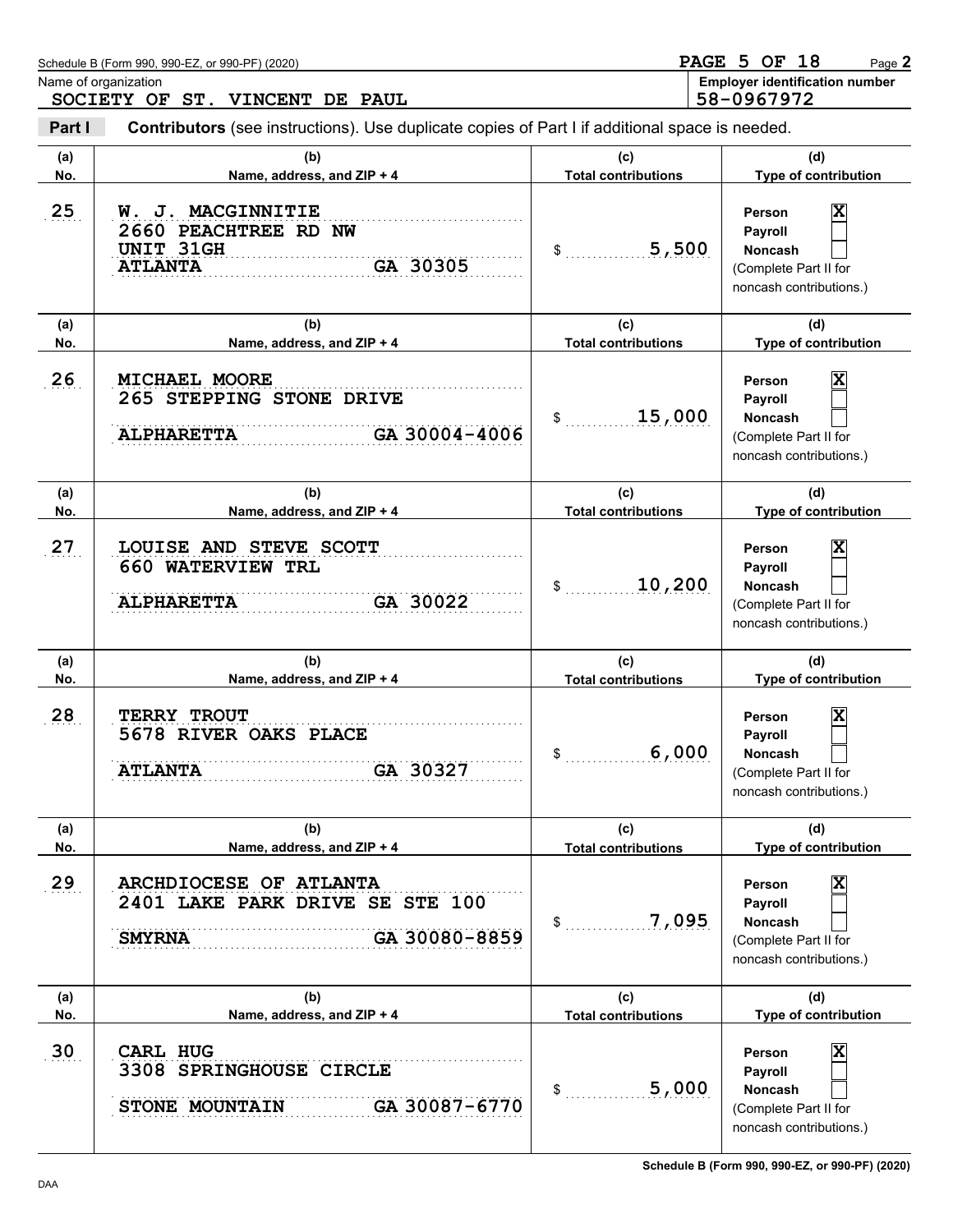|                                                        | Schedule B (Form 990, 990-EZ, or 990-PF) (2020)                                                | <b>PAGE</b>                                         | 6 OF 18<br>Page 2                                                                                                  |
|--------------------------------------------------------|------------------------------------------------------------------------------------------------|-----------------------------------------------------|--------------------------------------------------------------------------------------------------------------------|
| Name of organization<br>SOCIETY OF ST. VINCENT DE PAUL |                                                                                                | <b>Employer identification number</b><br>58-0967972 |                                                                                                                    |
| Part I                                                 | Contributors (see instructions). Use duplicate copies of Part I if additional space is needed. |                                                     |                                                                                                                    |
| (a)<br>No.                                             | (b)<br>Name, address, and ZIP + 4                                                              | (C)<br><b>Total contributions</b>                   | (d)<br>Type of contribution                                                                                        |
| 31                                                     | NANCY BRIDE<br>3572 SEYMOUR DRIVE<br>GA 30319<br><b>BROOKHAVEN</b>                             | 5,000<br>\$                                         | X<br>Person<br>Payroll<br><b>Noncash</b><br>(Complete Part II for<br>noncash contributions.)                       |
| (a)<br>No.                                             | (b)<br>Name, address, and ZIP + 4                                                              | (c)<br><b>Total contributions</b>                   | (d)<br>Type of contribution                                                                                        |
| 32                                                     | ATLANTA COMMUNITY FOOD BANK<br>3400 NORTH DESERT DRIVE<br>30344<br><b>ATLANTA</b><br>GA        | 23,995<br>\$                                        | X<br>Person<br>Payroll<br><b>Noncash</b><br>(Complete Part II for<br>noncash contributions.)                       |
| (a)<br>No.                                             | (b)<br>Name, address, and ZIP + 4                                                              | (c)<br><b>Total contributions</b>                   | (d)<br>Type of contribution                                                                                        |
| 33                                                     | <b>ATLANTA FOUNDATION</b><br><b>PO BOX 3080</b><br>NC 27199-2739<br><b>WINSTON-SALEM</b>       | 15,000<br>\$                                        | X<br>Person<br>Payroll<br><b>Noncash</b><br>(Complete Part II for<br>noncash contributions.)                       |
| (a)<br>No.                                             | (b)<br>Name, address, and ZIP + 4                                                              | (c)<br><b>Total contributions</b>                   | (d)<br>Type of contribution                                                                                        |
| 34                                                     | CAPITAL GROUP COMPANIES GLOBAL<br><b>400 SOUTH HOPE STREET</b><br>CA 90071<br>LOS ANGELES      | 31,205                                              | X<br>Person<br><b>Payroll</b><br><b>Noncash</b><br>(Complete Part II for<br>noncash contributions.)                |
| (a)<br>No.                                             | (b)<br>Name, address, and ZIP + 4                                                              | (c)<br><b>Total contributions</b>                   | (d)<br>Type of contribution                                                                                        |
| 35                                                     | FIDELITY CHARITABLE GIFT FUND<br>PO BOX 770001<br>OH 45277-0001<br>CINCINNATI                  | 9,750<br>$\mathsf{\$}$                              | $\overline{\mathbf{x}}$<br>Person<br>Payroll<br><b>Noncash</b><br>(Complete Part II for<br>noncash contributions.) |
| (a)<br>No.                                             | (b)<br>Name, address, and ZIP + 4                                                              | (c)<br><b>Total contributions</b>                   | (d)<br>Type of contribution                                                                                        |
| 36                                                     | CHARITABLE ADULT RIDES & SERVICES<br>8804 BALBOA AVE.<br>CA 92123<br>SAN DEIGO                 | 39,299<br>\$                                        | $ \mathbf{x} $<br>Person<br>Payroll<br><b>Noncash</b><br>(Complete Part II for<br>noncash contributions.)          |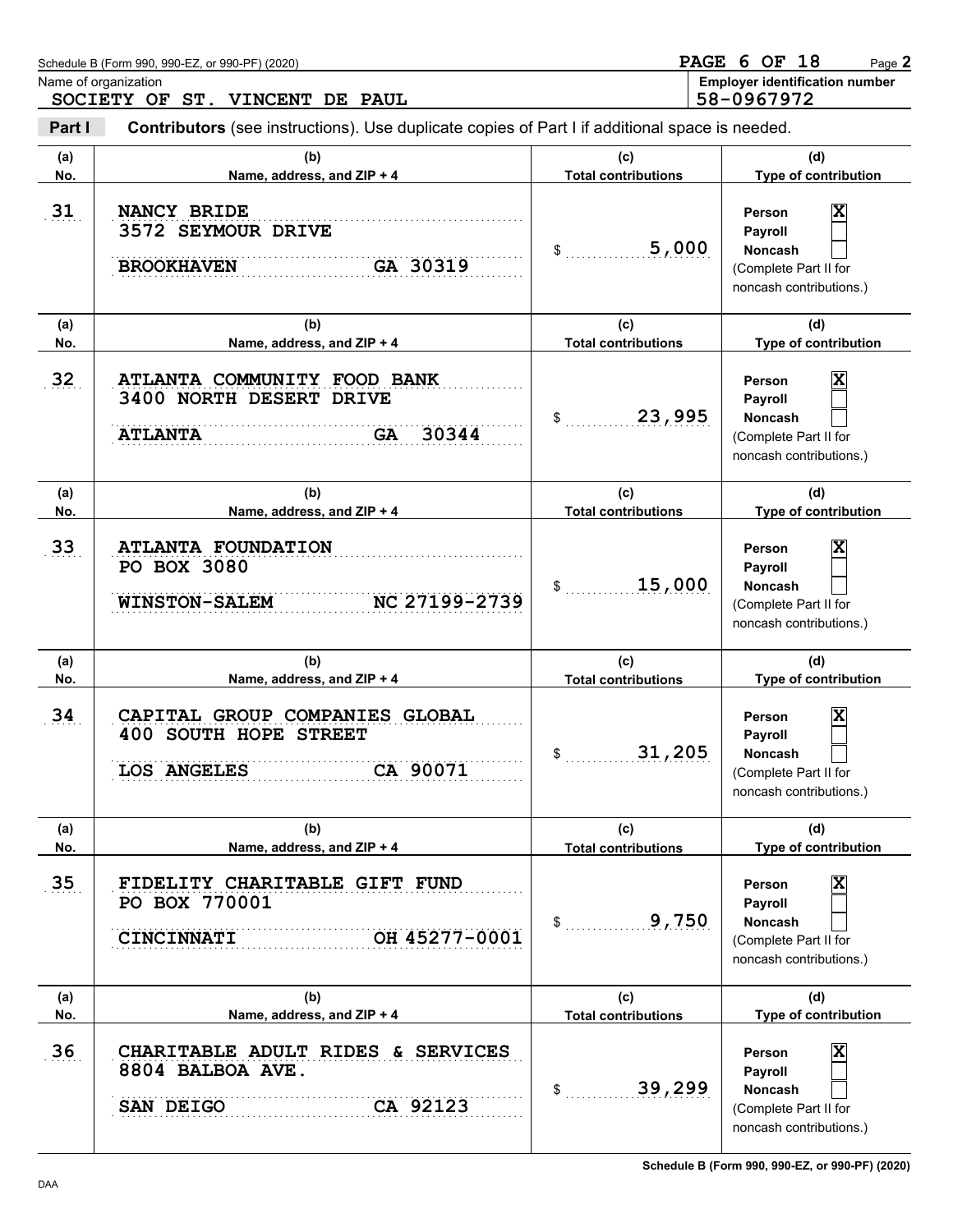| Name of organization | SOCIETY OF ST. VINCENT DE PAUL                                                                 |                                   | <b>Employer identification number</b><br>58-0967972                                                                       |
|----------------------|------------------------------------------------------------------------------------------------|-----------------------------------|---------------------------------------------------------------------------------------------------------------------------|
| Part I               | Contributors (see instructions). Use duplicate copies of Part I if additional space is needed. |                                   |                                                                                                                           |
| (a)<br>No.           | (b)<br>Name, address, and ZIP + 4                                                              | (c)<br><b>Total contributions</b> | (d)<br>Type of contribution                                                                                               |
| 37                   | CHARITY AID FOUNDATION AMERICA<br>225 REINEKERS LANE<br>VA 22314<br><b>ALEXANDRIA</b>          | 5,059<br>\$                       | $\overline{\textbf{x}}$<br><b>Person</b><br>Payroll<br><b>Noncash</b><br>(Complete Part II for<br>noncash contributions.) |
| (a)<br>No.           | (b)<br>Name, address, and ZIP + 4                                                              | (c)<br><b>Total contributions</b> | (d)<br>Type of contribution                                                                                               |
| 38                   | CHICK-FIL-A<br>5200 BUFFINGTON RD<br>GA 30349<br><b>ATLANTA</b>                                | 53,500<br>\$                      | $\overline{\textbf{x}}$<br><b>Person</b><br>Payroll<br><b>Noncash</b><br>(Complete Part II for<br>noncash contributions.) |
| (a)<br>No.           | (b)<br>Name, address, and ZIP + 4                                                              | (c)<br><b>Total contributions</b> | (d)<br>Type of contribution                                                                                               |
| 39                   | CITY OF ALPHARETTA<br>2 PARK PLAZA<br>GA 30009<br><b>ALPHARETTA</b>                            | 50,000<br>\$                      | $\overline{\textbf{x}}$<br><b>Person</b><br>Payroll<br><b>Noncash</b><br>(Complete Part II for<br>noncash contributions.) |
| (a)<br>No.           | (b)<br>Name, address, and ZIP + 4                                                              | (c)<br><b>Total contributions</b> | (d)<br>Type of contribution                                                                                               |
| 40                   | CITY OF CHAMBLEE<br>5468 PEACHTREE RD<br>GA 30341<br><b>CHAMBLEE</b>                           | 100,000<br>\$                     | $\overline{\mathbf{x}}$<br>Person<br>Payroll<br><b>Noncash</b><br>(Complete Part II for<br>noncash contributions.)        |
| (a)<br>No.           | (b)<br>Name, address, and ZIP + 4                                                              | (c)<br><b>Total contributions</b> | (d)<br>Type of contribution                                                                                               |
| 41                   | CITY OF DUNWOODY<br>4800 ASHFORD DUNWOODY RD<br>GA 30338<br><b>DUNWOODY</b>                    | 85,000<br>\$                      | $\overline{\mathbf{x}}$<br>Person<br>Payroll<br><b>Noncash</b><br>(Complete Part II for<br>noncash contributions.)        |
| (a)<br>No.           | (b)<br>Name, address, and ZIP + 4                                                              | (c)<br><b>Total contributions</b> | (d)<br>Type of contribution                                                                                               |
| 42                   | CITY OF STONE MOUNTAIN<br>875 MAIN STREET<br>STONE MOUNTAIN<br>GA 30083                        | 177,551<br>\$                     | $\overline{\textbf{x}}$<br>Person<br>Payroll<br><b>Noncash</b><br>(Complete Part II for<br>noncash contributions.)        |

**PAGE 7 OF 18**

Schedule B (Form 990, 990-EZ, or 990-PF) (2020)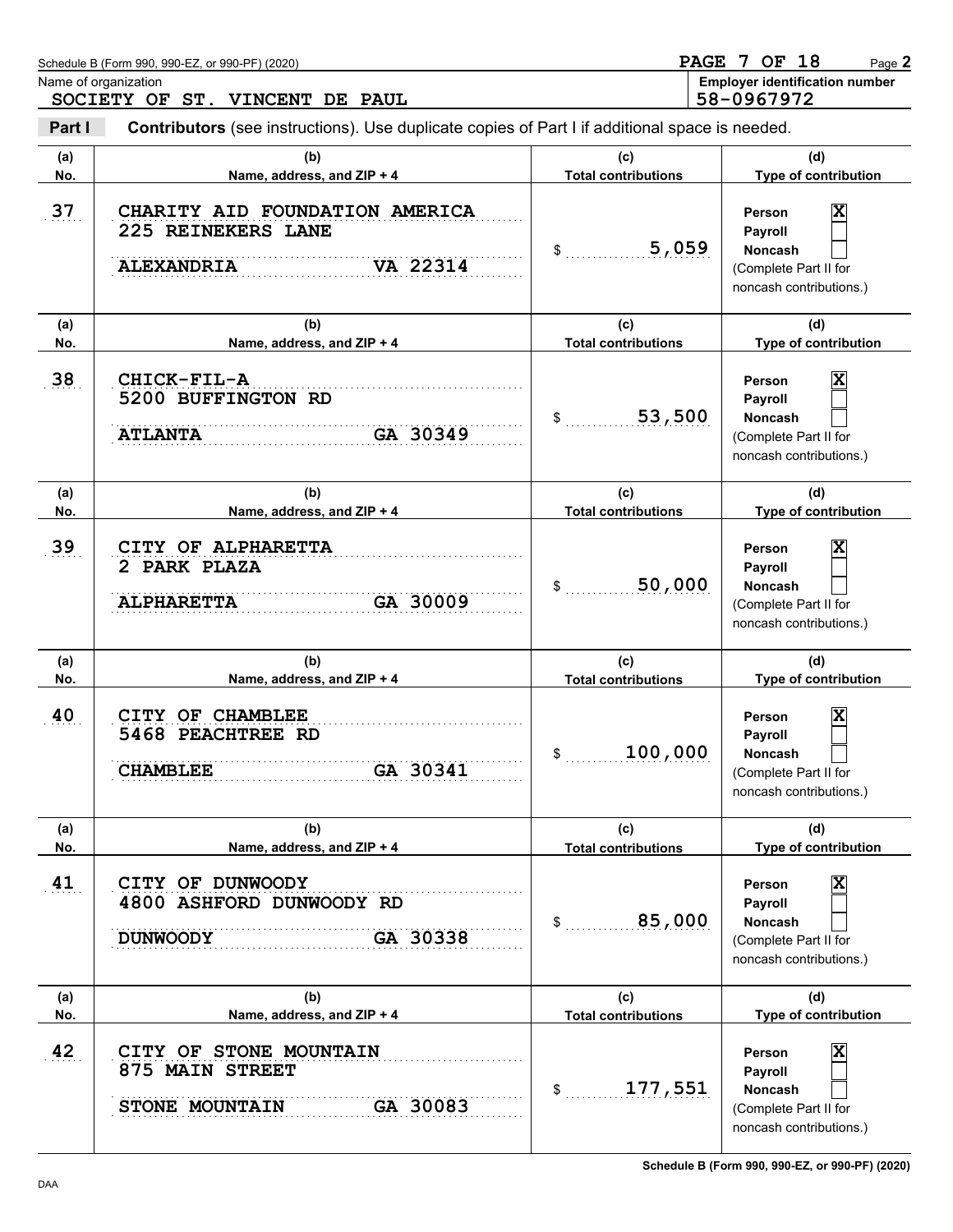|                      | Schedule B (Form 990, 990-EZ, or 990-PF) (2020)                                                       |                                   | PAGE 8 OF 18<br>Page 2                                                                                             |
|----------------------|-------------------------------------------------------------------------------------------------------|-----------------------------------|--------------------------------------------------------------------------------------------------------------------|
| Name of organization | SOCIETY OF ST. VINCENT DE PAUL                                                                        |                                   | <b>Employer identification number</b><br>58-0967972                                                                |
| Part I               | <b>Contributors</b> (see instructions). Use duplicate copies of Part I if additional space is needed. |                                   |                                                                                                                    |
| (a)<br>No.           | (b)<br>Name, address, and ZIP + 4                                                                     | (c)<br><b>Total contributions</b> | (d)<br>Type of contribution                                                                                        |
| 43                   | COBB COUNTY BOARD OF COMMISIONERS<br>100 CHEROKEE ST NE<br><b>MARIETTA</b><br>GA 30090                | 35,521<br>\$                      | $\overline{\mathbf{x}}$<br>Person<br>Payroll<br>Noncash<br>(Complete Part II for<br>noncash contributions.)        |
| (a)                  | (b)                                                                                                   | (c)                               | (d)                                                                                                                |
| No.                  | Name, address, and ZIP + 4                                                                            | <b>Total contributions</b>        | Type of contribution                                                                                               |
| 44                   | COBB COUNTY CDBG PROGRAM OFFICE<br>192 ANDERSON ST. SUITE 150<br>GA 30060<br><b>MARIETTA</b>          | 35,000<br>\$                      | $\overline{\mathbf{x}}$<br>Person<br>Payroll<br>Noncash<br>(Complete Part II for<br>noncash contributions.)        |
| (a)                  | (b)                                                                                                   | (c)                               | (d)                                                                                                                |
| No.                  | Name, address, and ZIP + 4                                                                            | <b>Total contributions</b>        | Type of contribution                                                                                               |
| 45                   | <b>DALLAS THRIFT STORE</b><br>651 W MEMORIAL DR<br>GA 30132<br><b>DALLAS</b>                          | 25,000<br>\$                      | $\overline{\mathbf{x}}$<br>Person<br>Payroll<br>Noncash<br>(Complete Part II for<br>noncash contributions.)        |
| (a)                  | (b)                                                                                                   | (c)                               | (d)                                                                                                                |
| No.                  | Name, address, and ZIP + 4                                                                            | <b>Total contributions</b>        | Type of contribution                                                                                               |
| 46                   | FRANCES WOOD WILSON FOUNDATION<br><b>PO BOX 349</b><br>GA 30085<br><b>TUCKER</b>                      | 7,500                             | $\overline{\mathbf{x}}$<br>Person<br><b>Payroll</b><br>Noncash<br>(Complete Part II for<br>noncash contributions.) |
| (a)                  | (b)                                                                                                   | (c)                               | (d)                                                                                                                |
| No.                  | Name, address, and ZIP + 4<br>FULTON COUNTY COMMUNITY DEVELOPMENT                                     | <b>Total contributions</b>        | Type of contribution                                                                                               |
| 47                   | <b>DEPARTMENT</b><br>137 PEACHTREE ST<br>GA 30303<br><b>ATLANTA</b>                                   | 170,000<br>\$                     | $\overline{\mathbf{x}}$<br>Person<br>Payroll<br><b>Noncash</b><br>(Complete Part II for<br>noncash contributions.) |
| (a)                  | (b)                                                                                                   | (c)                               | (d)                                                                                                                |
| No.                  | Name, address, and ZIP + 4                                                                            | <b>Total contributions</b>        | Type of contribution                                                                                               |
| 48                   | FULTON DEKALB HOSPITAL AUTHORITY<br>145 EDGEWOOD AVE SE<br>GA 30303<br><b>ATLANTA</b>                 | 25,000<br>\$                      | $\overline{\mathbf{x}}$<br>Person<br>Payroll<br><b>Noncash</b><br>(Complete Part II for<br>noncash contributions.) |

**PAGE 8 OF 18**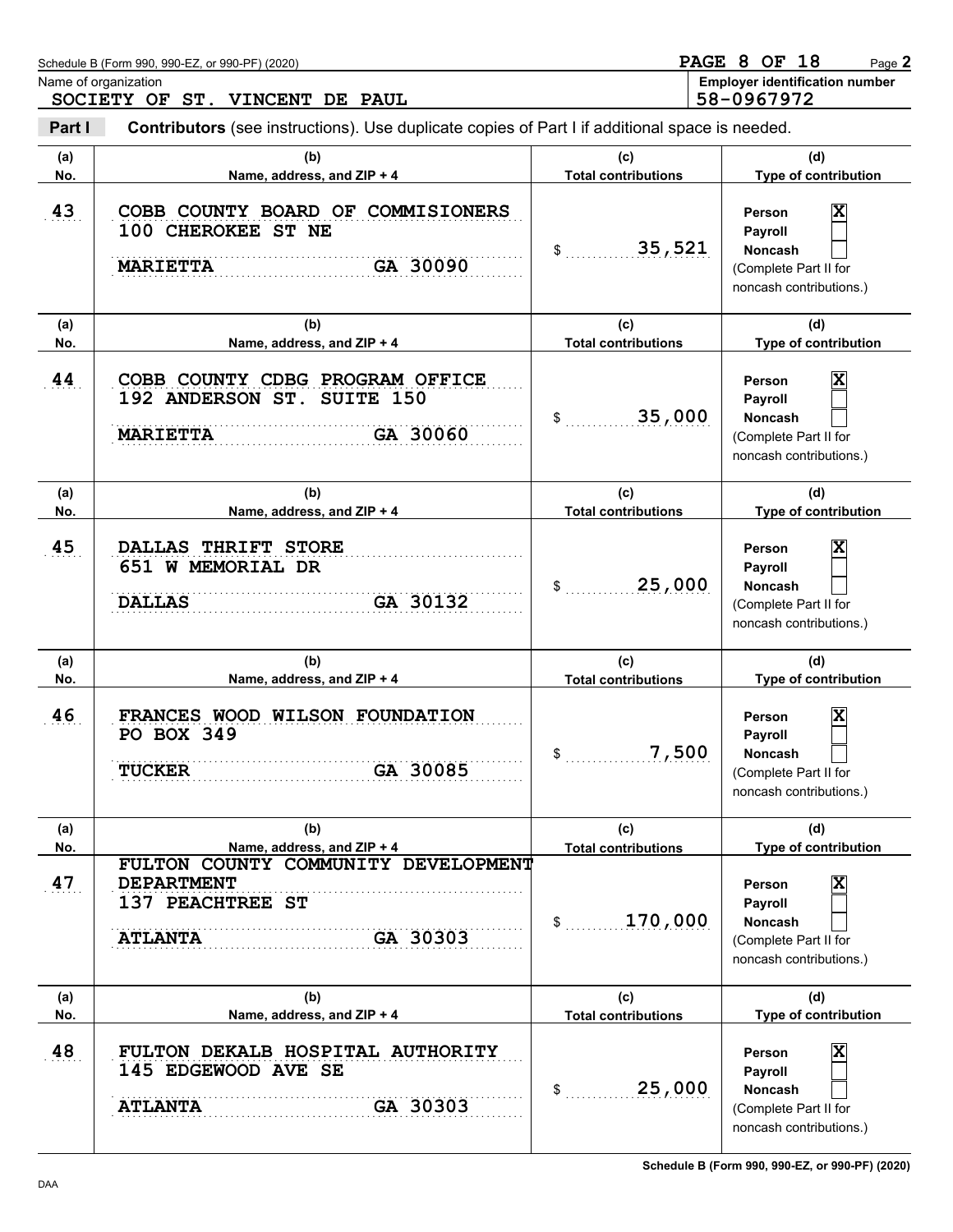|                                                        | Schedule B (Form 990, 990-EZ, or 990-PF) (2020)                                                             |                                   | PAGE 9 OF 18<br>Page 2                                                                                             |
|--------------------------------------------------------|-------------------------------------------------------------------------------------------------------------|-----------------------------------|--------------------------------------------------------------------------------------------------------------------|
| Name of organization<br>SOCIETY OF ST. VINCENT DE PAUL |                                                                                                             |                                   | <b>Employer identification number</b><br>58-0967972                                                                |
| Part I                                                 | Contributors (see instructions). Use duplicate copies of Part I if additional space is needed.              |                                   |                                                                                                                    |
| (a)<br>No.                                             | (b)<br>Name, address, and ZIP + 4                                                                           | (C)<br><b>Total contributions</b> | (d)<br>Type of contribution                                                                                        |
| 49                                                     | GLOBAL CLOTHING INDUSTRIES<br>300 WHARTON CIRCLE, SW<br>GA 30341<br><b>ATLANTA</b>                          | 34,177<br>\$                      | $\overline{\mathbf{x}}$<br>Person<br><b>Payroll</b><br>Noncash<br>(Complete Part II for<br>noncash contributions.) |
| (a)<br>No.                                             | (b)<br>Name, address, and ZIP + 4                                                                           | (c)<br><b>Total contributions</b> | (d)<br>Type of contribution                                                                                        |
| 50                                                     | <b>GOLFSTATUS LLC</b><br>100 WEST GRAND DRIVE<br>LINCOLN<br><b>NE 68521</b>                                 | 26,516<br>\$                      | $\overline{\mathbf{x}}$<br>Person<br>Payroll<br>Noncash<br>(Complete Part II for<br>noncash contributions.)        |
| (a)<br>No.                                             | (b)<br>Name, address, and ZIP + 4                                                                           | (c)<br><b>Total contributions</b> | (d)<br>Type of contribution                                                                                        |
| 51                                                     | HAVERTYS FURNITURE COMPANIES<br>780 JOHNSON FERRY ROAD STE 800<br>GA 30342-1434<br><b>ATLANTA</b>           | 10,000<br>\$                      | $\overline{\mathbf{x}}$<br>Person<br>Payroll<br>Noncash<br>(Complete Part II for<br>noncash contributions.)        |
| (a)<br>No.                                             | (b)<br>Name, address, and ZIP + 4                                                                           | (c)<br><b>Total contributions</b> | (d)<br>Type of contribution                                                                                        |
| 52                                                     | IDA ALICE RYAN CHARITABLE<br><b>TRUST</b><br>3280 PEACHTREE ROAD NE SUITE 400<br>GA 30305<br><b>ATLANTA</b> | 40,000                            | $\overline{\mathbf{x}}$<br><b>Person</b><br>Payroll<br>Noncash<br>(Complete Part II for<br>noncash contributions.) |
| (a)<br>No.                                             | (b)<br>Name, address, and ZIP + 4                                                                           | (c)<br><b>Total contributions</b> | (d)<br>Type of contribution                                                                                        |
| 53                                                     | IMLAY FOUNDATION<br>3630 PEACHTREE RD NE #320<br>GA 30326<br><b>ATLANTA</b>                                 | 30,000<br>$\sim$                  | X<br>Person<br>Payroll<br>Noncash<br>(Complete Part II for<br>noncash contributions.)                              |
| (a)<br>No.                                             | (b)<br>Name, address, and ZIP + 4                                                                           | (c)<br><b>Total contributions</b> | (d)<br>Type of contribution                                                                                        |
| 54                                                     | <b>JOHN'S CREEK</b><br>11360 LAKEFIELD DRIVE<br>GA 30097<br><b>JOHNS CREEK</b>                              | 249,520<br>\$                     | X<br>Person<br>Payroll<br>Noncash<br>(Complete Part II for<br>noncash contributions.)                              |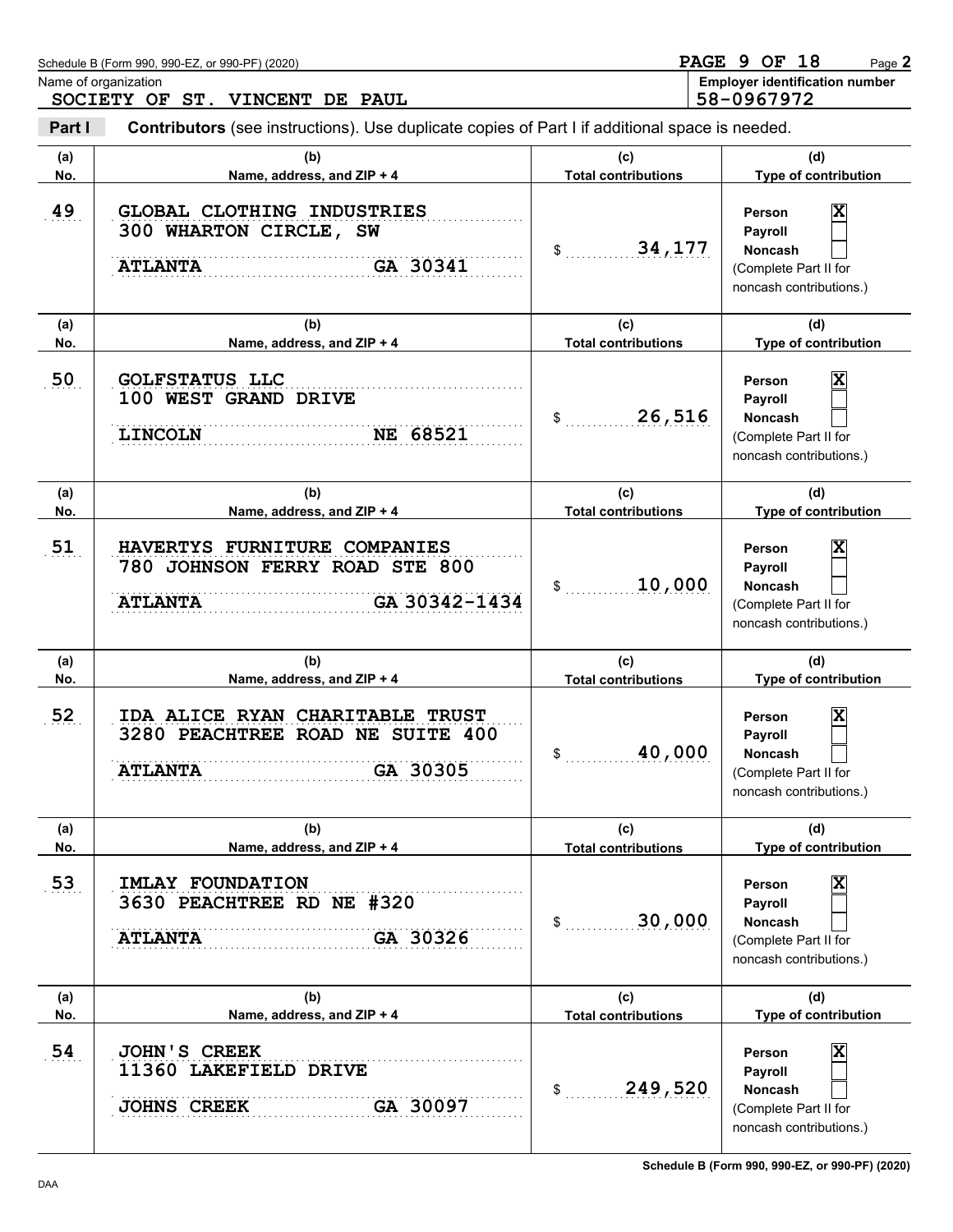| Name of organization | SOCIETY OF ST. VINCENT DE PAUL                                                                        |                                   | <b>Employer identification number</b><br>58-0967972                                                                       |
|----------------------|-------------------------------------------------------------------------------------------------------|-----------------------------------|---------------------------------------------------------------------------------------------------------------------------|
| Part I               | <b>Contributors</b> (see instructions). Use duplicate copies of Part I if additional space is needed. |                                   |                                                                                                                           |
| (a)<br>No.           | (b)<br>Name, address, and ZIP + 4                                                                     | (c)<br><b>Total contributions</b> | (d)<br>Type of contribution                                                                                               |
| 55                   | KIRKSEY FUND<br>100 OLD SOD LANE<br><b>BLARISVILLE</b><br>GA 30512                                    | 15,000<br>$\mathsf{\$}$           | $\overline{\textbf{x}}$<br><b>Person</b><br>Payroll<br><b>Noncash</b><br>(Complete Part II for<br>noncash contributions.) |
| (a)<br>No.           | (b)<br>Name, address, and ZIP + 4                                                                     | (c)<br><b>Total contributions</b> | (d)<br>Type of contribution                                                                                               |
| 56                   | MONTEZUMAS REVENGE/DBA TOLTECA FOODS<br>4305 STEVE REYNOLDS BLVD.<br>GA 30093<br><b>NORCROSS</b>      | 10,000<br>$\frac{1}{2}$           | $\overline{\textbf{x}}$<br>Person<br>Payroll<br><b>Noncash</b><br>(Complete Part II for<br>noncash contributions.)        |
| (a)<br>No.           | (b)<br>Name, address, and ZIP + 4                                                                     | (c)<br><b>Total contributions</b> | (d)<br>Type of contribution                                                                                               |
| 57                   | MURPHY FAMILY FOUNDATION<br><b>PO BOX 296</b><br>FL 32457<br>PORT ST. JOE                             | 20,000<br>$\sim$                  | $\overline{\textbf{x}}$<br>Person<br>Payroll<br><b>Noncash</b><br>(Complete Part II for<br>noncash contributions.)        |
| (a)<br>No.           | (b)<br>Name, address, and ZIP + 4                                                                     | (c)<br><b>Total contributions</b> | (d)<br>Type of contribution                                                                                               |
| 58                   | NETWORK FOR GOOD<br><b>PO BOX 191</b><br>MI 48037<br><b>SOUTH FIELD</b>                               | 5,239<br>$\mathsf{\$}$            | $\overline{\textbf{x}}$<br>Person<br>Payroll<br>Noncash<br>(Complete Part II for<br>noncash contributions.)               |
| (a)<br>No.           | (b)<br>Name, address, and ZIP + 4                                                                     | (c)<br><b>Total contributions</b> | (d)<br>Type of contribution                                                                                               |
| 59                   | RCAA ADMINISTRATIVE INC<br>2401 LAKE PARK DRIVE<br>GA 30080<br><b>SMRYNA</b>                          | 5,000<br>\$                       | X<br>Person<br>Payroll<br>Noncash<br>(Complete Part II for<br>noncash contributions.)                                     |
| (a)<br>No.           | (b)<br>Name, address, and ZIP + 4                                                                     | (c)<br><b>Total contributions</b> | (d)<br>Type of contribution                                                                                               |
| 60                   | ANN CONFERENCE DISTRICT 1<br>ST.<br>4905 ROSWELL RD.<br>GA 30062<br><b>MARIETTA</b>                   | 5,000<br>\$                       | X<br><b>Person</b><br>Payroll<br><b>Noncash</b><br>(Complete Part II for<br>noncash contributions.)                       |

**PAGE 10 OF 18**

Schedule B (Form 990, 990-EZ, or 990-PF) (2020)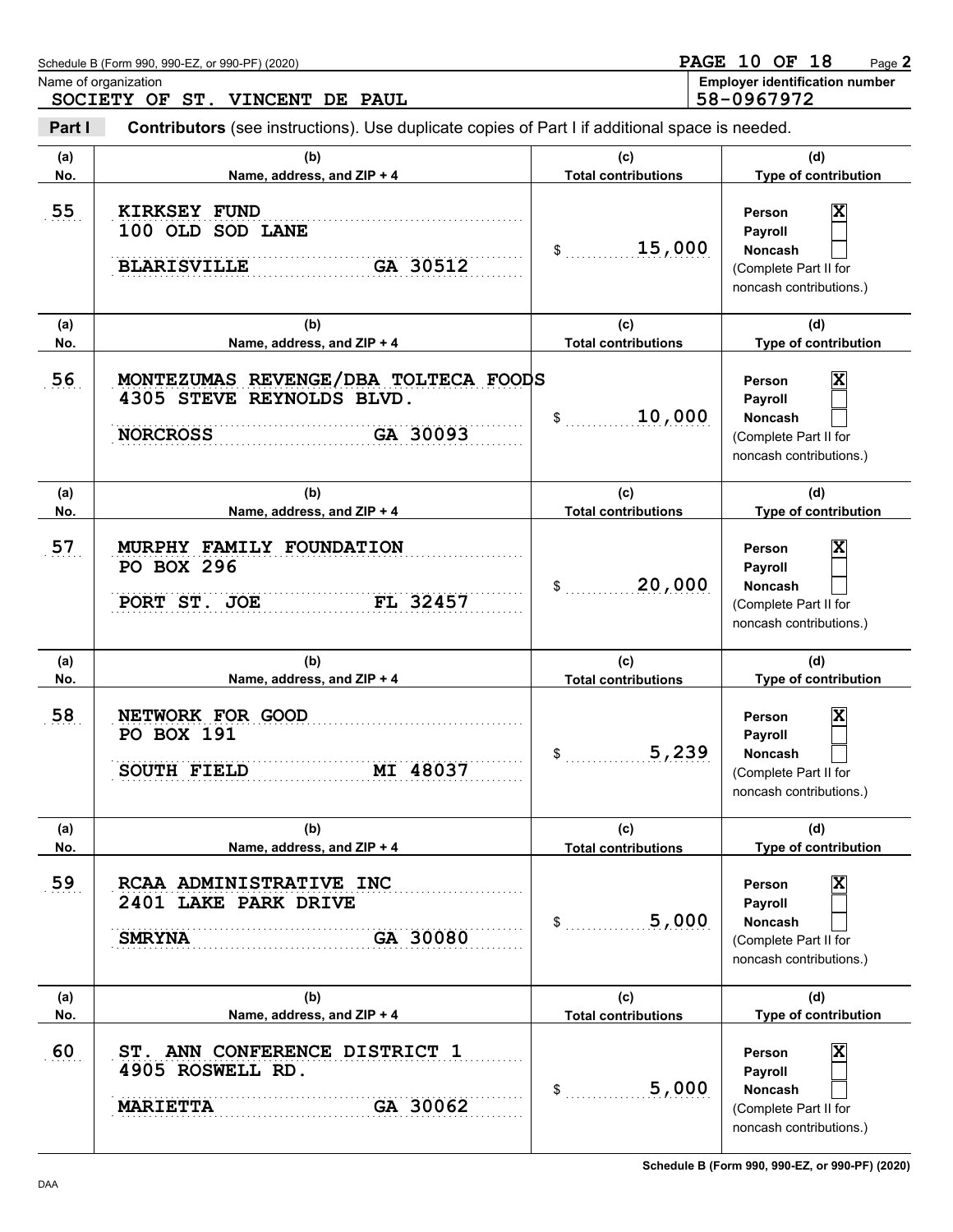| Name of organization | SOCIETY OF ST. VINCENT DE PAUL                                                                                 |                                   | <b>Employer identification number</b><br>58-0967972                                                                       |
|----------------------|----------------------------------------------------------------------------------------------------------------|-----------------------------------|---------------------------------------------------------------------------------------------------------------------------|
| Part I               | Contributors (see instructions). Use duplicate copies of Part I if additional space is needed.                 |                                   |                                                                                                                           |
| (a)<br>No.           | (b)<br>Name, address, and ZIP + 4                                                                              | (c)<br><b>Total contributions</b> | (d)<br>Type of contribution                                                                                               |
| 61                   | ST. BRIGID CATHOLIC CHURCH<br>3400 OLD ALABAMA ROD<br>GA 30022-5525<br><b>ALPHARETTA</b>                       | 5,000<br>\$                       | $\overline{\mathbf{x}}$<br><b>Person</b><br>Payroll<br><b>Noncash</b><br>(Complete Part II for<br>noncash contributions.) |
| (a)                  | (b)                                                                                                            | (c)                               | (d)                                                                                                                       |
| No.                  | Name, address, and ZIP + 4                                                                                     | <b>Total contributions</b>        | Type of contribution                                                                                                      |
| 62                   | ST. CATHERINE OF SIENNA CATHOLIC<br><b>CHURCH</b><br>1618 BEN KING ROAD NW<br>GA 30144-2945<br><b>KENNESAW</b> | 5,000<br>\$                       | X<br><b>Person</b><br>Payroll<br><b>Noncash</b><br>(Complete Part II for<br>noncash contributions.)                       |
| (a)<br>No.           | (b)<br>Name, address, and ZIP + 4                                                                              | (c)<br><b>Total contributions</b> | (d)<br>Type of contribution                                                                                               |
| 63                   | ST.<br>JOHN NEUMANN CATHOLIC CHURCH<br>801 TOM SMITH ROAD SW<br>GA 30047-2215<br>LILBURN                       | 32,500<br>\$                      | X<br><b>Person</b><br>Payroll<br><b>Noncash</b><br>(Complete Part II for<br>noncash contributions.)                       |
| (a)<br>No.           | (b)<br>Name, address, and ZIP + 4                                                                              | (c)<br><b>Total contributions</b> | (d)<br>Type of contribution                                                                                               |
| 64                   | LOUISE DE MARILLAC SVDP CONFEREN<br>ST.<br>651 W MEMORIAL DRIVE, SUITE A<br>GA 30132<br><b>DALLAS</b>          | 5,000<br>\$                       | X<br><b>Person</b><br>Payroll<br><b>Noncash</b><br>(Complete Part II for<br>noncash contributions.)                       |
| (a)<br>No.           | (b)<br>Name, address, and ZIP + 4                                                                              | (c)<br><b>Total contributions</b> | (d)<br>Type of contribution                                                                                               |
| 65                   | THE BLACKBAUD GIVING FUND<br><b>65 FAIRCHILD STREET</b><br>SC 29492<br><b>CHARLESTON</b>                       | 7,811<br>\$                       | X<br>Person<br>Payroll<br><b>Noncash</b><br>(Complete Part II for<br>noncash contributions.)                              |
| (a)                  | (b)                                                                                                            | (c)                               | (d)                                                                                                                       |
| No.                  | Name, address, and ZIP + 4                                                                                     | <b>Total contributions</b>        | Type of contribution                                                                                                      |
| 66                   | TRANSFIGURATION CHURCH<br>1815 BLACKWELL ROAD NE<br>GA 30066-2911<br><b>MARIETTA</b>                           | 8,000<br>\$                       | X<br><b>Person</b><br>Payroll<br><b>Noncash</b><br>(Complete Part II for<br>noncash contributions.)                       |

**PAGE 11 OF 18**

Schedule B (Form 990, 990-EZ, or 990-PF) (2020)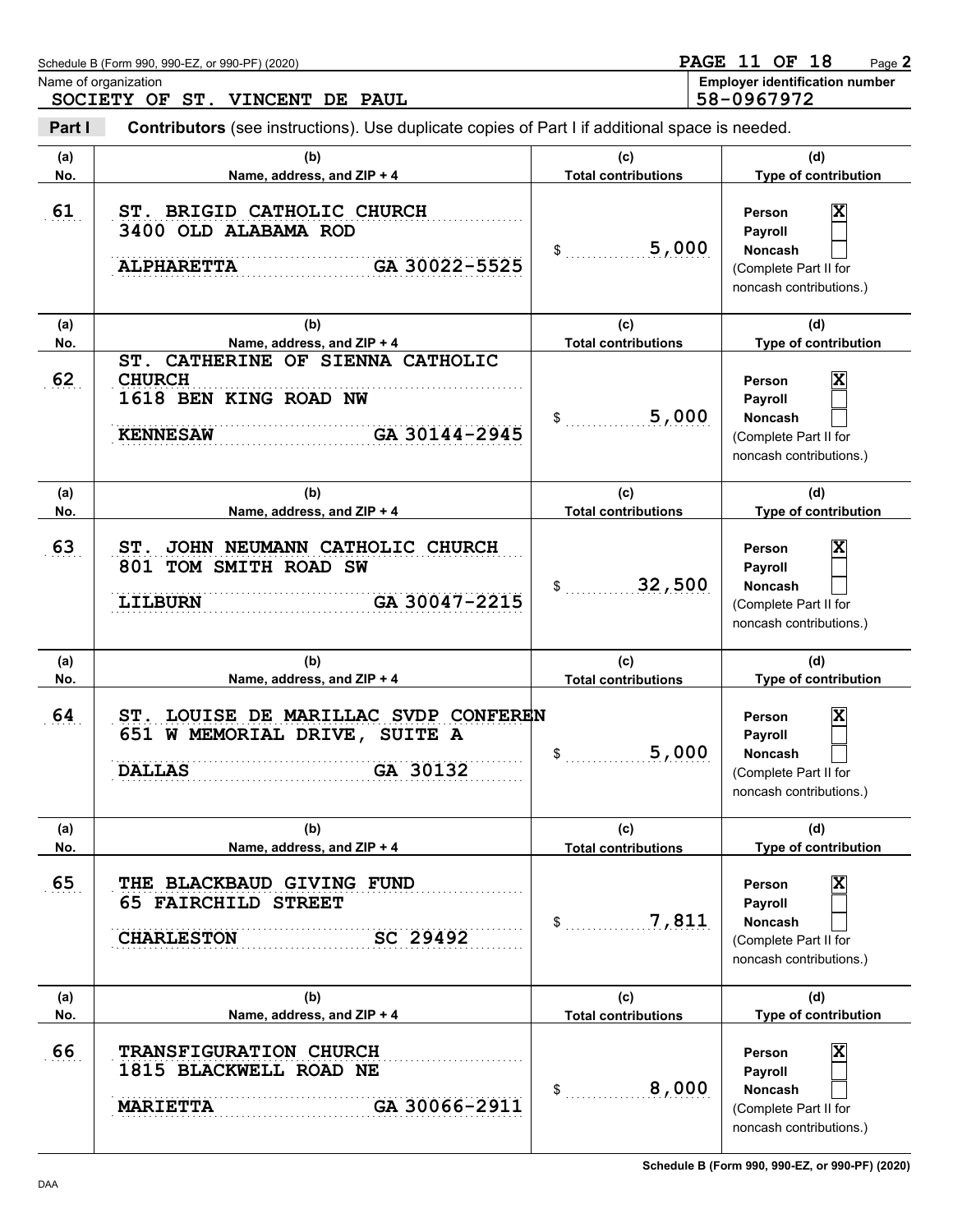| Part I     | <b>Contributors</b> (see instructions). Use duplicate copies of Part I if additional space is needed. |                                   |                                                                                                                    |  |
|------------|-------------------------------------------------------------------------------------------------------|-----------------------------------|--------------------------------------------------------------------------------------------------------------------|--|
| (a)<br>No. | (b)<br>Name, address, and ZIP + 4                                                                     | (c)<br><b>Total contributions</b> | (d)<br>Type of contribution                                                                                        |  |
| 67         | WELLS FARGO CLEARING SERVICES, LLC<br>ONE NORTH JEFFERSON<br>MO 63103<br>ST. LOUIS                    | 5,000<br>\$                       | $\overline{\textbf{x}}$<br>Person<br>Payroll<br><b>Noncash</b><br>(Complete Part II for<br>noncash contributions.) |  |
| (a)        | (b)                                                                                                   | (c)                               | (d)                                                                                                                |  |
| No.        | Name, address, and ZIP + 4                                                                            | <b>Total contributions</b>        | Type of contribution                                                                                               |  |
| 68         | ANDERSON COURTNEY BAILIE<br>1004 WHITE GRAVES RD NE<br>GA 30734<br><b>RANGER</b>                      | 12,780<br>\$                      | $\overline{\textbf{x}}$<br>Person<br>Payroll<br><b>Noncash</b><br>(Complete Part II for<br>noncash contributions.) |  |
| (a)        | (b)                                                                                                   | (c)                               | (d)                                                                                                                |  |
| No.        | Name, address, and ZIP + 4                                                                            | <b>Total contributions</b>        | Type of contribution                                                                                               |  |
| 69         | <b>SANDRA BALMER</b><br>2135 MONROE DRIVE<br>GA 30004<br><b>ALPHARETTA</b>                            | 5,000<br>\$                       | $\overline{\textbf{x}}$<br>Person<br>Payroll<br><b>Noncash</b><br>(Complete Part II for<br>noncash contributions.) |  |
| (a)<br>No. | (b)<br>Name, address, and ZIP + 4                                                                     | (c)<br><b>Total contributions</b> | (d)<br>Type of contribution                                                                                        |  |
| 70         | <b>JAMES DALE</b><br>1650 BARNES MILL RD<br>GA 30062<br><b>MARIETTA</b>                               | 7,634<br>\$                       | $\overline{\textbf{x}}$<br>Person<br>Payroll<br><b>Noncash</b><br>(Complete Part II for<br>noncash contributions.) |  |
| (a)<br>No. | (b)<br>Name, address, and ZIP + 4                                                                     | (c)<br><b>Total contributions</b> | (d)<br>Type of contribution                                                                                        |  |
| 71         | <b>JACOB DIPIETRE</b><br>1005 MICKLETON LANE<br>GA 30269<br>PEACHTREE CITY                            | 6,300<br>\$                       | X<br>Person<br>Payroll<br>Noncash<br>(Complete Part II for<br>noncash contributions.)                              |  |
| (a)<br>No. | (b)<br>Name, address, and ZIP + 4                                                                     | (c)<br><b>Total contributions</b> | (d)<br>Type of contribution                                                                                        |  |
| 72         | <b>BRIDGET DOERR</b><br>1020 FARM BROOK LN NE<br>GA 30319<br><b>ATLANTA</b>                           | 5,000<br>\$                       | X<br>Person<br>Payroll<br>Noncash<br>(Complete Part II for<br>noncash contributions.)                              |  |

Name of organization **Employer identification number Employer identification number** 

Page **2**

**PAGE 12 OF 18**

**58-0967972**

Schedule B (Form 990, 990-EZ, or 990-PF) (2020)

**SOCIETY OF ST. VINCENT DE PAUL**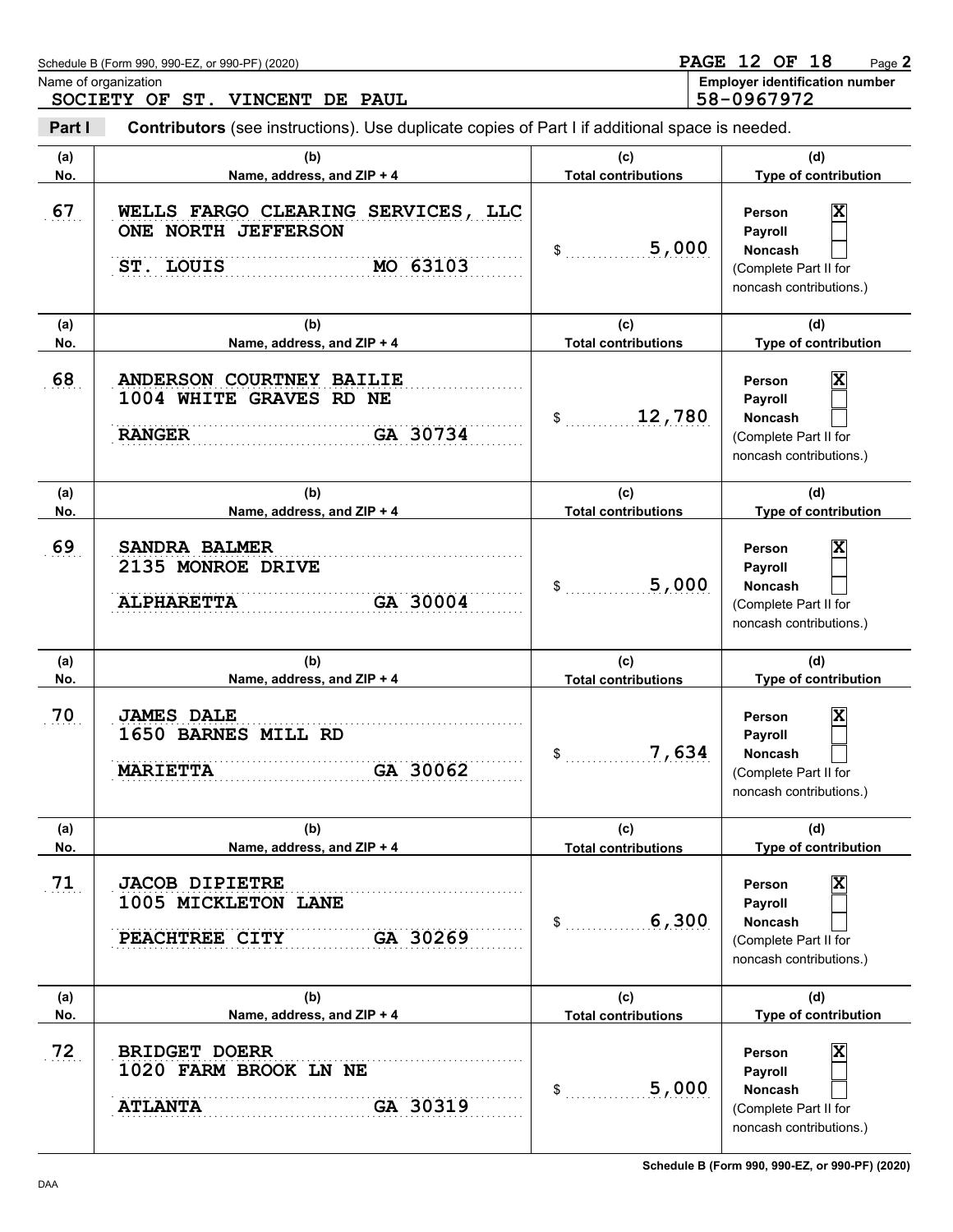|            | SOCIETY OF ST. VINCENT DE PAUL                                                                 |                                   | 58-0967972                                                                                                         |
|------------|------------------------------------------------------------------------------------------------|-----------------------------------|--------------------------------------------------------------------------------------------------------------------|
| Part I     | Contributors (see instructions). Use duplicate copies of Part I if additional space is needed. |                                   |                                                                                                                    |
| (a)<br>No. | (b)<br>Name, address, and ZIP + 4                                                              | (c)<br><b>Total contributions</b> | (d)<br>Type of contribution                                                                                        |
| 73         | <b>J. MATTHEW DWYER</b><br>160 VALLEY COVE<br>GA 30350<br><b>ATLANTA</b>                       | 101,888<br>\$                     | $\overline{\mathbf{x}}$<br>Person<br>Payroll<br><b>Noncash</b><br>(Complete Part II for<br>noncash contributions.) |
| (a)<br>No. | (b)<br>Name, address, and ZIP + 4                                                              | (c)<br><b>Total contributions</b> | (d)<br>Type of contribution                                                                                        |
| 74         | PATRICIA FALOTICO<br>1531 BROWN THRASHER LN<br>GA 30062<br><b>MARIETTA</b>                     | 5,500<br>\$                       | X<br>Person<br>Payroll<br><b>Noncash</b><br>(Complete Part II for<br>noncash contributions.)                       |
| (a)<br>No. | (b)<br>Name, address, and ZIP + 4                                                              | (c)<br><b>Total contributions</b> | (d)<br>Type of contribution                                                                                        |
| 75         | <b>BEN GERHARDT</b><br>986 COLE ST.<br>GA 31201<br><b>MACON</b>                                | 10,289<br>\$                      | X<br>Person<br>Payroll<br>Noncash<br>(Complete Part II for<br>noncash contributions.)                              |
| (a)<br>No. | (b)<br>Name, address, and ZIP + 4                                                              | (c)<br><b>Total contributions</b> | (d)<br>Type of contribution                                                                                        |
| 76         | WEERAYA GLEESON<br>4577 SOMERSET RD<br>GA 30082<br><b>SMYRNA</b>                               | 12,000<br>\$                      | $\overline{\mathbf{x}}$<br>Person<br>Payroll<br><b>Noncash</b><br>(Complete Part II for<br>noncash contributions.) |
| (a)<br>No. | (b)<br>Name, address, and ZIP + 4                                                              | (c)<br><b>Total contributions</b> | (d)<br>Type of contribution                                                                                        |
| 77         | JOHN M. GRIFFIN<br>4663 WARRINGTON DR NE<br>GA 30075<br><b>ROSWELL</b>                         | 5,100<br>\$                       | X<br>Person<br>Payroll<br>Noncash<br>(Complete Part II for<br>noncash contributions.)                              |
| (a)<br>No. | (b)<br>Name, address, and ZIP + 4                                                              | (c)<br><b>Total contributions</b> | (d)<br>Type of contribution                                                                                        |
| 78         | KENNETH HARP<br>1420 EUGENIA TER<br>GA 30046<br><b>LAWRENCEVILLE</b>                           | 5,000<br>\$                       | X<br>Person<br>Payroll<br>Noncash<br>(Complete Part II for<br>noncash contributions.)                              |

Name of organization **Employer identification number**

Page **2**

**PAGE 13 OF 18**

Schedule B (Form 990, 990-EZ, or 990-PF) (2020)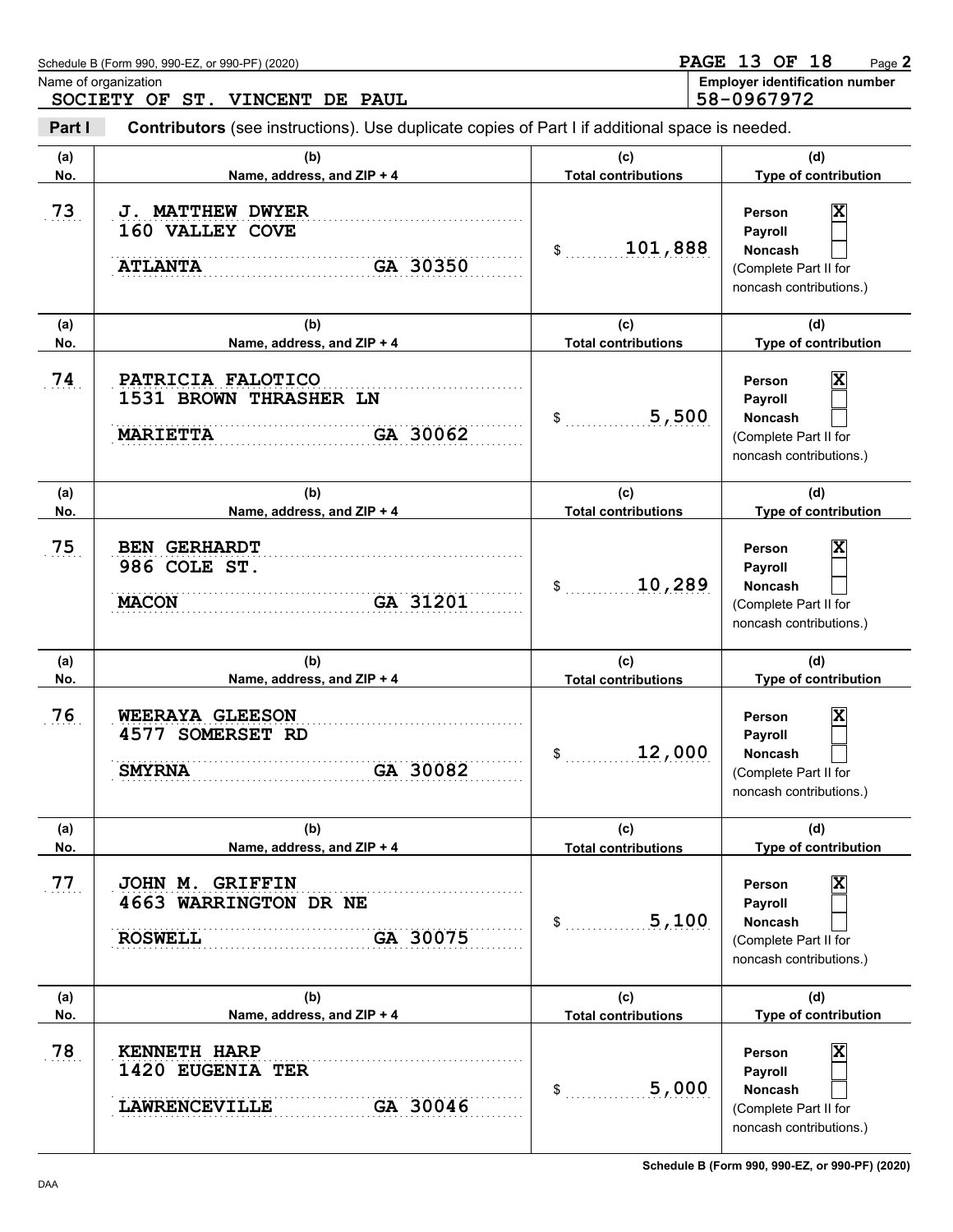|                      | Schedule B (Form 990, 990-EZ, or 990-PF) (2020)                                                |                                                     | <b>PAGE 14 OF 18</b><br>Page 2                                                               |  |
|----------------------|------------------------------------------------------------------------------------------------|-----------------------------------------------------|----------------------------------------------------------------------------------------------|--|
| Name of organization | SOCIETY OF ST. VINCENT DE PAUL                                                                 | <b>Employer identification number</b><br>58-0967972 |                                                                                              |  |
| Part I               | Contributors (see instructions). Use duplicate copies of Part I if additional space is needed. |                                                     |                                                                                              |  |
| (a)<br>No.           | (b)<br>Name, address, and ZIP + 4                                                              | (c)<br><b>Total contributions</b>                   | (d)<br>Type of contribution                                                                  |  |
| 79                   | <b>THOMAS KELLY</b><br>1571 JACKSON RIDGE RD<br>GA 30642<br><b>GREENSBORO</b>                  | 5,372<br>\$                                         | X<br>Person<br>Payroll<br>Noncash<br>(Complete Part II for<br>noncash contributions.)        |  |
| (a)                  | (b)                                                                                            | (c)                                                 | (d)                                                                                          |  |
| No.                  | Name, address, and ZIP + 4                                                                     | <b>Total contributions</b>                          | Type of contribution                                                                         |  |
| 80                   | <b>SAM KERLIN</b><br>107 ELWYN AVENUE<br>AL 35045<br><b>CLANTON</b>                            | 5,000<br>\$                                         | X<br>Person<br>Payroll<br>Noncash<br>(Complete Part II for<br>noncash contributions.)        |  |
| (a)<br>No.           | (b)<br>Name, address, and ZIP + 4                                                              | (c)<br><b>Total contributions</b>                   | (d)<br>Type of contribution                                                                  |  |
| 81                   | <b>STEVE KOSMALA</b><br>2636 CHANCELLOR WAY<br>GA 30096-3679<br><b>DULUTH</b>                  | 5,255<br>\$                                         | X<br>Person<br>Payroll<br>Noncash<br>(Complete Part II for<br>noncash contributions.)        |  |
| (a)<br>No.           | (b)<br>Name, address, and ZIP + 4                                                              | (c)<br><b>Total contributions</b>                   | (d)<br>Type of contribution                                                                  |  |
| 82                   | SHAWN KOWALEWSKI<br><b>19 DARTMOUTH AVENUE</b><br>GA 30002<br><b>AVONDALE ESTATES</b>          | <u>7,500</u>                                        | X<br>Person<br>Payroll<br>Noncash<br>(Complete Part II for<br>noncash contributions.)        |  |
| (a)<br>No.           | (b)<br>Name, address, and ZIP + 4                                                              | (c)<br><b>Total contributions</b>                   | (d)<br>Type of contribution                                                                  |  |
| 83                   | KELLY LOEFFLER<br>3650 TUXEDO ROAD NW<br>GA 30305-1068<br><b>ATLANTA</b>                       | 10,000<br>\$                                        | X<br>Person<br>Payroll<br><b>Noncash</b><br>(Complete Part II for<br>noncash contributions.) |  |
| (a)<br>No.           | (b)<br>Name, address, and ZIP + 4                                                              | (c)<br><b>Total contributions</b>                   | (d)<br>Type of contribution                                                                  |  |
| 84                   | THERESA MCDANNALD<br>2550 BENTBROOK DR<br><b>DUNWOODY</b><br>GA 30360                          | 12,500<br>\$                                        | X<br>Person<br>Payroll<br><b>Noncash</b><br>(Complete Part II for<br>noncash contributions.) |  |

**PAGE 14 OF 18**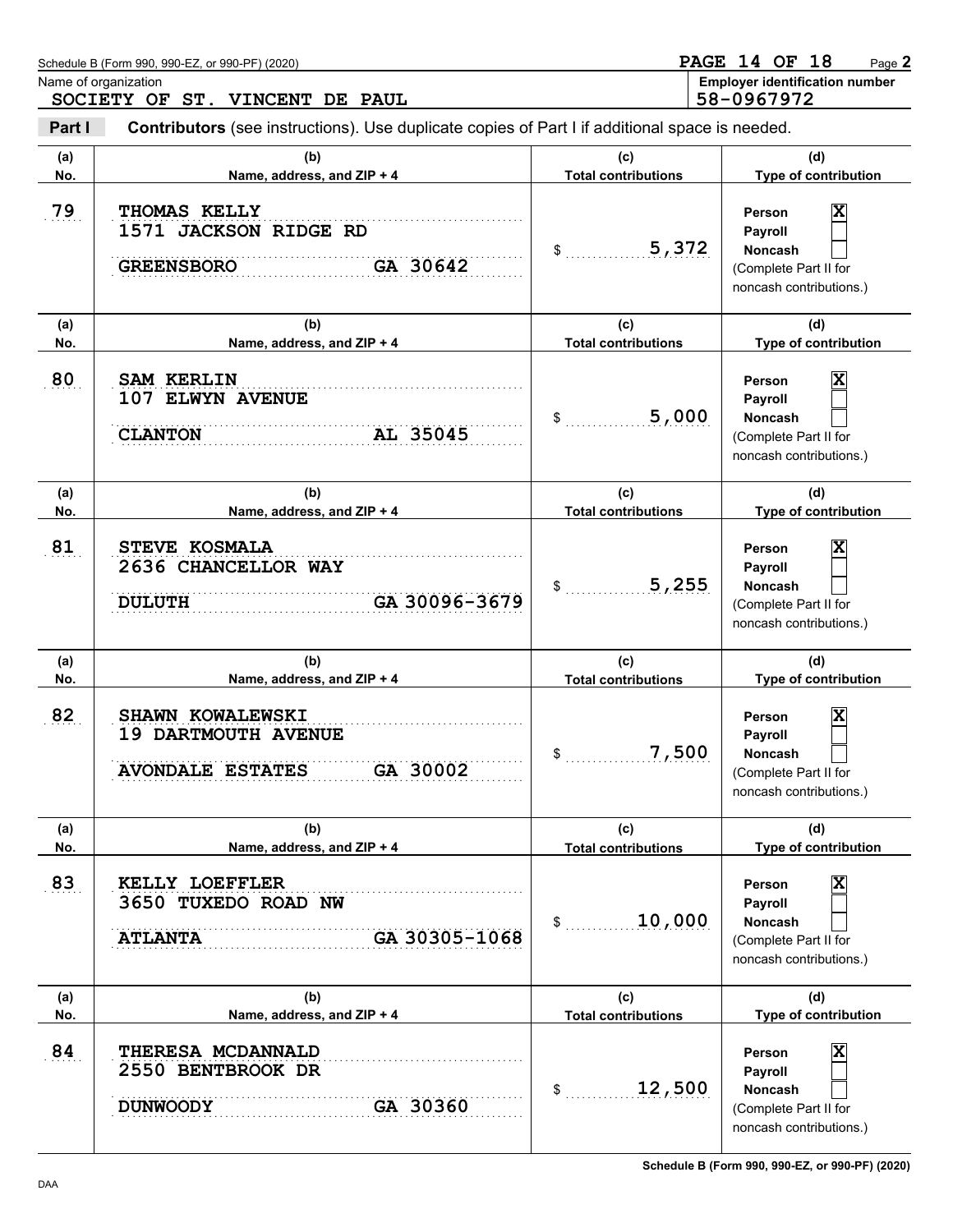| Name of organization | SOCIETY OF ST. VINCENT DE PAUL                                                                                |                                             | <b>Employer identification number</b><br>58-0967972                                                                  |
|----------------------|---------------------------------------------------------------------------------------------------------------|---------------------------------------------|----------------------------------------------------------------------------------------------------------------------|
| Part I               | Contributors (see instructions). Use duplicate copies of Part I if additional space is needed.                |                                             |                                                                                                                      |
| (a)<br>No.           | (b)<br>Name, address, and ZIP + 4                                                                             | (c)<br><b>Total contributions</b>           | (d)<br>Type of contribution                                                                                          |
| 85                   | DANIEL PAYNE<br>1142 LAKE WASHINGTON<br>GA 30043<br><b>LAWRENCEVILLE</b>                                      | 5,000<br>\$                                 | $\overline{\mathbf{x}}$<br>Person<br>Payroll<br>Noncash<br>(Complete Part II for<br>noncash contributions.)          |
| (a)<br>No.           | (b)<br>Name, address, and ZIP + 4                                                                             | (c)<br><b>Total contributions</b>           | (d)<br>Type of contribution                                                                                          |
| 86                   | R POWELL<br>240 LAKE PARK DRIVE SE<br>GA 30080<br><b>SMYRNA</b>                                               | 10,000<br>\$                                | $\overline{\mathbf{x}}$<br>Person<br>Payroll<br>Noncash<br>(Complete Part II for<br>noncash contributions.)          |
| (a)<br>No.           | (b)<br>Name, address, and ZIP + 4                                                                             | (c)<br><b>Total contributions</b>           | (d)<br>Type of contribution                                                                                          |
| 87                   | <b>JOHN REED</b><br>1062 MILL CREEK MANOR NE<br>GA 30319<br><b>ATLANTA</b>                                    | 6,000<br>\$                                 | $\overline{\mathbf{x}}$<br>Person<br>Payroll<br><b>Noncash</b><br>(Complete Part II for<br>noncash contributions.)   |
| (a)<br>No.           | (b)<br>Name, address, and ZIP + 4                                                                             | (c)<br><b>Total contributions</b>           | (d)<br>Type of contribution                                                                                          |
| 88                   | S. H. KIRBY & M.C. DONAHUE<br>1056 WINDING BRANCH CT.<br>GA 30338<br><b>ATLANTA</b>                           | 10,000<br>\$                                | X<br>Person<br>Payroll<br>Noncash<br>(Complete Part II for<br>noncash contributions.)                                |
| (a)                  | (b)                                                                                                           | (c)                                         | (d)                                                                                                                  |
| No.<br>89            | Name, address, and ZIP + 4<br>VIRGINIA L. SEERY<br>2705 CANNA RIDGE CIR NE<br>GA 30345-1411<br><b>ATLANTA</b> | <b>Total contributions</b><br>227,256<br>\$ | Type of contribution<br>X<br>Person<br>Payroll<br><b>Noncash</b><br>(Complete Part II for<br>noncash contributions.) |
| (a)<br>No.           | (b)<br>Name, address, and ZIP + 4                                                                             | (c)<br><b>Total contributions</b>           | (d)<br>Type of contribution                                                                                          |
| 90                   | <b>JOHN SHRIVER</b><br>126 AUSTIN DR<br>GA 30328-4137<br><b>ATLANTA</b>                                       | 5,000<br>\$                                 | X<br>Person<br>Payroll<br><b>Noncash</b><br>(Complete Part II for<br>noncash contributions.)                         |

Page **2**

**PAGE 15 OF 18**

Schedule B (Form 990, 990-EZ, or 990-PF) (2020)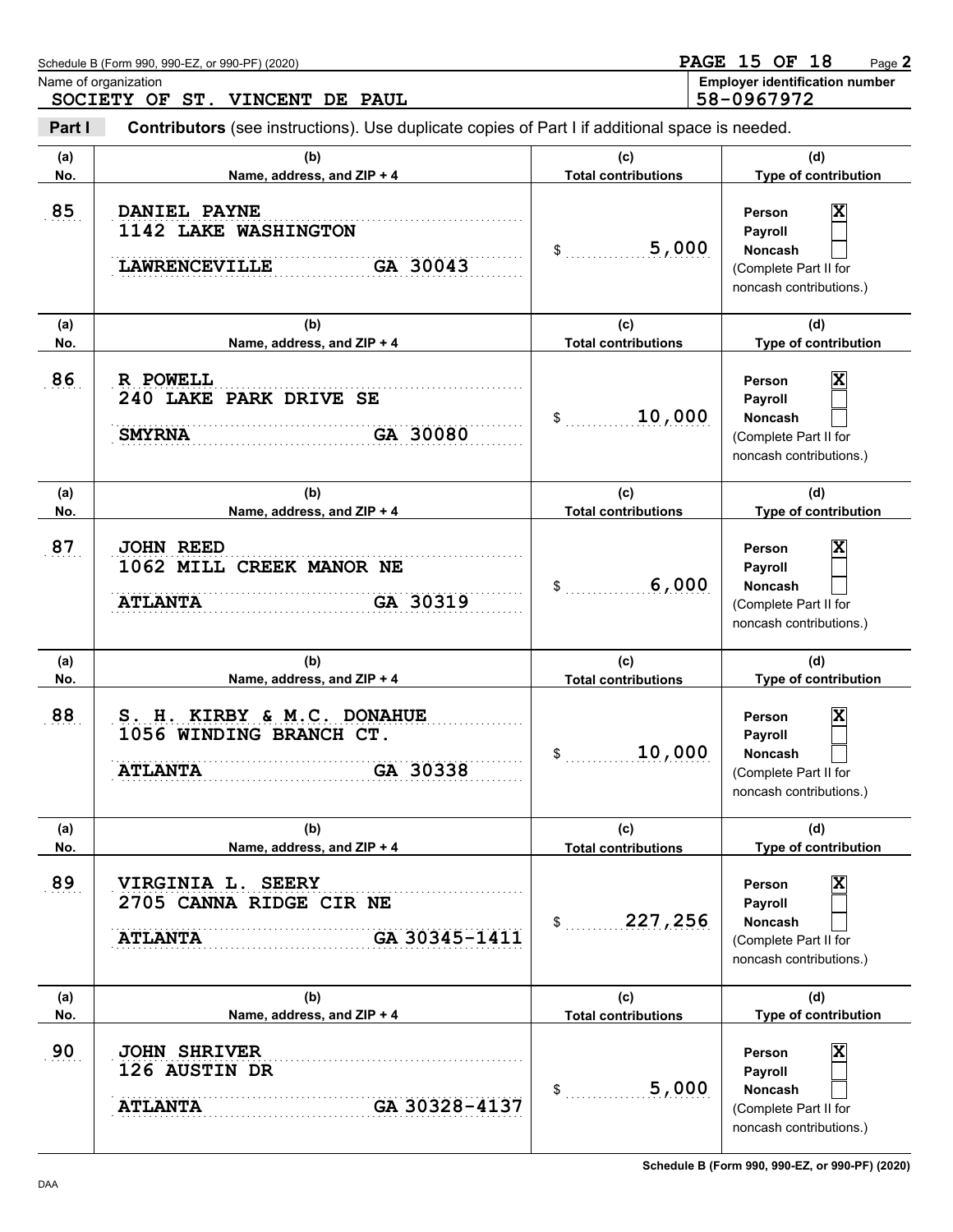|                      | Schedule B (Form 990, 990-EZ, or 990-PF) (2020)                                                                                   |                                            | <b>PAGE 16 OF 18</b><br>Page 2                                                                                       |
|----------------------|-----------------------------------------------------------------------------------------------------------------------------------|--------------------------------------------|----------------------------------------------------------------------------------------------------------------------|
| Name of organization | SOCIETY OF ST. VINCENT DE PAUL                                                                                                    |                                            | <b>Employer identification number</b><br>58-0967972                                                                  |
| Part I               | Contributors (see instructions). Use duplicate copies of Part I if additional space is needed.                                    |                                            |                                                                                                                      |
| (a)<br>No.           | (b)<br>Name, address, and ZIP + 4                                                                                                 | (c)<br><b>Total contributions</b>          | (d)<br>Type of contribution                                                                                          |
| 91                   | CLARENCE H. SMITH<br>780 JOHNSON FERRY ROAD NE, SUITE 800<br>GA 30342<br><b>ATLANTA</b>                                           | 30,000                                     | X<br>Person<br>Payroll<br>Noncash<br>(Complete Part II for<br>noncash contributions.)                                |
| (a)                  | (b)                                                                                                                               | (c)                                        | (d)                                                                                                                  |
| No.                  | Name, address, and ZIP + 4                                                                                                        | <b>Total contributions</b>                 | Type of contribution                                                                                                 |
| 92                   | THOMAS J.<br><b>THOMPSON</b><br>780 CALWOOD CHASE<br>GA 30075<br><b>ROSWELL</b>                                                   | 6,000<br>\$                                | X<br>Person<br>Payroll<br>Noncash<br>(Complete Part II for<br>noncash contributions.)                                |
| (a)<br>No.           | (b)<br>Name, address, and ZIP + 4                                                                                                 | (c)<br><b>Total contributions</b>          | (d)<br>Type of contribution                                                                                          |
| 93                   | <b>JERRY VELTRI</b><br>230 OLD COLLEGE WAY<br><b>ATLANTA</b><br>GA 30328                                                          | 8,000<br>\$                                | X<br>Person<br>Payroll<br>Noncash<br>(Complete Part II for<br>noncash contributions.)                                |
| (a)<br>No.           | (b)<br>Name, address, and ZIP + 4                                                                                                 | (c)<br><b>Total contributions</b>          | (d)<br>Type of contribution                                                                                          |
| 94                   | LIZ WHITE<br>5095 NORTH PEACHTREE ROAD<br>GA 30338<br><b>ATLANTA</b>                                                              | 6,000                                      | X<br>Person<br>Payroll<br>Noncash<br>(Complete Part II for<br>noncash contributions.)                                |
| (a)                  | (b)                                                                                                                               | (c)                                        | (d)                                                                                                                  |
| No.                  | Name, address, and ZIP + 4                                                                                                        | <b>Total contributions</b>                 | Type of contribution                                                                                                 |
| 95                   | CITY OF DORAVILLE<br>3723 PARK AVENUE<br>GA 30340<br><b>DORAVILLE</b>                                                             | 100,000<br>\$                              | X<br>Person<br>Payroll<br><b>Noncash</b><br>(Complete Part II for<br>noncash contributions.)                         |
| (a)                  | (b)                                                                                                                               | (c)                                        | (d)                                                                                                                  |
| No.<br>96            | Name, address, and ZIP + 4<br>SEA ISLAND COMMUNITY FOUNDATION<br>1626 FREDERICA RD, SUITE 201<br>GA 31522<br>SIMONS ISLAND<br>ST. | <b>Total contributions</b><br>45,000<br>\$ | Type of contribution<br>X<br>Person<br>Payroll<br><b>Noncash</b><br>(Complete Part II for<br>noncash contributions.) |

Page **2**

**PAGE 16 OF 18**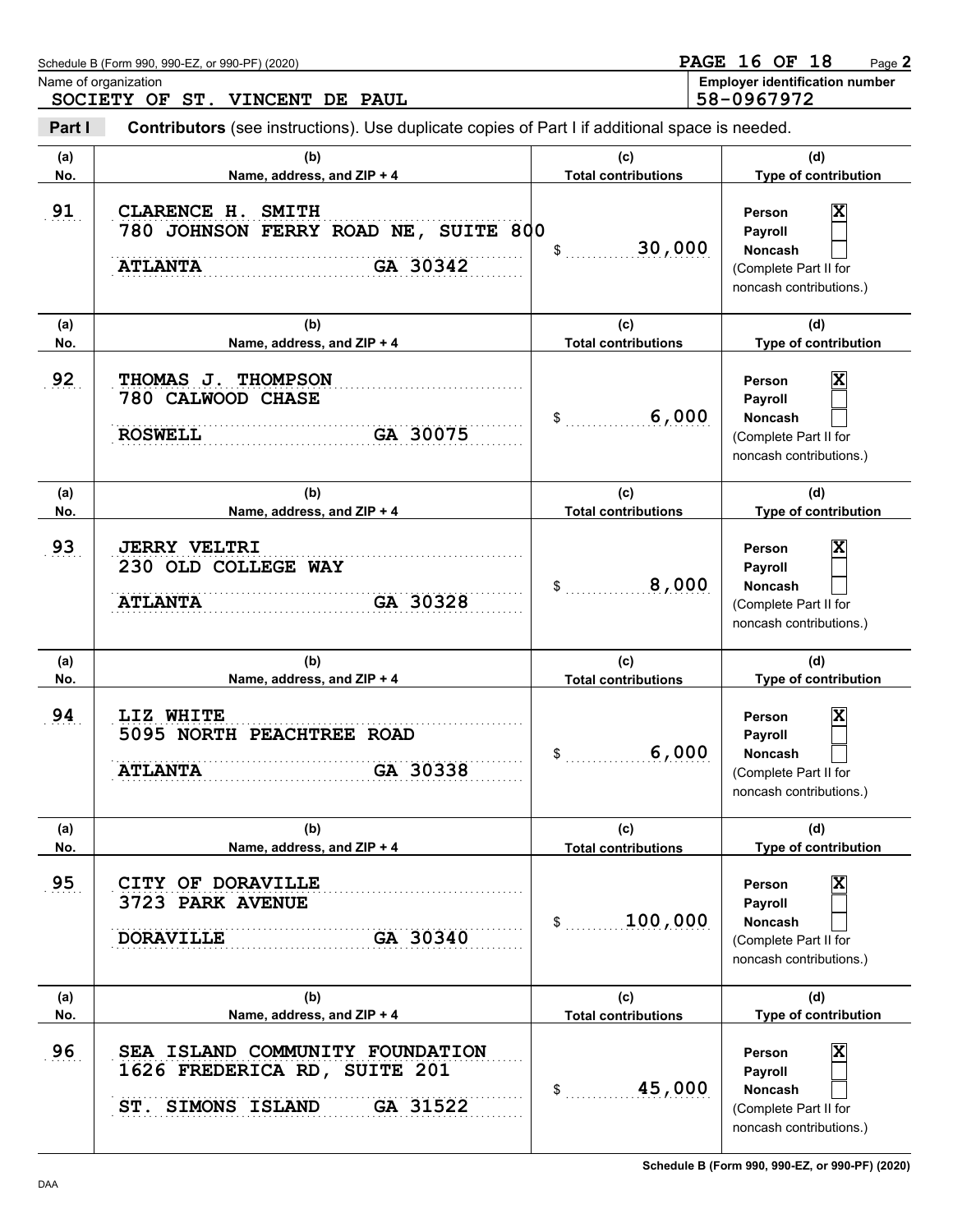|            | Schedule B (Form 990, 990-EZ, or 990-PF) (2020)                                                               |                                              | <b>PAGE 17 OF 18</b><br>Page 2                                                               |
|------------|---------------------------------------------------------------------------------------------------------------|----------------------------------------------|----------------------------------------------------------------------------------------------|
|            | Name of organization<br>SOCIETY OF ST. VINCENT DE PAUL                                                        |                                              | <b>Employer identification number</b><br>58-0967972                                          |
| Part I     | Contributors (see instructions). Use duplicate copies of Part I if additional space is needed.                |                                              |                                                                                              |
| (a)<br>No. | (b)<br>Name, address, and ZIP + 4                                                                             | (C)<br><b>Total contributions</b>            | (d)<br>Type of contribution                                                                  |
| 97         | CITY OF SANDY SPRINGS<br><b>GALAMBOS WAY</b><br>GA 30328<br>SANDY SPRINGS                                     | 55,000<br>\$                                 | X<br>Person<br>Payroll<br>Noncash<br>(Complete Part II for<br>noncash contributions.)        |
| (a)<br>No. | (b)<br>Name, address, and ZIP + 4                                                                             | (c)<br><b>Total contributions</b>            | (d)<br>Type of contribution                                                                  |
| 98         | CITY OF ATLANTA<br>55 TRININTY AVENUE SW, SUITE 3500<br>GA 30303<br><b>ATLANTA</b>                            | 446,047<br>\$                                | X<br>Person<br>Payroll<br><b>Noncash</b><br>(Complete Part II for<br>noncash contributions.) |
| (a)<br>No. | (b)<br>Name, address, and ZIP + 4                                                                             | (c)<br><b>Total contributions</b>            | (d)<br>Type of contribution                                                                  |
| 99         | DEPARTMENT OF HUMAN SERIVCES<br><b>2 PEACHTREE STREET NW, SUITE 21-275</b><br>GA 30303<br><b>ATLANTA</b>      | 13,878<br>\$                                 | X<br>Person<br>Payroll<br><b>Noncash</b><br>(Complete Part II for<br>noncash contributions.) |
| (a)<br>No. | (b)<br>Name, address, and ZIP + 4                                                                             | (c)<br><b>Total contributions</b>            | (d)<br>Type of contribution                                                                  |
| 100        | CITY OF BROOKHAVEN<br>5629 PEACHTREE ROAD, NE<br>GA 30319<br><b>ATLANTA</b>                                   | 439,701                                      | X<br>Person<br><b>Payroll</b><br>Noncash<br>(Complete Part II for<br>noncash contributions.) |
| (a)<br>No. | (b)<br>Name, address, and ZIP + 4                                                                             | (c)<br><b>Total contributions</b>            | (d)<br>Type of contribution                                                                  |
| 101        | GWINNETT COMMUNITY DEVELOPMENT PROG.<br>446 WEST CROGAN STREET, SUITE 275<br>GA 30046<br><b>LAWRENCEVILLE</b> | 212,500<br>\$                                | X<br>Person<br>Payroll<br>Noncash<br>(Complete Part II for<br>noncash contributions.)        |
| (a)<br>No. | (b)<br>Name, address, and ZIP + 4                                                                             | (c)                                          | (d)<br>Type of contribution                                                                  |
| 102        | FULTON COUNTY COMMUNITY SVC PROGRAM<br>141 PRYOR STREET NW<br>GA 30303<br><b>ATLANTA</b>                      | <b>Total contributions</b><br>5,749<br>$\$\$ | X<br>Person<br>Payroll<br>Noncash<br>(Complete Part II for<br>noncash contributions.)        |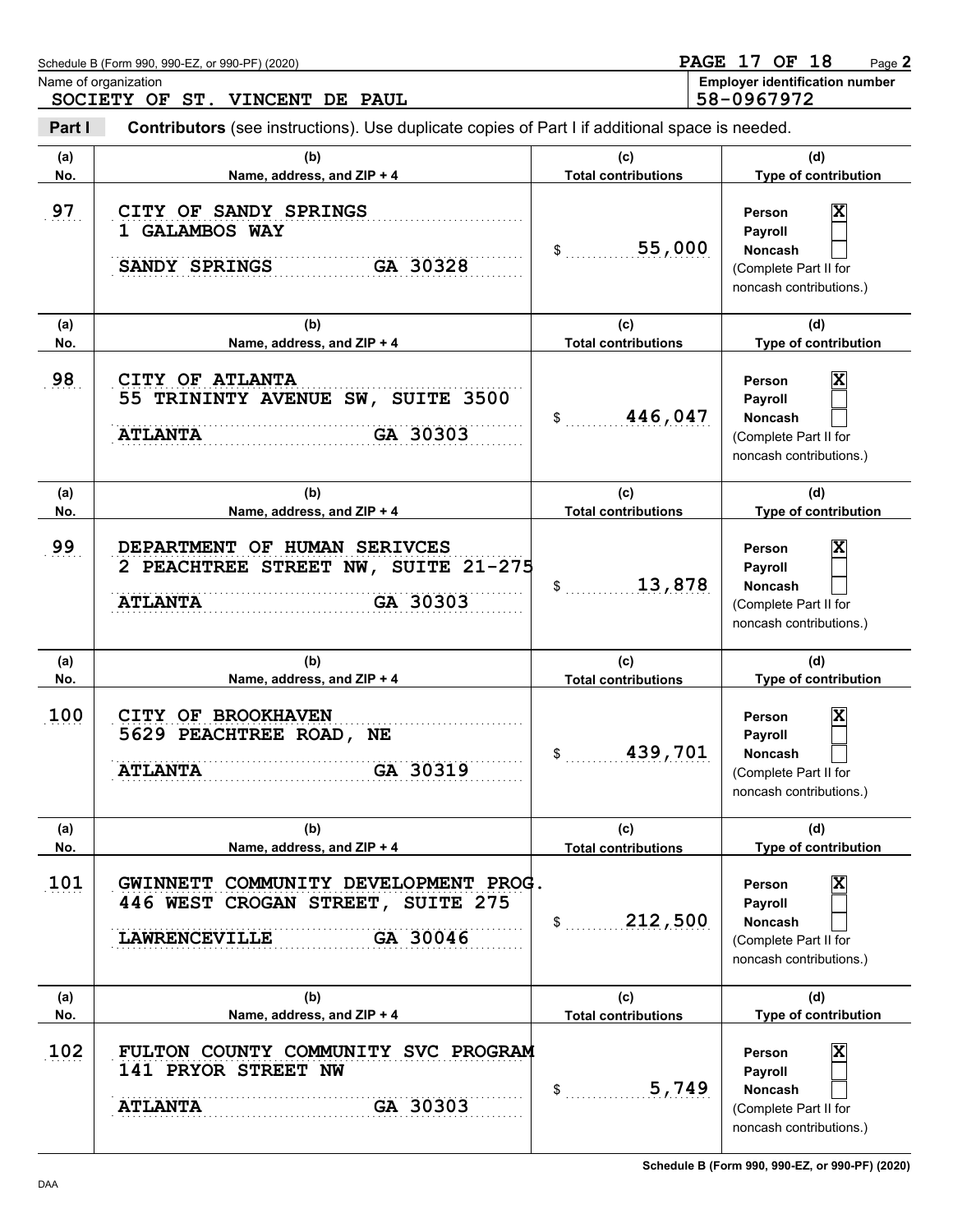|            | Schedule B (Form 990, 990-EZ, or 990-PF) (2020)                                                |                                   | <b>PAGE 18 OF 18</b><br>Page 2                                                               |
|------------|------------------------------------------------------------------------------------------------|-----------------------------------|----------------------------------------------------------------------------------------------|
|            | Name of organization<br>SOCIETY OF ST. VINCENT DE PAUL                                         |                                   | <b>Employer identification number</b><br>58-0967972                                          |
| Part I     | Contributors (see instructions). Use duplicate copies of Part I if additional space is needed. |                                   |                                                                                              |
| (a)<br>No. | (b)<br>Name, address, and ZIP + 4                                                              | (C)<br><b>Total contributions</b> | (d)<br>Type of contribution                                                                  |
| 103        | FULTON COUNTY ARPA<br>141 PRYOR STREET SW, SUITE 2045<br>GA 30303<br><b>ATLANTA</b>            | 70,000<br>\$                      | Person<br>х<br>Payroll<br><b>Noncash</b><br>(Complete Part II for<br>noncash contributions.) |
| (a)<br>No. | (b)<br>Name, address, and ZIP + 4                                                              | (c)<br><b>Total contributions</b> | (d)<br>Type of contribution                                                                  |
|            |                                                                                                | \$                                | Person<br>Payroll<br><b>Noncash</b><br>(Complete Part II for<br>noncash contributions.)      |
| (a)<br>No. | (b)<br>Name, address, and ZIP + 4                                                              | (c)<br><b>Total contributions</b> | (d)<br>Type of contribution                                                                  |
|            |                                                                                                | \$                                | Person<br>Payroll<br><b>Noncash</b><br>(Complete Part II for<br>noncash contributions.)      |
| (a)<br>No. | (b)<br>Name, address, and ZIP + 4                                                              | (c)<br><b>Total contributions</b> | (d)<br>Type of contribution                                                                  |
|            |                                                                                                | \$                                | Person<br>Payroll<br><b>Noncash</b><br>(Complete Part II for<br>noncash contributions.)      |
| (a)<br>No. | (b)<br>Name, address, and ZIP + 4                                                              | (c)<br><b>Total contributions</b> | (d)<br>Type of contribution                                                                  |
| .          |                                                                                                | \$                                | Person<br>Payroll<br><b>Noncash</b><br>(Complete Part II for<br>noncash contributions.)      |
| (a)<br>No. | (b)<br>Name, address, and ZIP + 4                                                              | (c)<br><b>Total contributions</b> | (d)<br>Type of contribution                                                                  |
| .          |                                                                                                | \$                                | Person<br>Payroll<br><b>Noncash</b><br>(Complete Part II for<br>noncash contributions.)      |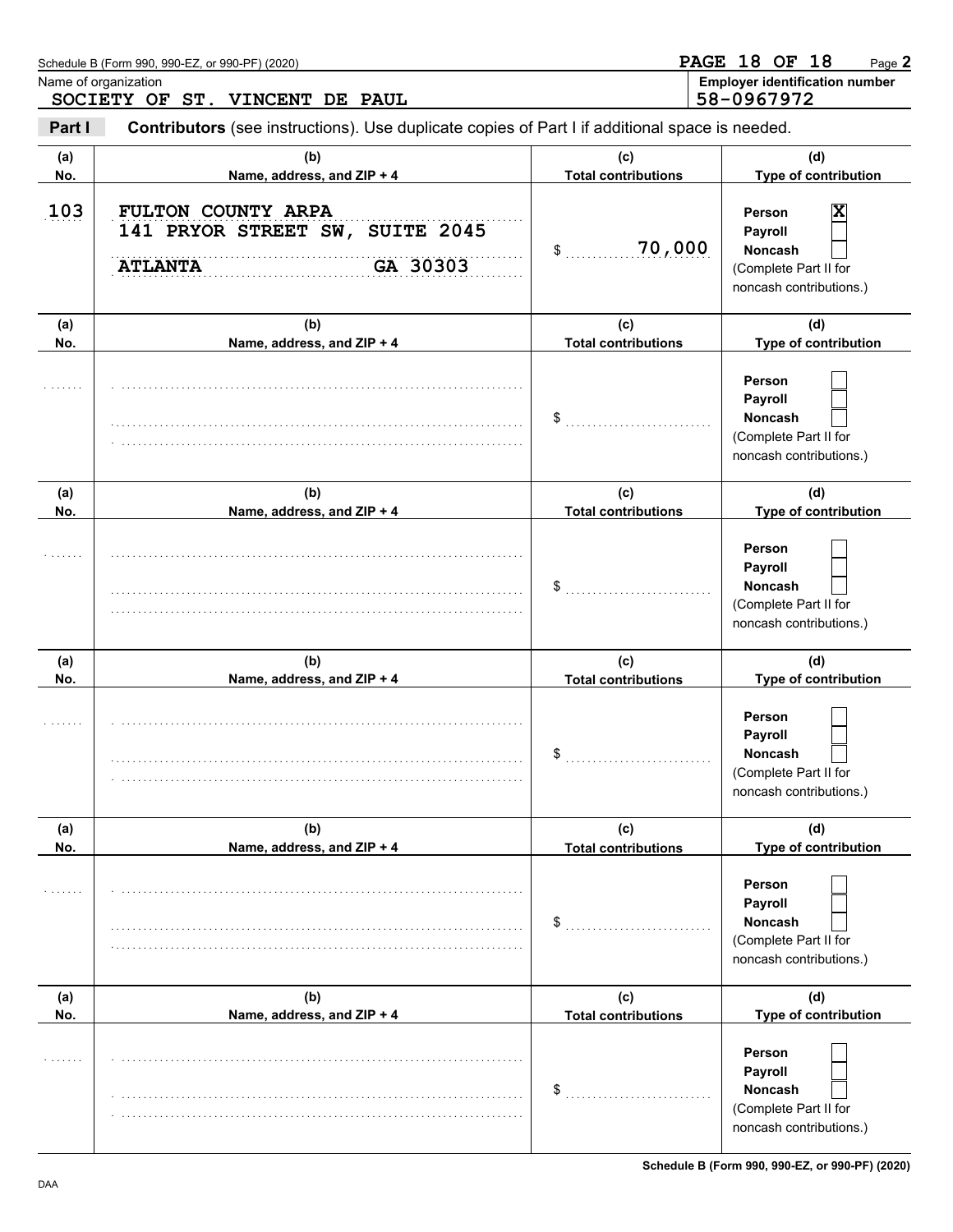| <b>SCHEDULE D</b><br>Supplemental Financial Statements<br>Complete if the organization answered "Yes" on Form 990,<br>(Form 990)                                                                                                    |                                                                                         |                                                                           |  |  |  | OMB No. 1545-0047                                                                                                                                                                                                                                        |  |                                            |                                       |
|-------------------------------------------------------------------------------------------------------------------------------------------------------------------------------------------------------------------------------------|-----------------------------------------------------------------------------------------|---------------------------------------------------------------------------|--|--|--|----------------------------------------------------------------------------------------------------------------------------------------------------------------------------------------------------------------------------------------------------------|--|--------------------------------------------|---------------------------------------|
| Part IV, line 6, 7, 8, 9, 10, 11a, 11b, 11c, 11d, 11e, 11f, 12a, or 12b.<br>Attach to Form 990.<br>Department of the Treasury<br>Internal Revenue Service<br>Go to www.irs.gov/Form990 for instructions and the latest information. |                                                                                         |                                                                           |  |  |  |                                                                                                                                                                                                                                                          |  | <b>Open to Public</b><br><b>Inspection</b> |                                       |
| Name of the organization<br>SOCIETY OF ST. VINCENT DE PAUL                                                                                                                                                                          |                                                                                         |                                                                           |  |  |  |                                                                                                                                                                                                                                                          |  |                                            | <b>Employer identification number</b> |
|                                                                                                                                                                                                                                     | GEORGIA, INC.                                                                           |                                                                           |  |  |  |                                                                                                                                                                                                                                                          |  |                                            | 58-0967972                            |
|                                                                                                                                                                                                                                     | Part I                                                                                  |                                                                           |  |  |  | Organizations Maintaining Donor Advised Funds or Other Similar Funds or Accounts.<br>Complete if the organization answered "Yes" on Form 990, Part IV, line 6.                                                                                           |  |                                            |                                       |
|                                                                                                                                                                                                                                     |                                                                                         |                                                                           |  |  |  | (a) Donor advised funds                                                                                                                                                                                                                                  |  |                                            | (b) Funds and other accounts          |
|                                                                                                                                                                                                                                     |                                                                                         |                                                                           |  |  |  |                                                                                                                                                                                                                                                          |  |                                            |                                       |
| 2                                                                                                                                                                                                                                   |                                                                                         |                                                                           |  |  |  |                                                                                                                                                                                                                                                          |  |                                            |                                       |
| 3                                                                                                                                                                                                                                   |                                                                                         |                                                                           |  |  |  |                                                                                                                                                                                                                                                          |  |                                            |                                       |
| 4                                                                                                                                                                                                                                   |                                                                                         |                                                                           |  |  |  |                                                                                                                                                                                                                                                          |  |                                            |                                       |
| 5                                                                                                                                                                                                                                   |                                                                                         |                                                                           |  |  |  | Did the organization inform all donors and donor advisors in writing that the assets held in donor advised                                                                                                                                               |  |                                            |                                       |
|                                                                                                                                                                                                                                     |                                                                                         |                                                                           |  |  |  |                                                                                                                                                                                                                                                          |  |                                            | Yes<br>No                             |
| 6                                                                                                                                                                                                                                   |                                                                                         |                                                                           |  |  |  | Did the organization inform all grantees, donors, and donor advisors in writing that grant funds can be used                                                                                                                                             |  |                                            |                                       |
|                                                                                                                                                                                                                                     | conferring impermissible private benefit?                                               |                                                                           |  |  |  | only for charitable purposes and not for the benefit of the donor or donor advisor, or for any other purpose                                                                                                                                             |  |                                            | Yes                                   |
|                                                                                                                                                                                                                                     | Part II                                                                                 | <b>Conservation Easements.</b>                                            |  |  |  |                                                                                                                                                                                                                                                          |  |                                            | <b>No</b>                             |
|                                                                                                                                                                                                                                     |                                                                                         |                                                                           |  |  |  | Complete if the organization answered "Yes" on Form 990, Part IV, line 7.                                                                                                                                                                                |  |                                            |                                       |
|                                                                                                                                                                                                                                     | Purpose(s) of conservation easements held by the organization (check all that apply).   |                                                                           |  |  |  |                                                                                                                                                                                                                                                          |  |                                            |                                       |
|                                                                                                                                                                                                                                     |                                                                                         | Preservation of land for public use (for example, recreation or education |  |  |  | Preservation of a historically important land area                                                                                                                                                                                                       |  |                                            |                                       |
|                                                                                                                                                                                                                                     | Protection of natural habitat                                                           |                                                                           |  |  |  | Preservation of a certified historic structure                                                                                                                                                                                                           |  |                                            |                                       |
|                                                                                                                                                                                                                                     | Preservation of open space                                                              |                                                                           |  |  |  |                                                                                                                                                                                                                                                          |  |                                            |                                       |
| $\mathbf{2}$                                                                                                                                                                                                                        |                                                                                         |                                                                           |  |  |  | Complete lines 2a through 2d if the organization held a qualified conservation contribution in the form of a conservation                                                                                                                                |  |                                            |                                       |
|                                                                                                                                                                                                                                     | easement on the last day of the tax year.                                               |                                                                           |  |  |  |                                                                                                                                                                                                                                                          |  |                                            | Held at the End of the Tax Year       |
|                                                                                                                                                                                                                                     | Total number of conservation easements                                                  |                                                                           |  |  |  |                                                                                                                                                                                                                                                          |  | 2a                                         |                                       |
|                                                                                                                                                                                                                                     |                                                                                         |                                                                           |  |  |  |                                                                                                                                                                                                                                                          |  | 2 <sub>b</sub>                             |                                       |
|                                                                                                                                                                                                                                     |                                                                                         |                                                                           |  |  |  | Number of conservation easements on a certified historic structure included in (a) [[[[[[[[[[[[[[[[[[[[[[[[[]]                                                                                                                                           |  | 2c                                         |                                       |
|                                                                                                                                                                                                                                     | d Number of conservation easements included in (c) acquired after 7/25/06, and not on a |                                                                           |  |  |  |                                                                                                                                                                                                                                                          |  |                                            |                                       |
|                                                                                                                                                                                                                                     | historic structure listed in the National Register                                      |                                                                           |  |  |  |                                                                                                                                                                                                                                                          |  | 2d                                         |                                       |
| 3                                                                                                                                                                                                                                   |                                                                                         |                                                                           |  |  |  | Number of conservation easements modified, transferred, released, extinguished, or terminated by the organization during the                                                                                                                             |  |                                            |                                       |
|                                                                                                                                                                                                                                     | tax year $\blacktriangleright$                                                          |                                                                           |  |  |  |                                                                                                                                                                                                                                                          |  |                                            |                                       |
|                                                                                                                                                                                                                                     | Number of states where property subject to conservation easement is located >           |                                                                           |  |  |  |                                                                                                                                                                                                                                                          |  |                                            |                                       |
| 5                                                                                                                                                                                                                                   |                                                                                         |                                                                           |  |  |  | Does the organization have a written policy regarding the periodic monitoring, inspection, handling of                                                                                                                                                   |  |                                            |                                       |
|                                                                                                                                                                                                                                     |                                                                                         |                                                                           |  |  |  |                                                                                                                                                                                                                                                          |  |                                            | Yes<br>No                             |
| 6                                                                                                                                                                                                                                   |                                                                                         |                                                                           |  |  |  | Staff and volunteer hours devoted to monitoring, inspecting, handling of violations, and enforcing conservation easements during the year                                                                                                                |  |                                            |                                       |
|                                                                                                                                                                                                                                     |                                                                                         |                                                                           |  |  |  |                                                                                                                                                                                                                                                          |  |                                            |                                       |
| 7                                                                                                                                                                                                                                   | $\blacktriangleright$ \$                                                                |                                                                           |  |  |  | Amount of expenses incurred in monitoring, inspecting, handling of violations, and enforcing conservation easements during the year                                                                                                                      |  |                                            |                                       |
| 8                                                                                                                                                                                                                                   |                                                                                         |                                                                           |  |  |  | Does each conservation easement reported on line 2(d) above satisfy the requirements of section 170(h)(4)(B)(i)                                                                                                                                          |  |                                            |                                       |
|                                                                                                                                                                                                                                     |                                                                                         |                                                                           |  |  |  |                                                                                                                                                                                                                                                          |  |                                            | Yes<br><b>No</b>                      |
| 9                                                                                                                                                                                                                                   |                                                                                         |                                                                           |  |  |  | In Part XIII, describe how the organization reports conservation easements in its revenue and expense statement and<br>balance sheet, and include, if applicable, the text of the footnote to the organization's financial statements that describes the |  |                                            |                                       |
|                                                                                                                                                                                                                                     | organization's accounting for conservation easements.                                   |                                                                           |  |  |  |                                                                                                                                                                                                                                                          |  |                                            |                                       |
|                                                                                                                                                                                                                                     | Part III                                                                                |                                                                           |  |  |  | Organizations Maintaining Collections of Art, Historical Treasures, or Other Similar Assets.<br>Complete if the organization answered "Yes" on Form 990, Part IV, line 8.                                                                                |  |                                            |                                       |
|                                                                                                                                                                                                                                     |                                                                                         |                                                                           |  |  |  | 1a If the organization elected, as permitted under FASB ASC 958, not to report in its revenue statement and balance sheet works                                                                                                                          |  |                                            |                                       |
|                                                                                                                                                                                                                                     |                                                                                         |                                                                           |  |  |  | of art, historical treasures, or other similar assets held for public exhibition, education, or research in furtherance of public                                                                                                                        |  |                                            |                                       |
|                                                                                                                                                                                                                                     |                                                                                         |                                                                           |  |  |  | service, provide in Part XIII the text of the footnote to its financial statements that describes these items.                                                                                                                                           |  |                                            |                                       |
|                                                                                                                                                                                                                                     |                                                                                         |                                                                           |  |  |  | b If the organization elected, as permitted under FASB ASC 958, to report in its revenue statement and balance sheet works of                                                                                                                            |  |                                            |                                       |
|                                                                                                                                                                                                                                     |                                                                                         |                                                                           |  |  |  | art, historical treasures, or other similar assets held for public exhibition, education, or research in furtherance of public service,                                                                                                                  |  |                                            |                                       |
|                                                                                                                                                                                                                                     | provide the following amounts relating to these items:                                  |                                                                           |  |  |  |                                                                                                                                                                                                                                                          |  |                                            |                                       |
|                                                                                                                                                                                                                                     |                                                                                         |                                                                           |  |  |  |                                                                                                                                                                                                                                                          |  |                                            |                                       |
|                                                                                                                                                                                                                                     | (ii) Assets included in Form 990, Part X                                                |                                                                           |  |  |  |                                                                                                                                                                                                                                                          |  |                                            | $\blacktriangleright$ \$              |
| 2                                                                                                                                                                                                                                   |                                                                                         |                                                                           |  |  |  | If the organization received or held works of art, historical treasures, or other similar assets for financial gain, provide the                                                                                                                         |  |                                            |                                       |
|                                                                                                                                                                                                                                     | following amounts required to be reported under FASB ASC 958 relating to these items:   |                                                                           |  |  |  |                                                                                                                                                                                                                                                          |  |                                            |                                       |
| а                                                                                                                                                                                                                                   |                                                                                         |                                                                           |  |  |  |                                                                                                                                                                                                                                                          |  |                                            |                                       |
|                                                                                                                                                                                                                                     |                                                                                         |                                                                           |  |  |  | Assets included in Form 990, Part X<br>Penemuark Peduction Act Netice, ase the Instructions for Ferm 000                                                                                                                                                 |  |                                            |                                       |
|                                                                                                                                                                                                                                     |                                                                                         |                                                                           |  |  |  |                                                                                                                                                                                                                                                          |  |                                            |                                       |

| For Paperwork Reduction Act Notice, see the Instructions for Form 990. |  |
|------------------------------------------------------------------------|--|
| DAA                                                                    |  |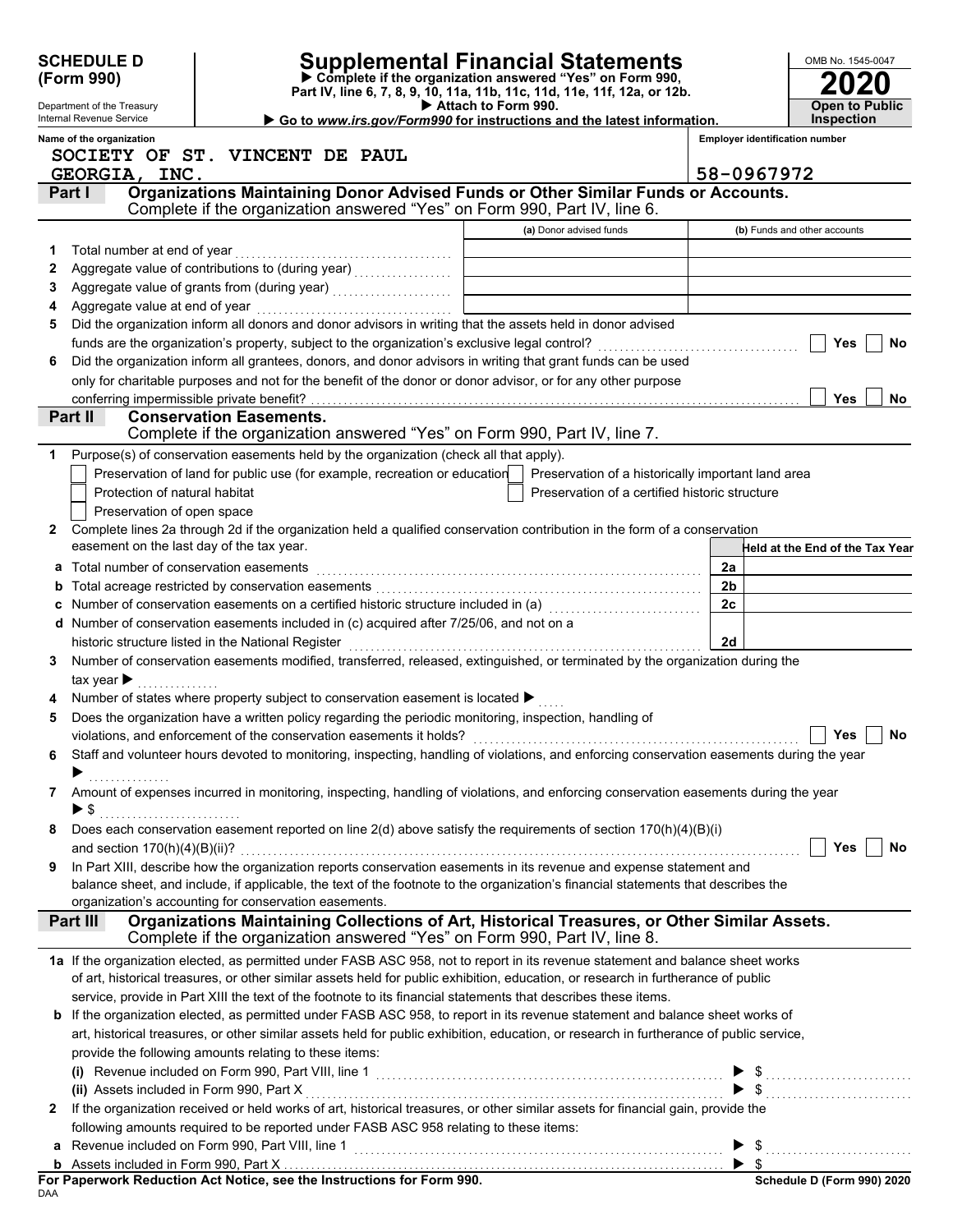|   | Schedule D (Form 990) 2020 SOCIETY OF ST. VINCENT DE PAUL                                                                                                                                                                           |                         |                          |                         |                    | 58-0967972           |         |                     | Page 2                |
|---|-------------------------------------------------------------------------------------------------------------------------------------------------------------------------------------------------------------------------------------|-------------------------|--------------------------|-------------------------|--------------------|----------------------|---------|---------------------|-----------------------|
|   | Organizations Maintaining Collections of Art, Historical Treasures, or Other Similar Assets (continued)<br>Part III                                                                                                                 |                         |                          |                         |                    |                      |         |                     |                       |
| 3 | Using the organization's acquisition, accession, and other records, check any of the following that make significant use of its<br>collection items (check all that apply):                                                         |                         |                          |                         |                    |                      |         |                     |                       |
| a | Public exhibition                                                                                                                                                                                                                   | d                       | Loan or exchange program |                         |                    |                      |         |                     |                       |
| b | Scholarly research                                                                                                                                                                                                                  | е                       |                          |                         |                    |                      |         |                     |                       |
| c | Preservation for future generations                                                                                                                                                                                                 |                         |                          |                         |                    |                      |         |                     |                       |
|   | Provide a description of the organization's collections and explain how they further the organization's exempt purpose in Part                                                                                                      |                         |                          |                         |                    |                      |         |                     |                       |
|   | XIII.                                                                                                                                                                                                                               |                         |                          |                         |                    |                      |         |                     |                       |
| 5 | During the year, did the organization solicit or receive donations of art, historical treasures, or other similar                                                                                                                   |                         |                          |                         |                    |                      |         |                     |                       |
|   | assets to be sold to raise funds rather than to be maintained as part of the organization's collection?                                                                                                                             |                         |                          |                         |                    |                      |         | Yes                 | No.                   |
|   | <b>Escrow and Custodial Arrangements.</b><br><b>Part IV</b>                                                                                                                                                                         |                         |                          |                         |                    |                      |         |                     |                       |
|   | Complete if the organization answered "Yes" on Form 990, Part IV, line 9, or reported an amount on Form<br>990, Part X, line 21.                                                                                                    |                         |                          |                         |                    |                      |         |                     |                       |
|   | 1a Is the organization an agent, trustee, custodian or other intermediary for contributions or other assets not                                                                                                                     |                         |                          |                         |                    |                      |         |                     |                       |
|   | included on Form 990, Part X?                                                                                                                                                                                                       |                         |                          |                         |                    |                      |         |                     | Yes $\overline{X}$ No |
|   | b If "Yes," explain the arrangement in Part XIII and complete the following table:                                                                                                                                                  |                         |                          |                         |                    |                      |         |                     |                       |
|   |                                                                                                                                                                                                                                     |                         |                          |                         |                    |                      |         | Amount              |                       |
|   | c Beginning balance                                                                                                                                                                                                                 |                         |                          |                         |                    | 1c                   |         |                     |                       |
|   | d Additions during the year contact the set of the set of the set of the set of the set of the set of the set of the set of the set of the set of the set of the set of the set of the set of the set of the set of the set of      |                         |                          |                         |                    | 1d                   |         |                     |                       |
|   |                                                                                                                                                                                                                                     |                         |                          |                         |                    | 1e                   |         |                     |                       |
|   | f Ending balance encourance and a series of the series of the series of the series of the series of the series of the series of the series of the series of the series of the series of the series of the series of the series      |                         |                          |                         |                    | 1f                   |         |                     |                       |
|   | 2a Did the organization include an amount on Form 990, Part X, line 21, for escrow or custodial account liability?                                                                                                                  |                         |                          |                         |                    |                      |         |                     | Yes $X$ No            |
|   | <b>b</b> If "Yes," explain the arrangement in Part XIII. Check here if the explanation has been provided on Part XIII                                                                                                               |                         |                          |                         |                    |                      |         |                     |                       |
|   | <b>Endowment Funds.</b><br>Part V                                                                                                                                                                                                   |                         |                          |                         |                    |                      |         |                     |                       |
|   | Complete if the organization answered "Yes" on Form 990, Part IV, line 10.                                                                                                                                                          |                         |                          |                         |                    |                      |         |                     |                       |
|   |                                                                                                                                                                                                                                     | (a) Current year        | (b) Prior year           |                         | (c) Two years back | (d) Three years back |         | (e) Four years back |                       |
|   | 1a Beginning of year balance                                                                                                                                                                                                        | 642,913                 | 607,554                  |                         | 196,076            |                      | 183,703 |                     | 164,362               |
|   | <b>b</b> Contributions <b>contributions</b>                                                                                                                                                                                         | $\overline{973}$        |                          | 418                     | 401,706            |                      |         |                     |                       |
|   | c Net investment earnings, gains, and                                                                                                                                                                                               |                         |                          |                         |                    |                      |         |                     |                       |
|   | losses                                                                                                                                                                                                                              | 131,623                 |                          | 41,762                  | 15,459             |                      | 14,813  |                     | 21,542                |
|   | <b>d</b> Grants or scholarships<br>.                                                                                                                                                                                                |                         |                          |                         |                    |                      |         |                     |                       |
|   | e Other expenditures for facilities and                                                                                                                                                                                             |                         |                          |                         |                    |                      |         |                     |                       |
|   |                                                                                                                                                                                                                                     | 14,874                  |                          |                         |                    |                      |         |                     |                       |
|   | f Administrative expenses                                                                                                                                                                                                           | 7,750                   |                          | 6,821                   | 5,687              |                      | 2,440   |                     | 2,201                 |
|   | <b>g</b> End of year balance $\ldots$                                                                                                                                                                                               | 752,885                 | 642,913                  |                         | 607,554            |                      | 196,076 |                     | 183,703               |
|   | 2 Provide the estimated percentage of the current year end balance (line 1g, column (a)) held as:                                                                                                                                   |                         |                          |                         |                    |                      |         |                     |                       |
|   | a Board designated or quasi-endowment > 45.54 %                                                                                                                                                                                     |                         |                          |                         |                    |                      |         |                     |                       |
|   | <b>b</b> Permanent endowment $\triangleright$ 54.46%                                                                                                                                                                                |                         |                          |                         |                    |                      |         |                     |                       |
|   | c Term endowment $\blacktriangleright$<br>$\%$                                                                                                                                                                                      |                         |                          |                         |                    |                      |         |                     |                       |
|   | The percentages on lines 2a, 2b, and 2c should equal 100%.                                                                                                                                                                          |                         |                          |                         |                    |                      |         |                     |                       |
|   | 3a Are there endowment funds not in the possession of the organization that are held and administered for the                                                                                                                       |                         |                          |                         |                    |                      |         |                     |                       |
|   | organization by:                                                                                                                                                                                                                    |                         |                          |                         |                    |                      |         |                     | Yes<br>No             |
|   | (i) Unrelated organizations <b>constructions</b> and all the constructions of the construction of the construction of the construction of the construction of the construction of the construction of the construction of the const |                         |                          |                         |                    |                      |         | 3a(i)               | X                     |
|   | (ii) Related organizations [11, 12] All and the contract of the contract of the contract of the contract of the contract of the contract of the contract of the contract of the contract of the contract of the contract of th      |                         |                          |                         |                    |                      |         | 3a(ii)              | X                     |
|   | b If "Yes" on line 3a(ii), are the related organizations listed as required on Schedule R? [[[[[[[[[[[[[[[[[[[                                                                                                                      |                         |                          |                         |                    |                      |         | 3b                  |                       |
|   | Describe in Part XIII the intended uses of the organization's endowment funds.                                                                                                                                                      |                         |                          |                         |                    |                      |         |                     |                       |
|   | Land, Buildings, and Equipment.<br>Part VI                                                                                                                                                                                          |                         |                          |                         |                    |                      |         |                     |                       |
|   | Complete if the organization answered "Yes" on Form 990, Part IV, line 11a. See Form 990, Part X, line 10.                                                                                                                          |                         |                          |                         |                    |                      |         |                     |                       |
|   | Description of property                                                                                                                                                                                                             | (a) Cost or other basis |                          | (b) Cost or other basis |                    | (c) Accumulated      |         | (d) Book value      |                       |
|   |                                                                                                                                                                                                                                     | (investment)            |                          | (other)                 |                    | depreciation         |         |                     |                       |
|   |                                                                                                                                                                                                                                     |                         |                          |                         | 77,700             |                      |         |                     | ,700                  |
|   | <b>b</b> Buildings <b>Multiples b</b>                                                                                                                                                                                               |                         |                          |                         | 317,258            | 68,550               |         |                     | 248,708               |
|   | c Leasehold improvements                                                                                                                                                                                                            |                         |                          |                         | 278,058            | 227,952              |         |                     | 50,106                |
|   |                                                                                                                                                                                                                                     |                         |                          |                         | 581,732            | 450,007              |         | 131                 | ,725                  |
|   | <b>e</b> Other                                                                                                                                                                                                                      |                         |                          |                         | 90,536             | 29,404               |         | 61                  | ,132                  |
|   | Total. Add lines 1a through 1e. (Column (d) must equal Form 990, Part X, column (B), line 10c.)                                                                                                                                     |                         |                          |                         |                    |                      |         |                     | 569,371               |

**Schedule D (Form 990) 2020**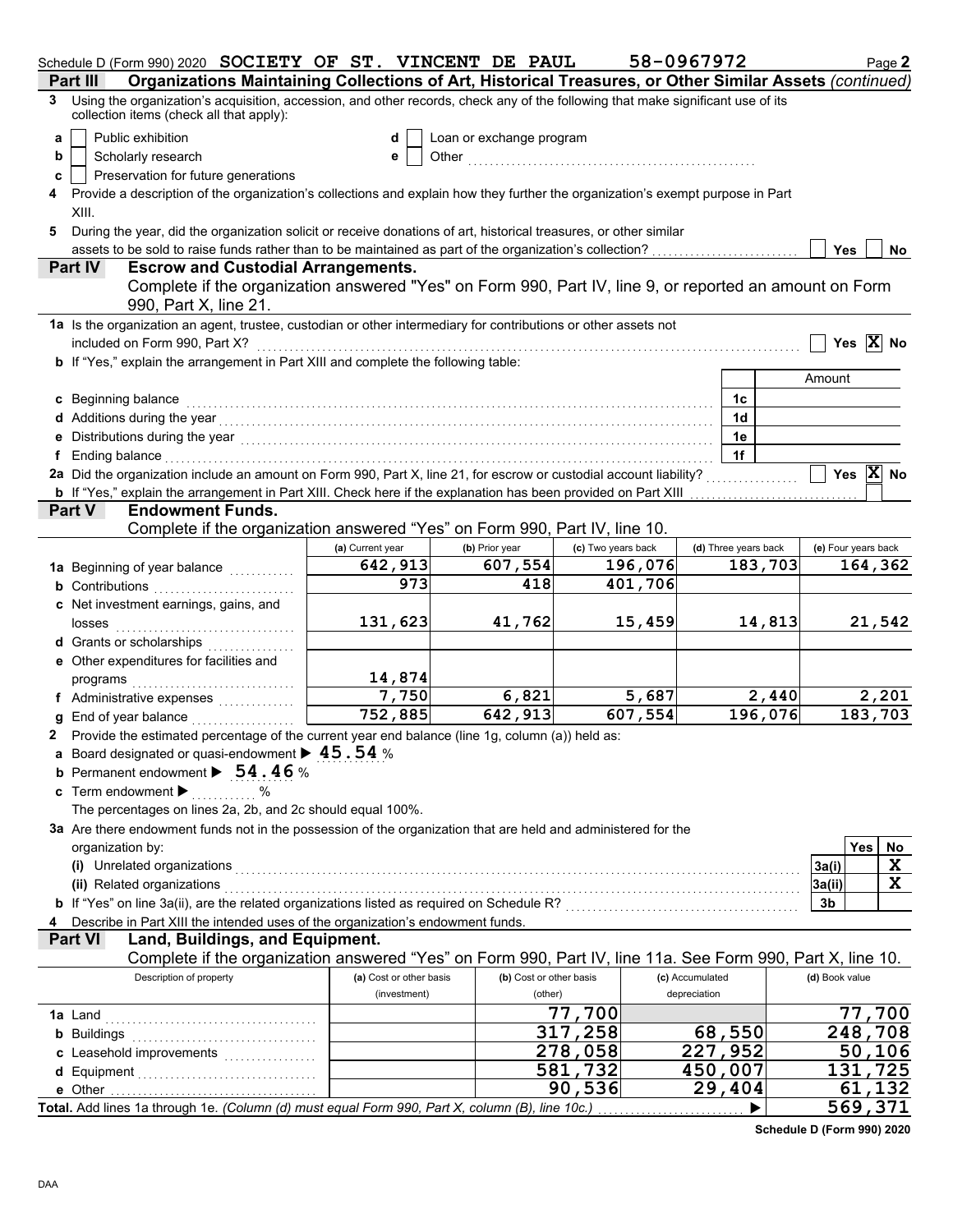|                           | Schedule D (Form 990) 2020 SOCIETY OF ST. VINCENT DE PAUL                                                                                            |                | 58-0967972                       | Page 3               |
|---------------------------|------------------------------------------------------------------------------------------------------------------------------------------------------|----------------|----------------------------------|----------------------|
| <b>Part VII</b>           | <b>Investments - Other Securities.</b><br>Complete if the organization answered "Yes" on Form 990, Part IV, line 11b. See Form 990, Part X, line 12. |                |                                  |                      |
|                           | (a) Description of security or category                                                                                                              | (b) Book value | (c) Method of valuation:         |                      |
|                           | (including name of security)                                                                                                                         |                | Cost or end-of-year market value |                      |
| (1) Financial derivatives |                                                                                                                                                      |                |                                  |                      |
|                           | (2) Closely held equity interests                                                                                                                    |                |                                  |                      |
| $(3)$ Other               |                                                                                                                                                      |                |                                  |                      |
| (A)                       |                                                                                                                                                      |                |                                  |                      |
| (B)                       |                                                                                                                                                      |                |                                  |                      |
| (C)                       |                                                                                                                                                      |                |                                  |                      |
| (D)                       |                                                                                                                                                      |                |                                  |                      |
| (E)                       |                                                                                                                                                      |                |                                  |                      |
| (F)                       |                                                                                                                                                      |                |                                  |                      |
| (G)                       |                                                                                                                                                      |                |                                  |                      |
| (H)                       |                                                                                                                                                      |                |                                  |                      |
| <b>Part VIII</b>          | Total. (Column (b) must equal Form 990, Part X, col. (B) line 12.)<br><b>Investments - Program Related.</b>                                          |                |                                  |                      |
|                           | Complete if the organization answered "Yes" on Form 990, Part IV, line 11c. See Form 990, Part X, line 13.                                           |                |                                  |                      |
|                           | (a) Description of investment                                                                                                                        | (b) Book value | (c) Method of valuation:         |                      |
|                           |                                                                                                                                                      |                | Cost or end-of-year market value |                      |
| (1)                       |                                                                                                                                                      |                |                                  |                      |
| (2)                       |                                                                                                                                                      |                |                                  |                      |
| (3)                       |                                                                                                                                                      |                |                                  |                      |
| (4)                       |                                                                                                                                                      |                |                                  |                      |
| (5)                       |                                                                                                                                                      |                |                                  |                      |
| (6)                       |                                                                                                                                                      |                |                                  |                      |
| (7)                       |                                                                                                                                                      |                |                                  |                      |
| (8)                       |                                                                                                                                                      |                |                                  |                      |
| (9)                       |                                                                                                                                                      |                |                                  |                      |
|                           | Total. (Column (b) must equal Form 990, Part X, col. (B) line 13.)<br>▶                                                                              |                |                                  |                      |
| Part IX                   | <b>Other Assets.</b>                                                                                                                                 |                |                                  |                      |
|                           | Complete if the organization answered "Yes" on Form 990, Part IV, line 11d. See Form 990, Part X, line 15.                                           |                |                                  |                      |
|                           | (a) Description                                                                                                                                      |                |                                  | (b) Book value       |
| (1)                       | FROM RELATED PARTY<br><b>DUE</b>                                                                                                                     |                |                                  | 308,852              |
| (2)                       | <b>CEMETERY LOTS</b>                                                                                                                                 |                |                                  | 187,927              |
| (3)                       |                                                                                                                                                      |                |                                  |                      |
| (4)                       |                                                                                                                                                      |                |                                  |                      |
| (5)                       |                                                                                                                                                      |                |                                  |                      |
| (6)                       |                                                                                                                                                      |                |                                  |                      |
| (7)                       |                                                                                                                                                      |                |                                  |                      |
| (8)                       |                                                                                                                                                      |                |                                  |                      |
| (9)                       |                                                                                                                                                      |                |                                  |                      |
|                           | Total. (Column (b) must equal Form 990, Part X, col. (B) line 15.)<br><b>Other Liabilities.</b>                                                      |                |                                  | 496,779              |
| Part X                    | Complete if the organization answered "Yes" on Form 990, Part IV, line 11e or 11f. See Form 990, Part X,                                             |                |                                  |                      |
|                           | line 25.                                                                                                                                             |                |                                  |                      |
| 1.                        | (a) Description of liability                                                                                                                         |                |                                  | (b) Book value       |
| (1)                       | Federal income taxes                                                                                                                                 |                |                                  |                      |
| (2)                       | OTHER LIABILITIES                                                                                                                                    |                |                                  | $\overline{71}$ ,570 |
| (3)                       |                                                                                                                                                      |                |                                  |                      |
| (4)                       |                                                                                                                                                      |                |                                  |                      |
| (5)                       |                                                                                                                                                      |                |                                  |                      |
| (6)                       |                                                                                                                                                      |                |                                  |                      |
| (7)                       |                                                                                                                                                      |                |                                  |                      |
| (8)                       |                                                                                                                                                      |                |                                  |                      |
| (9)                       |                                                                                                                                                      |                |                                  |                      |
|                           | Total. (Column (b) must equal Form 990, Part X, col. (B) line 25.)                                                                                   |                |                                  | 71,570               |
|                           | 2. Liability for uncertain tax positions. In Part XIII, provide the text of the footnote to the organization's financial statements that reports the |                |                                  |                      |
|                           | organization's liability for uncertain tax positions under FASB ASC 740. Check here if the text of the footnote has been provided in Part XIII       |                |                                  | $ \mathbf{x} $       |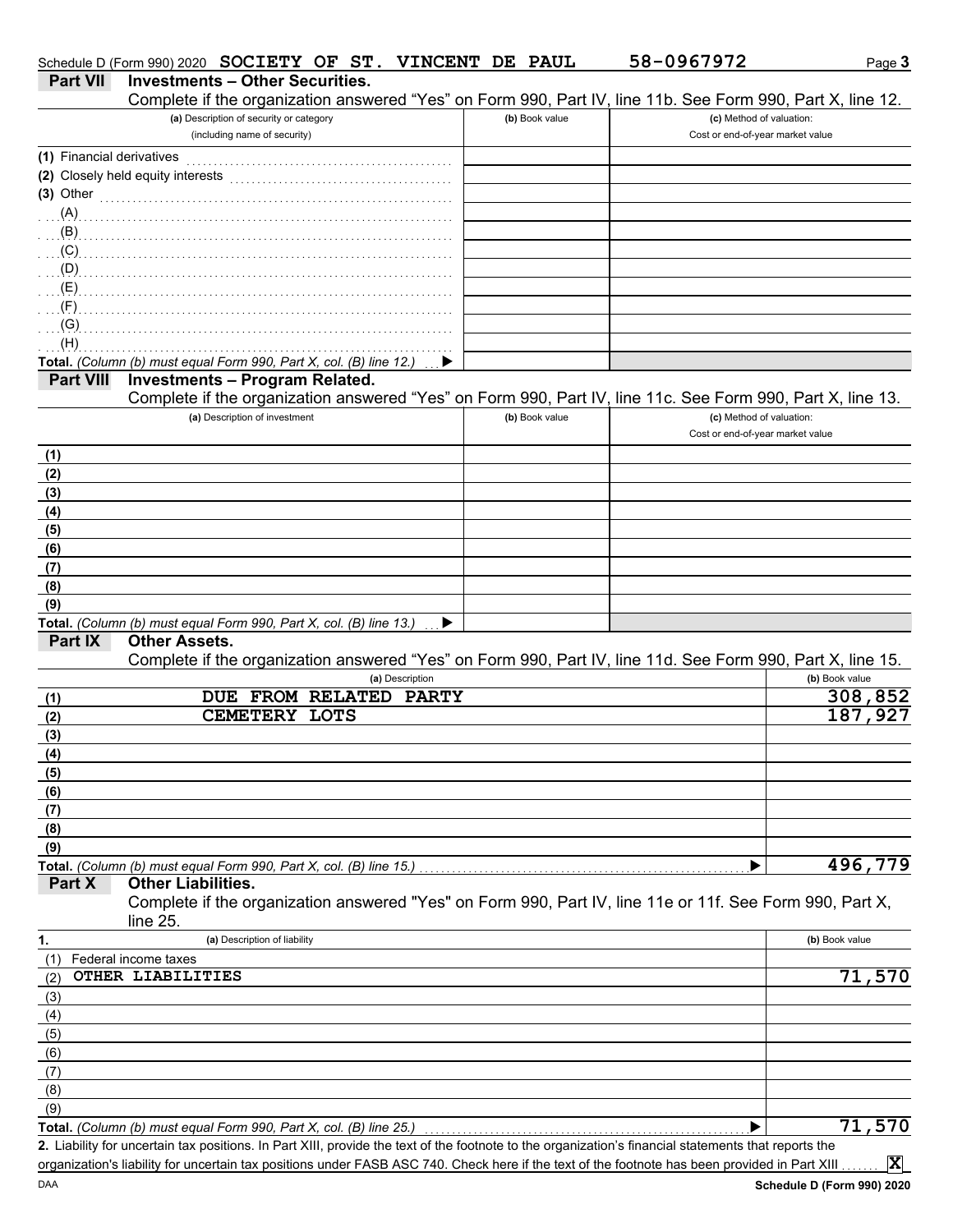|                 | Schedule D (Form 990) 2020 SOCIETY OF ST. VINCENT DE PAUL                                                                                                                                                                                                                                                                               |                      | 58-0967972   | Page 4 |
|-----------------|-----------------------------------------------------------------------------------------------------------------------------------------------------------------------------------------------------------------------------------------------------------------------------------------------------------------------------------------|----------------------|--------------|--------|
| <b>Part XII</b> | Reconciliation of Revenue per Audited Financial Statements With Revenue per Return.                                                                                                                                                                                                                                                     |                      |              |        |
|                 | Complete if the organization answered "Yes" on Form 990, Part IV, line 12a.                                                                                                                                                                                                                                                             |                      |              |        |
| 1.              | Total revenue, gains, and other support per audited financial statements [1111] [111] Total revenue, gains, and other support per audited financial statements                                                                                                                                                                          |                      | $\mathbf{1}$ |        |
| 2               | Amounts included on line 1 but not on Form 990, Part VIII, line 12:                                                                                                                                                                                                                                                                     |                      |              |        |
| a               | Net unrealized gains (losses) on investments [11, 12] with the set of the set of the set of the set of the set of the set of the set of the set of the set of the set of the set of the set of the set of the set of the set o                                                                                                          | 2a                   |              |        |
| b               |                                                                                                                                                                                                                                                                                                                                         | 2 <sub>b</sub>       |              |        |
| с               | Recoveries of prior year grants [11] Martin Martin Martin Martin Martin Martin Martin Martin Martin Martin Mar                                                                                                                                                                                                                          | 2c                   |              |        |
| d               |                                                                                                                                                                                                                                                                                                                                         | 2d                   |              |        |
| е               | Add lines 2a through 2d                                                                                                                                                                                                                                                                                                                 |                      | 2e           |        |
| 3               |                                                                                                                                                                                                                                                                                                                                         |                      | 3            |        |
|                 | Amounts included on Form 990, Part VIII, line 12, but not on line 1:                                                                                                                                                                                                                                                                    |                      |              |        |
| а               | Investment expenses not included on Form 990, Part VIII, line 7b [[[[[[[[[[[[[[[[[[[[[[[[[[[[[[[[[[                                                                                                                                                                                                                                     | 4a                   |              |        |
| b               |                                                                                                                                                                                                                                                                                                                                         | 4b                   |              |        |
|                 | Add lines 4a and 4b                                                                                                                                                                                                                                                                                                                     |                      | 4c           |        |
| 5               |                                                                                                                                                                                                                                                                                                                                         |                      | 5            |        |
|                 | Part XII Reconciliation of Expenses per Audited Financial Statements With Expenses per Return.                                                                                                                                                                                                                                          |                      |              |        |
|                 | Complete if the organization answered "Yes" on Form 990, Part IV, line 12a.                                                                                                                                                                                                                                                             |                      |              |        |
| 1.              | Total expenses and losses per audited financial statements                                                                                                                                                                                                                                                                              |                      | 1            |        |
| 2               | Amounts included on line 1 but not on Form 990, Part IX, line 25:                                                                                                                                                                                                                                                                       |                      |              |        |
| а               |                                                                                                                                                                                                                                                                                                                                         | 2a<br>2 <sub>b</sub> |              |        |
| b               |                                                                                                                                                                                                                                                                                                                                         | 2c                   |              |        |
| c               | Other losses                                                                                                                                                                                                                                                                                                                            | 2d                   |              |        |
| d               | Add lines 2a through 2d                                                                                                                                                                                                                                                                                                                 |                      |              |        |
| е               |                                                                                                                                                                                                                                                                                                                                         |                      | 2e<br>3      |        |
| 3<br>4          | Amounts included on Form 990, Part IX, line 25, but not on line 1:                                                                                                                                                                                                                                                                      |                      |              |        |
|                 |                                                                                                                                                                                                                                                                                                                                         | 4a                   |              |        |
| а<br>b          |                                                                                                                                                                                                                                                                                                                                         | 4 <sub>b</sub>       |              |        |
|                 | Add lines 4a and 4b                                                                                                                                                                                                                                                                                                                     |                      | 4c           |        |
|                 |                                                                                                                                                                                                                                                                                                                                         |                      | 5            |        |
|                 | Part XIII Supplemental Information.                                                                                                                                                                                                                                                                                                     |                      |              |        |
|                 | 2; Part XI, lines 2d and 4b; and Part XII, lines 2d and 4b. Also complete this part to provide any additional information.<br>PART V, LINE 4 - INTENDED USES FOR ENDOWMENT FUNDS<br>THE ENDOWMENT MAY ONLY BE USED TO SUPPORT THE OPERATIONS, MINISTRIES, AND<br>CAPITAL NEEDS OF THE SOCIETY OF ST. VINCENT DE PAUL, ATLANTA, GEORGIA. |                      |              |        |
|                 | PART X - FIN 48 FOOTNOTE<br>THE SOCIETY IS EXEMPT FROM FEDERAL INCOME TAX UNDER THE PROVISIONS OF                                                                                                                                                                                                                                       |                      |              |        |
|                 | SECTION 501(C)(3) OF THE INTERNAL REVENUE CODE AND CLASSIFIED BY THE                                                                                                                                                                                                                                                                    |                      |              |        |
|                 | INTERNAL REVENUE SERVICE AS AN ORGANIZATION OTHER THAN A PRIVATE                                                                                                                                                                                                                                                                        |                      |              |        |
|                 | FOUNDATION. IN THE OPINION OF MANAGEMENT, THE SOCIETY CONTINUES TO OPERATE                                                                                                                                                                                                                                                              |                      |              |        |
|                 | AS A TAX-EXEMPT ORGANIZATION AND, ACCORDINGLY, NO PROVISIONS FOR FEDERAL                                                                                                                                                                                                                                                                |                      |              |        |
|                 | AND STATE INCOME TAXES HAVE BEEN RECORDED IN THE ACCOMPANYING CONSOLIDATED                                                                                                                                                                                                                                                              |                      |              |        |
|                 | FINANCIAL STATEMENTS. INCOME FROM CERTAIN ACTIVITIES NOT DIRECTLY RELATED                                                                                                                                                                                                                                                               |                      |              |        |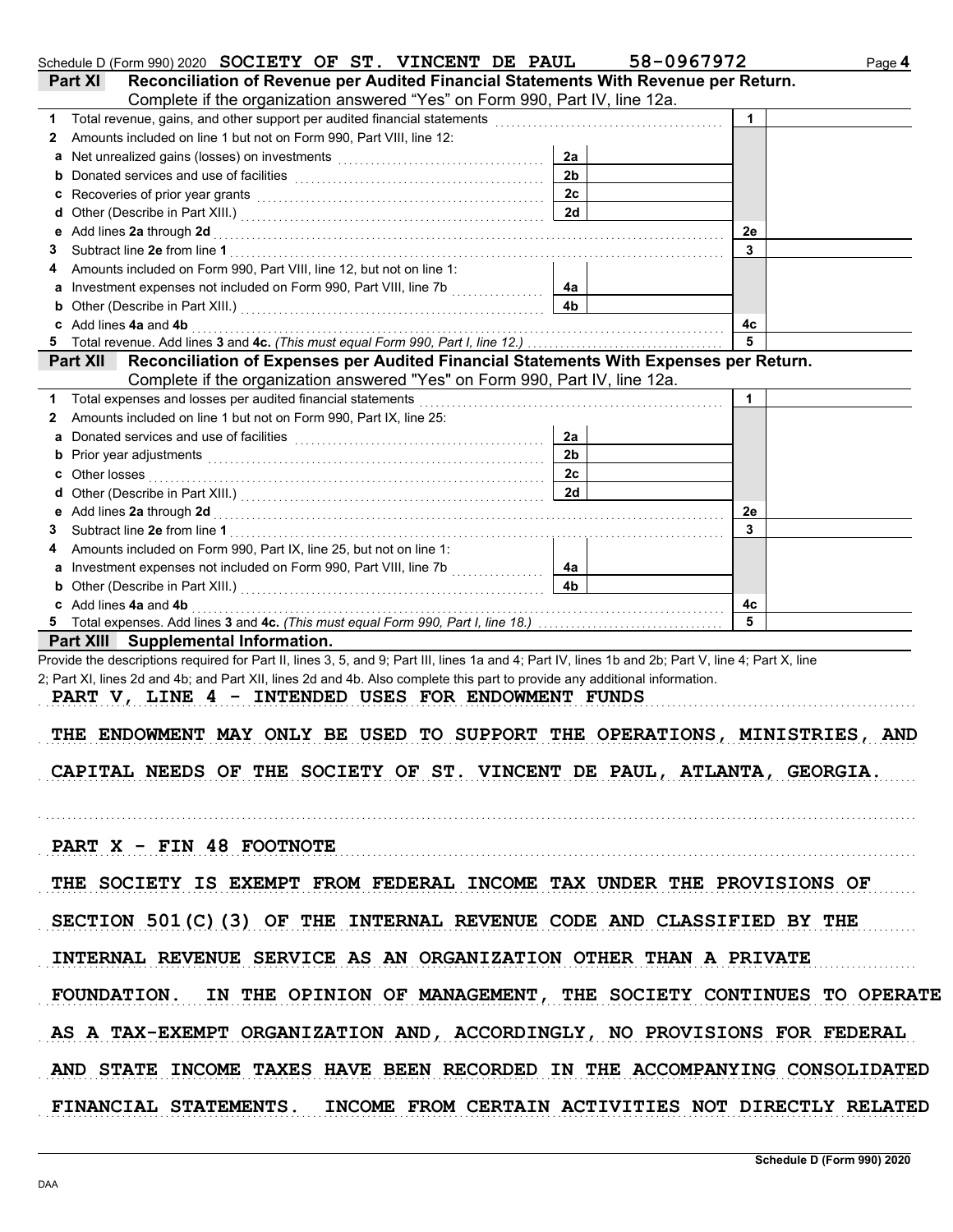TO THE SOCIETY'S TAX-EXEMPT PURPOSE IS SUBJECT TO TAXATION AS UNRELATED BUSINESS INCOME. THE SOCIETY IS SUBJECT TO UNRELATED BUSINESS INCOME TAXES ON ITS RENTAL INCOME. FOR THE YEARS ENDED SEPTEMBER 30, 2021 AND 2020, THERE WERE NO SIGNIFICANT PROVISIONS FOR FEDERAL AND STATE INCOME TAXES TO RECORD IN THE ACCOMPANYING CONSOLIDATED FINANCIAL STATEMENTS.

MANAGEMENT BELIEVES THAT IT HAS APPROPRIATE SUPPORT FOR ANY TAX POSITIONS TAKEN, AND AS SUCH DOES NOT HAVE ANY UNCERTAIN TAX POSITIONS THAT ARE MATERIAL TO THE CONSOLIDATED FINANCIAL STATEMENTS. THE SOCIETY'S INCOME TAX RETURNS ARE SUBJECT TO EXAMINATION BY THE APPROPRIATE REGULATORY AUTHORITIES, AND AS OF SEPTEMBER 30, 2021 AND 2020, THE SOCIETY'S FEDERAL TAX RETURNS REMAIN OPEN TO EXAMINATION FOR THE LAST THREE YEARS.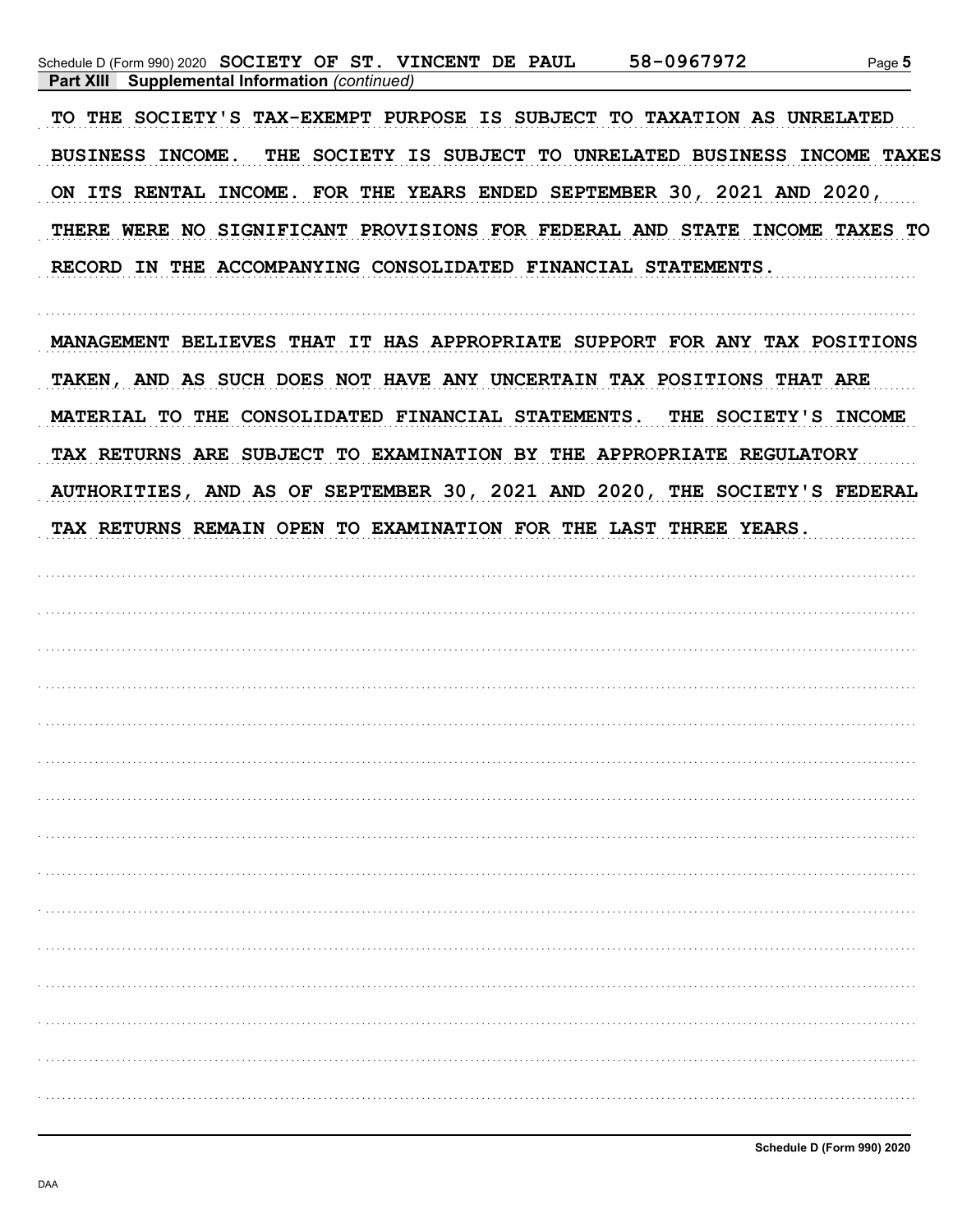| <b>SCHEDULE G</b><br><b>Supplemental Information Regarding Fundraising or Gaming Activities</b><br>Complete if the organization answered "Yes" on Form 990, Part IV, line 17, 18, or 19, or if the<br>(Form 990 or 990-EZ)               |                                    |                                                           |                 | organization entered more than \$15,000 on Form 990-EZ, line 6a.       |                                                                            | OMB No. 1545-0047                                       |
|------------------------------------------------------------------------------------------------------------------------------------------------------------------------------------------------------------------------------------------|------------------------------------|-----------------------------------------------------------|-----------------|------------------------------------------------------------------------|----------------------------------------------------------------------------|---------------------------------------------------------|
| Department of the Treasury<br>Internal Revenue Service                                                                                                                                                                                   | Attach to Form 990 or Form 990-EZ. |                                                           |                 | Go to www.irs.gov/Form990 for instructions and the latest information. |                                                                            | <b>Open to Public</b><br>Inspection                     |
| SOCIETY OF ST. VINCENT DE PAUL<br>Name of the organization                                                                                                                                                                               |                                    |                                                           |                 |                                                                        | <b>Employer identification number</b>                                      |                                                         |
| GEORGIA, INC.                                                                                                                                                                                                                            |                                    |                                                           |                 |                                                                        | 58-0967972                                                                 |                                                         |
| Fundraising Activities. Complete if the organization answered "Yes" on Form 990, Part IV, line 17.<br>Part I<br>Form 990-EZ filers are not required to complete this part.                                                               |                                    |                                                           |                 |                                                                        |                                                                            |                                                         |
| Indicate whether the organization raised funds through any of the following activities. Check all that apply.<br>1                                                                                                                       |                                    |                                                           |                 |                                                                        |                                                                            |                                                         |
| Mail solicitations<br>a                                                                                                                                                                                                                  | e                                  |                                                           |                 | Solicitation of non-government grants                                  |                                                                            |                                                         |
| Internet and email solicitations<br>b                                                                                                                                                                                                    |                                    |                                                           |                 | Solicitation of government grants                                      |                                                                            |                                                         |
| Phone solicitations                                                                                                                                                                                                                      | Special fundraising events<br>a    |                                                           |                 |                                                                        |                                                                            |                                                         |
| In-person solicitations<br>d                                                                                                                                                                                                             |                                    |                                                           |                 |                                                                        |                                                                            |                                                         |
| 2a Did the organization have a written or oral agreement with any individual (including officers, directors, trustees,<br>or key employees listed in Form 990, Part VII) or entity in connection with professional fundraising services? |                                    |                                                           |                 |                                                                        |                                                                            | Yes<br>No                                               |
| b If "Yes," list the 10 highest paid individuals or entities (fundraisers) pursuant to agreements under which the fundraiser is to be                                                                                                    |                                    |                                                           |                 |                                                                        |                                                                            |                                                         |
| compensated at least \$5,000 by the organization.                                                                                                                                                                                        |                                    |                                                           | (iii) Did fund- |                                                                        |                                                                            |                                                         |
| (i) Name and address of individual<br>or entity (fundraiser)                                                                                                                                                                             | (ii) Activity                      | raiser have<br>custody or<br>control of<br>contributions? |                 | (iv) Gross receipts<br>from activity                                   | (v) Amount paid to<br>(or retained by)<br>fundraiser listed in<br>col. (i) | (vi) Amount paid to<br>(or retained by)<br>organization |
|                                                                                                                                                                                                                                          |                                    | Yes No                                                    |                 |                                                                        |                                                                            |                                                         |
| 1                                                                                                                                                                                                                                        |                                    |                                                           |                 |                                                                        |                                                                            |                                                         |
| $\mathbf{2}$                                                                                                                                                                                                                             |                                    |                                                           |                 |                                                                        |                                                                            |                                                         |
|                                                                                                                                                                                                                                          |                                    |                                                           |                 |                                                                        |                                                                            |                                                         |
| 3                                                                                                                                                                                                                                        |                                    |                                                           |                 |                                                                        |                                                                            |                                                         |
|                                                                                                                                                                                                                                          |                                    |                                                           |                 |                                                                        |                                                                            |                                                         |
| 4                                                                                                                                                                                                                                        |                                    |                                                           |                 |                                                                        |                                                                            |                                                         |
|                                                                                                                                                                                                                                          |                                    |                                                           |                 |                                                                        |                                                                            |                                                         |
| 5                                                                                                                                                                                                                                        |                                    |                                                           |                 |                                                                        |                                                                            |                                                         |
|                                                                                                                                                                                                                                          |                                    |                                                           |                 |                                                                        |                                                                            |                                                         |
| 6                                                                                                                                                                                                                                        |                                    |                                                           |                 |                                                                        |                                                                            |                                                         |
|                                                                                                                                                                                                                                          |                                    |                                                           |                 |                                                                        |                                                                            |                                                         |
|                                                                                                                                                                                                                                          |                                    |                                                           |                 |                                                                        |                                                                            |                                                         |
|                                                                                                                                                                                                                                          |                                    |                                                           |                 |                                                                        |                                                                            |                                                         |
|                                                                                                                                                                                                                                          |                                    |                                                           |                 |                                                                        |                                                                            |                                                         |
|                                                                                                                                                                                                                                          |                                    |                                                           |                 |                                                                        |                                                                            |                                                         |
|                                                                                                                                                                                                                                          |                                    |                                                           |                 |                                                                        |                                                                            |                                                         |
|                                                                                                                                                                                                                                          |                                    |                                                           |                 |                                                                        |                                                                            |                                                         |
|                                                                                                                                                                                                                                          |                                    |                                                           |                 |                                                                        |                                                                            |                                                         |
| 10                                                                                                                                                                                                                                       |                                    |                                                           |                 |                                                                        |                                                                            |                                                         |
|                                                                                                                                                                                                                                          |                                    |                                                           |                 |                                                                        |                                                                            |                                                         |
| Total                                                                                                                                                                                                                                    |                                    |                                                           |                 |                                                                        |                                                                            |                                                         |
| List all states in which the organization is registered or licensed to solicit contributions or has been notified it is exempt from<br>3<br>registration or licensing.                                                                   |                                    |                                                           |                 |                                                                        |                                                                            |                                                         |
|                                                                                                                                                                                                                                          |                                    |                                                           |                 |                                                                        |                                                                            |                                                         |
|                                                                                                                                                                                                                                          |                                    |                                                           |                 |                                                                        |                                                                            |                                                         |
|                                                                                                                                                                                                                                          |                                    |                                                           |                 |                                                                        |                                                                            |                                                         |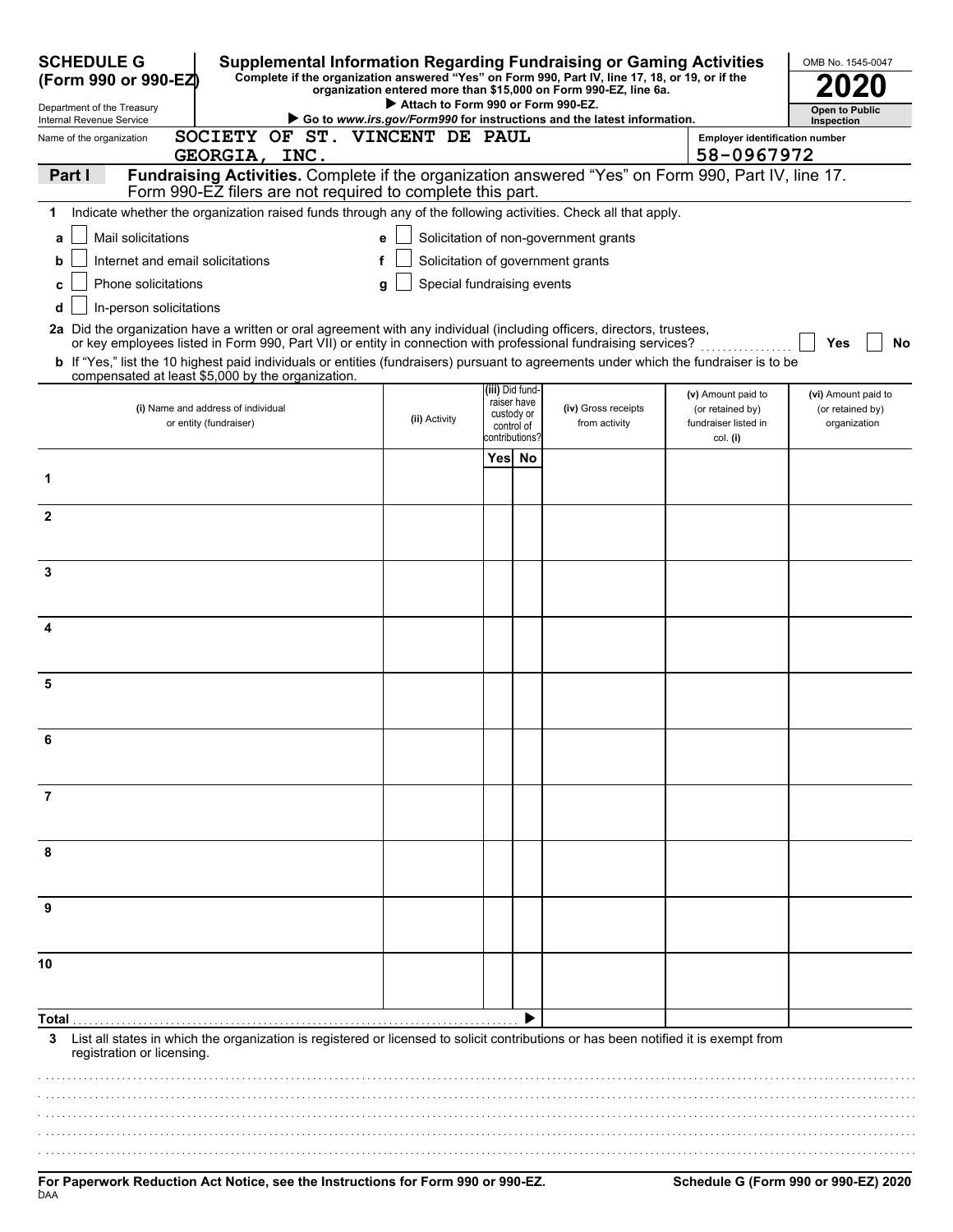### Schedule G (Form 990 or 990-EZ) 2020 **SOCIETY OF ST. VINCENT DE PAUL 58-0967972** Page 2 **SOCIETY OF ST. VINCENT DE PAUL 58-0967972**

**Part II Fundraising Events.** Complete if the organization answered "Yes" on Form 990, Part IV, line 18, or reported more gross receipts greater than \$5,000. than \$15,000 of fundraising event contributions and gross income on Form 990-EZ, lines 1 and 6b. List events with

|                 |          |                                | (a) Event $#1$                                                                       | $(b)$ Event #2                                                                                            | (c) Other events |                                                     |
|-----------------|----------|--------------------------------|--------------------------------------------------------------------------------------|-----------------------------------------------------------------------------------------------------------|------------------|-----------------------------------------------------|
|                 |          |                                | OFF FOR HOP<br>TEE                                                                   | OTHER SPECIAL E                                                                                           | <b>NONE</b>      | (d) Total events<br>(add col. (a) through           |
|                 |          |                                | (event type)                                                                         | (event type)                                                                                              | (total number)   | col. (c)                                            |
|                 |          |                                |                                                                                      |                                                                                                           |                  |                                                     |
| Revenue         |          | 1 Gross receipts               | <u>72,812  </u>                                                                      | 253, 299                                                                                                  |                  | <u>326,111</u>                                      |
|                 |          | 2 Less: Contributions          | 72,812                                                                               | 253, 299                                                                                                  |                  | 326,111                                             |
|                 |          | 3 Gross income (line 1 minus   |                                                                                      |                                                                                                           |                  |                                                     |
|                 |          |                                |                                                                                      |                                                                                                           |                  |                                                     |
|                 |          |                                |                                                                                      |                                                                                                           |                  |                                                     |
|                 |          | 4 Cash prizes                  |                                                                                      |                                                                                                           |                  |                                                     |
|                 |          | 5 Noncash prizes               |                                                                                      |                                                                                                           |                  |                                                     |
|                 |          | 6 Rent/facility costs          |                                                                                      |                                                                                                           |                  |                                                     |
| Direct Expenses |          | 7 Food and beverages           |                                                                                      |                                                                                                           |                  |                                                     |
|                 |          | 8 Entertainment                |                                                                                      |                                                                                                           |                  |                                                     |
|                 |          | <b>9</b> Other direct expenses | 33,103                                                                               | 63,558                                                                                                    |                  | 96,661                                              |
|                 |          |                                |                                                                                      |                                                                                                           |                  | 96,661                                              |
|                 |          |                                |                                                                                      |                                                                                                           |                  | $-96,661$                                           |
|                 | Part III |                                |                                                                                      | Gaming. Complete if the organization answered "Yes" on Form 990, Part IV, line 19, or reported more than  |                  |                                                     |
|                 |          |                                | \$15,000 on Form 990-EZ, line 6a.                                                    |                                                                                                           |                  |                                                     |
|                 |          |                                | (a) Bingo                                                                            | (b) Pull tabs/instant<br>bingo/progressive bingo                                                          | (c) Other gaming | (d) Total gaming (add<br>col. (a) through col. (c)) |
| Revenue         |          |                                |                                                                                      |                                                                                                           |                  |                                                     |
|                 |          | 1 Gross revenue                |                                                                                      |                                                                                                           |                  |                                                     |
|                 |          |                                |                                                                                      |                                                                                                           |                  |                                                     |
|                 |          | 2 Cash prizes                  |                                                                                      |                                                                                                           |                  |                                                     |
| Direct Expenses |          | 3 Noncash prizes               |                                                                                      |                                                                                                           |                  |                                                     |
|                 |          | 4 Rent/facility costs          |                                                                                      |                                                                                                           |                  |                                                     |
|                 |          | 5 Other direct expenses        |                                                                                      |                                                                                                           |                  |                                                     |
|                 |          |                                | %<br>Yes                                                                             | %<br>Yes                                                                                                  | %<br>Yes         |                                                     |
|                 |          | 6 Volunteer labor              | No                                                                                   | <b>No</b>                                                                                                 | No               |                                                     |
|                 |          |                                | 7 Direct expense summary. Add lines 2 through 5 in column (d)                        |                                                                                                           | ▶                |                                                     |
|                 |          |                                |                                                                                      |                                                                                                           |                  |                                                     |
|                 |          |                                |                                                                                      |                                                                                                           |                  |                                                     |
| 9               |          |                                | Enter the state(s) in which the organization conducts gaming activities:             |                                                                                                           |                  |                                                     |
|                 |          | b If "No," explain:            | a Is the organization licensed to conduct gaming activities in each of these states? |                                                                                                           |                  | Yes<br>No                                           |
|                 |          |                                |                                                                                      |                                                                                                           |                  |                                                     |
|                 |          | b If "Yes," explain:           |                                                                                      | 10a Were any of the organization's gaming licenses revoked, suspended, or terminated during the tax year? |                  | Yes<br><b>No</b>                                    |
|                 |          |                                |                                                                                      |                                                                                                           |                  |                                                     |
|                 |          |                                |                                                                                      |                                                                                                           |                  |                                                     |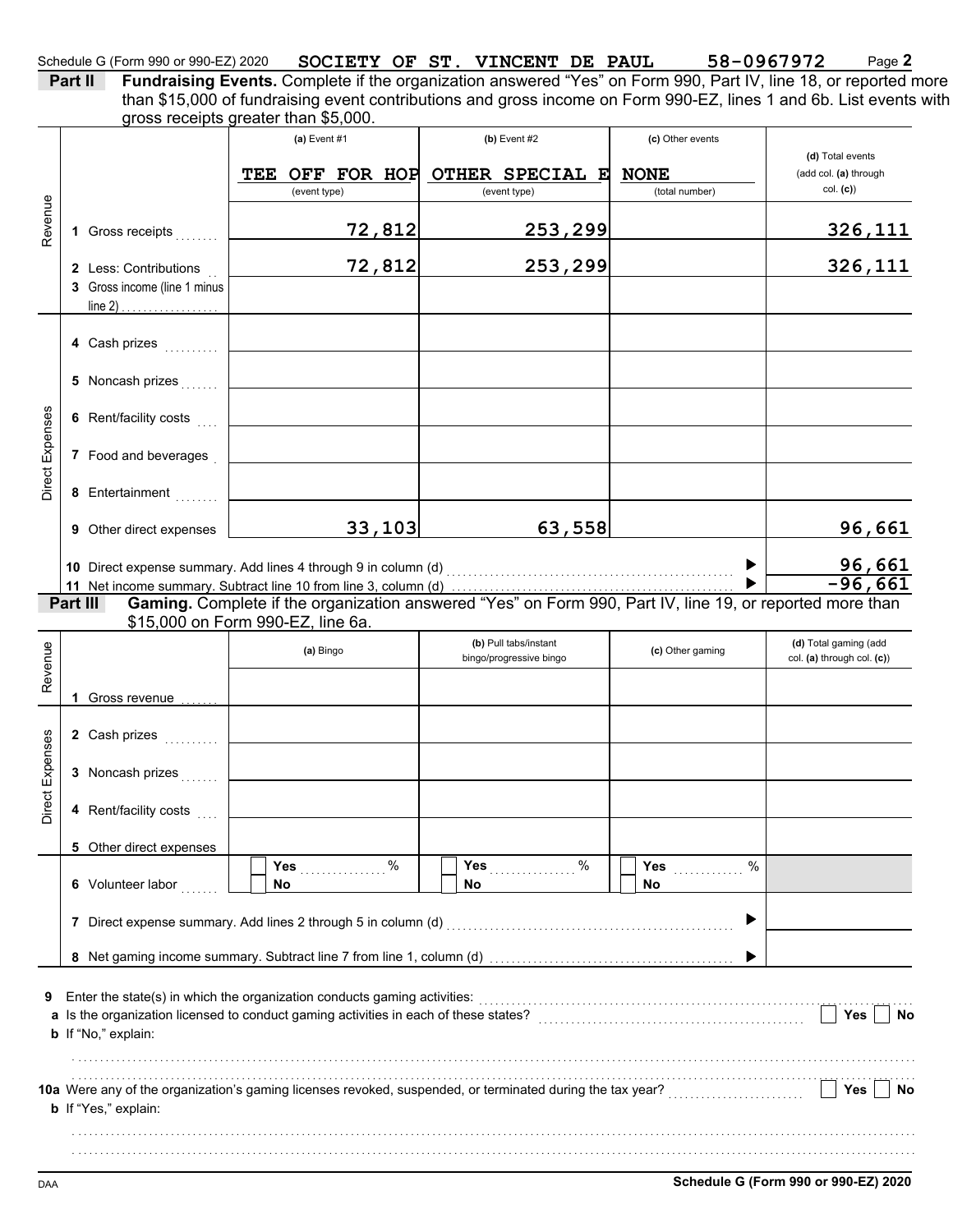|    | Schedule G (Form 990 or 990-EZ) 2020                                                                                                                                                                                                                            | <b>SOCIETY OF ST. VINCENT DE PAUL</b>      |  |                        |  | 58-0967972 |                 |     | Page 3 |
|----|-----------------------------------------------------------------------------------------------------------------------------------------------------------------------------------------------------------------------------------------------------------------|--------------------------------------------|--|------------------------|--|------------|-----------------|-----|--------|
| 11 |                                                                                                                                                                                                                                                                 |                                            |  |                        |  |            |                 | Yes | No     |
| 12 | Is the organization a grantor, beneficiary or trustee of a trust, or a member of a partnership or other entity                                                                                                                                                  |                                            |  |                        |  |            |                 |     |        |
|    |                                                                                                                                                                                                                                                                 |                                            |  |                        |  |            |                 | Yes | No     |
| 13 | Indicate the percentage of gaming activity conducted in:                                                                                                                                                                                                        |                                            |  |                        |  |            |                 |     |        |
| a  | The organization's facility [13a]                                                                                                                                                                                                                               |                                            |  |                        |  |            |                 |     | %      |
| b  | An outside facility entertainment and the facility of the facility of the facility of the set of the set of the set of the set of the set of the set of the set of the set of the set of the set of the set of the set of the                                   |                                            |  |                        |  |            | 13 <sub>b</sub> |     | $\%$   |
| 14 | Enter the name and address of the person who prepares the organization's gaming/special events books and<br>records:                                                                                                                                            |                                            |  |                        |  |            |                 |     |        |
|    |                                                                                                                                                                                                                                                                 |                                            |  |                        |  |            |                 |     |        |
|    | Address > material contract to the contract of the contract of the contract of the contract of the contract of the contract of the contract of the contract of the contract of the contract of the contract of the contract of                                  |                                            |  |                        |  |            |                 |     |        |
|    | 15a Does the organization have a contract with a third party from whom the organization receives gaming                                                                                                                                                         |                                            |  |                        |  |            |                 |     |        |
|    |                                                                                                                                                                                                                                                                 |                                            |  |                        |  |            |                 | Yes | No     |
|    | amount of gaming revenue retained by the third party ▶ \$                                                                                                                                                                                                       |                                            |  |                        |  |            |                 |     |        |
|    | c If "Yes," enter name and address of the third party:                                                                                                                                                                                                          |                                            |  |                        |  |            |                 |     |        |
|    |                                                                                                                                                                                                                                                                 |                                            |  |                        |  |            |                 |     |        |
|    |                                                                                                                                                                                                                                                                 |                                            |  |                        |  |            |                 |     |        |
|    | Address > medical contract to the contract of the contract of the contract of the contract of the contract of the contract of the contract of the contract of the contract of the contract of the contract of the contract of                                   |                                            |  |                        |  |            |                 |     |        |
| 16 | Gaming manager information:                                                                                                                                                                                                                                     |                                            |  |                        |  |            |                 |     |        |
|    |                                                                                                                                                                                                                                                                 |                                            |  |                        |  |            |                 |     |        |
|    |                                                                                                                                                                                                                                                                 |                                            |  |                        |  |            |                 |     |        |
|    |                                                                                                                                                                                                                                                                 |                                            |  |                        |  |            |                 |     |        |
|    | Director/officer                                                                                                                                                                                                                                                | Employee<br><b>Contract Contract State</b> |  | Independent contractor |  |            |                 |     |        |
|    |                                                                                                                                                                                                                                                                 |                                            |  |                        |  |            |                 |     |        |
| 17 | Mandatory distributions:                                                                                                                                                                                                                                        |                                            |  |                        |  |            |                 |     |        |
| a  | Is the organization required under state law to make charitable distributions from the gaming proceeds to                                                                                                                                                       |                                            |  |                        |  |            |                 | Yes | No     |
|    | <b>b</b> Enter the amount of distributions required under state law to be distributed to other exempt organizations or                                                                                                                                          |                                            |  |                        |  |            |                 |     |        |
|    | spent in the organization's own exempt activities during the tax year S                                                                                                                                                                                         |                                            |  |                        |  |            |                 |     |        |
|    | Supplemental Information. Provide the explanations required by Part I, line 2b, columns (iii) and (v); and<br><b>Part IV</b><br>Part III, lines 9, 9b, 10b, 15b, 15c, 16, and 17b, as applicable. Also provide any additional information.<br>See instructions. |                                            |  |                        |  |            |                 |     |        |
|    |                                                                                                                                                                                                                                                                 |                                            |  |                        |  |            |                 |     |        |
|    |                                                                                                                                                                                                                                                                 |                                            |  |                        |  |            |                 |     |        |
|    |                                                                                                                                                                                                                                                                 |                                            |  |                        |  |            |                 |     |        |
|    |                                                                                                                                                                                                                                                                 |                                            |  |                        |  |            |                 |     |        |
|    |                                                                                                                                                                                                                                                                 |                                            |  |                        |  |            |                 |     |        |
|    |                                                                                                                                                                                                                                                                 |                                            |  |                        |  |            |                 |     |        |
|    |                                                                                                                                                                                                                                                                 |                                            |  |                        |  |            |                 |     |        |
|    |                                                                                                                                                                                                                                                                 |                                            |  |                        |  |            |                 |     |        |
|    |                                                                                                                                                                                                                                                                 |                                            |  |                        |  |            |                 |     |        |
|    |                                                                                                                                                                                                                                                                 |                                            |  |                        |  |            |                 |     |        |
|    |                                                                                                                                                                                                                                                                 |                                            |  |                        |  |            |                 |     |        |
|    |                                                                                                                                                                                                                                                                 |                                            |  |                        |  |            |                 |     |        |
|    |                                                                                                                                                                                                                                                                 |                                            |  |                        |  |            |                 |     |        |

Schedule G (Form 990 or 990-EZ) 2020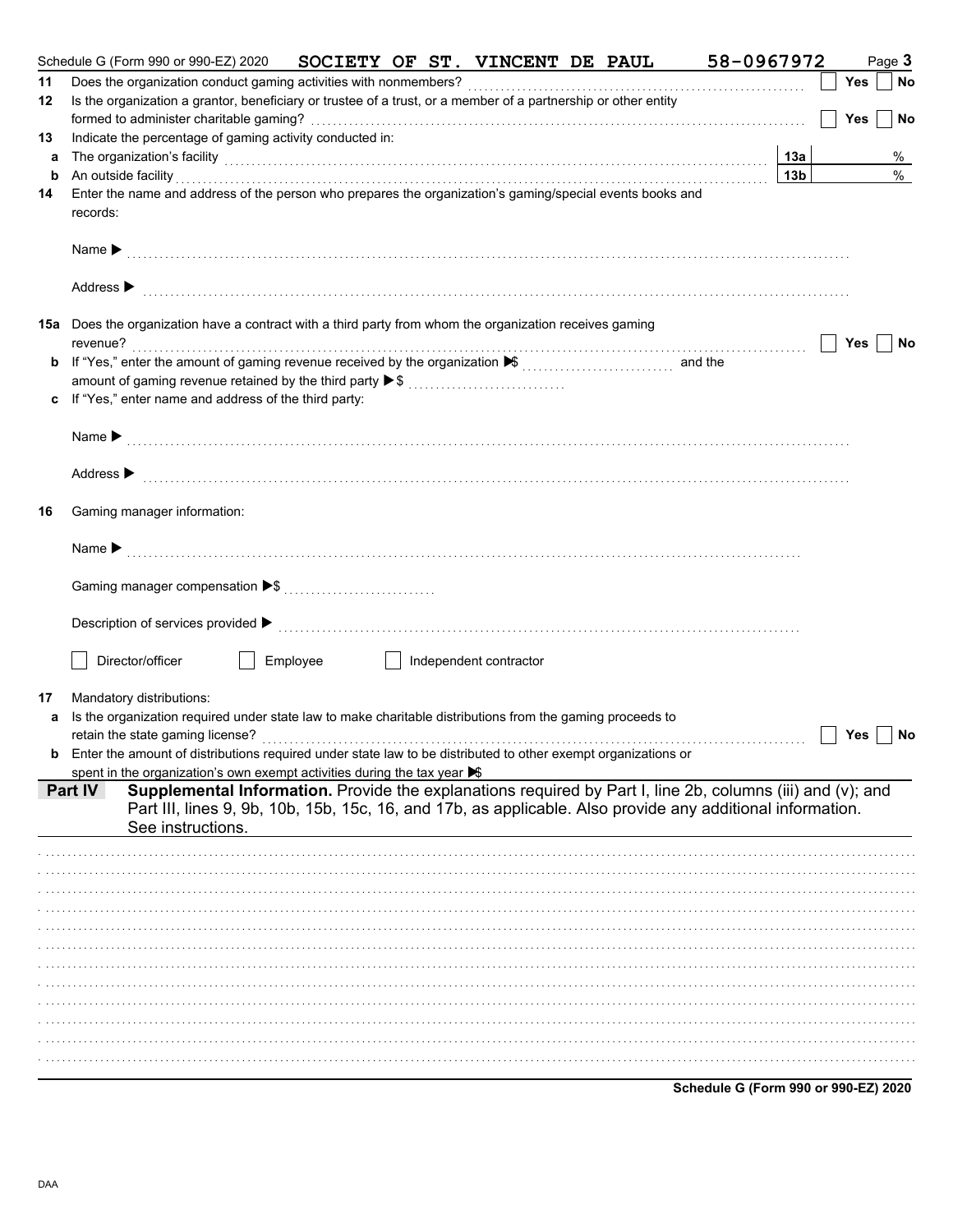| <b>SCHEDULE I</b>                                                                                                                      |                                                                                                                                                                                                                                                                                                                                                 |           |                                         | <b>Grants and Other Assistance to Organizations,</b> |                                       |                                                             |                                          |                                            | OMB No. 1545-0047                     |  |  |
|----------------------------------------------------------------------------------------------------------------------------------------|-------------------------------------------------------------------------------------------------------------------------------------------------------------------------------------------------------------------------------------------------------------------------------------------------------------------------------------------------|-----------|-----------------------------------------|------------------------------------------------------|---------------------------------------|-------------------------------------------------------------|------------------------------------------|--------------------------------------------|---------------------------------------|--|--|
| (Form 990)                                                                                                                             | Governments, and Individuals in the United States<br>Complete if the organization answered "Yes" on Form 990, Part IV, line 21 or 22.                                                                                                                                                                                                           |           |                                         |                                                      |                                       |                                                             |                                          |                                            |                                       |  |  |
| Attach to Form 990.<br>Department of the Treasury<br>Go to www.irs.gov/Form990 for the latest information.<br>Internal Revenue Service |                                                                                                                                                                                                                                                                                                                                                 |           |                                         |                                                      |                                       |                                                             |                                          | <b>Open to Public</b><br><b>Inspection</b> |                                       |  |  |
| Name of the organization                                                                                                               | SOCIETY OF ST. VINCENT DE PAUL<br>GEORGIA, INC.                                                                                                                                                                                                                                                                                                 |           |                                         |                                                      |                                       |                                                             |                                          | 58-0967972                                 | <b>Employer identification number</b> |  |  |
| Part I                                                                                                                                 | <b>General Information on Grants and Assistance</b>                                                                                                                                                                                                                                                                                             |           |                                         |                                                      |                                       |                                                             |                                          |                                            |                                       |  |  |
| 1.                                                                                                                                     | Does the organization maintain records to substantiate the amount of the grants or assistance, the grantees' eligibility for the grants or assistance, and<br>the selection criteria used to award the grants or assistance?<br>2 Describe in Part IV the organization's procedures for monitoring the use of grant funds in the United States. |           |                                         |                                                      |                                       |                                                             |                                          |                                            | $\overline{X}$ Yes<br>No              |  |  |
| Part II                                                                                                                                | Grants and Other Assistance to Domestic Organizations and Domestic Governments. Complete if the organization answered "Yes" on Form 990,<br>Part IV, line 21, for any recipient that received more than \$5,000. Part II can be duplicated if additional space is needed.                                                                       |           |                                         |                                                      |                                       |                                                             |                                          |                                            |                                       |  |  |
|                                                                                                                                        | (a) Name and address of organization<br>or government                                                                                                                                                                                                                                                                                           | $(b)$ EIN | $(c)$ IRC<br>section<br>(if applicable) | (d) Amount of cash<br>grant                          | (e) Amount of non-<br>cash assistance | (f) Method of valuation<br>(book, FMV, appraisal,<br>other) | (g) Description of<br>noncash assistance |                                            | (h) Purpose of grant<br>or assistance |  |  |
| (1)                                                                                                                                    |                                                                                                                                                                                                                                                                                                                                                 |           |                                         |                                                      |                                       |                                                             |                                          |                                            |                                       |  |  |
|                                                                                                                                        |                                                                                                                                                                                                                                                                                                                                                 |           |                                         |                                                      |                                       |                                                             |                                          |                                            |                                       |  |  |
| (2)                                                                                                                                    |                                                                                                                                                                                                                                                                                                                                                 |           |                                         |                                                      |                                       |                                                             |                                          |                                            |                                       |  |  |
|                                                                                                                                        |                                                                                                                                                                                                                                                                                                                                                 |           |                                         |                                                      |                                       |                                                             |                                          |                                            |                                       |  |  |
| (3)                                                                                                                                    |                                                                                                                                                                                                                                                                                                                                                 |           |                                         |                                                      |                                       |                                                             |                                          |                                            |                                       |  |  |
|                                                                                                                                        |                                                                                                                                                                                                                                                                                                                                                 |           |                                         |                                                      |                                       |                                                             |                                          |                                            |                                       |  |  |
| (4)                                                                                                                                    |                                                                                                                                                                                                                                                                                                                                                 |           |                                         |                                                      |                                       |                                                             |                                          |                                            |                                       |  |  |
|                                                                                                                                        |                                                                                                                                                                                                                                                                                                                                                 |           |                                         |                                                      |                                       |                                                             |                                          |                                            |                                       |  |  |
| (5)                                                                                                                                    |                                                                                                                                                                                                                                                                                                                                                 |           |                                         |                                                      |                                       |                                                             |                                          |                                            |                                       |  |  |
|                                                                                                                                        |                                                                                                                                                                                                                                                                                                                                                 |           |                                         |                                                      |                                       |                                                             |                                          |                                            |                                       |  |  |
| (6)                                                                                                                                    |                                                                                                                                                                                                                                                                                                                                                 |           |                                         |                                                      |                                       |                                                             |                                          |                                            |                                       |  |  |
|                                                                                                                                        |                                                                                                                                                                                                                                                                                                                                                 |           |                                         |                                                      |                                       |                                                             |                                          |                                            |                                       |  |  |
| (7)                                                                                                                                    |                                                                                                                                                                                                                                                                                                                                                 |           |                                         |                                                      |                                       |                                                             |                                          |                                            |                                       |  |  |
|                                                                                                                                        |                                                                                                                                                                                                                                                                                                                                                 |           |                                         |                                                      |                                       |                                                             |                                          |                                            |                                       |  |  |
| (8)                                                                                                                                    |                                                                                                                                                                                                                                                                                                                                                 |           |                                         |                                                      |                                       |                                                             |                                          |                                            |                                       |  |  |
|                                                                                                                                        |                                                                                                                                                                                                                                                                                                                                                 |           |                                         |                                                      |                                       |                                                             |                                          |                                            |                                       |  |  |
| (9)                                                                                                                                    |                                                                                                                                                                                                                                                                                                                                                 |           |                                         |                                                      |                                       |                                                             |                                          |                                            |                                       |  |  |
|                                                                                                                                        |                                                                                                                                                                                                                                                                                                                                                 |           |                                         |                                                      |                                       |                                                             |                                          |                                            |                                       |  |  |
|                                                                                                                                        | Enter total number of section $501(c)(3)$ and government organizations listed in the line 1 table<br>Enter total number of other organizations listed in the line 1 table                                                                                                                                                                       |           |                                         |                                                      |                                       |                                                             |                                          |                                            |                                       |  |  |
|                                                                                                                                        | For Paperwork Reduction Act Notice, see the Instructions for Form 990.                                                                                                                                                                                                                                                                          |           |                                         |                                                      |                                       |                                                             |                                          |                                            | <b>Schedule I (Form 990) (2020)</b>   |  |  |

DAA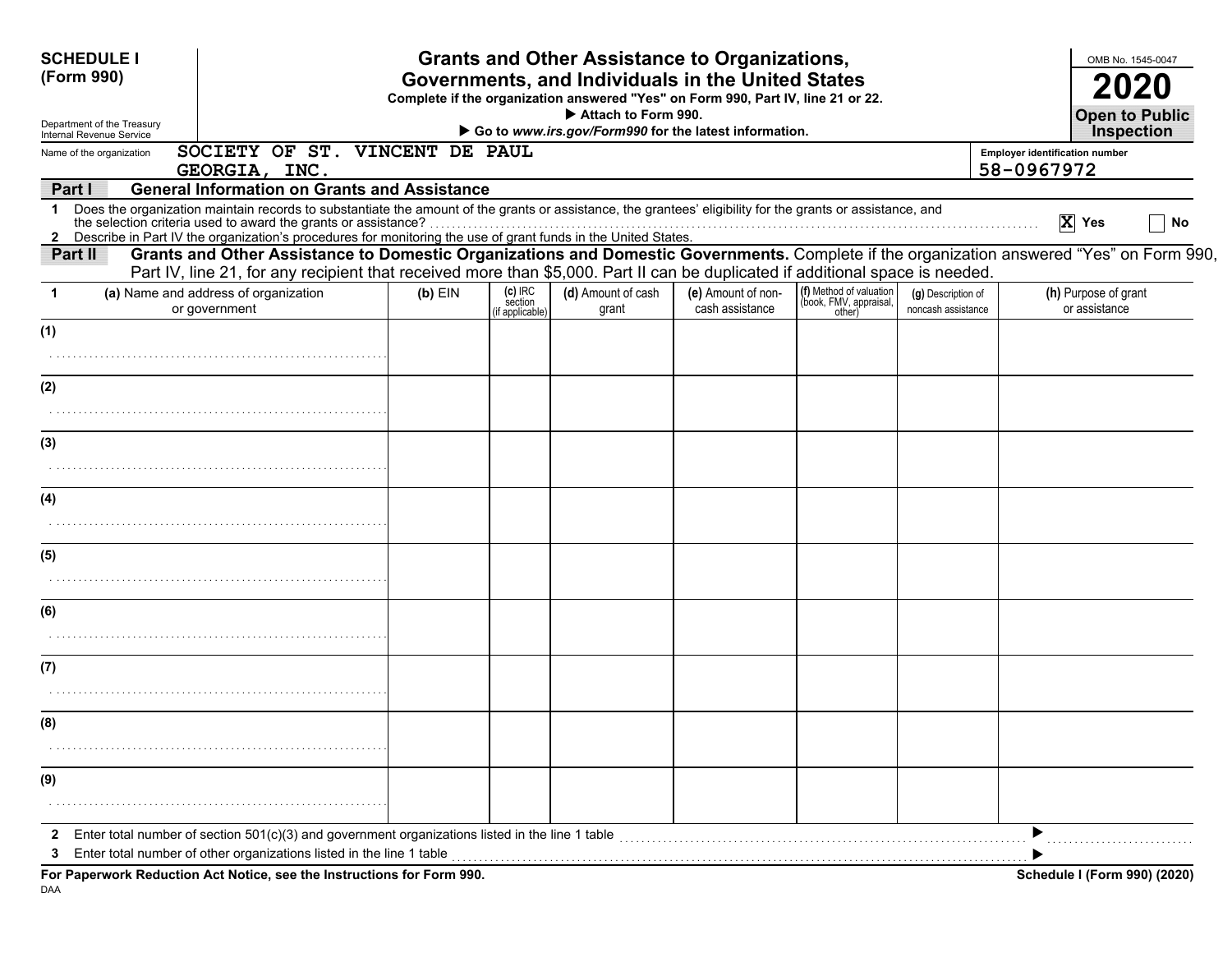| Part III | Grants and Other Assistance to Domestic Individuals. Complete if the organization answered "Yes" on Form 990, Part IV, line 22. |  |  |  |
|----------|---------------------------------------------------------------------------------------------------------------------------------|--|--|--|
|          | Part III can be duplicated if additional space is needed.                                                                       |  |  |  |
|          |                                                                                                                                 |  |  |  |

| (a) Type of grant or assistance                                                                                                                                      | (b) Number of<br>recipients | (c) Amount of<br>cash grant | (d) Amount of<br>noncash assistance | FMV, appraisal, other) | $\vert$ (e) Method of valuation (book, $\vert$ (f) Description of noncash assistance |
|----------------------------------------------------------------------------------------------------------------------------------------------------------------------|-----------------------------|-----------------------------|-------------------------------------|------------------------|--------------------------------------------------------------------------------------|
| 1 DIRECT AID                                                                                                                                                         | 115000                      | 15,834,138                  |                                     | <b>FMV</b>             | CLOTHING/FOOD                                                                        |
| $\overline{\mathbf{2}}$                                                                                                                                              |                             |                             |                                     |                        |                                                                                      |
| $\overline{\mathbf{3}}$                                                                                                                                              |                             |                             |                                     |                        |                                                                                      |
|                                                                                                                                                                      |                             |                             |                                     |                        |                                                                                      |
| 5                                                                                                                                                                    |                             |                             |                                     |                        |                                                                                      |
| 6                                                                                                                                                                    |                             |                             |                                     |                        |                                                                                      |
|                                                                                                                                                                      |                             |                             |                                     |                        |                                                                                      |
| $\mathbf{7}$<br>Supplemental Information. Provide the information required in Part I, line 2; Part III, column (b); and any other additional information.<br>Part IV |                             |                             |                                     |                        |                                                                                      |
| PART I, LINE 2 - PROCEDURES FOR MONITORING THE USE OF GRANT FUNDS                                                                                                    |                             |                             |                                     |                        |                                                                                      |
| GRANT DEPARTMENT PREPARES A FUNDING REQUIREMENTS MEMO FOR EACH GRANT                                                                                                 |                             |                             |                                     |                        |                                                                                      |
| THE MEMO SUMMARIZES THE BUDGET FOR THE GRANT, THE REPORTING<br>RECEIVED.                                                                                             |                             |                             |                                     |                        |                                                                                      |
| REQUIREMENTS, THE OUTCOMES/TRACKING REQUIRED UNDER THE GRANT, AND ANY OTHER                                                                                          |                             |                             |                                     |                        |                                                                                      |
| PERTINENT INFORMATION. THE MEMO IS DISTRIBUTED TO THE PROGRAM PERSONNEL,                                                                                             |                             |                             |                                     |                        |                                                                                      |
| MANAGER/DIRECTOR, AND ACCOUNTING DEPARTMENT.                                                                                                                         |                             |                             |                                     |                        |                                                                                      |
|                                                                                                                                                                      |                             |                             |                                     |                        |                                                                                      |
|                                                                                                                                                                      |                             |                             |                                     |                        |                                                                                      |
|                                                                                                                                                                      |                             |                             |                                     |                        |                                                                                      |
|                                                                                                                                                                      |                             |                             |                                     |                        |                                                                                      |
|                                                                                                                                                                      |                             |                             |                                     |                        |                                                                                      |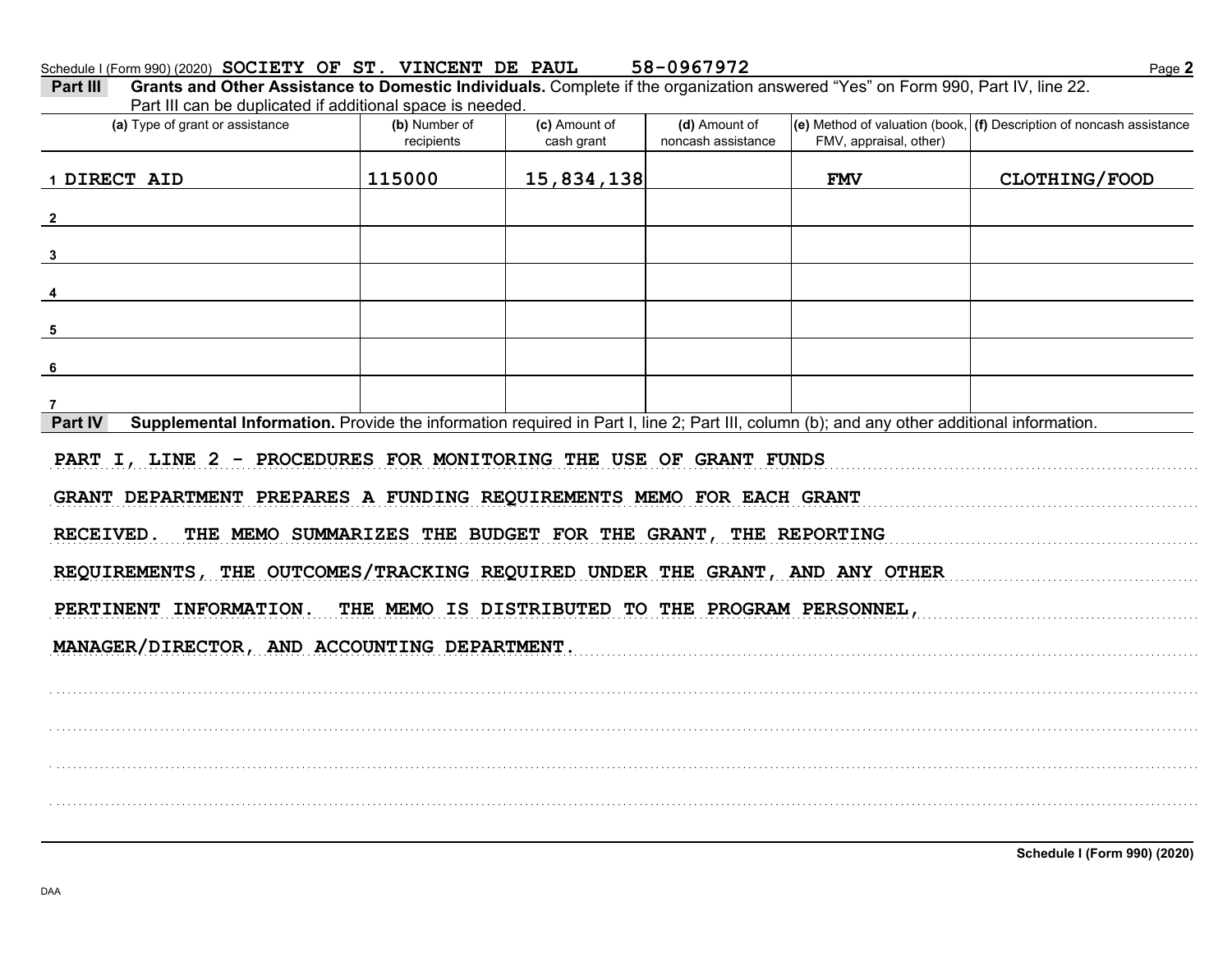|   | <b>Compensation Information</b><br><b>SCHEDULE J</b><br>For certain Officers, Directors, Trustees, Key Employees, and Highest<br>(Form 990)                                                                                |                                                                                                      |                                                                                                                      | OMB No. 1545-0047                     |                            |            |                  |
|---|----------------------------------------------------------------------------------------------------------------------------------------------------------------------------------------------------------------------------|------------------------------------------------------------------------------------------------------|----------------------------------------------------------------------------------------------------------------------|---------------------------------------|----------------------------|------------|------------------|
|   |                                                                                                                                                                                                                            |                                                                                                      | <b>Compensated Employees</b><br>> Complete if the organization answered "Yes" on Form 990, Part IV, line 23.         |                                       | <b>Open to Public</b>      |            |                  |
|   | Department of the Treasury<br>Internal Revenue Service                                                                                                                                                                     |                                                                                                      | Attach to Form 990.<br>Go to www.irs.gov/Form990 for instructions and the latest information.                        |                                       |                            | Inspection |                  |
|   | Name of the organization                                                                                                                                                                                                   | SOCIETY OF ST. VINCENT DE PAUL                                                                       |                                                                                                                      | <b>Employer identification number</b> |                            |            |                  |
|   |                                                                                                                                                                                                                            | GEORGIA, INC.                                                                                        |                                                                                                                      | 58-0967972                            |                            |            |                  |
|   | Part I                                                                                                                                                                                                                     | <b>Questions Regarding Compensation</b>                                                              |                                                                                                                      |                                       |                            |            |                  |
|   |                                                                                                                                                                                                                            |                                                                                                      | 1a Check the appropriate box(es) if the organization provided any of the following to or for a person listed on Form |                                       |                            | Yes        | No               |
|   |                                                                                                                                                                                                                            |                                                                                                      | 990, Part VII, Section A, line 1a. Complete Part III to provide any relevant information regarding these items.      |                                       |                            |            |                  |
|   | First-class or charter travel                                                                                                                                                                                              |                                                                                                      | Housing allowance or residence for personal use                                                                      |                                       |                            |            |                  |
|   | Travel for companions                                                                                                                                                                                                      |                                                                                                      | Payments for business use of personal residence                                                                      |                                       |                            |            |                  |
|   |                                                                                                                                                                                                                            | Tax indemnification and gross-up payments                                                            | Health or social club dues or initiation fees                                                                        |                                       |                            |            |                  |
|   | Discretionary spending account                                                                                                                                                                                             |                                                                                                      | Personal services (such as maid, chauffeur, chef)                                                                    |                                       |                            |            |                  |
|   |                                                                                                                                                                                                                            |                                                                                                      |                                                                                                                      |                                       |                            |            |                  |
|   | <b>b</b> If any of the boxes on line 1a are checked, did the organization follow a written policy regarding payment<br>or reimbursement or provision of all of the expenses described above? If "No," complete Part III to |                                                                                                      |                                                                                                                      |                                       |                            |            |                  |
|   |                                                                                                                                                                                                                            |                                                                                                      |                                                                                                                      |                                       | 1b                         |            |                  |
|   |                                                                                                                                                                                                                            |                                                                                                      |                                                                                                                      |                                       |                            |            |                  |
| 2 |                                                                                                                                                                                                                            |                                                                                                      | Did the organization require substantiation prior to reimbursing or allowing expenses incurred by all                |                                       |                            |            |                  |
|   |                                                                                                                                                                                                                            |                                                                                                      | directors, trustees, and officers, including the CEO/Executive Director, regarding the items checked on line         |                                       |                            |            |                  |
|   |                                                                                                                                                                                                                            |                                                                                                      |                                                                                                                      |                                       | $\mathbf{2}$               |            |                  |
|   |                                                                                                                                                                                                                            |                                                                                                      |                                                                                                                      |                                       |                            |            |                  |
| 3 |                                                                                                                                                                                                                            | Indicate which, if any, of the following the organization used to establish the compensation of the  |                                                                                                                      |                                       |                            |            |                  |
|   |                                                                                                                                                                                                                            |                                                                                                      | organization's CEO/Executive Director. Check all that apply. Do not check any boxes for methods used by a            |                                       |                            |            |                  |
|   |                                                                                                                                                                                                                            |                                                                                                      | related organization to establish compensation of the CEO/Executive Director, but explain in Part III.               |                                       |                            |            |                  |
|   | Compensation committee                                                                                                                                                                                                     |                                                                                                      | Written employment contract<br>$\overline{\mathbf{x}}$<br>Compensation survey or study                               |                                       |                            |            |                  |
|   | Form 990 of other organizations                                                                                                                                                                                            | Independent compensation consultant                                                                  | $\overline{\mathbf{x}}$<br>Approval by the board or compensation committee                                           |                                       |                            |            |                  |
|   |                                                                                                                                                                                                                            |                                                                                                      |                                                                                                                      |                                       |                            |            |                  |
| 4 |                                                                                                                                                                                                                            |                                                                                                      | During the year, did any person listed on Form 990, Part VII, Section A, line 1a, with respect to the filing         |                                       |                            |            |                  |
|   | organization or a related organization:                                                                                                                                                                                    |                                                                                                      |                                                                                                                      |                                       |                            |            |                  |
|   |                                                                                                                                                                                                                            | a Receive a severance payment or change-of-control payment?                                          |                                                                                                                      |                                       | 4a                         |            | X                |
|   |                                                                                                                                                                                                                            |                                                                                                      |                                                                                                                      |                                       | 4b                         |            | $\mathbf x$      |
|   |                                                                                                                                                                                                                            |                                                                                                      |                                                                                                                      |                                       | 4c                         |            | X                |
|   |                                                                                                                                                                                                                            |                                                                                                      | If "Yes" to any of lines 4a-c, list the persons and provide the applicable amounts for each item in Part III.        |                                       |                            |            |                  |
|   |                                                                                                                                                                                                                            |                                                                                                      |                                                                                                                      |                                       |                            |            |                  |
|   |                                                                                                                                                                                                                            | Only section 501(c)(3), 501(c)(4), and 501(c)(29) organizations must complete lines 5-9.             |                                                                                                                      |                                       |                            |            |                  |
| 5 |                                                                                                                                                                                                                            | For persons listed on Form 990, Part VII, Section A, line 1a, did the organization pay or accrue any |                                                                                                                      |                                       |                            |            |                  |
|   |                                                                                                                                                                                                                            | compensation contingent on the revenues of:                                                          |                                                                                                                      |                                       |                            |            |                  |
|   |                                                                                                                                                                                                                            |                                                                                                      | a The organization? encourance and a set of the contract of the contract of the organization?                        |                                       | 5a<br>5 <sub>b</sub>       |            | X<br>$\mathbf x$ |
|   |                                                                                                                                                                                                                            | If "Yes" on line 5a or 5b, describe in Part III.                                                     |                                                                                                                      |                                       |                            |            |                  |
|   |                                                                                                                                                                                                                            |                                                                                                      |                                                                                                                      |                                       |                            |            |                  |
| 6 |                                                                                                                                                                                                                            | For persons listed on Form 990, Part VII, Section A, line 1a, did the organization pay or accrue any |                                                                                                                      |                                       |                            |            |                  |
|   |                                                                                                                                                                                                                            | compensation contingent on the net earnings of:                                                      |                                                                                                                      |                                       |                            |            |                  |
|   | a The organization?                                                                                                                                                                                                        |                                                                                                      |                                                                                                                      |                                       | 6a                         |            | X                |
|   |                                                                                                                                                                                                                            |                                                                                                      |                                                                                                                      |                                       | 6b                         |            | $\mathbf x$      |
|   |                                                                                                                                                                                                                            | If "Yes" on line 6a or 6b, describe in Part III.                                                     |                                                                                                                      |                                       |                            |            |                  |
|   |                                                                                                                                                                                                                            |                                                                                                      |                                                                                                                      |                                       |                            |            |                  |
| 7 |                                                                                                                                                                                                                            |                                                                                                      | For persons listed on Form 990, Part VII, Section A, line 1a, did the organization provide any nonfixed              |                                       |                            |            |                  |
|   |                                                                                                                                                                                                                            | payments not described on lines 5 and 6? If "Yes," describe in Part III                              |                                                                                                                      |                                       | 7                          |            | X                |
| 8 |                                                                                                                                                                                                                            |                                                                                                      | Were any amounts reported on Form 990, Part VII, paid or accrued pursuant to a contract that was subject             |                                       |                            |            |                  |
|   |                                                                                                                                                                                                                            |                                                                                                      | to the initial contract exception described in Regulations section 53.4958-4(a)(3)? If "Yes," describe               |                                       |                            |            |                  |
|   |                                                                                                                                                                                                                            |                                                                                                      |                                                                                                                      |                                       | 8                          |            | X                |
| 9 |                                                                                                                                                                                                                            |                                                                                                      | If "Yes" on line 8, did the organization also follow the rebuttable presumption procedure described in               |                                       |                            |            |                  |
|   | Regulations section 53.4958-6(c)?                                                                                                                                                                                          |                                                                                                      |                                                                                                                      |                                       | 9                          |            |                  |
|   |                                                                                                                                                                                                                            | For Paperwork Reduction Act Notice, see the Instructions for Form 990.                               |                                                                                                                      |                                       | Schedule J (Form 990) 2020 |            |                  |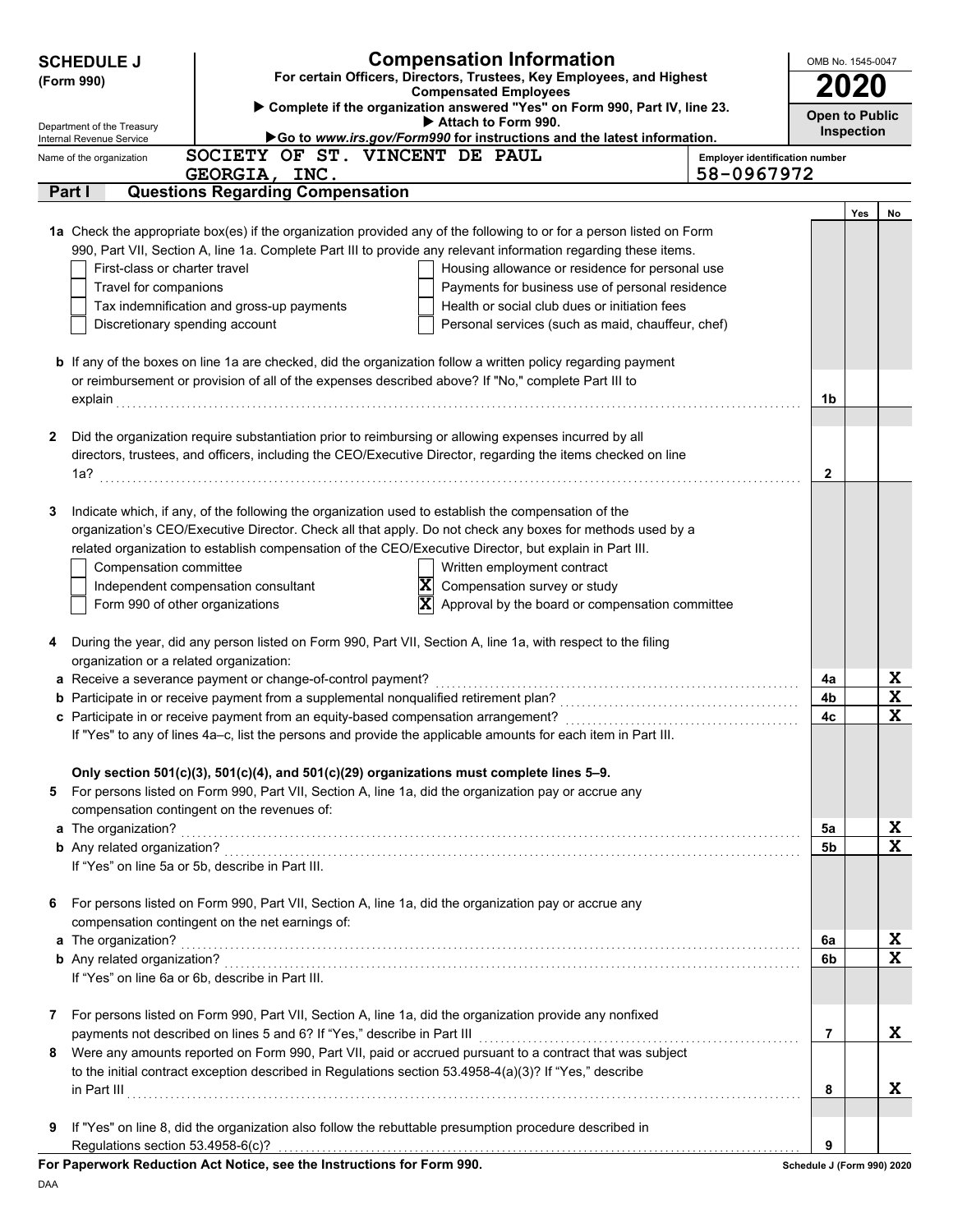#### SOCIETY OF ST. VINCENT DE PAUL 58-0967972 Schedule J (Form 990) 2020

### Officers, Directors, Trustees, Key Employees, and Highest Compensated Employees. Use duplicate copies if additional space is needed. Part II

For each individual whose compensation must be reported on Schedule J, report compensation from the organization on row (i) and from related organizations, described in the instructions, on row (ii). Do not list any individuals that aren't listed on Form 990, Part VII.

Note: The sum of columns (B)(i)-(iii) for each listed individual must equal the total amount of Form 990, Part VII, Section A, line 1a, applicable column (D) and (E) amounts for that individual.

|                      | (B) Breakdown of W-2 and/or 1099-MISC compensation                 |  |                                                                             | (C) Retirement and | (D) Nontaxable | (E) Total of columns | $(F)$ Compensation<br>in column $(B)$ reported |  |
|----------------------|--------------------------------------------------------------------|--|-----------------------------------------------------------------------------|--------------------|----------------|----------------------|------------------------------------------------|--|
| (A) Name and Title   | (ii) Bonus & incentive<br>compensation<br>(i) Base<br>compensation |  | other deferred<br>(iii) Other<br>reportable<br>compensation<br>compensation |                    | benefits       | $(B)(i)$ – $(D)$     | as deferred on prior<br>Form 990               |  |
| JOHN BERRY<br>(i)    | 144,974                                                            |  | ∩                                                                           | 7,356              | 6,667          | 158,997              | 0                                              |  |
| 1 EXECUTIVE DIRECTOR | 0                                                                  |  |                                                                             | 0                  | $\Omega$       | 0                    | 0                                              |  |
|                      |                                                                    |  |                                                                             |                    |                |                      |                                                |  |
| $\overline{2}$       |                                                                    |  |                                                                             |                    |                |                      |                                                |  |
| (i)                  |                                                                    |  |                                                                             |                    |                |                      |                                                |  |
| 3                    |                                                                    |  |                                                                             |                    |                |                      |                                                |  |
| (i)                  |                                                                    |  |                                                                             |                    |                |                      |                                                |  |
|                      |                                                                    |  |                                                                             |                    |                |                      |                                                |  |
| (i)                  |                                                                    |  |                                                                             |                    |                |                      |                                                |  |
| 5                    |                                                                    |  |                                                                             |                    |                |                      |                                                |  |
| (i)                  |                                                                    |  |                                                                             |                    |                |                      |                                                |  |
| 6                    |                                                                    |  |                                                                             |                    |                |                      |                                                |  |
| (i)                  |                                                                    |  |                                                                             |                    |                |                      |                                                |  |
| $\overline{7}$       |                                                                    |  |                                                                             |                    |                |                      |                                                |  |
|                      |                                                                    |  |                                                                             |                    |                |                      |                                                |  |
| 8                    |                                                                    |  |                                                                             |                    |                |                      |                                                |  |
|                      |                                                                    |  |                                                                             |                    |                |                      |                                                |  |
| 9                    |                                                                    |  |                                                                             |                    |                |                      |                                                |  |
|                      |                                                                    |  |                                                                             |                    |                |                      |                                                |  |
| 10                   |                                                                    |  |                                                                             |                    |                |                      |                                                |  |
| (i)                  |                                                                    |  |                                                                             |                    |                |                      |                                                |  |
| 11                   |                                                                    |  |                                                                             |                    |                |                      |                                                |  |
|                      |                                                                    |  |                                                                             |                    |                |                      |                                                |  |
| 12                   |                                                                    |  |                                                                             |                    |                |                      |                                                |  |
| (i)                  |                                                                    |  |                                                                             |                    |                |                      |                                                |  |
| 13                   |                                                                    |  |                                                                             |                    |                |                      |                                                |  |
| (i)                  |                                                                    |  |                                                                             |                    |                |                      |                                                |  |
| 14                   |                                                                    |  |                                                                             |                    |                |                      |                                                |  |
|                      |                                                                    |  |                                                                             |                    |                |                      |                                                |  |
| 15                   |                                                                    |  |                                                                             |                    |                |                      |                                                |  |
|                      |                                                                    |  |                                                                             |                    |                |                      |                                                |  |
| 16                   |                                                                    |  |                                                                             |                    |                |                      |                                                |  |
|                      |                                                                    |  |                                                                             |                    |                |                      |                                                |  |

Schedule J (Form 990) 2020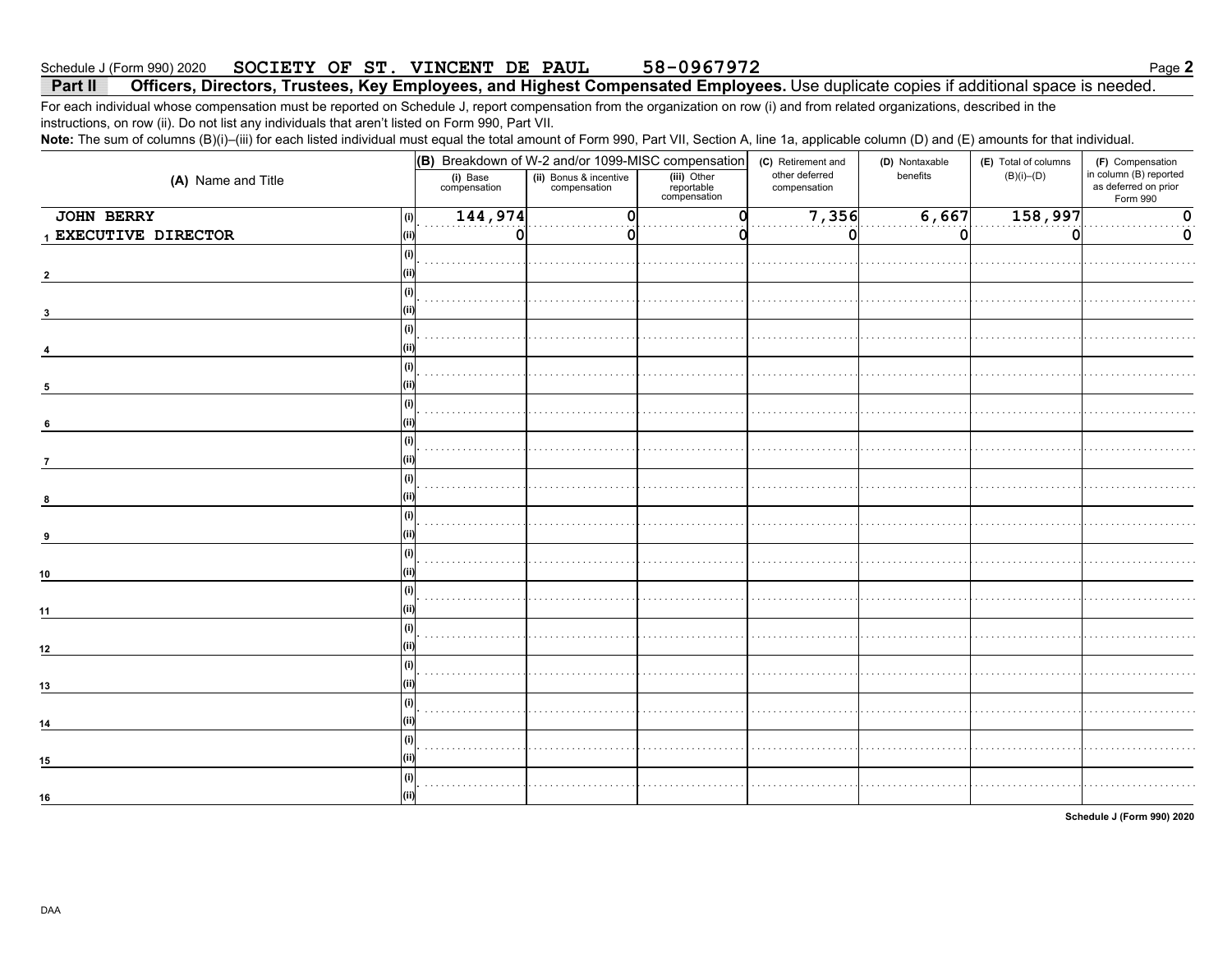Part III **Supplemental Information** 

Provide the information, explanation, or descriptions required for Part I, lines 1a, 1b, 3, 4a, 4b, 4c, 5a, 5b, 6a, 6b, 7, and 8, and for Part II. Also complete this part for any additional information.

Schedule J (Form 990) 2020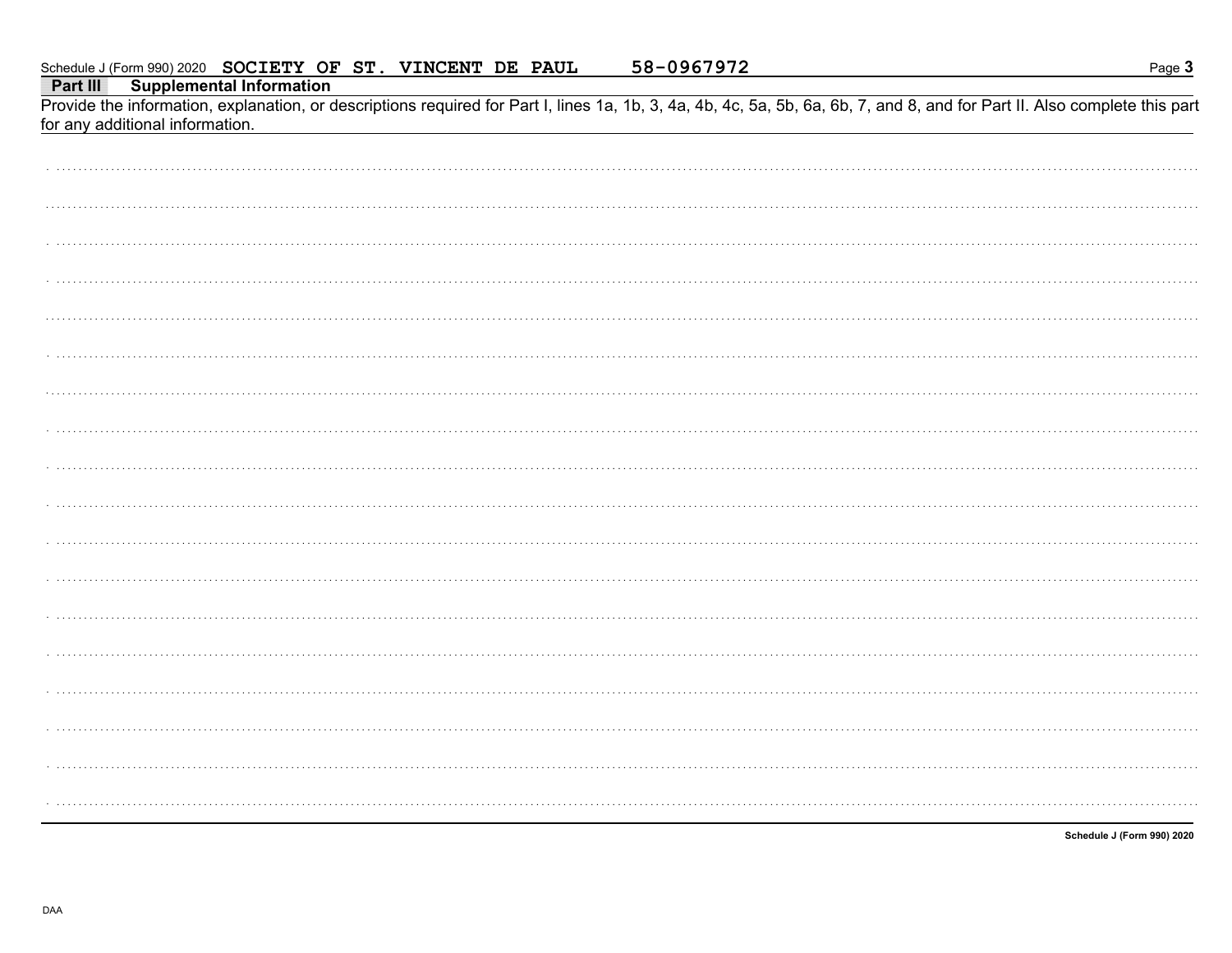| <b>SCHEDULE M</b> |  |
|-------------------|--|
| (Form 990)        |  |

# **Noncash Contributions**

OMB No. 1545-0047 **2020**

 **Attach to Form 990.**

**Inspection Open To Public**

|              | Department of the Treasury<br>Internal Revenue Service                                                                                                                    |                               |                                                        | Go to www.irs.gov/Form990 for instructions and the latest information.             |    |                                                              | Inspection |            |     |
|--------------|---------------------------------------------------------------------------------------------------------------------------------------------------------------------------|-------------------------------|--------------------------------------------------------|------------------------------------------------------------------------------------|----|--------------------------------------------------------------|------------|------------|-----|
|              | Name of the organization                                                                                                                                                  |                               | SOCIETY OF ST. VINCENT DE PAUL                         |                                                                                    |    | <b>Employer identification number</b>                        |            |            |     |
|              | GEORGIA, INC.                                                                                                                                                             |                               |                                                        |                                                                                    |    | 58-0967972                                                   |            |            |     |
|              | <b>Types of Property</b><br>Part I                                                                                                                                        |                               |                                                        |                                                                                    |    |                                                              |            |            |     |
|              |                                                                                                                                                                           | (a)<br>Check if<br>applicable | (b)<br>Number of contributions or<br>items contributed | (c)<br>Noncash contribution<br>amounts reported on<br>Form 990, Part VIII, line 1g |    | (d)<br>Method of determining<br>noncash contribution amounts |            |            |     |
| 1            | Art — Works of art <b>Communist Art</b>                                                                                                                                   |                               |                                                        |                                                                                    |    |                                                              |            |            |     |
| $\mathbf{2}$ | Art - Historical treasures                                                                                                                                                |                               |                                                        |                                                                                    |    |                                                              |            |            |     |
| 3            | Art - Fractional interests                                                                                                                                                |                               |                                                        |                                                                                    |    |                                                              |            |            |     |
| 4            | Books and publications                                                                                                                                                    |                               |                                                        |                                                                                    |    |                                                              |            |            |     |
| 5            | Clothing and household                                                                                                                                                    |                               |                                                        |                                                                                    |    |                                                              |            |            |     |
|              |                                                                                                                                                                           | X                             |                                                        | 3,650,111 FAIR MARKET VALUE                                                        |    |                                                              |            |            |     |
| 6            | Cars and other vehicles                                                                                                                                                   |                               |                                                        |                                                                                    |    |                                                              |            |            |     |
| 7            | Boats and planes                                                                                                                                                          |                               |                                                        |                                                                                    |    |                                                              |            |            |     |
| 8            | Intellectual property                                                                                                                                                     |                               |                                                        |                                                                                    |    |                                                              |            |            |     |
| 9            | Securities - Publicly traded                                                                                                                                              |                               |                                                        |                                                                                    |    |                                                              |            |            |     |
| 10           | Securities - Closely held stock                                                                                                                                           |                               |                                                        |                                                                                    |    |                                                              |            |            |     |
| 11           | Securities - Partnership, LLC,<br>or trust interests                                                                                                                      |                               |                                                        |                                                                                    |    |                                                              |            |            |     |
| 12           | Securities - Miscellaneous                                                                                                                                                |                               |                                                        |                                                                                    |    |                                                              |            |            |     |
| 13           | Qualified conservation                                                                                                                                                    |                               |                                                        |                                                                                    |    |                                                              |            |            |     |
|              | contribution - Historic                                                                                                                                                   |                               |                                                        |                                                                                    |    |                                                              |            |            |     |
|              | structures                                                                                                                                                                |                               |                                                        |                                                                                    |    |                                                              |            |            |     |
| 14           | Qualified conservation<br>contribution - Other [1] [1] [1] [1] contribution - Other                                                                                       |                               |                                                        |                                                                                    |    |                                                              |            |            |     |
| 15           | Real estate - Residential                                                                                                                                                 |                               |                                                        |                                                                                    |    |                                                              |            |            |     |
| 16           | Real estate - Commercial                                                                                                                                                  |                               |                                                        |                                                                                    |    |                                                              |            |            |     |
| 17           | Real estate - Other                                                                                                                                                       |                               |                                                        |                                                                                    |    |                                                              |            |            |     |
| 18           | Collectibles                                                                                                                                                              |                               |                                                        |                                                                                    |    |                                                              |            |            |     |
| 19           | Food inventory                                                                                                                                                            |                               |                                                        |                                                                                    |    |                                                              |            |            |     |
| 20           | Drugs and medical supplies                                                                                                                                                |                               |                                                        |                                                                                    |    |                                                              |            |            |     |
| 21           | Taxidermy                                                                                                                                                                 |                               |                                                        |                                                                                    |    |                                                              |            |            |     |
| 22           | Historical artifacts                                                                                                                                                      |                               |                                                        |                                                                                    |    |                                                              |            |            |     |
| 23           | Scientific specimens                                                                                                                                                      |                               |                                                        |                                                                                    |    |                                                              |            |            |     |
| 24           | Archeological artifacts                                                                                                                                                   |                               |                                                        |                                                                                    |    |                                                              |            |            |     |
| 25           | Other C PHARMACY                                                                                                                                                          | $\mathbf x$                   | $\mathbf 1$                                            | 504,387 FAIR MARKET VALUE                                                          |    |                                                              |            |            |     |
| 26           | Other $\blacktriangleright$ (                                                                                                                                             |                               |                                                        |                                                                                    |    |                                                              |            |            |     |
| 27           | Other $\blacktriangleright$ (                                                                                                                                             |                               |                                                        |                                                                                    |    |                                                              |            |            |     |
| 28           | Other $\blacktriangleright$ (                                                                                                                                             |                               |                                                        |                                                                                    |    |                                                              |            |            |     |
| 29           | Number of Forms 8283 received by the organization during the tax year for contributions for<br>which the organization completed Form 8283, Part IV, Donee Acknowledgement |                               |                                                        |                                                                                    | 29 |                                                              |            |            |     |
|              |                                                                                                                                                                           |                               |                                                        |                                                                                    |    |                                                              |            | <b>Yes</b> | No. |
| 30a          | During the year, did the organization receive by contribution any property reported in Part I, lines 1 through                                                            |                               |                                                        |                                                                                    |    |                                                              |            |            |     |
|              | 28, that it must hold for at least three years from the date of the initial contribution, and which isn't required                                                        |                               |                                                        |                                                                                    |    |                                                              |            |            |     |
|              | to be used for exempt purposes for the entire holding period?                                                                                                             |                               |                                                        |                                                                                    |    |                                                              | 30a        |            | X   |
| b            | If "Yes," describe the arrangement in Part II.                                                                                                                            |                               |                                                        |                                                                                    |    |                                                              |            |            |     |
| 31           | Does the organization have a gift acceptance policy that requires the review of any nonstandard                                                                           |                               |                                                        |                                                                                    |    |                                                              |            |            |     |
|              | contributions?                                                                                                                                                            |                               |                                                        |                                                                                    |    |                                                              | 31         | X          |     |
|              | 32a Does the organization hire or use third parties or related organizations to solicit, process, or sell noncash                                                         |                               |                                                        |                                                                                    |    |                                                              |            |            |     |
|              | contributions?                                                                                                                                                            |                               |                                                        |                                                                                    |    |                                                              | 32a        |            | X   |
| b            | If "Yes," describe in Part II.                                                                                                                                            |                               |                                                        |                                                                                    |    |                                                              |            |            |     |
| 33           | If the organization didn't report an amount in column (c) for a type of property for which column (a) is checked,                                                         |                               |                                                        |                                                                                    |    |                                                              |            |            |     |

describe in Part II.

**For Paperwork Reduction Act Notice, see the Instructions for Form 990. Schedule M (Form 990) 2020**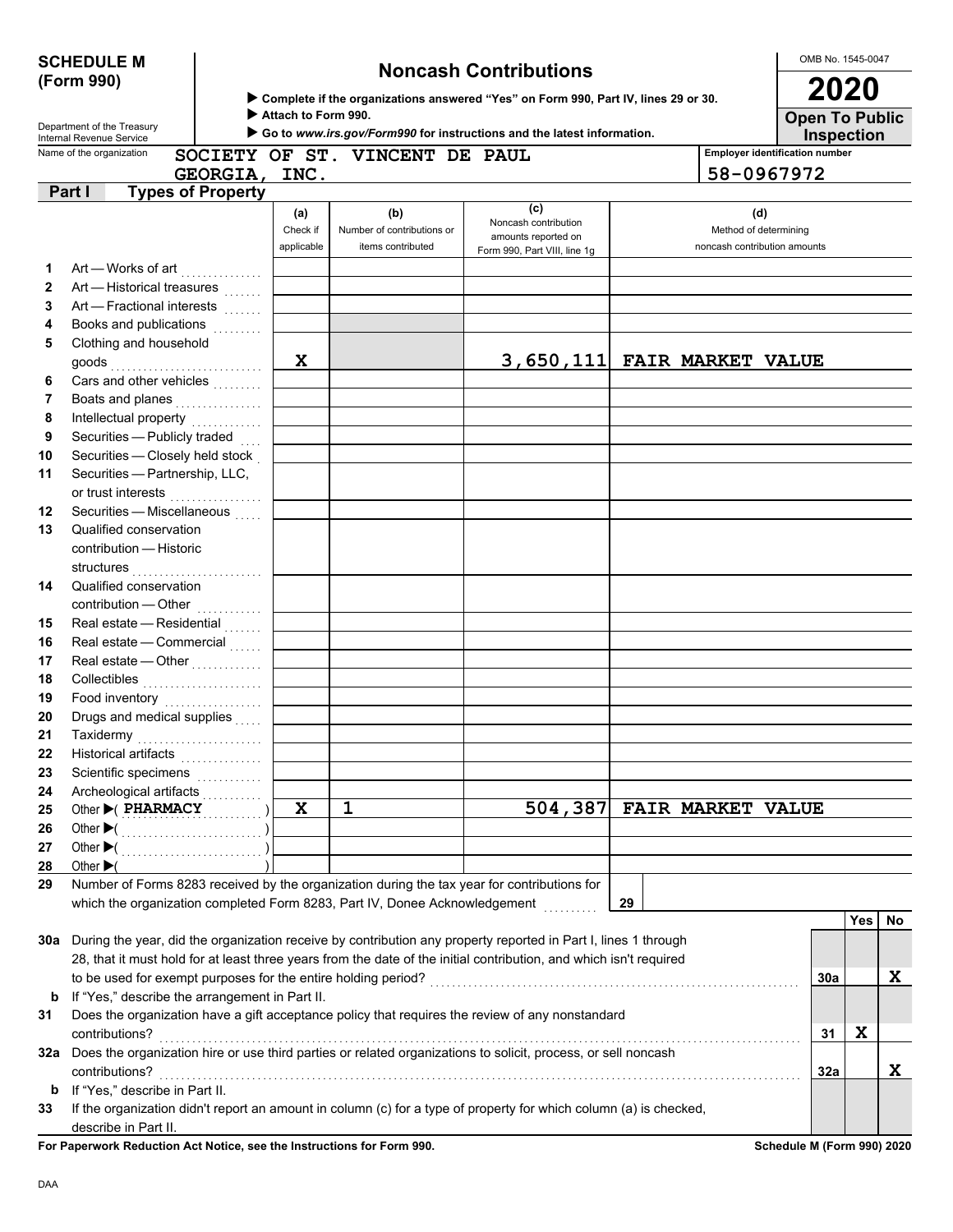|         | Schedule M (Form 990) 2020 SOCIETY OF ST. VINCENT DE PAUL                         |  | 58-0967972                                                                                                                                                                                                                   | Page 2 |
|---------|-----------------------------------------------------------------------------------|--|------------------------------------------------------------------------------------------------------------------------------------------------------------------------------------------------------------------------------|--------|
| Part II | or a combination of both. Also complete this part for any additional information. |  | Supplemental Information. Provide the information required by Part I, lines 30b, 32b, and 33, and whether<br>the organization is reporting in Part I, column (b), the number of contributions, the number of items received, |        |
|         |                                                                                   |  |                                                                                                                                                                                                                              |        |
|         |                                                                                   |  |                                                                                                                                                                                                                              |        |
|         |                                                                                   |  |                                                                                                                                                                                                                              |        |
|         |                                                                                   |  |                                                                                                                                                                                                                              |        |
|         |                                                                                   |  |                                                                                                                                                                                                                              |        |
|         |                                                                                   |  |                                                                                                                                                                                                                              |        |
|         |                                                                                   |  |                                                                                                                                                                                                                              |        |
|         |                                                                                   |  |                                                                                                                                                                                                                              |        |
|         |                                                                                   |  |                                                                                                                                                                                                                              |        |
|         |                                                                                   |  |                                                                                                                                                                                                                              |        |
|         |                                                                                   |  |                                                                                                                                                                                                                              |        |
|         |                                                                                   |  |                                                                                                                                                                                                                              |        |
|         |                                                                                   |  |                                                                                                                                                                                                                              |        |
|         |                                                                                   |  |                                                                                                                                                                                                                              |        |
|         |                                                                                   |  |                                                                                                                                                                                                                              |        |
|         |                                                                                   |  |                                                                                                                                                                                                                              |        |
|         |                                                                                   |  |                                                                                                                                                                                                                              |        |
|         |                                                                                   |  |                                                                                                                                                                                                                              |        |
|         |                                                                                   |  |                                                                                                                                                                                                                              |        |
|         |                                                                                   |  |                                                                                                                                                                                                                              |        |
|         |                                                                                   |  |                                                                                                                                                                                                                              |        |
|         |                                                                                   |  |                                                                                                                                                                                                                              |        |
|         |                                                                                   |  |                                                                                                                                                                                                                              |        |
|         |                                                                                   |  |                                                                                                                                                                                                                              |        |
|         |                                                                                   |  |                                                                                                                                                                                                                              |        |
|         |                                                                                   |  |                                                                                                                                                                                                                              |        |
|         |                                                                                   |  |                                                                                                                                                                                                                              |        |
|         |                                                                                   |  |                                                                                                                                                                                                                              |        |
|         |                                                                                   |  |                                                                                                                                                                                                                              |        |
|         |                                                                                   |  |                                                                                                                                                                                                                              |        |
|         |                                                                                   |  |                                                                                                                                                                                                                              | .      |
|         |                                                                                   |  |                                                                                                                                                                                                                              |        |
|         |                                                                                   |  |                                                                                                                                                                                                                              | .      |
|         |                                                                                   |  |                                                                                                                                                                                                                              |        |
|         |                                                                                   |  |                                                                                                                                                                                                                              |        |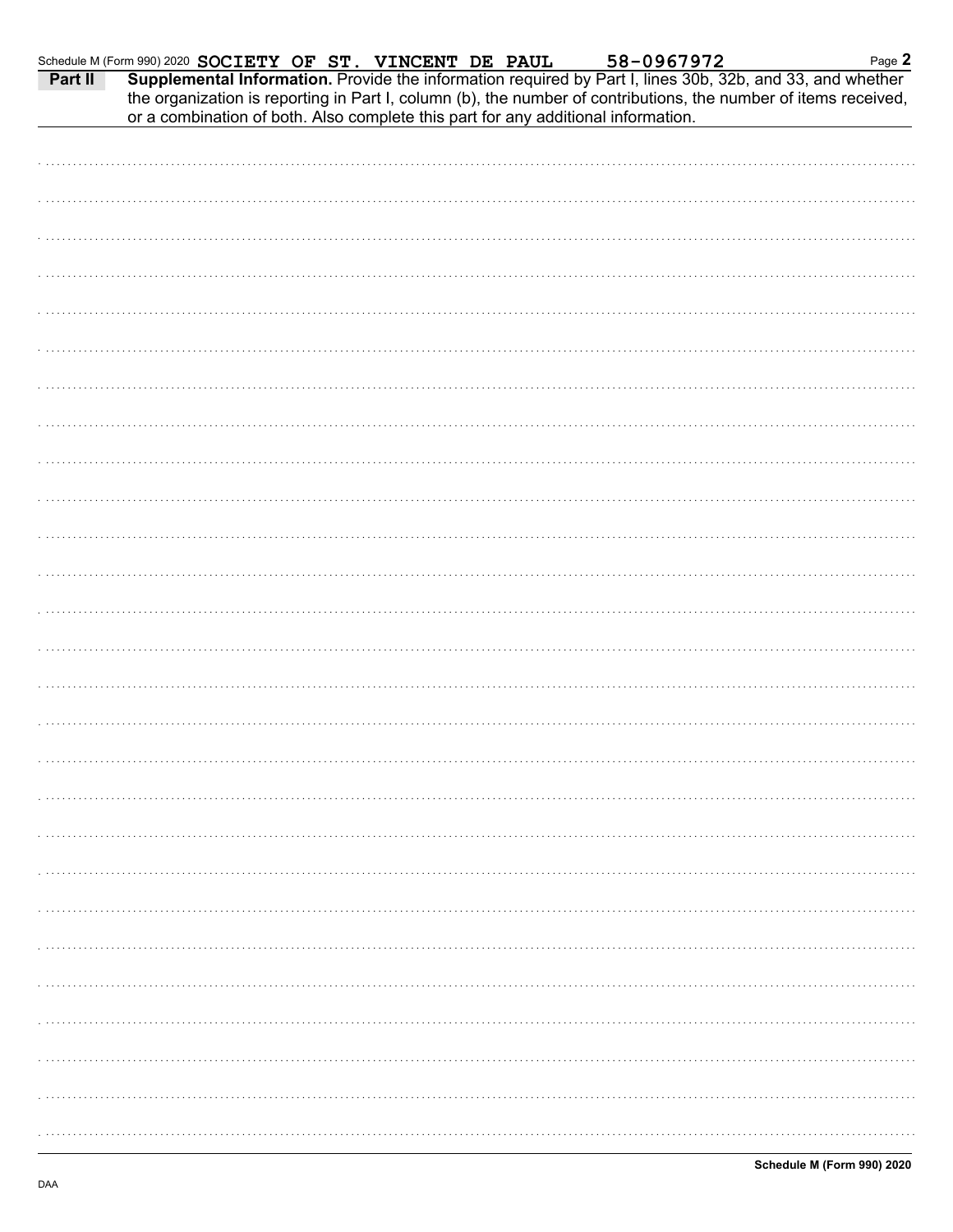| <b>SCHEDULE O</b><br>(Form 990 or 990-EZ)                                                                                                           | Supplemental Information to Form 990 or 990-EZ<br>Complete to provide information for responses to specific questions on<br>Form 990 or 990-EZ or to provide any additional information.                                                                                                                                                                                                                                                                                                                                                                                                                    | OMB No. 1545-0047<br>2020<br><b>Open to Public</b> |                                                                                                                                  |
|-----------------------------------------------------------------------------------------------------------------------------------------------------|-------------------------------------------------------------------------------------------------------------------------------------------------------------------------------------------------------------------------------------------------------------------------------------------------------------------------------------------------------------------------------------------------------------------------------------------------------------------------------------------------------------------------------------------------------------------------------------------------------------|----------------------------------------------------|----------------------------------------------------------------------------------------------------------------------------------|
| Department of the Treasury<br><b>Internal Revenue Service</b>                                                                                       | Attach to Form 990 or 990-EZ.<br>Go to www.irs.gov/Form990 for the latest information.                                                                                                                                                                                                                                                                                                                                                                                                                                                                                                                      |                                                    | <b>Inspection</b>                                                                                                                |
| Name of the organization                                                                                                                            | <b>SOCIETY OF</b><br>ST. VINCENT DE PAUL                                                                                                                                                                                                                                                                                                                                                                                                                                                                                                                                                                    |                                                    | <b>Employer identification number</b>                                                                                            |
|                                                                                                                                                     | <b>GEORGIA,</b><br>INC.                                                                                                                                                                                                                                                                                                                                                                                                                                                                                                                                                                                     | 58-0967972                                         |                                                                                                                                  |
| <b>FORM 990</b><br>A NETWORK OF<br><b>BUILDING A MORE JUST</b><br><b>TO PEOPLE</b><br>THE<br>ACOUIRING HOLINESS.<br>WHO STAND<br>THE<br>LAITY ALSO, | ORGANIZATION'S MISSION<br>INSPIRED BY GOSPEL VALUES,<br><b>FRIENDS</b><br><b>WORLD</b><br>THROUGH PERSONAL RELATIONSHIPS WITH AND<br>IN NEED.<br><b>MISSION STATEMENT</b><br>IS<br>CLEAR:<br>VINCENTIAN MINISTRY IS A MEANS FOR<br>THE<br><b>MINISTRY OF</b><br>A VINCENTIAN TO<br><b>POWERFUL MEANS</b><br>THAT AFFECTS HOLINESS<br>IN NEED<br>IS<br>THE<br>INDIVIDUAL VINCENTIAN.<br>VATICAN II<br><b>STATES</b><br><b>THAT</b><br>HOLINESS FOR BISHOPS AND PRIESTS<br>IS<br>THEIR MINISTRY.<br>ATTENDING TO THE NEEDY AND SUFFERING,<br><b>BECAUSE</b><br>IN.<br>IS MINISTERING TO JESUS CHRIST HIMSELF. | THOSE AND<br>THIS APPLIES                          | GROWING IN HOLINESS AND<br><b>SERVICE</b><br>WITH THOSE<br>OF<br>LIFE<br>FOR<br>THE PRINCIPAL MEANS OF<br>TO THE<br>A VINCENTIAN |
| <b>FORM 990,</b><br>THE<br><b>PHARMACY</b>                                                                                                          | <b>PART</b><br>III<br>LINE 2<br>FEBRUARY 2021 TO PROVIDE<br><b>OPENED</b><br>THE<br>PUBLIC<br>IN<br>TО<br>GEORGIA RESIDENTS WHO CANNOT PAY FOR THEIR MEDICATIONS AND QUALIFY FOR OUR<br>SERVICES. THE PHARMACY PROVIDES MAINTENANCE MEDICATIONS TO ADDRESS                                                                                                                                                                                                                                                                                                                                                  |                                                    | <b>SERVICES</b><br>TО                                                                                                            |
|                                                                                                                                                     | CONDITIONS SUCH AS DIABETES, CORONARY ARTERY DISEASE, ASTHMA, COPD, AND<br>MENTAL HEALTH CONDITIONS.                                                                                                                                                                                                                                                                                                                                                                                                                                                                                                        |                                                    |                                                                                                                                  |
|                                                                                                                                                     | FORM 990, PART VI, LINE 11B - ORGANIZATION'S PROCESS TO REVIEW FORM 990                                                                                                                                                                                                                                                                                                                                                                                                                                                                                                                                     |                                                    |                                                                                                                                  |
|                                                                                                                                                     | CEO, CFO AND TREASURY MEET WITH ACCOUNTING FIRM PRIOR TO FINALIZATION.                                                                                                                                                                                                                                                                                                                                                                                                                                                                                                                                      |                                                    |                                                                                                                                  |
|                                                                                                                                                     | THEN SECOND MEETING WITH CFO AND ACCOUNTING COMMITTEE TO CONFIRM.                                                                                                                                                                                                                                                                                                                                                                                                                                                                                                                                           |                                                    |                                                                                                                                  |
| DISCLOSED ANNUALLY.                                                                                                                                 | FORM 990, PART VI, LINE 12C - ENFORCEMENT OF CONFLICTS POLICY                                                                                                                                                                                                                                                                                                                                                                                                                                                                                                                                               |                                                    |                                                                                                                                  |
|                                                                                                                                                     | For Paperwork Reduction Act Notice, see the Instructions for Form 990 or 990-EZ.                                                                                                                                                                                                                                                                                                                                                                                                                                                                                                                            |                                                    | Schedule O (Form 990 or 990-EZ) 2020                                                                                             |

DAA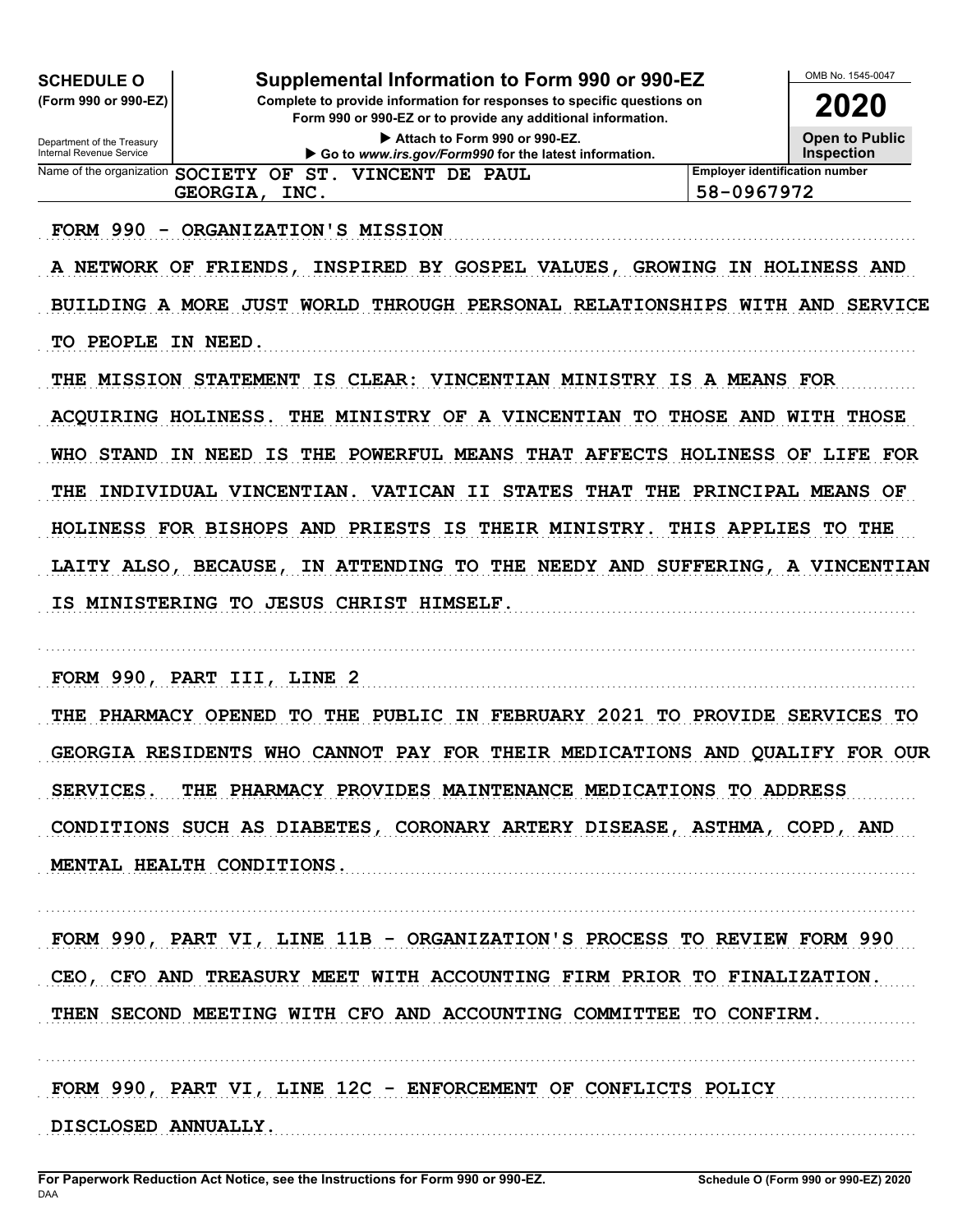| SOCIETY OF ST. VINCENT DE PAUL                                            | <b>Employer identification number</b><br>58-0967972 |
|---------------------------------------------------------------------------|-----------------------------------------------------|
|                                                                           |                                                     |
| FORM 990, PART VI, LINE 15A - COMPENSATION PROCESS FOR TOP OFFICIAL       |                                                     |
| EXECUTIVE COMMITTEE REVIEWS PERFORMANCE AGAINST GEORGIA CENTER            |                                                     |
| FOR NONPROFITS COMPENSATION SURVEY. COMPENSATION IS REVIEWED AND APPROVED |                                                     |
| BY THE GOVERNING BOARD.                                                   |                                                     |
| FORM 990, PART VI, LINE 15B - COMPENSATION PROCESS FOR OFFICERS           |                                                     |
| EXECUTIVE COMMITTEE REVIEWS PERFORMANCE AGAINST GEORGIA CENTER FOR        |                                                     |
| NONPROFITS COMPENSATION SURVEY. COMPENSATION IS REVIEWED AND APPROVED BY  |                                                     |
| THE GOVERNING BOARD.                                                      |                                                     |
|                                                                           |                                                     |
| FORM 990, PART VI, LINE 19 - GOVERNING DOCUMENTS DISCLOSURE EXPLANATION   |                                                     |
|                                                                           |                                                     |
|                                                                           |                                                     |
| AVAILABLE UPON REQUEST AND THROUGH WEBSITE.                               |                                                     |
|                                                                           |                                                     |
|                                                                           |                                                     |
|                                                                           |                                                     |
|                                                                           |                                                     |
|                                                                           |                                                     |
|                                                                           |                                                     |
|                                                                           |                                                     |
|                                                                           |                                                     |
|                                                                           |                                                     |
|                                                                           |                                                     |
|                                                                           |                                                     |
|                                                                           |                                                     |
|                                                                           |                                                     |

| PAGE 1 OF |  |                                      |
|-----------|--|--------------------------------------|
|           |  | Schedule O (Form 990 or 990-F7) 2020 |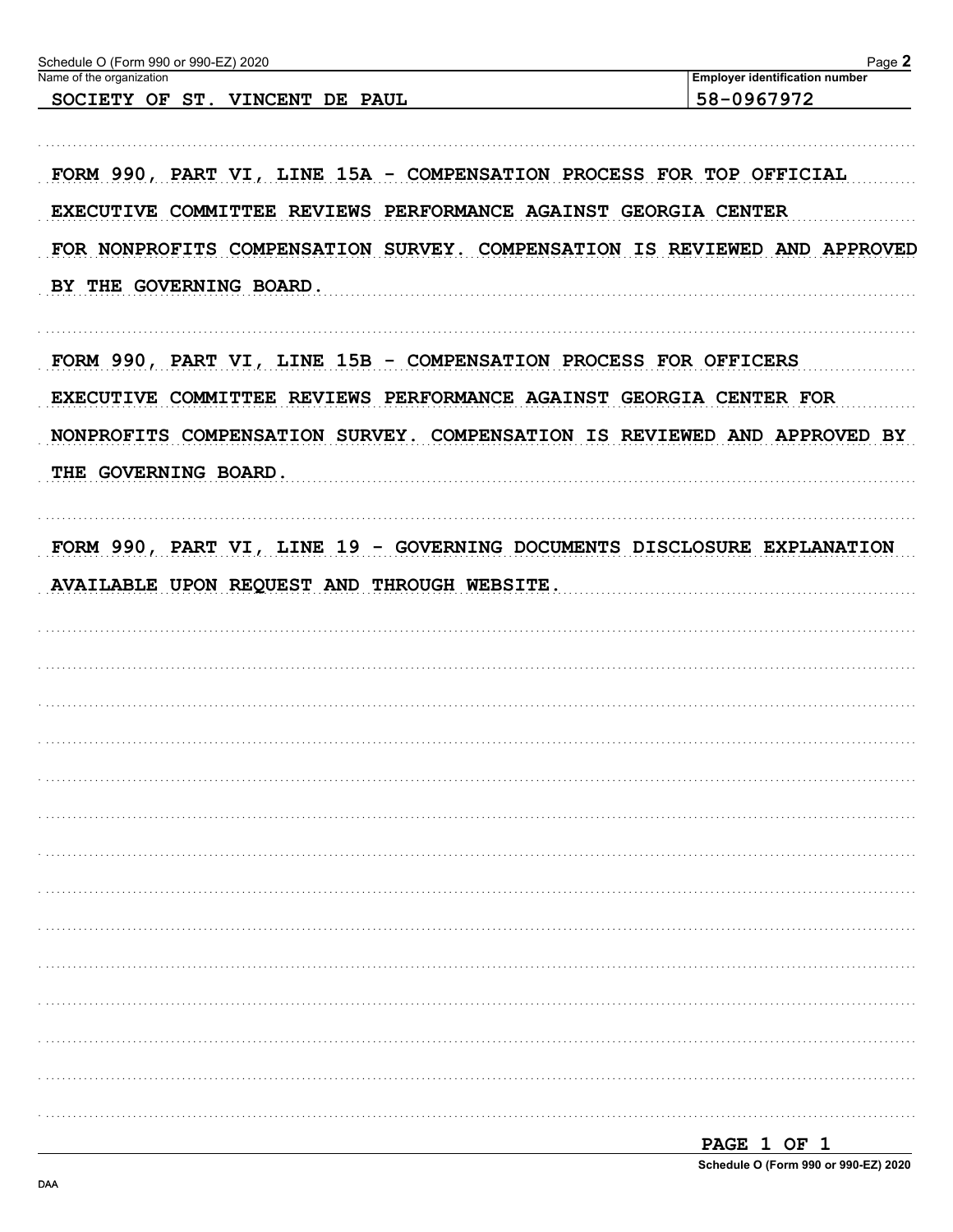| <b>SCHEDULE R</b><br>(Form 990)<br>Department of the Treasury<br>Internal Revenue Service | <b>Related Organizations and Unrelated Partnerships</b><br>> Complete if the organization answered "Yes" on Form 990, Part IV, line 33, 34, 35b, 36, or 37.<br>Go to www.irs.gov/Form990 for instructions and the latest information. |                         | Attach to Form 990.                                 |                                   |                     |                                                           |                                                     | OMB No. 1545-0047<br><b>Open to Public</b><br><b>Inspection</b> |                                                              |
|-------------------------------------------------------------------------------------------|---------------------------------------------------------------------------------------------------------------------------------------------------------------------------------------------------------------------------------------|-------------------------|-----------------------------------------------------|-----------------------------------|---------------------|-----------------------------------------------------------|-----------------------------------------------------|-----------------------------------------------------------------|--------------------------------------------------------------|
| Name of the organization                                                                  | SOCIETY OF ST. VINCENT DE PAUL<br>GEORGIA, INC.                                                                                                                                                                                       |                         |                                                     |                                   |                     |                                                           | <b>Employer identification number</b><br>58-0967972 |                                                                 |                                                              |
| Part I                                                                                    | Identification of Disregarded Entities. Complete if the organization answered "Yes" on Form 990, Part IV, line 33.                                                                                                                    |                         |                                                     |                                   |                     |                                                           |                                                     |                                                                 |                                                              |
|                                                                                           | (a)<br>Name, address, and EIN (if applicable) of disregarded entity                                                                                                                                                                   | (b)<br>Primary activity | (c)<br>Legal domicile (state<br>or foreign country) |                                   | (d)<br>Total income |                                                           | (e)<br>End-of-year assets                           | (f)<br>Direct controlling<br>entity                             |                                                              |
| 2050 SVDP, LLC<br>(1)<br><b>ATLANTA</b><br>(2)                                            | 2050 CHAMBLEE TUCKER ROAD, SUITE C84-1973343<br>GA 30341                                                                                                                                                                              | <b>SUPPORT</b>          | GA                                                  |                                   |                     | 99,021                                                    | 54,486                                              | N/A                                                             |                                                              |
|                                                                                           |                                                                                                                                                                                                                                       |                         |                                                     |                                   |                     |                                                           |                                                     |                                                                 |                                                              |
| (3)                                                                                       |                                                                                                                                                                                                                                       |                         |                                                     |                                   |                     |                                                           |                                                     |                                                                 |                                                              |
| (4)                                                                                       |                                                                                                                                                                                                                                       |                         |                                                     |                                   |                     |                                                           |                                                     |                                                                 |                                                              |
| (5)                                                                                       |                                                                                                                                                                                                                                       |                         |                                                     |                                   |                     |                                                           |                                                     |                                                                 |                                                              |
| Part II                                                                                   | Identification of Related Tax-Exempt Organizations. Complete if the organization answered "Yes" on Form 990, Part IV, line 34, because it had<br>one or more related tax-exempt organizations during the tax year.                    |                         |                                                     |                                   |                     |                                                           |                                                     |                                                                 |                                                              |
|                                                                                           | (a)<br>Name, address, and EIN of related organization                                                                                                                                                                                 | (b)<br>Primary activity | (c)<br>Legal domicile (state<br>or foreign country) | (d)<br><b>Exempt Code section</b> |                     | (e)<br>Public charity status<br>(if section $501(c)(3)$ ) | (f)<br>Direct controlling<br>entity                 | Yes                                                             | (g)<br>Section 512(b)(13)<br>controlled entity?<br><b>No</b> |
| (1)<br><b>ATLANTA</b>                                                                     | SVDP GEORGIA SUPPORT ORGANIZATION<br>2050-C CHAMBLEE TUCKER ROAD<br>84-3675811<br>GA 30341                                                                                                                                            | <b>PROPERTY</b>         | <b>GA</b>                                           | 501C3                             |                     | 12A                                                       | SOCIETY OF                                          | x                                                               |                                                              |
| (2)                                                                                       |                                                                                                                                                                                                                                       |                         |                                                     |                                   |                     |                                                           |                                                     |                                                                 |                                                              |
| (3)                                                                                       |                                                                                                                                                                                                                                       |                         |                                                     |                                   |                     |                                                           |                                                     |                                                                 |                                                              |
|                                                                                           |                                                                                                                                                                                                                                       |                         |                                                     |                                   |                     |                                                           |                                                     |                                                                 |                                                              |
| (4)                                                                                       |                                                                                                                                                                                                                                       |                         |                                                     |                                   |                     |                                                           |                                                     |                                                                 |                                                              |
| (5)                                                                                       |                                                                                                                                                                                                                                       |                         |                                                     |                                   |                     |                                                           |                                                     |                                                                 |                                                              |
|                                                                                           |                                                                                                                                                                                                                                       |                         |                                                     |                                   |                     |                                                           |                                                     |                                                                 |                                                              |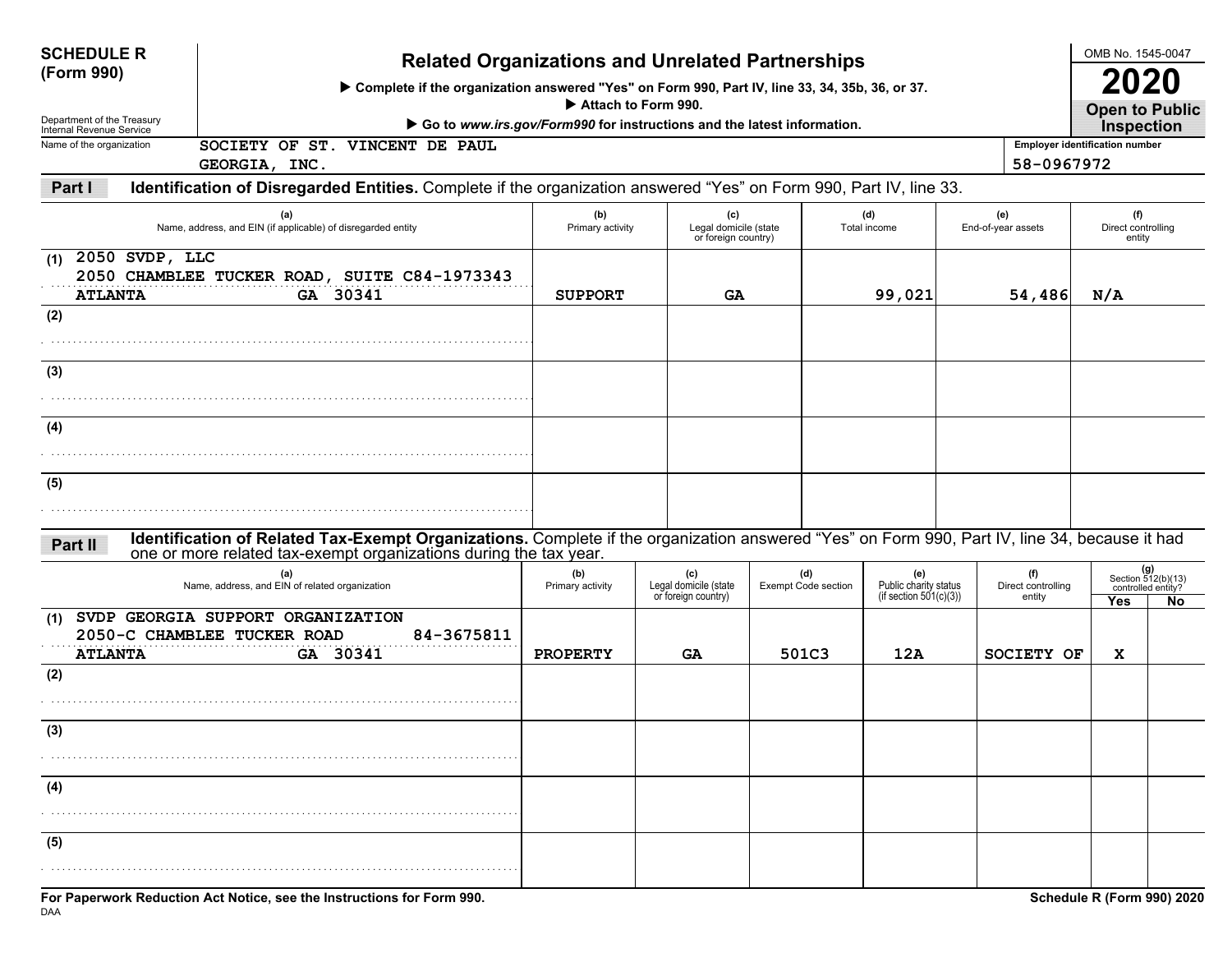#### Schedule R (Form 990) 2020 Page **2 SOCIETY OF ST. VINCENT DE PAUL 58-0967972**

| because it had one or more related organizations treated as a partnership during the tax year.<br>(a)                                                                                                                                                                                   | (b)                     | (c)                                                   | (d)                                                    | (e)                                                                                              | (f)                                                    | (g)                             | (h)                                   | (i)                                                              | (j)                                | (k)                                                   |
|-----------------------------------------------------------------------------------------------------------------------------------------------------------------------------------------------------------------------------------------------------------------------------------------|-------------------------|-------------------------------------------------------|--------------------------------------------------------|--------------------------------------------------------------------------------------------------|--------------------------------------------------------|---------------------------------|---------------------------------------|------------------------------------------------------------------|------------------------------------|-------------------------------------------------------|
| Name, address, and EIN of<br>related organization                                                                                                                                                                                                                                       | Primary activity        | Legal<br>domicile<br>(state or<br>foreign<br>country) | Direct controlling<br>entity                           | Predominant<br>income (related,<br>unrelated,<br>excluded from<br>tax under<br>sections 512-514) | Share of total<br>income                               | Share of end-of-<br>year assets | Dispro-<br>portionate<br>alloc.?      | Code V-UBI<br>amount in box 20<br>of Schedule K-1<br>(Form 1065) | General or<br>managing<br>partner? | Percentage<br>ownership                               |
| (1)                                                                                                                                                                                                                                                                                     |                         |                                                       |                                                        |                                                                                                  |                                                        |                                 | Yes No                                |                                                                  | Yes No                             |                                                       |
|                                                                                                                                                                                                                                                                                         |                         |                                                       |                                                        |                                                                                                  |                                                        |                                 |                                       |                                                                  |                                    |                                                       |
|                                                                                                                                                                                                                                                                                         |                         |                                                       |                                                        |                                                                                                  |                                                        |                                 |                                       |                                                                  |                                    |                                                       |
| (2)                                                                                                                                                                                                                                                                                     |                         |                                                       |                                                        |                                                                                                  |                                                        |                                 |                                       |                                                                  |                                    |                                                       |
|                                                                                                                                                                                                                                                                                         |                         |                                                       |                                                        |                                                                                                  |                                                        |                                 |                                       |                                                                  |                                    |                                                       |
| (3)                                                                                                                                                                                                                                                                                     |                         |                                                       |                                                        |                                                                                                  |                                                        |                                 |                                       |                                                                  |                                    |                                                       |
|                                                                                                                                                                                                                                                                                         |                         |                                                       |                                                        |                                                                                                  |                                                        |                                 |                                       |                                                                  |                                    |                                                       |
| (4)                                                                                                                                                                                                                                                                                     |                         |                                                       |                                                        |                                                                                                  |                                                        |                                 |                                       |                                                                  |                                    |                                                       |
|                                                                                                                                                                                                                                                                                         |                         |                                                       |                                                        |                                                                                                  |                                                        |                                 |                                       |                                                                  |                                    |                                                       |
|                                                                                                                                                                                                                                                                                         |                         |                                                       |                                                        |                                                                                                  |                                                        |                                 |                                       |                                                                  |                                    |                                                       |
| Part IV                                                                                                                                                                                                                                                                                 |                         |                                                       |                                                        |                                                                                                  |                                                        |                                 |                                       |                                                                  |                                    |                                                       |
| Identification of Related Organizations Taxable as a Corporation or Trust. Complete if the organization answered "Yes" on Form 990, Part IV, line 34, because it had one or more related organizations treated as a corporatio<br>(a)<br>Name, address, and EIN of related organization | (b)<br>Primary activity |                                                       | (c)<br>Legal domicile<br>(state or<br>foreign country) | (d)<br>Direct controlling<br>entity                                                              | (e)<br>Type of entity<br>(C corp, S corp,<br>or trust) | (f)<br>Share of total<br>income | (g)<br>Share of<br>end-of-year assets | (h)<br>Percentage<br>ownership                                   |                                    | (i)<br>Section<br>512(b)(13)<br>controlled<br>entity? |
|                                                                                                                                                                                                                                                                                         |                         |                                                       |                                                        |                                                                                                  |                                                        |                                 |                                       |                                                                  |                                    | Yes   No                                              |
| (1)                                                                                                                                                                                                                                                                                     |                         |                                                       |                                                        |                                                                                                  |                                                        |                                 |                                       |                                                                  |                                    |                                                       |
|                                                                                                                                                                                                                                                                                         |                         |                                                       |                                                        |                                                                                                  |                                                        |                                 |                                       |                                                                  |                                    |                                                       |
| (2)                                                                                                                                                                                                                                                                                     |                         |                                                       |                                                        |                                                                                                  |                                                        |                                 |                                       |                                                                  |                                    |                                                       |
|                                                                                                                                                                                                                                                                                         |                         |                                                       |                                                        |                                                                                                  |                                                        |                                 |                                       |                                                                  |                                    |                                                       |
| (3)                                                                                                                                                                                                                                                                                     |                         |                                                       |                                                        |                                                                                                  |                                                        |                                 |                                       |                                                                  |                                    |                                                       |
|                                                                                                                                                                                                                                                                                         |                         |                                                       |                                                        |                                                                                                  |                                                        |                                 |                                       |                                                                  |                                    |                                                       |
| (4)                                                                                                                                                                                                                                                                                     |                         |                                                       |                                                        |                                                                                                  |                                                        |                                 |                                       |                                                                  |                                    |                                                       |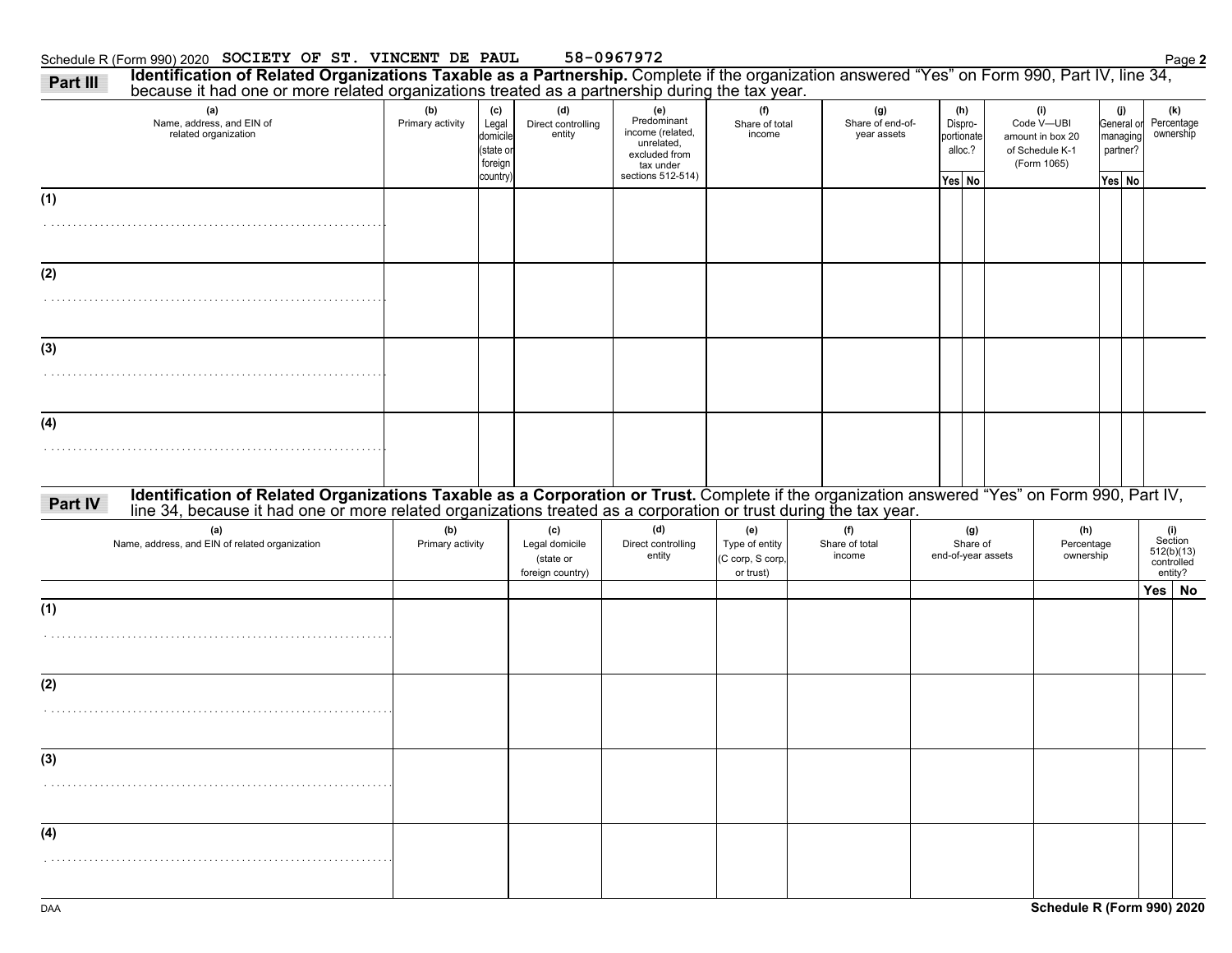| Part V                                                                                                                                                                                                                           | Transactions With Related Organizations. Complete if the organization answered "Yes" on Form 990, Part IV, line 34, 35b, or 36.                                                                                                     |                            |                 |                                       |                |   |             |  |
|----------------------------------------------------------------------------------------------------------------------------------------------------------------------------------------------------------------------------------|-------------------------------------------------------------------------------------------------------------------------------------------------------------------------------------------------------------------------------------|----------------------------|-----------------|---------------------------------------|----------------|---|-------------|--|
|                                                                                                                                                                                                                                  | Note: Complete line 1 if any entity is listed in Parts II, III, or IV of this schedule.                                                                                                                                             |                            |                 |                                       |                |   | Yes No      |  |
|                                                                                                                                                                                                                                  | 1 During the tax year, did the organization engage in any of the following transactions with one or more related organizations listed in Parts II-IV?                                                                               |                            |                 |                                       |                |   |             |  |
|                                                                                                                                                                                                                                  | a Receipt of (i) interest, (ii) annuities, (iii) royalties, or (iv) rent from a controlled entity [1] controlled entity and controlled entity and controlled entity and controlled entity and contained a Receipt of (i) inter      |                            |                 |                                       | 1a             |   | X           |  |
|                                                                                                                                                                                                                                  | <b>b</b> Gift, grant, or capital contribution to related organization(s) encourse consumed and consumed contribution to related organization(s)                                                                                     |                            |                 |                                       | 1 <sub>b</sub> |   | X           |  |
|                                                                                                                                                                                                                                  |                                                                                                                                                                                                                                     |                            |                 |                                       | 1c             |   | X           |  |
|                                                                                                                                                                                                                                  | d Loans or loan guarantees to or for related organization(s) encourance contained and contained a contained and contained a contact the contact of the contact of the contact of the contact of the contact of the contact of       |                            |                 |                                       | 1 <sub>d</sub> |   | X           |  |
|                                                                                                                                                                                                                                  |                                                                                                                                                                                                                                     |                            |                 |                                       | 1e             |   | $\mathbf x$ |  |
|                                                                                                                                                                                                                                  |                                                                                                                                                                                                                                     |                            |                 |                                       |                |   |             |  |
| f Dividends from related organization(s) with contact the control of the control of the control of the control or contact the control or contact the control of the control of the control of the control of the control of th   |                                                                                                                                                                                                                                     |                            |                 |                                       |                |   |             |  |
| g Sale of assets to related organization(s)<br>and the contract to the contract or contract or contract to the contract or contract or contract or contract or contract or contract or contract or contract or contract or contr |                                                                                                                                                                                                                                     |                            |                 |                                       |                |   |             |  |
|                                                                                                                                                                                                                                  | h Purchase of assets from related organization(s) with an example and contained a substitution of a sets from related organization(s) with an example and contained a set of a set of a set of a set of a set of a set of a se      |                            |                 |                                       | 1 <sub>h</sub> |   | $\mathbf x$ |  |
|                                                                                                                                                                                                                                  | i Exchange of assets with related organization(s) encountled assess that contain a substantial container and a                                                                                                                      |                            |                 |                                       | 1i             |   | $\mathbf x$ |  |
|                                                                                                                                                                                                                                  | j Lease of facilities, equipment, or other assets to related organization(s) with the material content to contain the content of facilities, equipment, or other assets to related organization(s) with the material content o      |                            |                 |                                       | 1i             |   | X           |  |
|                                                                                                                                                                                                                                  |                                                                                                                                                                                                                                     |                            |                 |                                       |                |   |             |  |
|                                                                                                                                                                                                                                  | <b>k</b> Lease of facilities, equipment, or other assets from related organization(s)                                                                                                                                               |                            |                 |                                       | 1k             | X |             |  |
|                                                                                                                                                                                                                                  |                                                                                                                                                                                                                                     |                            |                 |                                       | 11             |   | X           |  |
|                                                                                                                                                                                                                                  | m Performance of services or membership or fundraising solicitations by related organization(s) [11] mechanicano material content of services or membership or fundraising solicitations by related organization(s) [11] mecha      |                            |                 |                                       | 1 <sub>m</sub> |   | X           |  |
|                                                                                                                                                                                                                                  |                                                                                                                                                                                                                                     |                            |                 |                                       |                |   |             |  |
| o Sharing of paid employees with related organization(s) encounteral control and contact the state of paid employees with related organization(s) encounteral contact the state of Sharing of paid employees with related orga   |                                                                                                                                                                                                                                     |                            |                 |                                       |                |   |             |  |
|                                                                                                                                                                                                                                  |                                                                                                                                                                                                                                     |                            |                 |                                       |                |   |             |  |
|                                                                                                                                                                                                                                  | p Reimbursement paid to related organization(s) for expenses <b>conserved and conserved and conserved</b> and conserved and conserved and conserved and conserved and conserved and conserved and conserved and conserved and conse |                            |                 |                                       | 1 <sub>p</sub> |   | X           |  |
|                                                                                                                                                                                                                                  |                                                                                                                                                                                                                                     |                            |                 |                                       | 1q             |   | X           |  |
|                                                                                                                                                                                                                                  |                                                                                                                                                                                                                                     |                            |                 |                                       |                |   |             |  |
|                                                                                                                                                                                                                                  | r Other transfer of cash or property to related organization(s)                                                                                                                                                                     |                            |                 |                                       | 1r             |   | x           |  |
|                                                                                                                                                                                                                                  | <b>s</b> Other transfer of cash or property from related organization(s)                                                                                                                                                            |                            |                 |                                       | 1s             |   | x           |  |
|                                                                                                                                                                                                                                  | 2 If the answer to any of the above is "Yes," see the instructions for information on who must complete this line, including covered relationships and transaction thresholds.                                                      |                            |                 |                                       |                |   |             |  |
|                                                                                                                                                                                                                                  | (a)                                                                                                                                                                                                                                 | (b)                        | (c)             | (d)                                   |                |   |             |  |
|                                                                                                                                                                                                                                  | Name of related organization                                                                                                                                                                                                        | Transaction<br>$type(a-s)$ | Amount involved | Method of determining amount involved |                |   |             |  |
|                                                                                                                                                                                                                                  |                                                                                                                                                                                                                                     |                            |                 |                                       |                |   |             |  |
|                                                                                                                                                                                                                                  |                                                                                                                                                                                                                                     |                            |                 |                                       |                |   |             |  |
| (1)                                                                                                                                                                                                                              | SVDP GEORGIA SUPPORT ORGANIZATION                                                                                                                                                                                                   | к                          | 96,571          | <b>FAIR MARKET VALUE</b>              |                |   |             |  |
|                                                                                                                                                                                                                                  |                                                                                                                                                                                                                                     |                            |                 |                                       |                |   |             |  |
| (2)                                                                                                                                                                                                                              |                                                                                                                                                                                                                                     |                            |                 |                                       |                |   |             |  |
|                                                                                                                                                                                                                                  |                                                                                                                                                                                                                                     |                            |                 |                                       |                |   |             |  |
| (3)                                                                                                                                                                                                                              |                                                                                                                                                                                                                                     |                            |                 |                                       |                |   |             |  |
|                                                                                                                                                                                                                                  |                                                                                                                                                                                                                                     |                            |                 |                                       |                |   |             |  |
| (4)                                                                                                                                                                                                                              |                                                                                                                                                                                                                                     |                            |                 |                                       |                |   |             |  |
|                                                                                                                                                                                                                                  |                                                                                                                                                                                                                                     |                            |                 |                                       |                |   |             |  |
| (5)                                                                                                                                                                                                                              |                                                                                                                                                                                                                                     |                            |                 |                                       |                |   |             |  |
|                                                                                                                                                                                                                                  |                                                                                                                                                                                                                                     |                            |                 |                                       |                |   |             |  |
| (6)                                                                                                                                                                                                                              |                                                                                                                                                                                                                                     |                            |                 |                                       |                |   |             |  |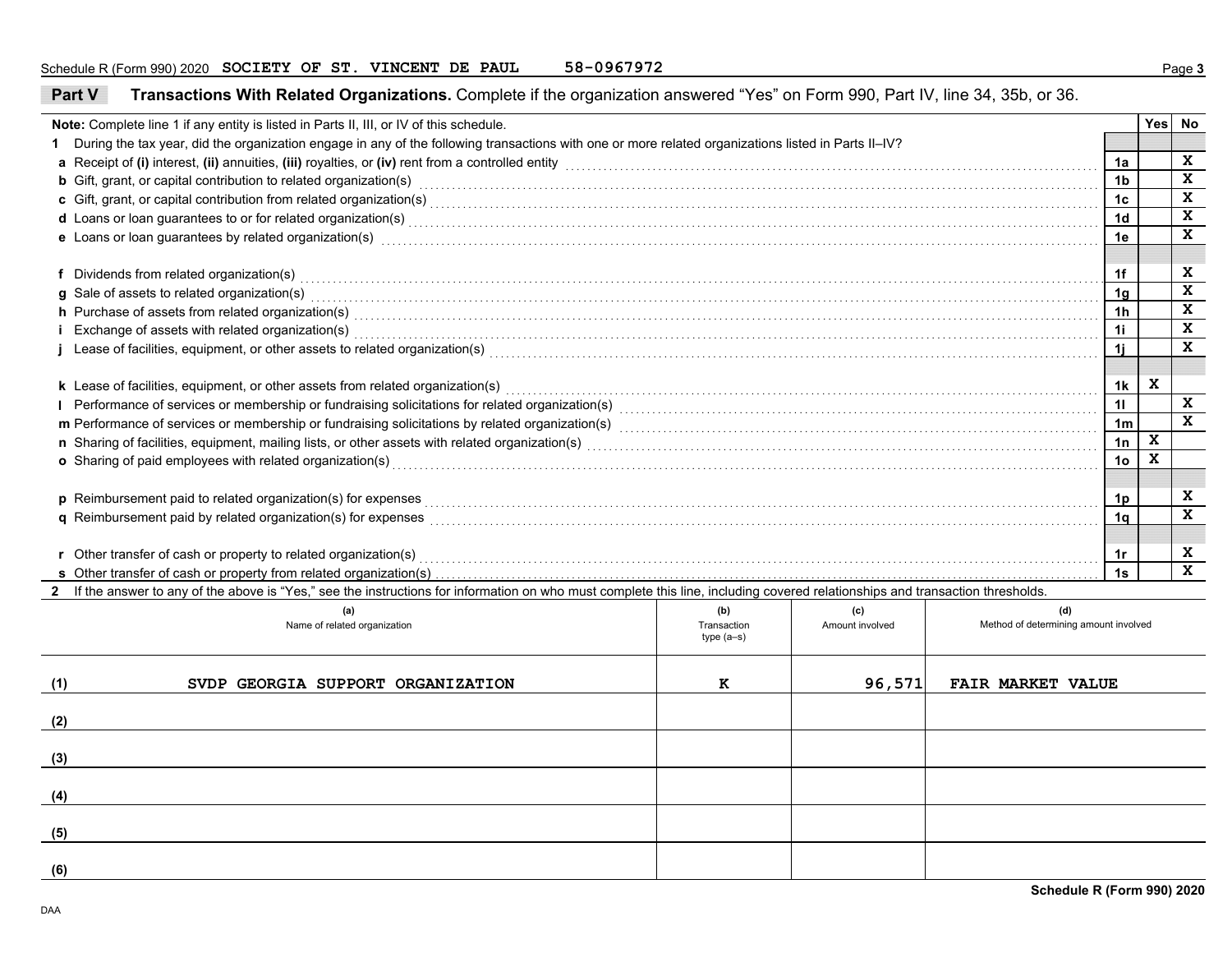### **Part VI Unrelated Organizations Taxable as a Partnership.** Complete if the organization answered "Yes" on Form 990, Part IV, line 37.

Provide the following information for each entity taxed as a partnership through which the organization conducted more than five percent of its activities (measured by total assets or gross revenue) that was not a related organization. See instructions regarding exclusion for certain investment partnerships.

| (a)<br>Name, address, and EIN of entity | . - 9- . - 9   -<br>(b)<br>Primary activity | (c)<br>Legal<br>domicile<br>foreign | (d)<br>Predominant<br>income (related,<br>(state or unrelated, excluded<br>from tax under | Are all partners<br>section<br>501(c)(3)<br>organizations? | (e) | (f)<br>Share of<br>total income | (g)<br>Share of<br>end-of-year<br>assets |     | (h)<br>Disproportionate<br>allocations? | (i)<br>Code V-UBI<br>amount in box 20<br>of Schedule K-1<br>(Form 1065) | (j) | General or<br>managing<br>partner? | (k)<br>Percentage<br>ownership |
|-----------------------------------------|---------------------------------------------|-------------------------------------|-------------------------------------------------------------------------------------------|------------------------------------------------------------|-----|---------------------------------|------------------------------------------|-----|-----------------------------------------|-------------------------------------------------------------------------|-----|------------------------------------|--------------------------------|
|                                         |                                             | country)                            | sections 512-514)                                                                         | Yes No                                                     |     |                                 |                                          | Yes | No                                      |                                                                         | Yes | No                                 |                                |
| (1)                                     |                                             |                                     |                                                                                           |                                                            |     |                                 |                                          |     |                                         |                                                                         |     |                                    |                                |
|                                         |                                             |                                     |                                                                                           |                                                            |     |                                 |                                          |     |                                         |                                                                         |     |                                    |                                |
| (2)                                     |                                             |                                     |                                                                                           |                                                            |     |                                 |                                          |     |                                         |                                                                         |     |                                    |                                |
| (3)                                     |                                             |                                     |                                                                                           |                                                            |     |                                 |                                          |     |                                         |                                                                         |     |                                    |                                |
|                                         |                                             |                                     |                                                                                           |                                                            |     |                                 |                                          |     |                                         |                                                                         |     |                                    |                                |
| (4)                                     |                                             |                                     |                                                                                           |                                                            |     |                                 |                                          |     |                                         |                                                                         |     |                                    |                                |
| (5)                                     |                                             |                                     |                                                                                           |                                                            |     |                                 |                                          |     |                                         |                                                                         |     |                                    |                                |
|                                         |                                             |                                     |                                                                                           |                                                            |     |                                 |                                          |     |                                         |                                                                         |     |                                    |                                |
| (6)                                     |                                             |                                     |                                                                                           |                                                            |     |                                 |                                          |     |                                         |                                                                         |     |                                    |                                |
| (7)                                     |                                             |                                     |                                                                                           |                                                            |     |                                 |                                          |     |                                         |                                                                         |     |                                    |                                |
| (8)                                     |                                             |                                     |                                                                                           |                                                            |     |                                 |                                          |     |                                         |                                                                         |     |                                    |                                |
| (9)                                     |                                             |                                     |                                                                                           |                                                            |     |                                 |                                          |     |                                         |                                                                         |     |                                    |                                |
|                                         |                                             |                                     |                                                                                           |                                                            |     |                                 |                                          |     |                                         |                                                                         |     |                                    |                                |
| (10)<br>$\alpha$ , and a second         |                                             |                                     |                                                                                           |                                                            |     |                                 |                                          |     |                                         |                                                                         |     |                                    |                                |
| (11)                                    |                                             |                                     |                                                                                           |                                                            |     |                                 |                                          |     |                                         |                                                                         |     |                                    |                                |
|                                         |                                             |                                     |                                                                                           |                                                            |     |                                 |                                          |     |                                         |                                                                         |     |                                    |                                |

DAA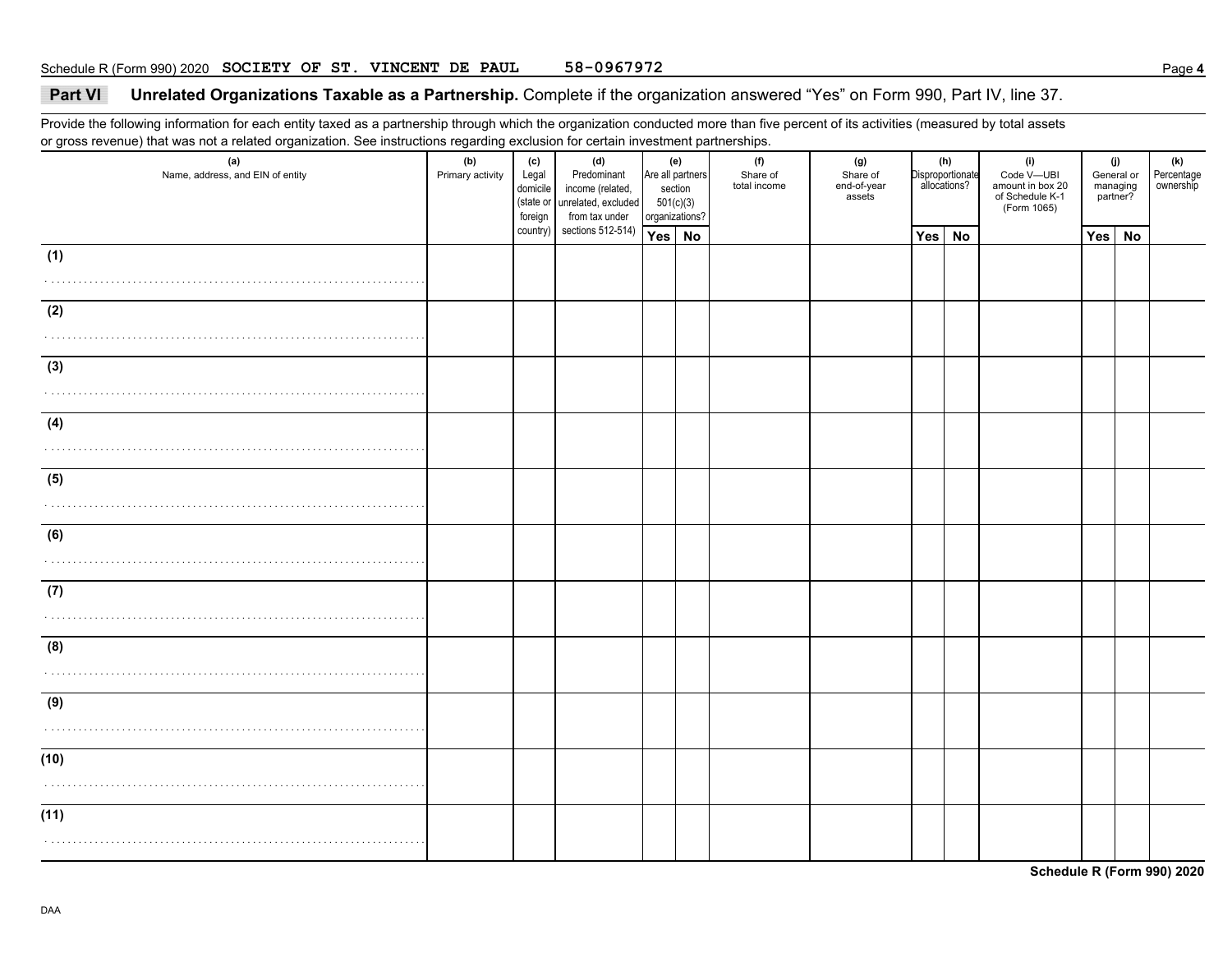|          | Schedule R (Form 990) 2020 SOCIETY OF ST. VINCENT DE PAUL |  | 58-0967972                                                                                                              | Page 5 |
|----------|-----------------------------------------------------------|--|-------------------------------------------------------------------------------------------------------------------------|--------|
| Part VII |                                                           |  | Supplemental Information.<br>Provide additional information for responses to questions on Schedule R. See instructions. |        |
|          |                                                           |  |                                                                                                                         |        |
|          |                                                           |  |                                                                                                                         |        |
|          |                                                           |  |                                                                                                                         |        |
|          |                                                           |  |                                                                                                                         |        |
|          |                                                           |  |                                                                                                                         |        |
|          |                                                           |  |                                                                                                                         |        |
|          |                                                           |  |                                                                                                                         |        |
|          |                                                           |  |                                                                                                                         |        |
|          |                                                           |  |                                                                                                                         |        |
|          |                                                           |  |                                                                                                                         |        |
|          |                                                           |  |                                                                                                                         |        |
|          |                                                           |  |                                                                                                                         |        |
|          |                                                           |  |                                                                                                                         |        |
|          |                                                           |  |                                                                                                                         |        |
|          |                                                           |  |                                                                                                                         |        |
|          |                                                           |  |                                                                                                                         |        |
|          |                                                           |  |                                                                                                                         |        |
|          |                                                           |  |                                                                                                                         |        |
|          |                                                           |  |                                                                                                                         |        |
|          |                                                           |  |                                                                                                                         |        |
|          |                                                           |  |                                                                                                                         |        |
|          |                                                           |  |                                                                                                                         |        |
|          |                                                           |  |                                                                                                                         |        |
|          |                                                           |  |                                                                                                                         |        |
|          |                                                           |  |                                                                                                                         |        |
|          |                                                           |  |                                                                                                                         |        |
|          |                                                           |  |                                                                                                                         |        |
|          |                                                           |  |                                                                                                                         |        |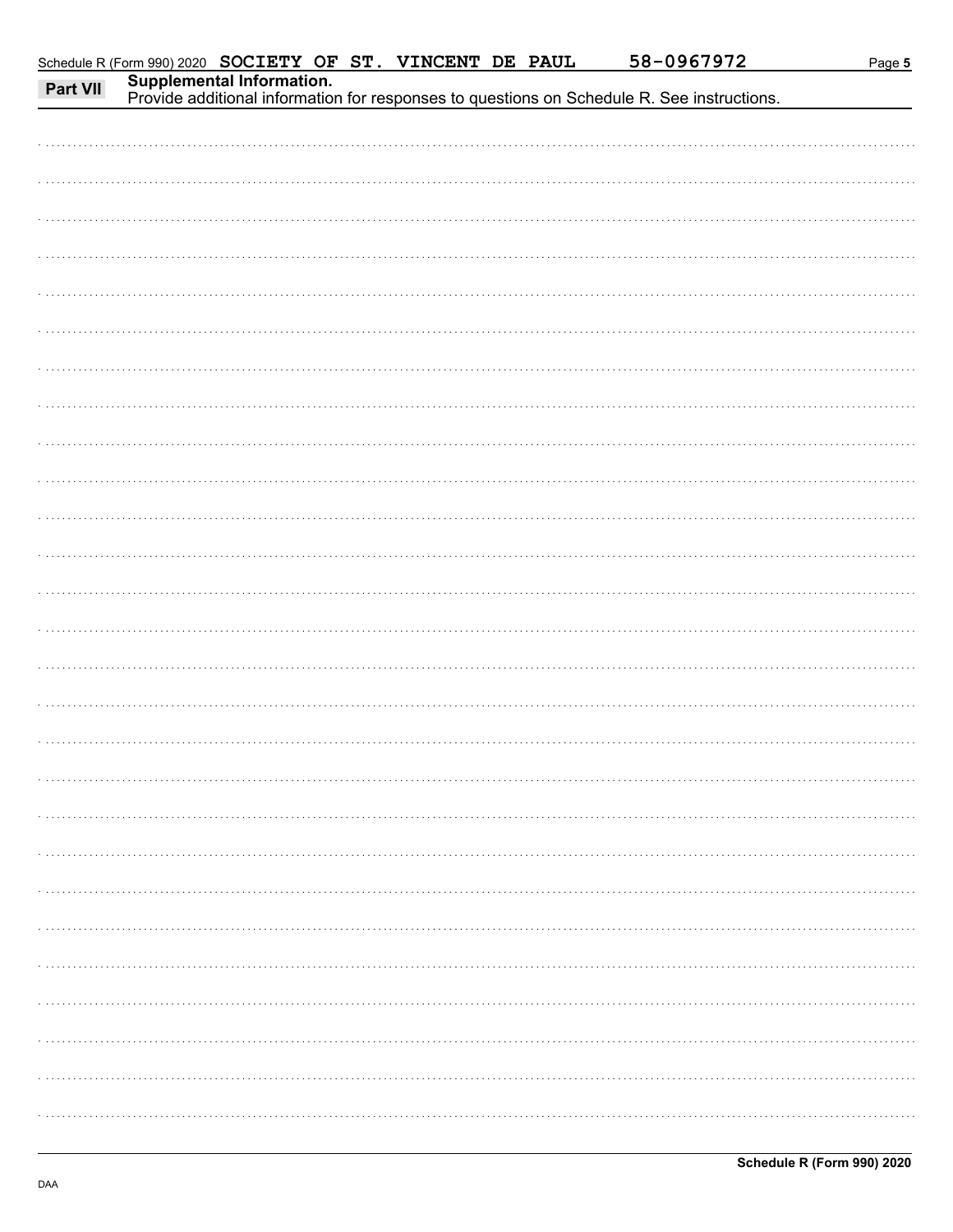| <b>Exempt Organization Business Income Tax Return</b>                                                                                                                                                                                                                                                                                                                      | OMB No. 1545-0047                                                                |
|----------------------------------------------------------------------------------------------------------------------------------------------------------------------------------------------------------------------------------------------------------------------------------------------------------------------------------------------------------------------------|----------------------------------------------------------------------------------|
| Form $990 - T$<br>(and proxy tax under section 6033(e))                                                                                                                                                                                                                                                                                                                    | <b>2020</b>                                                                      |
| For calendar year 2020 or other tax year beginning $0/01/20$ , and ending $09/30/21$<br>Go to www.irs.gov/Form990T for instructions and the latest information.<br>Department of the Treasury<br>Do not enter SSN numbers on this form as it may be made public if your organization is a 501(c)(3).<br>Internal Revenue Service                                           | <b>Open to Public Inspection</b><br>for $501(c)(3)$<br><b>Organizations Only</b> |
| Check box if name changed and see instructions.)<br>Check box if<br>Name of organization $($<br>A<br>address changed.<br>SOCIETY OF ST. VINCENT DE PAUL<br>в<br>Exempt under section                                                                                                                                                                                       | D Employer identification number                                                 |
| GEORGIA, INC.<br>Print<br>$\mathbf{x}$<br>3 <sub>1</sub><br>501( $C$ )(<br>Number, street, and room or suite no. If a P.O. box, see instructions.<br>or<br>(see instructions)<br>2050-C CHAMBLEE TUCKER ROAD<br>Type<br>220(e)<br>408(e)<br>City or town, state or province, country, and ZIP or foreign postal code<br>408A<br>530(a)<br>GA 30341<br><b>ATLANTA</b><br>F. | 58-0967972<br>E Group exemption number<br>Check box if                           |
| 529A<br>529(a)<br>7,705,585<br>$\blacktriangleright$<br>C<br>Book value of all assets at end of year                                                                                                                                                                                                                                                                       | an amended return.                                                               |
| $ \mathbf{X} $ 501(c) corporation<br>$501(c)$ trust<br>Check organization type $\blacktriangleright$<br>Other trust<br>G<br>$401(a)$ trust                                                                                                                                                                                                                                 | Applicable reinsurance entity                                                    |
| Check if filing only to $\blacktriangleright$<br>Claim credit from Form 8941<br>Claim a refund shown on Form 2439<br>H.                                                                                                                                                                                                                                                    |                                                                                  |
|                                                                                                                                                                                                                                                                                                                                                                            | ▶                                                                                |
| J                                                                                                                                                                                                                                                                                                                                                                          | 1                                                                                |
| During the tax year, was the corporation a subsidiary in an affiliated group or a parent-subsidiary controlled group?<br>Κ                                                                                                                                                                                                                                                 | Yes $\overline{\mathbf{X}}$<br>No                                                |
| If "Yes," enter the name and identifying number of the parent corporation                                                                                                                                                                                                                                                                                                  |                                                                                  |
| The books are in care of CHERYL KING                                                                                                                                                                                                                                                                                                                                       | Telephone number ▶ 678-892-6160                                                  |
| <b>Total Unrelated Business Taxable income</b><br>Part I                                                                                                                                                                                                                                                                                                                   |                                                                                  |
| Total of unrelated business taxable income computed from all unrelated trades or businesses (see<br>1                                                                                                                                                                                                                                                                      |                                                                                  |
| 1                                                                                                                                                                                                                                                                                                                                                                          | 15,744                                                                           |
| $\mathbf{2}$<br>Reserved<br>2                                                                                                                                                                                                                                                                                                                                              |                                                                                  |
| 3<br>Add lines 1 and 2<br>3                                                                                                                                                                                                                                                                                                                                                | 15,744                                                                           |
| 4<br>Charitable contributions (see instructions for limitation rules) [[11] Charitable contributions (see instructions for limitation rules)<br>4                                                                                                                                                                                                                          |                                                                                  |
| 5<br>Total unrelated business taxable income before net operating losses. Subtract line 4 from line 3<br>5                                                                                                                                                                                                                                                                 | 15,744                                                                           |
| 6<br>Deduction for net operating loss. See instructions<br>6                                                                                                                                                                                                                                                                                                               | 0                                                                                |
| Total of unrelated business taxable income before specific deduction and section 199A deduction.<br>7                                                                                                                                                                                                                                                                      |                                                                                  |
| $\overline{7}$<br>Subtract line 6 from line 5                                                                                                                                                                                                                                                                                                                              | 15,744                                                                           |
| 8<br>8                                                                                                                                                                                                                                                                                                                                                                     | 1,000                                                                            |
| 9<br>9                                                                                                                                                                                                                                                                                                                                                                     |                                                                                  |
| Total deductions. Add lines 8 and 9<br>10<br>10                                                                                                                                                                                                                                                                                                                            | 1,000                                                                            |
| Unrelated business taxable income. Subtract line 10 from line 7. If line 10 is greater than line 7,<br>11                                                                                                                                                                                                                                                                  |                                                                                  |
| 11<br>enter zero                                                                                                                                                                                                                                                                                                                                                           | 14,744                                                                           |
| Part II<br><b>Tax Computation</b>                                                                                                                                                                                                                                                                                                                                          |                                                                                  |
| Organizations taxable as corporations. Multiply Part I, line 11 by 21% (0.21)<br>1<br>1                                                                                                                                                                                                                                                                                    | 3,096                                                                            |
| Trusts taxable at trust rates. See instructions for tax computation. Income tax on the amount on<br>2                                                                                                                                                                                                                                                                      |                                                                                  |
| Part I, line 11 from:<br>Tax rate schedule or<br>$\sim$<br>2                                                                                                                                                                                                                                                                                                               | 0                                                                                |
| Proxy tax. See instructions<br>3<br>3<br>Other tax amounts. See instructions<br>4                                                                                                                                                                                                                                                                                          |                                                                                  |
| 4<br>Alternative minimum tax (trusts only)<br>5<br>5                                                                                                                                                                                                                                                                                                                       |                                                                                  |
| Tax on noncompliant facility income. See instructions<br>6<br>6                                                                                                                                                                                                                                                                                                            |                                                                                  |
| $\overline{7}$<br>7                                                                                                                                                                                                                                                                                                                                                        | 3,096                                                                            |
| For Paperwork Reduction Act Notice, see instructions.                                                                                                                                                                                                                                                                                                                      | Form 990-T (2020)                                                                |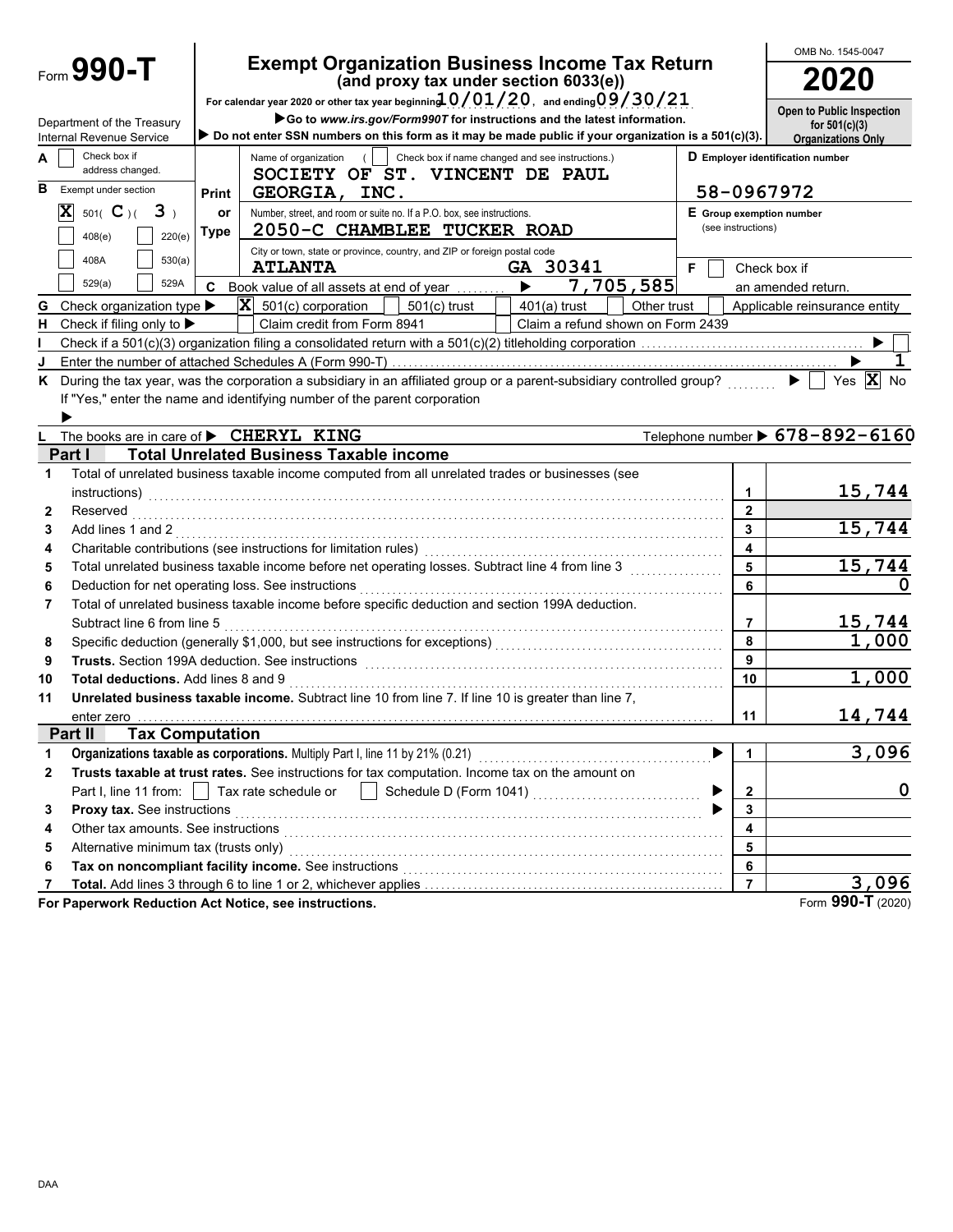| Form 990-T (2020) $\cdot$ SOCIETY OF |  | ST. | <b>VINCENT DE PAUL</b> | 58-0967972 | $\mathsf{a}$ ade $\mathsf{a}$ |
|--------------------------------------|--|-----|------------------------|------------|-------------------------------|
|                                      |  |     |                        |            |                               |

|                                       | <b>Tax and Payments</b><br>Part III                                                                                                                                                                                                                                                                                                                                                                                                                                                                                                                                                                                                                                                                                                                                                                                                                                                                                                                                                                                                                                                                                                                                                                                                                                                                                                                                                                                                 |                  |                                          |                |                                                             |
|---------------------------------------|-------------------------------------------------------------------------------------------------------------------------------------------------------------------------------------------------------------------------------------------------------------------------------------------------------------------------------------------------------------------------------------------------------------------------------------------------------------------------------------------------------------------------------------------------------------------------------------------------------------------------------------------------------------------------------------------------------------------------------------------------------------------------------------------------------------------------------------------------------------------------------------------------------------------------------------------------------------------------------------------------------------------------------------------------------------------------------------------------------------------------------------------------------------------------------------------------------------------------------------------------------------------------------------------------------------------------------------------------------------------------------------------------------------------------------------|------------------|------------------------------------------|----------------|-------------------------------------------------------------|
| 1a l                                  | Foreign tax credit (corporations attach Form 1118; trusts attach Form 1116)                                                                                                                                                                                                                                                                                                                                                                                                                                                                                                                                                                                                                                                                                                                                                                                                                                                                                                                                                                                                                                                                                                                                                                                                                                                                                                                                                         | 1a               |                                          |                |                                                             |
| b                                     | Other credits (see instructions)                                                                                                                                                                                                                                                                                                                                                                                                                                                                                                                                                                                                                                                                                                                                                                                                                                                                                                                                                                                                                                                                                                                                                                                                                                                                                                                                                                                                    | 1b               |                                          |                |                                                             |
| c                                     |                                                                                                                                                                                                                                                                                                                                                                                                                                                                                                                                                                                                                                                                                                                                                                                                                                                                                                                                                                                                                                                                                                                                                                                                                                                                                                                                                                                                                                     | 1 <sub>c</sub>   |                                          |                |                                                             |
| d                                     |                                                                                                                                                                                                                                                                                                                                                                                                                                                                                                                                                                                                                                                                                                                                                                                                                                                                                                                                                                                                                                                                                                                                                                                                                                                                                                                                                                                                                                     | 1 <sub>d</sub>   |                                          |                |                                                             |
| е                                     | Total credits. Add lines 1a through 1d                                                                                                                                                                                                                                                                                                                                                                                                                                                                                                                                                                                                                                                                                                                                                                                                                                                                                                                                                                                                                                                                                                                                                                                                                                                                                                                                                                                              |                  |                                          | 1e             |                                                             |
| 2                                     | Subtract line 1e from Part II, line 7                                                                                                                                                                                                                                                                                                                                                                                                                                                                                                                                                                                                                                                                                                                                                                                                                                                                                                                                                                                                                                                                                                                                                                                                                                                                                                                                                                                               |                  |                                          | $\overline{2}$ | 3,096                                                       |
| 3                                     | Form 4255 Form 8611 Form 8697 Form 8866<br>Other taxes. Check if from:                                                                                                                                                                                                                                                                                                                                                                                                                                                                                                                                                                                                                                                                                                                                                                                                                                                                                                                                                                                                                                                                                                                                                                                                                                                                                                                                                              |                  |                                          |                |                                                             |
|                                       | Other (attach statement)                                                                                                                                                                                                                                                                                                                                                                                                                                                                                                                                                                                                                                                                                                                                                                                                                                                                                                                                                                                                                                                                                                                                                                                                                                                                                                                                                                                                            |                  |                                          | 3              |                                                             |
|                                       | Total tax. Add lines 2 and 3 (see instructions). Check if includes tax previously deferred under                                                                                                                                                                                                                                                                                                                                                                                                                                                                                                                                                                                                                                                                                                                                                                                                                                                                                                                                                                                                                                                                                                                                                                                                                                                                                                                                    |                  |                                          |                |                                                             |
|                                       | section 1294. Enter tax amount here                                                                                                                                                                                                                                                                                                                                                                                                                                                                                                                                                                                                                                                                                                                                                                                                                                                                                                                                                                                                                                                                                                                                                                                                                                                                                                                                                                                                 |                  |                                          | 4              | 3,096                                                       |
| 5                                     | 2020 net 965 tax liability paid from Form 965-A or Form 965-B, Part II, column (k), line 4                                                                                                                                                                                                                                                                                                                                                                                                                                                                                                                                                                                                                                                                                                                                                                                                                                                                                                                                                                                                                                                                                                                                                                                                                                                                                                                                          |                  |                                          | 5              |                                                             |
| 6а                                    | Payments: A 2019 overpayment credited to 2020                                                                                                                                                                                                                                                                                                                                                                                                                                                                                                                                                                                                                                                                                                                                                                                                                                                                                                                                                                                                                                                                                                                                                                                                                                                                                                                                                                                       | 6a               |                                          |                |                                                             |
| b                                     | 2020 estimated tax payments. Check if section 643(g) election applies                                                                                                                                                                                                                                                                                                                                                                                                                                                                                                                                                                                                                                                                                                                                                                                                                                                                                                                                                                                                                                                                                                                                                                                                                                                                                                                                                               | 6b.              |                                          |                |                                                             |
| c                                     | Tax deposited with Form 8868                                                                                                                                                                                                                                                                                                                                                                                                                                                                                                                                                                                                                                                                                                                                                                                                                                                                                                                                                                                                                                                                                                                                                                                                                                                                                                                                                                                                        | 6с               |                                          |                |                                                             |
| d                                     | Foreign organizations: Tax paid or withheld at source (see instructions)                                                                                                                                                                                                                                                                                                                                                                                                                                                                                                                                                                                                                                                                                                                                                                                                                                                                                                                                                                                                                                                                                                                                                                                                                                                                                                                                                            | 6d               |                                          |                |                                                             |
| е                                     |                                                                                                                                                                                                                                                                                                                                                                                                                                                                                                                                                                                                                                                                                                                                                                                                                                                                                                                                                                                                                                                                                                                                                                                                                                                                                                                                                                                                                                     | 6e               |                                          |                |                                                             |
| f                                     | Credit for small employer health insurance premiums (attach Form 8941)                                                                                                                                                                                                                                                                                                                                                                                                                                                                                                                                                                                                                                                                                                                                                                                                                                                                                                                                                                                                                                                                                                                                                                                                                                                                                                                                                              | 6f               |                                          |                |                                                             |
| g                                     | Other credits, adjustments, and payments:     Form 2439 [Consequence of Adjustments]                                                                                                                                                                                                                                                                                                                                                                                                                                                                                                                                                                                                                                                                                                                                                                                                                                                                                                                                                                                                                                                                                                                                                                                                                                                                                                                                                |                  |                                          |                |                                                             |
|                                       | Form 4136                                                                                                                                                                                                                                                                                                                                                                                                                                                                                                                                                                                                                                                                                                                                                                                                                                                                                                                                                                                                                                                                                                                                                                                                                                                                                                                                                                                                                           | 6g               |                                          |                |                                                             |
| 7                                     | Total payments. Add lines 6a through 6g                                                                                                                                                                                                                                                                                                                                                                                                                                                                                                                                                                                                                                                                                                                                                                                                                                                                                                                                                                                                                                                                                                                                                                                                                                                                                                                                                                                             |                  |                                          | 7              |                                                             |
| 8                                     |                                                                                                                                                                                                                                                                                                                                                                                                                                                                                                                                                                                                                                                                                                                                                                                                                                                                                                                                                                                                                                                                                                                                                                                                                                                                                                                                                                                                                                     |                  | $\triangleright$ X                       | 8              | 72                                                          |
| 9                                     |                                                                                                                                                                                                                                                                                                                                                                                                                                                                                                                                                                                                                                                                                                                                                                                                                                                                                                                                                                                                                                                                                                                                                                                                                                                                                                                                                                                                                                     |                  |                                          | 9              | 3,168                                                       |
| 10                                    |                                                                                                                                                                                                                                                                                                                                                                                                                                                                                                                                                                                                                                                                                                                                                                                                                                                                                                                                                                                                                                                                                                                                                                                                                                                                                                                                                                                                                                     |                  |                                          | 10             |                                                             |
| 11                                    | Enter the amount of line 10 you want: Credited to 2021 estimated tax >                                                                                                                                                                                                                                                                                                                                                                                                                                                                                                                                                                                                                                                                                                                                                                                                                                                                                                                                                                                                                                                                                                                                                                                                                                                                                                                                                              |                  | <b>Refunded</b> ▶                        | 11             |                                                             |
|                                       | <b>Statements Regarding Certain Activities and Other Information (see instructions)</b><br>Part IV                                                                                                                                                                                                                                                                                                                                                                                                                                                                                                                                                                                                                                                                                                                                                                                                                                                                                                                                                                                                                                                                                                                                                                                                                                                                                                                                  |                  |                                          |                |                                                             |
|                                       |                                                                                                                                                                                                                                                                                                                                                                                                                                                                                                                                                                                                                                                                                                                                                                                                                                                                                                                                                                                                                                                                                                                                                                                                                                                                                                                                                                                                                                     |                  |                                          |                |                                                             |
| 1<br>2<br>3<br>4a<br>b<br><b>Sign</b> | At any time during the 2020 calendar year, did the organization have an interest in or a signature or other authority<br>over a financial account (bank, securities, or other) in a foreign country? If "Yes," the organization may have to file<br>FinCEN Form 114, Report of Foreign Bank and Financial Accounts. If "Yes," enter the name of the foreign country<br>here $\blacktriangleright$<br>During the tax year, did the organization receive a distribution from, or was it the grantor of, or transferor to, a<br>foreign trust?<br>If "Yes," see instructions for other forms the organization may have to file.<br>Enter the amount of tax-exempt interest received or accrued during the tax year<br>Did the organization change its method of accounting? (see instructions)<br>If 4a is "Yes," has the organization described the change on Form 990, 990-EZ, 990-PF, or Form 1128? If "No,"<br>explain in Part V<br><b>Supplemental Information</b><br>Part V<br>Provide the explanation required by Part IV, line 4b. Also, provide any other additional information. See instructions.<br>Under penalties of perjury, I declare that I have examined this return, including accompanying schedules and statements, and to the best of my knowledge and belief, ii<br>true, correct, and complete. Declaration of preparer (other than taxpayer) is based on all information of which preparer has any knowledge. |                  | $\blacktriangleright$ \$                 |                | Yes<br>No<br>X<br>x<br>X<br>May the IRS discuss this retur  |
| Here                                  | CEO                                                                                                                                                                                                                                                                                                                                                                                                                                                                                                                                                                                                                                                                                                                                                                                                                                                                                                                                                                                                                                                                                                                                                                                                                                                                                                                                                                                                                                 | & EXECUTIVE DIR. |                                          |                | with the preparer shown below<br>(see instructions)?<br>No. |
|                                       | Signature of officer<br>Date<br>Title                                                                                                                                                                                                                                                                                                                                                                                                                                                                                                                                                                                                                                                                                                                                                                                                                                                                                                                                                                                                                                                                                                                                                                                                                                                                                                                                                                                               |                  |                                          |                | $\bf x$<br>Yes                                              |
|                                       | Preparer's signature<br>Print/Type preparer's name                                                                                                                                                                                                                                                                                                                                                                                                                                                                                                                                                                                                                                                                                                                                                                                                                                                                                                                                                                                                                                                                                                                                                                                                                                                                                                                                                                                  |                  | Date                                     | Check<br>if    | PTIN                                                        |
| Paid<br><b>Preparer</b>               | AILEEN B. BOLGER<br>AILEEN B. BOLGER<br><b>RIGGS</b><br>CARR,<br>ه.<br>INGRAM,<br><b>TTC</b><br>Firm's name                                                                                                                                                                                                                                                                                                                                                                                                                                                                                                                                                                                                                                                                                                                                                                                                                                                                                                                                                                                                                                                                                                                                                                                                                                                                                                                         |                  | $04/29/22$ self-employed<br>Firm's EIN ▶ |                | P01259088<br>58-2161308                                     |

| Use Only |        |            |  |    | 4004 SUMMIT BOULEVARD NE, SUITE 800 |     |  |               |                   |
|----------|--------|------------|--|----|-------------------------------------|-----|--|---------------|-------------------|
|          |        |            |  |    | Firm's address > ATLANTA, GA 30319  |     |  | Phone no.     | 404-531-4940      |
|          |        |            |  |    |                                     |     |  |               | Form 990-T (2020) |
|          | $5/15$ | <b>INT</b> |  | 26 |                                     | FTP |  | <b>46 TOT</b> | 3,240             |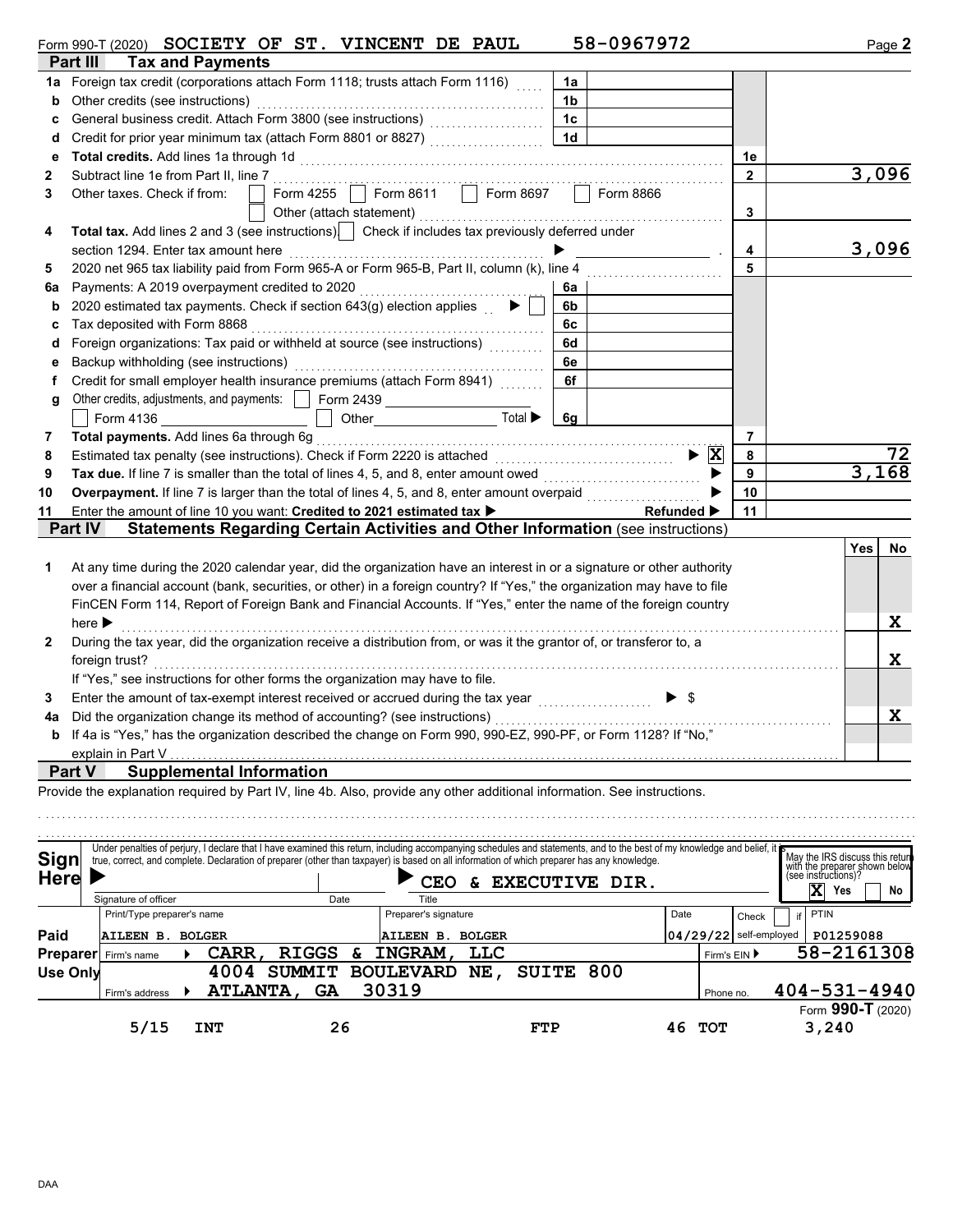| <b>SCHEDULE A</b> |  |
|-------------------|--|
| (Form 990-T)      |  |

# **SCHEDULE A CONTRES ASSESS TO A CONTRES INCOMP AND A CONSUM ROLL OMB No. 1545-0047 From an Unrelated Trade or Business**

**2020**

|        |                                                        |                                                                                                                                                                                                                                    |                         |              |              | ZUZU                                    |
|--------|--------------------------------------------------------|------------------------------------------------------------------------------------------------------------------------------------------------------------------------------------------------------------------------------------|-------------------------|--------------|--------------|-----------------------------------------|
|        | Department of the Treasury                             | Go to www.irs.gov/Form990T for instructions and the latest information.                                                                                                                                                            |                         |              |              | Open to Public Inspection for           |
|        | Internal Revenue Service<br>A Name of the organization | Do not enter SSN numbers on this form as it may be made public if your organization is a 501(c)(3).   501(c)(3) Organizations Only                                                                                                 |                         |              |              | <b>B</b> Employer identification number |
|        |                                                        | SOCIETY OF ST. VINCENT DE PAUL                                                                                                                                                                                                     |                         |              | 58-0967972   |                                         |
|        |                                                        |                                                                                                                                                                                                                                    |                         |              |              |                                         |
|        |                                                        | C Unrelated Business Activity Code (see instructions) $\blacktriangleright$ 531120                                                                                                                                                 |                         |              | D Sequence:  | $\mathbf{1}$<br>1<br>of                 |
|        |                                                        | Describe the unrelated trade or business > UNRELATED BUSINESS ACTIVITY                                                                                                                                                             |                         |              |              |                                         |
| Е.     | Part I                                                 | <b>Unrelated Trade or Business Income</b>                                                                                                                                                                                          |                         | (A) Income   | (B) Expenses | (C) Net                                 |
|        |                                                        |                                                                                                                                                                                                                                    |                         |              |              |                                         |
| 1a     | Gross receipts or sales                                |                                                                                                                                                                                                                                    |                         |              |              |                                         |
| b      |                                                        |                                                                                                                                                                                                                                    | 1c<br>$\mathbf{2}$      |              |              |                                         |
| 2<br>3 | Gross profit. Subtract line 2 from line 1c             |                                                                                                                                                                                                                                    | $\overline{\mathbf{3}}$ |              |              |                                         |
| 4a     |                                                        | Capital gain net income (attach Sch D (Form 1041 or Form                                                                                                                                                                           |                         |              |              |                                         |
|        | 1120)) (see instructions)                              |                                                                                                                                                                                                                                    | 4a                      |              |              |                                         |
| b      |                                                        | Net gain (loss) (Form 4797) (attach Form 4797) (see instructions)                                                                                                                                                                  | 4 <sub>b</sub>          |              |              |                                         |
| C      | Capital loss deduction for trusts                      |                                                                                                                                                                                                                                    | 4c                      |              |              |                                         |
| 5      |                                                        | Income (loss) from partnership and S corporation (attach                                                                                                                                                                           |                         |              |              |                                         |
|        | statement)                                             |                                                                                                                                                                                                                                    | 5                       |              |              |                                         |
| 6      |                                                        |                                                                                                                                                                                                                                    | 6                       |              |              |                                         |
| 7      |                                                        |                                                                                                                                                                                                                                    | $\overline{7}$          | 99,021       | 83,277       | 15,744                                  |
| 8      |                                                        | Interest, annuities, royalties, and rents from a controlled                                                                                                                                                                        |                         |              |              |                                         |
|        | organization (Part VI)                                 |                                                                                                                                                                                                                                    | 8                       |              |              |                                         |
| 9      |                                                        | Investment income of section $501(c)(7)$ , (9), or (17)                                                                                                                                                                            |                         |              |              |                                         |
|        | organization (Part VII)                                |                                                                                                                                                                                                                                    | 9                       |              |              |                                         |
| 10     |                                                        |                                                                                                                                                                                                                                    | 10                      |              |              |                                         |
| 11     |                                                        |                                                                                                                                                                                                                                    | 11                      |              |              |                                         |
| 12     |                                                        |                                                                                                                                                                                                                                    | 12                      |              |              |                                         |
| 13     |                                                        |                                                                                                                                                                                                                                    | 13                      | 99,021       |              | 15,744<br>83,277                        |
|        | Part II                                                | Deductions Not Taken Elsewhere (See instructions for limitations on deductions) Deductions must be directly                                                                                                                        |                         |              |              |                                         |
|        |                                                        | connected with the unrelated business income                                                                                                                                                                                       |                         |              |              |                                         |
| 1      |                                                        | Compensation of officers, directors, and trustees (Part X) [11] Compensation of officers, directors, and trustees (Part X) [11] Compensation of officers, directors, and trustees (Part X) [11] Compensation of the state of t     |                         |              | 1            |                                         |
| 2      | Salaries and wages                                     |                                                                                                                                                                                                                                    |                         |              | $\mathbf{2}$ |                                         |
| 3      |                                                        | Repairs and maintenance <i>communications</i> and all the contract of the contract of the contract of the contract of the contract of the contract of the contract of the contract of the contract of the contract of the contract |                         |              | $\mathbf{3}$ |                                         |
|        | Bad debts                                              |                                                                                                                                                                                                                                    |                         |              | 4            |                                         |
|        |                                                        | Interest (attach statement) (see instructions) [11] match contracts are contracted in the contract of the contract of the contract of the contract of the contract of the contract of the contract of the contract of the cont     |                         |              | 5            |                                         |
| 6      | Taxes and licenses                                     |                                                                                                                                                                                                                                    |                         |              | 6            |                                         |
| 7      |                                                        |                                                                                                                                                                                                                                    |                         | $\mathbf{7}$ |              |                                         |
| 8      |                                                        |                                                                                                                                                                                                                                    |                         | <b>8a</b>    | 8b           | 0                                       |
| 9      | Depletion                                              |                                                                                                                                                                                                                                    |                         |              | 9            |                                         |
| 10     |                                                        |                                                                                                                                                                                                                                    |                         |              | 10           |                                         |
| 11     | Employee benefit programs                              |                                                                                                                                                                                                                                    |                         |              | 11           |                                         |
| 12     |                                                        |                                                                                                                                                                                                                                    |                         |              | 12           |                                         |
| 13     |                                                        |                                                                                                                                                                                                                                    |                         |              | 13           |                                         |
| 14     | Other deductions (attach statement)                    |                                                                                                                                                                                                                                    |                         |              | 14           |                                         |
| 15     |                                                        | Total deductions. Add lines 1 through 14 [11] Martin Martin Martin Martin Martin Martin Martin Martin Martin Ma                                                                                                                    |                         |              | 15           |                                         |
| 16     |                                                        | Unrelated business income before net operating loss deduction. Subtract line 15 from Part I, line 13,                                                                                                                              |                         |              |              |                                         |
|        | column (C)                                             |                                                                                                                                                                                                                                    |                         |              | 16           | 15,744                                  |
| 17     |                                                        |                                                                                                                                                                                                                                    |                         |              | 17           |                                         |
| 18     |                                                        | Unrelated business taxable income. Subtract line 17 from line 16 [19] [19] Unrelated business taxable income. Subtract line 17 from line 16                                                                                        |                         |              | 18           | 15,744                                  |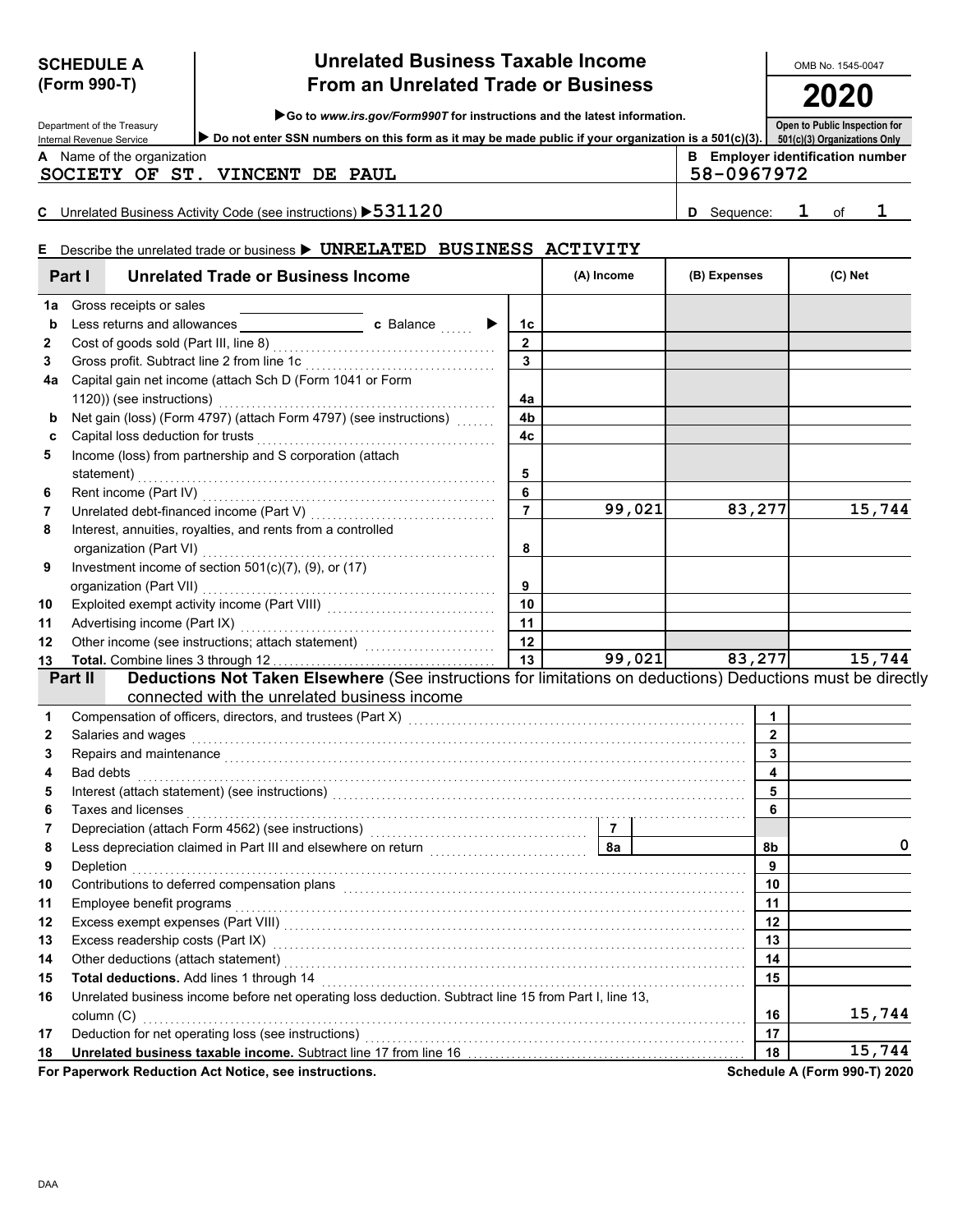|              | Schedule A (Form 990-T) 2020 $SOCIETY OF ST. VINCENT DE PAUL$                                                                                                                                                                  |                                      |                                       | 58-0967972                     | Page 2            |
|--------------|--------------------------------------------------------------------------------------------------------------------------------------------------------------------------------------------------------------------------------|--------------------------------------|---------------------------------------|--------------------------------|-------------------|
|              | Part III<br><b>Cost of Goods Sold</b>                                                                                                                                                                                          |                                      | Enter method of inventory valuation ▶ |                                |                   |
| 1            | Inventory at beginning of year                                                                                                                                                                                                 |                                      |                                       | $\mathbf 1$                    |                   |
| $\mathbf{2}$ | Purchases                                                                                                                                                                                                                      |                                      |                                       | $\mathbf{2}$                   |                   |
| 3            | Cost of labor                                                                                                                                                                                                                  |                                      |                                       | 3                              |                   |
| 4            | Additional section 263A costs (attach statement) [11] match and the control of the section and section 263A costs (attach statement) [11] match and the section of the section of the section of the section of the section of |                                      |                                       | $\overline{4}$                 |                   |
| 5            |                                                                                                                                                                                                                                |                                      |                                       | 5                              |                   |
| 6            | Total. Add lines 1 through 5                                                                                                                                                                                                   |                                      |                                       | 6                              |                   |
| 7            | Inventory at end of year                                                                                                                                                                                                       |                                      |                                       | $\overline{7}$                 |                   |
| 8            | Cost of goods sold. Subtract line 7 from line 6. Enter here and in Part I, line 2                                                                                                                                              |                                      |                                       | 8                              |                   |
| 9            | Do the rules of section 263A (with respect to property produced or acquired for resale) apply to the organization?                                                                                                             |                                      |                                       |                                | <b>Yes</b><br>No. |
|              | Part IV<br>Rent Income (From Real Property and Personal Property Leased with Real Property)                                                                                                                                    |                                      |                                       |                                |                   |
| 1            | Description of property (property street address, city, state, ZIP code). Check if a dual-use (see instructions)                                                                                                               |                                      |                                       |                                |                   |
|              | A                                                                                                                                                                                                                              |                                      |                                       |                                |                   |
|              | в                                                                                                                                                                                                                              |                                      |                                       |                                |                   |
|              | С                                                                                                                                                                                                                              |                                      |                                       |                                |                   |
|              | D                                                                                                                                                                                                                              |                                      |                                       |                                |                   |
|              |                                                                                                                                                                                                                                | A                                    | в                                     | C                              | D                 |
| 2            | Rent received or accrued                                                                                                                                                                                                       |                                      |                                       |                                |                   |
|              | a From personal property (if the percentage of                                                                                                                                                                                 |                                      |                                       |                                |                   |
|              | rent for personal property is more than 10%                                                                                                                                                                                    |                                      |                                       |                                |                   |
|              |                                                                                                                                                                                                                                |                                      |                                       |                                |                   |
|              | but not more than 50%)                                                                                                                                                                                                         |                                      |                                       |                                |                   |
|              | <b>b</b> From real and personal property (if the                                                                                                                                                                               |                                      |                                       |                                |                   |
|              | percentage of rent for personal property exceeds                                                                                                                                                                               |                                      |                                       |                                |                   |
|              | 50% or if the rent is based on profit or income).                                                                                                                                                                              |                                      |                                       |                                |                   |
|              | Total rents received or accrued by property.                                                                                                                                                                                   |                                      |                                       |                                |                   |
|              | Add lines 2a and 2b, columns A through D                                                                                                                                                                                       |                                      |                                       |                                |                   |
| 3            | Total rents received or accrued. Add line 2c columns A through D. Enter here and on Part I, line 6, column (A)                                                                                                                 |                                      |                                       |                                |                   |
|              |                                                                                                                                                                                                                                |                                      |                                       |                                |                   |
| 4            | Deductions directly connected with the income                                                                                                                                                                                  |                                      |                                       |                                |                   |
|              | in lines 2(a) and 2(b) (attach statement)                                                                                                                                                                                      |                                      |                                       |                                |                   |
| 5            | Total deductions. Add line 4 columns A through D. Enter here and on Part I, line 6, column (B)                                                                                                                                 |                                      |                                       |                                |                   |
|              |                                                                                                                                                                                                                                |                                      |                                       |                                |                   |
|              | Part V<br><b>Unrelated Debt-Financed Income (see instructions)</b>                                                                                                                                                             |                                      |                                       |                                |                   |
| 1            | Description of debt-financed property (street address, city, state, ZIP code). Check if a dual-use (see instructions)                                                                                                          |                                      |                                       |                                |                   |
|              | A                                                                                                                                                                                                                              |                                      |                                       |                                |                   |
|              | в                                                                                                                                                                                                                              |                                      |                                       |                                |                   |
|              | C                                                                                                                                                                                                                              |                                      |                                       |                                |                   |
|              | D                                                                                                                                                                                                                              |                                      |                                       |                                |                   |
|              | STMT 1                                                                                                                                                                                                                         | A                                    | в                                     | С                              | D                 |
| $\mathbf{2}$ | Gross income from or allocable to debt-financed                                                                                                                                                                                |                                      |                                       |                                |                   |
|              | property                                                                                                                                                                                                                       | 99,021                               |                                       |                                |                   |
| 3            | Deductions directly connected with or allocable                                                                                                                                                                                |                                      |                                       |                                |                   |
|              | to debt-financed property                                                                                                                                                                                                      |                                      |                                       |                                |                   |
| a            | Straight line depreciation (attach statement)                                                                                                                                                                                  |                                      |                                       |                                |                   |
| b            | Other deductions (attach statement)                                                                                                                                                                                            | 83,277                               |                                       |                                |                   |
| c            | Total deductions (add lines 3a and 3b,                                                                                                                                                                                         |                                      |                                       |                                |                   |
|              | columns A through D)                                                                                                                                                                                                           | 83,277                               |                                       |                                |                   |
| 4            | Amount of average acquisition debt on or allocable                                                                                                                                                                             | STATEMENT <sub>2</sub><br><b>SEE</b> |                                       |                                |                   |
|              | to debt-financed property (attach statement)                                                                                                                                                                                   | 7,350,000                            |                                       |                                |                   |
| 5            | Average adjusted basis of or allocable to debt-SEE                                                                                                                                                                             | STATEMENT 3                          |                                       |                                |                   |
|              | financed property (attach statement)                                                                                                                                                                                           | 6,868,518                            |                                       |                                |                   |
|              | Divide line 4 by line 5                                                                                                                                                                                                        | 100.00%                              |                                       | $\frac{9}{6}$<br>$\frac{0}{6}$ | $\%$              |
| 6            |                                                                                                                                                                                                                                | 99,021                               |                                       |                                |                   |
| 7            | Gross income reportable. Multiply line 2 by line 6                                                                                                                                                                             |                                      |                                       |                                |                   |
| 8            | Total gross income (add line 7, columns A through D). Enter here and on Part I, line 7, column (A)                                                                                                                             |                                      |                                       |                                | 99,021            |
|              |                                                                                                                                                                                                                                | 83,277                               |                                       |                                |                   |
| 9            | Allocable deductions. Multiply line 3c by line 6                                                                                                                                                                               |                                      |                                       |                                |                   |
| 10           | Total allocable deductions. Add line 9, columns A through D. Enter here and on Part I, line 7, column (B)                                                                                                                      |                                      |                                       |                                | 83,277            |
| 11           | Total dividends-received deductions included in line 10                                                                                                                                                                        |                                      |                                       |                                |                   |
|              |                                                                                                                                                                                                                                |                                      |                                       |                                |                   |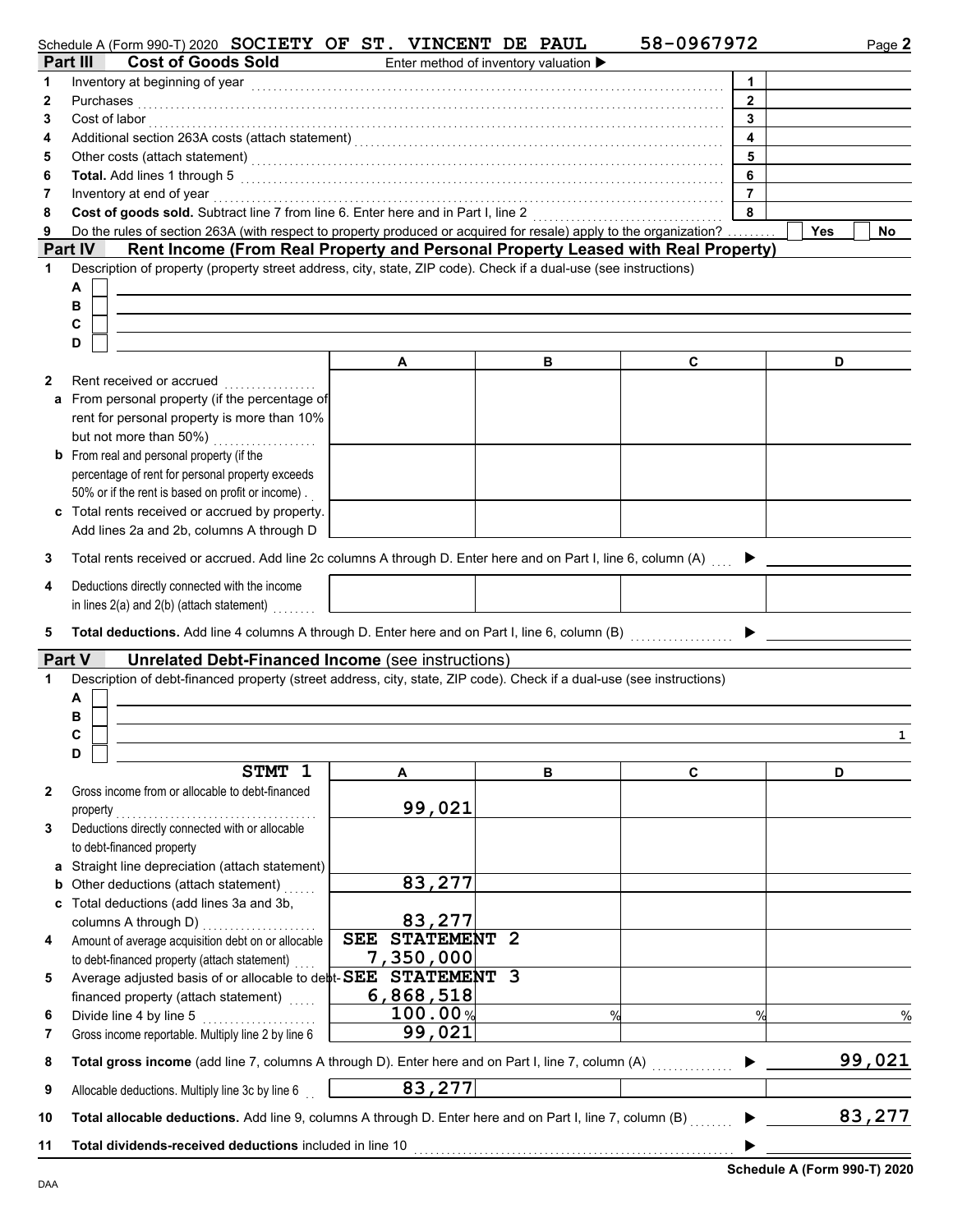| Schedule A (Form 990-T) 2020 SOCIETY OF ST. VINCENT DE PAUL                                                                      |                                          |                     |                       |                                     |                                                                                            | 58-0967972                                 |   | Page 3                                               |
|----------------------------------------------------------------------------------------------------------------------------------|------------------------------------------|---------------------|-----------------------|-------------------------------------|--------------------------------------------------------------------------------------------|--------------------------------------------|---|------------------------------------------------------|
| Part VI                                                                                                                          |                                          |                     |                       |                                     | Interest, Annuities, Royalties, and Rents from Controlled Organizations (see instructions) |                                            |   |                                                      |
|                                                                                                                                  |                                          |                     |                       |                                     | Exempt/Nonexempt Controlled Organization                                                   |                                            |   |                                                      |
| 1. Name of controlled                                                                                                            | 2. Employer                              |                     |                       | 3. Net unrelated                    | 4. Total of specified                                                                      | 5. Part of column 4                        |   | 6. Deductions directly                               |
| organization                                                                                                                     | identification                           |                     |                       | income (loss)                       | payments made                                                                              | that is included in the                    |   | connected with                                       |
|                                                                                                                                  | number                                   |                     |                       | (see instructions)                  |                                                                                            | controlling organization's<br>gross income |   | income in column 5                                   |
|                                                                                                                                  |                                          |                     |                       |                                     |                                                                                            |                                            |   |                                                      |
| (1)                                                                                                                              |                                          |                     |                       |                                     |                                                                                            |                                            |   |                                                      |
| (2)                                                                                                                              |                                          |                     |                       |                                     |                                                                                            |                                            |   |                                                      |
| (3)                                                                                                                              |                                          |                     |                       |                                     |                                                                                            |                                            |   |                                                      |
| (4)                                                                                                                              |                                          |                     |                       | Nonexempt Controlled Organizations  |                                                                                            |                                            |   |                                                      |
| 7. Taxable income                                                                                                                | 8. Net unrelated                         |                     | 9. Total of specified |                                     | 10. Part of column 9                                                                       |                                            |   | 11. Deductions directly                              |
|                                                                                                                                  | income (loss)                            |                     | payments made         |                                     | that is included in the                                                                    |                                            |   | connected with                                       |
|                                                                                                                                  | (see instructions)                       |                     |                       |                                     | controlling organization's                                                                 |                                            |   | income in column 10                                  |
|                                                                                                                                  |                                          |                     |                       |                                     | gross income                                                                               |                                            |   |                                                      |
| (1)                                                                                                                              |                                          |                     |                       |                                     |                                                                                            |                                            |   |                                                      |
| (2)                                                                                                                              |                                          |                     |                       |                                     |                                                                                            |                                            |   |                                                      |
| (3)                                                                                                                              |                                          |                     |                       |                                     |                                                                                            |                                            |   |                                                      |
| (4)                                                                                                                              |                                          |                     |                       |                                     |                                                                                            |                                            |   |                                                      |
|                                                                                                                                  |                                          |                     |                       |                                     | Add columns 5 and 10.                                                                      |                                            |   | Add columns 6 and 11.                                |
|                                                                                                                                  |                                          |                     |                       |                                     | Enter here and on Part I,<br>line $8$ , column $(A)$                                       |                                            |   | Enter here and on Part I,<br>line $8$ , column $(B)$ |
|                                                                                                                                  |                                          |                     |                       |                                     |                                                                                            |                                            |   |                                                      |
| Totals                                                                                                                           |                                          |                     |                       |                                     |                                                                                            |                                            |   |                                                      |
| Part VII                                                                                                                         | Investment Income of a Section 501(c)(7) |                     |                       |                                     | (9), or (17) Organization (see instructions)                                               |                                            |   |                                                      |
| 1. Description of income                                                                                                         |                                          | 2. Amount of income |                       | 3. Deductions<br>directly connected |                                                                                            | 4. Set-asides<br>(attach statement)        |   | 5. Total deductions<br>and set-asides                |
|                                                                                                                                  |                                          |                     |                       | (attach statement)                  |                                                                                            |                                            |   | (add columns 3 and 4)                                |
| (1)                                                                                                                              |                                          |                     |                       |                                     |                                                                                            |                                            |   |                                                      |
| (2)                                                                                                                              |                                          |                     |                       |                                     |                                                                                            |                                            |   |                                                      |
| (3)                                                                                                                              |                                          |                     |                       |                                     |                                                                                            |                                            |   |                                                      |
| (4)                                                                                                                              |                                          |                     |                       |                                     |                                                                                            |                                            |   |                                                      |
|                                                                                                                                  | Add amounts in column 2.                 |                     |                       |                                     |                                                                                            |                                            |   | Add amounts in column 5.                             |
|                                                                                                                                  | Enter here and on Part I,                |                     |                       |                                     |                                                                                            |                                            |   | Enter here and on Part I,                            |
|                                                                                                                                  |                                          | line 9, column (A)  |                       |                                     |                                                                                            |                                            |   | line $9$ , column $(B)$                              |
| Totals                                                                                                                           |                                          |                     |                       |                                     |                                                                                            |                                            |   |                                                      |
| <b>Part VIII</b>                                                                                                                 |                                          |                     |                       |                                     | <b>Exploited Exempt Activity Income, Other Than Advertising Income (see instructions)</b>  |                                            |   |                                                      |
| Description of exploited activity:                                                                                               |                                          |                     |                       |                                     |                                                                                            |                                            |   |                                                      |
| Gross unrelated business income from trade or business. Enter here and on Part I, line 10, column (A)<br>2                       |                                          |                     |                       |                                     |                                                                                            |                                            | 2 |                                                      |
| Expenses directly connected with production of unrelated business income. Enter here and on Part I,<br>3                         |                                          |                     |                       |                                     |                                                                                            |                                            |   |                                                      |
| line 10, column (B)<br>Net income (loss) from unrelated trade or business. Subtract line 3 from line 2. If a gain, complete<br>4 |                                          |                     |                       |                                     |                                                                                            |                                            | 3 |                                                      |
| lines 5 through 7                                                                                                                |                                          |                     |                       |                                     |                                                                                            |                                            | 4 |                                                      |
| Gross income from activity that is not unrelated business income<br>5                                                            |                                          |                     |                       |                                     |                                                                                            |                                            | 5 |                                                      |
| Expenses attributable to income entered on line 5<br>6                                                                           |                                          |                     |                       |                                     |                                                                                            |                                            | 6 |                                                      |
| Excess exempt expenses. Subtract line 5 from line 6, but do not enter more than the amount on line<br>7                          |                                          |                     |                       |                                     |                                                                                            |                                            |   |                                                      |
|                                                                                                                                  |                                          |                     |                       |                                     |                                                                                            |                                            | 7 |                                                      |

**Schedule A (Form 990-T) 2020**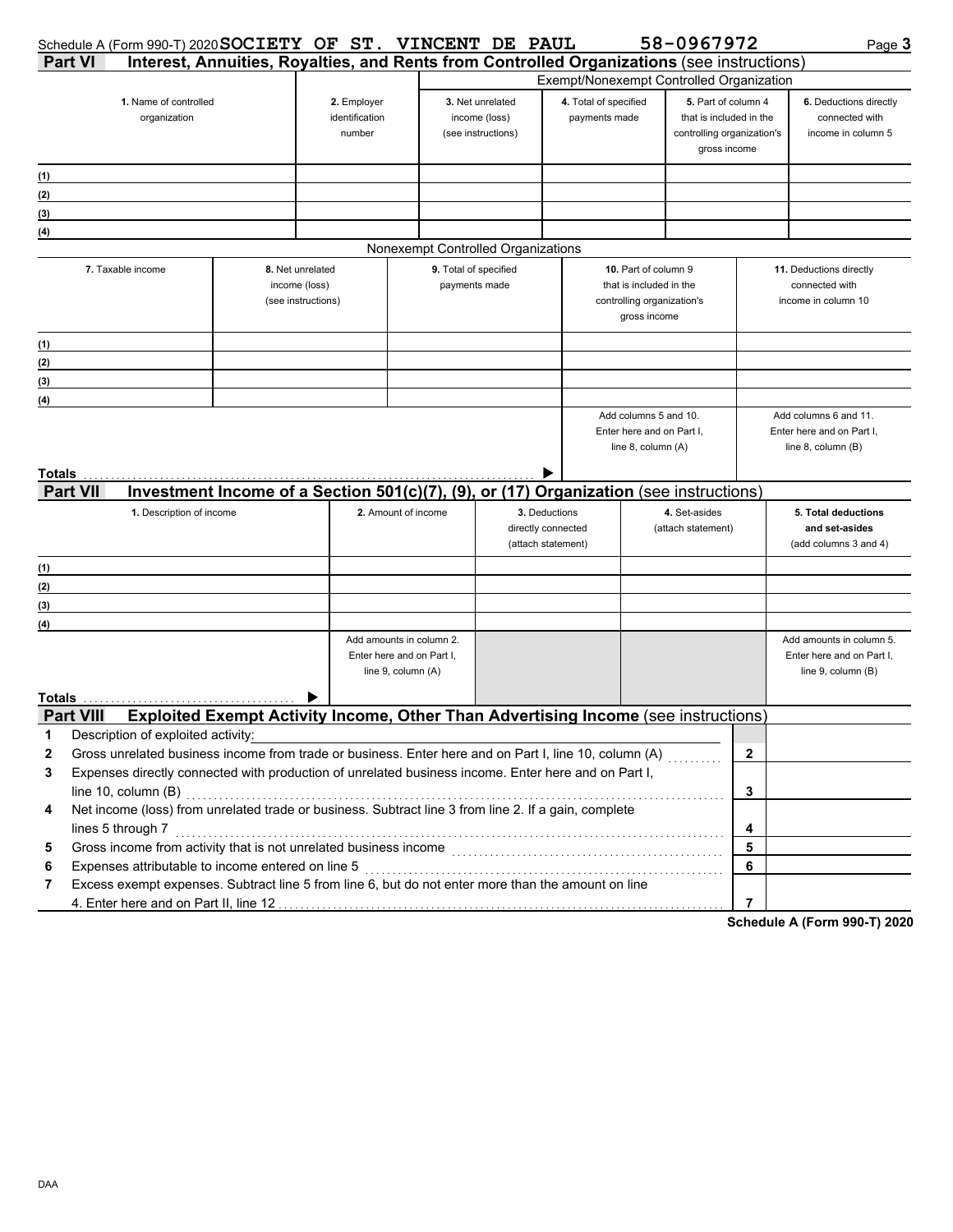|                          | Part IX | <b>Advertising Income</b>                                                                              |   |          |                 |                    |
|--------------------------|---------|--------------------------------------------------------------------------------------------------------|---|----------|-----------------|--------------------|
| 1                        |         | Name(s) of periodical(s). Check box if reporting two or more periodicals on a consolidated basis.      |   |          |                 |                    |
|                          | Α       |                                                                                                        |   |          |                 |                    |
|                          | в       |                                                                                                        |   |          |                 |                    |
|                          | C       |                                                                                                        |   |          |                 |                    |
|                          | D       | Enter amounts for each periodical listed above in the corresponding column.                            |   |          |                 |                    |
|                          |         |                                                                                                        | A | в        | C               | D                  |
| $\mathbf{2}$             |         |                                                                                                        |   |          |                 |                    |
|                          |         |                                                                                                        |   |          |                 |                    |
| a                        |         |                                                                                                        |   |          |                 |                    |
| 3                        |         | Direct advertising costs by periodical                                                                 |   |          |                 |                    |
| a                        |         |                                                                                                        |   |          |                 |                    |
| 4                        |         | Advertising gain (loss). Subtract line 3 from line                                                     |   |          |                 |                    |
|                          |         | 2. For any column in line 4 showing a gain,                                                            |   |          |                 |                    |
|                          |         | complete lines 5 through 8. For any column in                                                          |   |          |                 |                    |
|                          |         | line 4 showing a loss or zero, do not complete                                                         |   |          |                 |                    |
|                          |         | lines 5 through 7, and enter zero on line 8                                                            |   |          |                 |                    |
| 5                        |         |                                                                                                        |   |          |                 |                    |
|                          |         |                                                                                                        |   |          |                 |                    |
| 7                        |         | Excess readership costs. If line 6 is less than                                                        |   |          |                 |                    |
|                          |         | line 5, subtract line 6 from line 5. If line 5 is less                                                 |   |          |                 |                    |
|                          |         | than line 6, enter zero                                                                                |   |          |                 |                    |
| 8                        |         | Excess readership costs allowed as a                                                                   |   |          |                 |                    |
|                          |         | deduction. For each column showing a gain on                                                           |   |          |                 |                    |
|                          |         | line 4, enter the lesser of line 4 or line 7                                                           |   |          |                 |                    |
|                          |         | a Add line 8, columns A through D. Enter the greater of the line 8a, columns total or zero here and on |   |          |                 |                    |
|                          |         | Part II, line 13 <b>Part II, line 13</b>                                                               |   |          |                 |                    |
|                          |         |                                                                                                        |   |          |                 |                    |
|                          | Part X  |                                                                                                        |   |          |                 |                    |
|                          |         | <b>Compensation of Officers, Directors, and Trustees (see instructions)</b>                            |   |          | 3. Percentage   | 4. Compensation    |
|                          |         | 1. Name                                                                                                |   | 2. Title | of time devoted | attributable to    |
|                          |         |                                                                                                        |   |          | to business     | unrelated business |
|                          |         |                                                                                                        |   |          |                 | $\frac{0}{0}$      |
|                          |         |                                                                                                        |   |          |                 | $\%$               |
|                          |         |                                                                                                        |   |          |                 | $\%$               |
|                          |         |                                                                                                        |   |          |                 | $\%$               |
|                          |         |                                                                                                        |   |          |                 |                    |
|                          |         | Total. Enter here and on Part II, line 1                                                               |   |          |                 |                    |
|                          | Part XI | <b>Supplemental Information</b> (see instructions)                                                     |   |          |                 |                    |
|                          |         |                                                                                                        |   |          |                 |                    |
|                          |         |                                                                                                        |   |          |                 |                    |
|                          |         |                                                                                                        |   |          |                 |                    |
|                          |         |                                                                                                        |   |          |                 |                    |
|                          |         |                                                                                                        |   |          |                 |                    |
|                          |         |                                                                                                        |   |          |                 |                    |
|                          |         |                                                                                                        |   |          |                 |                    |
|                          |         |                                                                                                        |   |          |                 |                    |
|                          |         |                                                                                                        |   |          |                 |                    |
|                          |         |                                                                                                        |   |          |                 |                    |
|                          |         |                                                                                                        |   |          |                 |                    |
|                          |         |                                                                                                        |   |          |                 |                    |
|                          |         |                                                                                                        |   |          |                 |                    |
|                          |         |                                                                                                        |   |          |                 |                    |
|                          |         |                                                                                                        |   |          |                 |                    |
| (1)<br>(2)<br>(3)<br>(4) |         |                                                                                                        |   |          |                 |                    |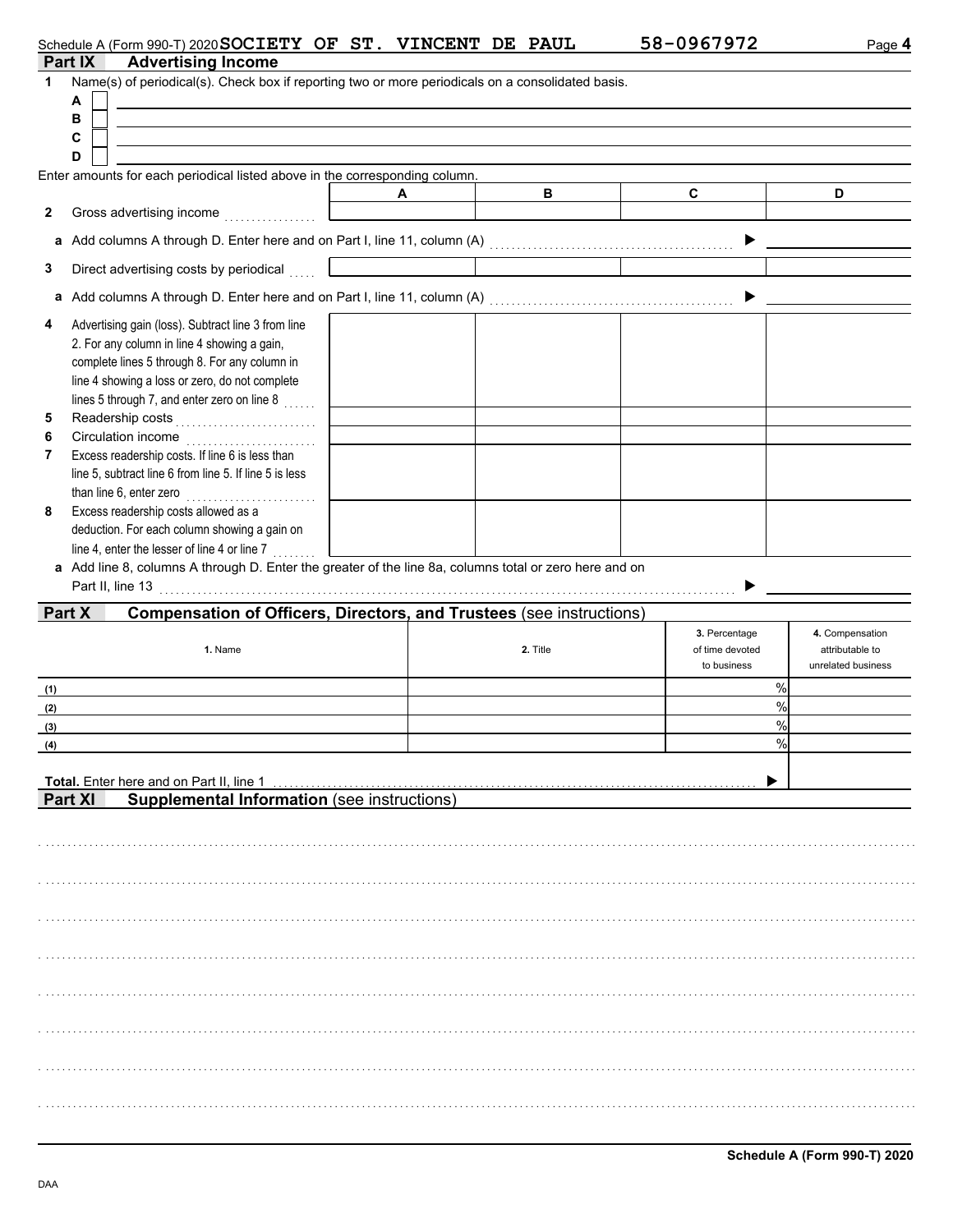## **Unrelated Business Activity Statement 1 - Schedule A (990T), Part V, Line 3b - Other Debt Finance Expense Information**

| <b>Description</b>   | <b>Deduction</b> |
|----------------------|------------------|
| 2050 CHAMBLEE TUCKER |                  |
| MANAGEMENT FEES      | 7,613            |
| REPAIRS              | 9,384            |
| UTILITIES            | 3,899            |
| SALARIES AND WAGES   | 13,951           |
| LEASE PAYMENTS       | 48,430           |
| TOTAL                | 83,277           |

## **Unrelated Business Activity Statement 2 - Schedule A (990T), Part V, Line 4 - Amount of Average Acquisition debt on or Allocable to Debt Financed Property**

| <b>Description</b>                                                                                                        | Deduction        |
|---------------------------------------------------------------------------------------------------------------------------|------------------|
| 2050 CHAMBLEE TUCKER<br>SUM OF DEBT OUTSTANDING AT FIRST OF EACH MONTH<br>DIVIDED BY TOTAL NUMBER OF MONTHS PROPERTY HELD | 88,200,000<br>12 |
| AVERAGE ACOUISITION DEBT                                                                                                  | 7,350,000        |
| UNRELATED ACTIVITY PERCENTAGE                                                                                             | 100              |
| ALLOCATED ACOUISITION DEBT                                                                                                | 7,350,000        |

### **Unrelated Business Activity Statement 3 - Schedule A (990T), Part V, Line 5 - Average Adjusted Basis of or Allocable to Debt Financed Property**

| <b>Description</b>                                                                                                    | Deduction              |  |
|-----------------------------------------------------------------------------------------------------------------------|------------------------|--|
| 2050 CHAMBLEE TUCKER<br>ADJUSTED BASIS ON FIRST DAY PROPERTY WAS HELD<br>ADJUSTED BASIS ON LAST DAY PROPERTY WAS HELD | 6,894,383<br>6,842,652 |  |
| TOTAL<br>DIVIDED BY 2                                                                                                 | 13,737,035             |  |
| AVERAGE ADJUSTED BASIS                                                                                                | 6,868,518              |  |
| UNRELATED ACTIVITY PERCENTAGE                                                                                         | 100                    |  |
| ALLOCATED ADJUSTED BASIS                                                                                              | 6,868,518              |  |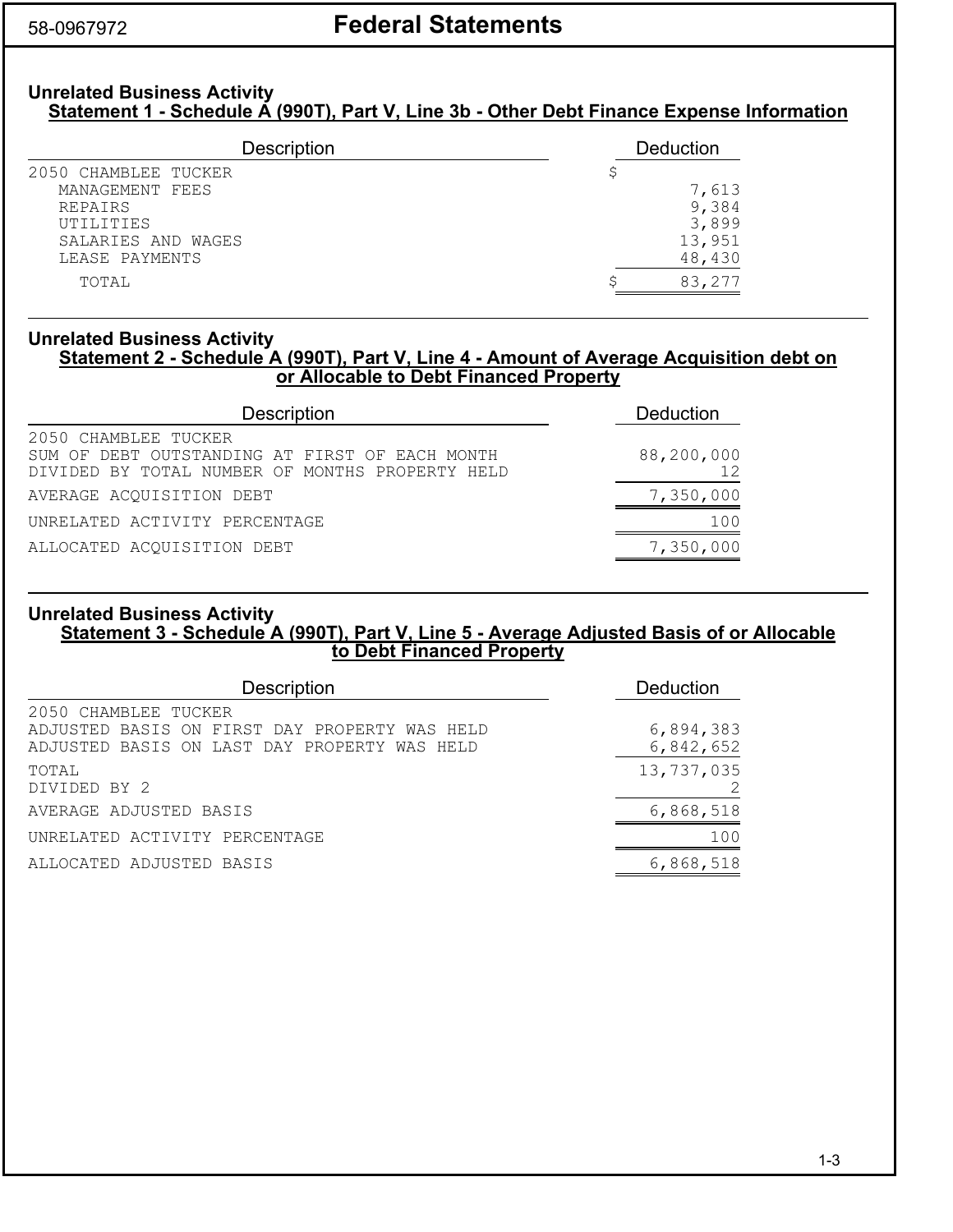|                                                                                                                                                  |          |                                                                                                                    |          | <b>FORM 990-T</b>                     |                   |
|--------------------------------------------------------------------------------------------------------------------------------------------------|----------|--------------------------------------------------------------------------------------------------------------------|----------|---------------------------------------|-------------------|
| Form $2220$                                                                                                                                      |          | <b>Underpayment of Estimated Tax by Corporations</b>                                                               |          |                                       | OMB No. 1545-0123 |
| Department of the Treasury                                                                                                                       |          | Attach to the corporation's tax return.<br>Go to www.irs.gov/Form2220 for instructions and the latest information. |          |                                       | 2020              |
| Internal Revenue Service<br>OF ST.<br>VINCENT DE PAUL<br><b>SOCIETY</b><br>Name                                                                  |          |                                                                                                                    |          | <b>Employer identification number</b> |                   |
| GEORGIA, INC.                                                                                                                                    |          |                                                                                                                    |          | 58-0967972                            |                   |
| Note: Generally, the corporation is not required to file Form 2220 (see Part II below for exceptions) because the IRS will figure any penalty    |          |                                                                                                                    |          |                                       |                   |
| owed and bill the corporation. However, the corporation may still use Form 2220 to figure the penalty. If so, enter the amount from page 2, line |          |                                                                                                                    |          |                                       |                   |
| 38, on the estimated tax penalty line of the corporation's income tax return, but do not attach Form 2220.                                       |          |                                                                                                                    |          |                                       |                   |
| Part I<br><b>Required Annual Payment</b>                                                                                                         |          |                                                                                                                    |          |                                       |                   |
|                                                                                                                                                  |          |                                                                                                                    |          |                                       |                   |
| Total tax (see instructions)<br>1.                                                                                                               |          |                                                                                                                    |          | 1                                     | 3,096             |
| 2a Personal holding company tax (Schedule PH (Form 1120), line 26) included on line 12a                                                          |          |                                                                                                                    |          |                                       |                   |
| <b>b</b> Look-back interest included on line 1 under section $460(b)(2)$ for completed long-term                                                 |          |                                                                                                                    |          |                                       |                   |
| contracts or section 167(g) for depreciation under the income forecast method                                                                    |          |                                                                                                                    | 2b       |                                       |                   |
|                                                                                                                                                  |          |                                                                                                                    | 2c       |                                       |                   |
| d Total. Add lines 2a through 2c                                                                                                                 |          |                                                                                                                    |          | 2d                                    |                   |
| Subtract line 2d from line 1. If the result is less than \$500, do not complete or file this form. The corporation<br>3                          |          |                                                                                                                    |          |                                       |                   |
| does not owe the penalty                                                                                                                         |          |                                                                                                                    |          | 3                                     | 3,096             |
| Enter the tax shown on the corporation's 2019 income tax return. See instructions. Caution: If the tax is zero or<br>4                           |          |                                                                                                                    |          |                                       |                   |
| the tax year was for less than 12 months, skip this line and enter the amount from line 3 on line 5                                              |          |                                                                                                                    |          | 4                                     | 3,309             |
| Required annual payment. Enter the smaller of line 3 or line 4. If the corporation is required to skip line 4, enter<br>5                        |          |                                                                                                                    |          |                                       |                   |
| the amount from line 3                                                                                                                           |          |                                                                                                                    |          | 5                                     | 3,096             |
| Reasons for Filing—Check the boxes below that apply. If any boxes are checked, the corporation must file<br>Part II                              |          |                                                                                                                    |          |                                       |                   |
| Form 2220 even if it does not owe a penalty. See instructions.                                                                                   |          |                                                                                                                    |          |                                       |                   |
| The corporation is using the adjusted seasonal installment method.<br>6                                                                          |          |                                                                                                                    |          |                                       |                   |
| The corporation is using the annualized income installment method.<br>7                                                                          |          |                                                                                                                    |          |                                       |                   |
| The corporation is a "large corporation" figuring its first required installment based on the prior year's tax.<br>8                             |          |                                                                                                                    |          |                                       |                   |
| Part III<br><b>Figuring the Underpayment</b>                                                                                                     |          |                                                                                                                    |          |                                       |                   |
|                                                                                                                                                  |          | (a)                                                                                                                | (b)      | (c)                                   | (d)               |
| 9<br>Installment due dates. Enter in columns (a) through (d) the 15th day                                                                        |          |                                                                                                                    |          |                                       |                   |
| of the 4th (Form 990-PF filers: Use 5th month), 6th, 9th, and 12th                                                                               |          |                                                                                                                    |          |                                       |                   |
| months of the corporation's tax year. Filers with installments due on                                                                            |          |                                                                                                                    |          |                                       |                   |
| or after April 1, 2020, and before July 15, 2020, see instructions                                                                               | 9        | 01/15/21                                                                                                           | 03/15/21 | 06/15/21                              | 09/15/21          |
| 10<br>Required installments. If the box on line 6 and/or line 7 above is                                                                         |          |                                                                                                                    |          |                                       |                   |
| checked, enter the amounts from Schedule A, line 38. If the box on                                                                               |          |                                                                                                                    |          |                                       |                   |
| line 8 (but not 6 or 7) is checked, see instructions for the amounts to                                                                          |          |                                                                                                                    |          |                                       |                   |
| enter. If none of these boxes are checked, enter 25% (0.25) of line 5                                                                            |          |                                                                                                                    |          |                                       |                   |
|                                                                                                                                                  | 10       | 774                                                                                                                | 774      | 774                                   | 774               |
| 11<br>Estimated tax paid or credited for each period. For column (a) only,                                                                       |          |                                                                                                                    |          |                                       |                   |
| enter the amount from line 11 on line 15. See instructions                                                                                       | 11       |                                                                                                                    |          |                                       |                   |
| Complete lines 12 through 18 of one column before going to the                                                                                   |          |                                                                                                                    |          |                                       |                   |
| next column.                                                                                                                                     |          |                                                                                                                    |          |                                       |                   |
| 12<br>Enter amount, if any, from line 18 of the preceding column                                                                                 | 12       |                                                                                                                    |          |                                       |                   |
| 13                                                                                                                                               | 13       |                                                                                                                    | 774      | 1,548                                 | 2,322             |
| 14<br>Add amounts on lines 16 and 17 of the preceding column                                                                                     | 14<br>15 | 0                                                                                                                  | 0        | 0                                     | 0                 |
| 15                                                                                                                                               |          |                                                                                                                    |          |                                       |                   |
| 16<br>If the amount on line 15 is zero, subtract line 13 from line 14.                                                                           |          |                                                                                                                    | 774      | 1,548                                 |                   |
|                                                                                                                                                  | 16       |                                                                                                                    |          |                                       |                   |
| 17<br>Underpayment. If line 15 is less than or equal to line 10, subtract line                                                                   |          |                                                                                                                    |          |                                       |                   |
| 15 from line 10. Then go to line 12 of the next column. Otherwise, go                                                                            | 17       | 774                                                                                                                | 774      | 774                                   | 774               |
|                                                                                                                                                  |          |                                                                                                                    |          |                                       |                   |
| Overpayment. If line 10 is less than line 15, subtract line 10 from line<br>18                                                                   | 18       |                                                                                                                    |          |                                       |                   |
|                                                                                                                                                  |          |                                                                                                                    |          |                                       |                   |

*Go to Part IV on page 2 to figure the penalty. Do not go to Part IV if there are no entries on line 17—no penalty is owed.*

**For Paperwork Reduction Act Notice, see separate instructions.**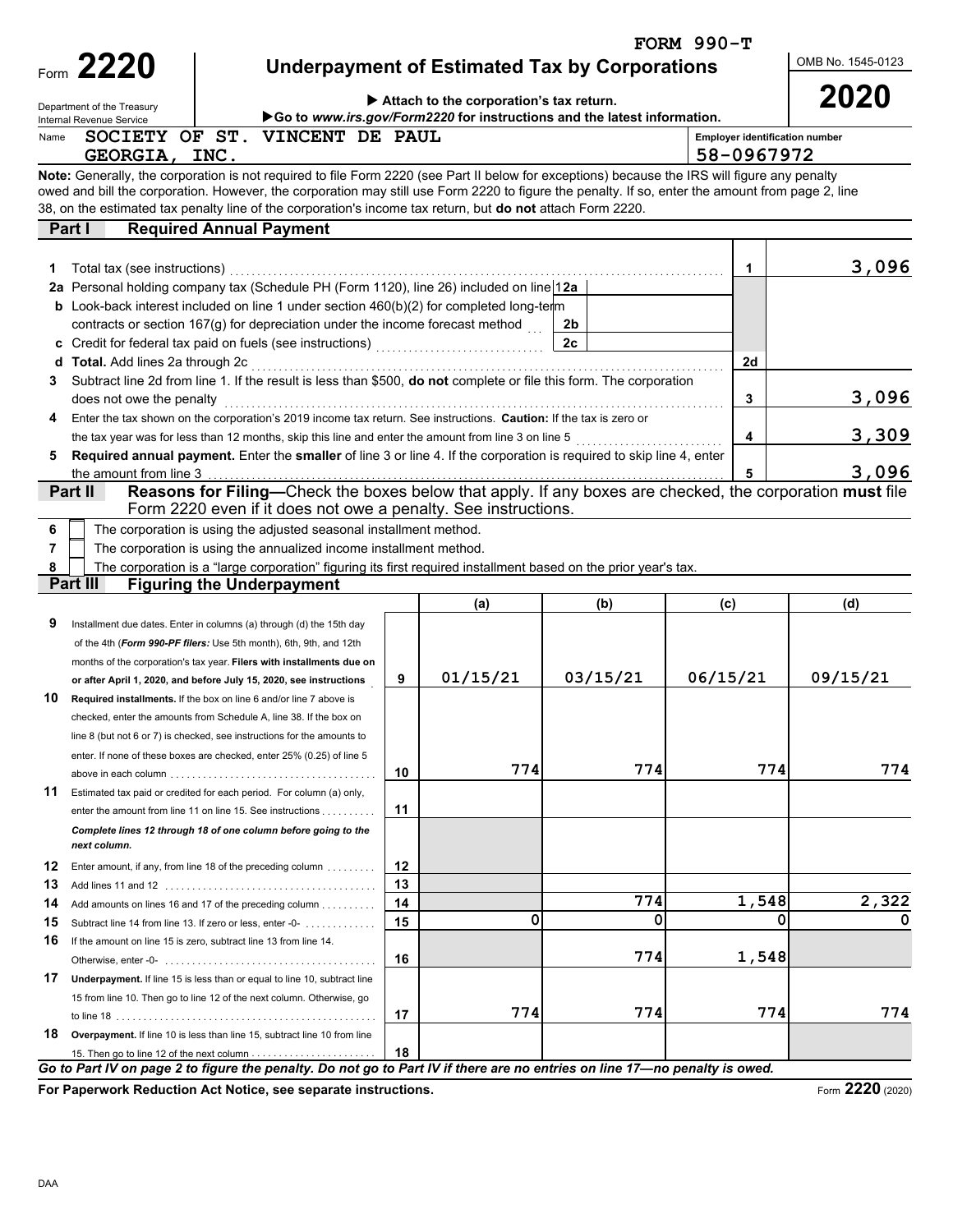## Form 2220 (2020) **SOCIETY OF ST. VINCENT DE PAUL 58-0967972** Page 2

| <b>Figuring the Penalty</b><br>Part IV                                             |    |                         |     |     |     |
|------------------------------------------------------------------------------------|----|-------------------------|-----|-----|-----|
|                                                                                    |    | (a)                     | (b) | (c) | (d) |
| 19 Enter the date of payment or the 15th day of the 4th month after                |    |                         |     |     |     |
| the close of the tax year, whichever is earlier. (C corporations with              |    |                         |     |     |     |
| tax years ending June 30 and S corporations: Use 3rd month                         |    |                         |     |     |     |
| instead of 4th month. Form 990-PF and Form 990-T filers: Use 5th                   |    |                         |     |     |     |
| month instead of 4th month.) See instructions                                      | 19 | <b>WORKSHEET</b><br>SEE |     |     |     |
| 20 Number of days from due date of installment on line 9 to the date               |    |                         |     |     |     |
|                                                                                    | 20 |                         |     |     |     |
|                                                                                    |    |                         |     |     |     |
| 21 Number of days on line 20 after 4/15/2020 and before 7/1/2020                   | 21 |                         |     |     |     |
| Number of days on line 21                                                          |    |                         |     |     |     |
| 22 Underpayment on line 17 x<br>366<br>$x 5\% (0.05)$                              | 22 | \$                      | \$  | \$  | \$  |
|                                                                                    |    |                         |     |     |     |
| 23 Number of days on line 20 after 6/30/2020 and before 10/1/2020                  | 23 |                         |     |     |     |
| Number of days on line 23<br>366                                                   | 24 | \$                      | \$  | \$  | \$  |
| 24 Underpayment on line 17 x<br>$x \frac{3\%}{0.03}$                               |    |                         |     |     |     |
| 25 Number of days on line 20 after 9/30/2020 and before 1/1/2021                   | 25 |                         |     |     |     |
|                                                                                    |    |                         |     |     |     |
| Number of days on line 25<br>26 Underpayment on line 17 x<br>366<br>$x 3\% (0.03)$ | 26 | \$                      | \$  | \$  | \$  |
|                                                                                    |    |                         |     |     |     |
| 27 Number of days on line 20 after 12/31/2020 and before 4/1/2021                  | 27 |                         |     |     |     |
| Number of days on line 27                                                          |    |                         |     |     |     |
| 28 Underpayment on line 17 x<br>365<br>$× 3\% (0.03)$                              | 28 | \$                      | \$  | \$  | \$  |
|                                                                                    |    |                         |     |     |     |
| 29 Number of days on line 20 after 3/31/2021 and before 7/1/2021                   | 29 |                         |     |     |     |
| Number of days on line 29                                                          |    |                         |     |     |     |
| 30 Underpayment on line 17 x<br>365<br>$x * 9/6$                                   | 30 | \$                      | \$  | \$  | \$  |
|                                                                                    |    |                         |     |     |     |
| 31 Number of days on line 20 after 6/30/2021 and before 10/1/2021                  | 31 |                         |     |     |     |
| Number of days on line 31<br>32 Underpayment on line 17 x<br>365<br>$x * 9/6$      | 32 | \$                      | \$  | \$  | \$  |
|                                                                                    |    |                         |     |     |     |
| 33 Number of days on line 20 after 9/30/2021 and before 1/1/2022                   | 33 |                         |     |     |     |
|                                                                                    |    |                         |     |     |     |
| Number of days on line 33<br>34 Underpayment on line 17 x<br>365<br>$x * 9/6$      | 34 | \$                      | \$  | \$  | \$  |
|                                                                                    |    |                         |     |     |     |
| 35 Number of days on line 20 after 12/31/2021 and before 3/16/2022                 | 35 |                         |     |     |     |
| Number of days on line 35                                                          |    |                         |     |     |     |
| 36 Underpayment on line 17 x<br>365<br>$x * 9/6$                                   | 36 | \$                      | \$  | \$  | \$  |
|                                                                                    |    |                         |     |     |     |

**38 Penalty.** Add columns (a) through (d) of line 37. Enter the total here and on Form 1120, line 34; or the comparable line for other income tax returns . . . . . . . . . . . . . . . . . . . . . . . . . . . . . . . . . . . . . . . . . . . . . . . . . . . . . . . . . . . . . . . . . . . . . . . . . . . . . . . . . . . . . . . . . . . . . . \$

 $37$  Add lines 22, 24, 26, 28, 30, 32, 34, and 36  $\ldots \ldots \ldots \ldots$  | 37  $\frac{1}{3}$ 

**72**

**38**

\$

\$

\*Use the penalty interest rate for each calendar quarter, which the IRS will determine during the first month in the preceding quarter. These rates are published quarterly in an IRS News Release and in a revenue ruling in the Internal Revenue Bulletin. To obtain this information on the Internet, access the IRS website at *www.irs.gov.* You can also call 1-800-829-4933 to get interest rate information.

\$

Form **2220** (2020)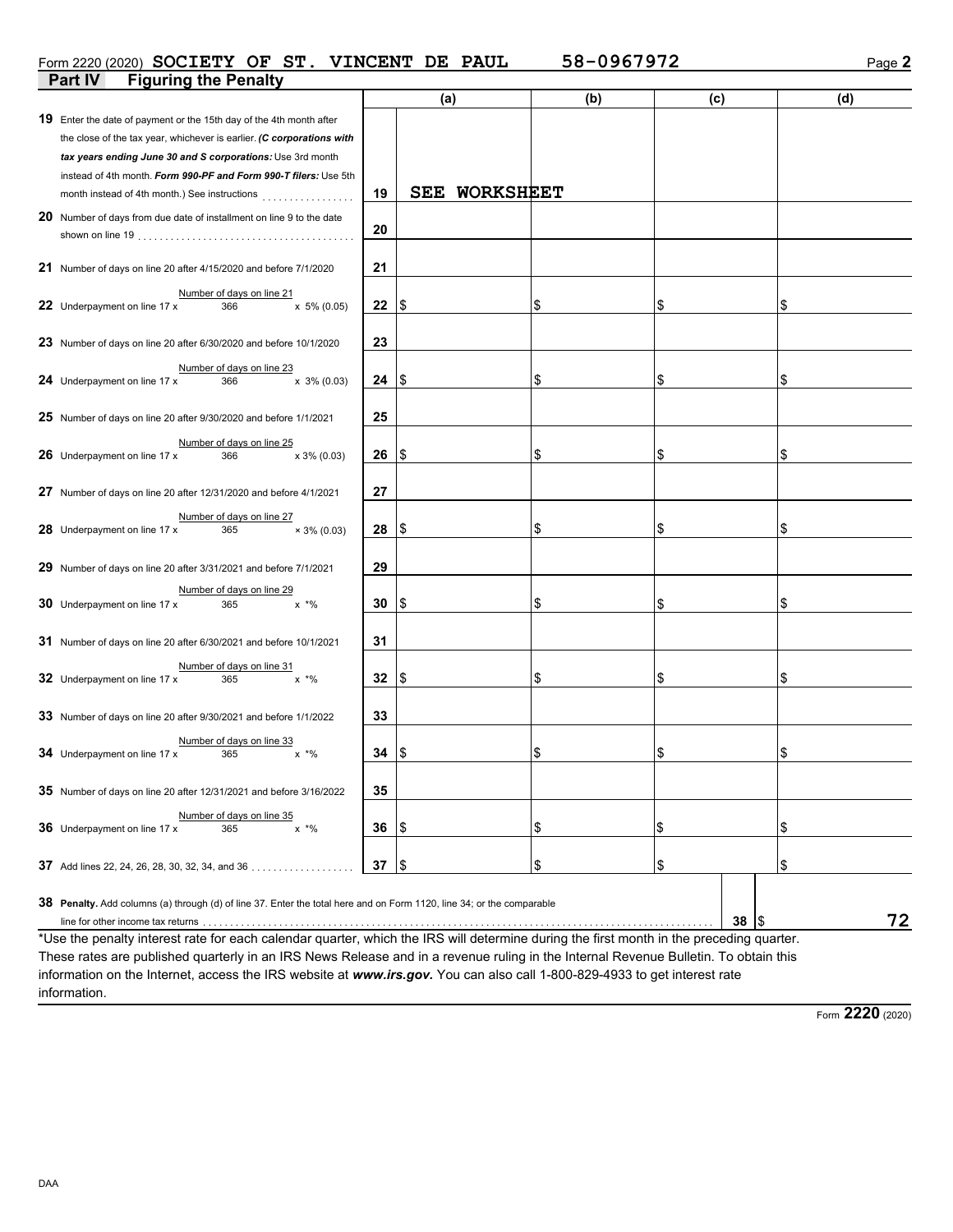| Form 2220                                |             | 2020                                          |                            |                             |             |                                       |
|------------------------------------------|-------------|-----------------------------------------------|----------------------------|-----------------------------|-------------|---------------------------------------|
|                                          |             | For calendar year 2020, or tax year beginning |                            | $10/01/20$ , and ending     | 09/30/21    |                                       |
| Name                                     |             |                                               |                            |                             |             | <b>Employer Identification Number</b> |
| <b>SOCIETY</b><br>OF.<br><b>GEORGIA,</b> | ST.<br>INC. | <b>VINCENT</b><br><b>PAUL</b><br>DE.          |                            |                             | 58-0967972  |                                       |
|                                          |             | 1st Quarter                                   | 2nd Quarter                | 3rd Quarter                 |             | 4th Quarter                           |
| Due date of estimated payment            |             | 01/15/21                                      | 03/15/21                   | 06/15/21                    |             | 09/15/21                              |
| Amount of underpayment                   |             | 774                                           | 774                        |                             | 774         | 774                                   |
| Prior year overpayment applied           | 1st Payment |                                               | 2nd Payment<br>3rd Payment |                             | 4th Payment | 5th Payment                           |
| Date of payment<br>Amount of payment     |             |                                               |                            |                             |             |                                       |
| <b>QTR</b>                               | <b>FROM</b> | TО                                            | <b>UNDERPAYMENT</b>        | <b>#DAYS</b><br><b>RATE</b> |             | <b>PENALTY</b>                        |
| 1                                        | 1/15/21     | 2/15/22                                       | 774                        | 396                         | 3.00        | 25                                    |

|        |         | TOTAL PENALTY       |     |     |      | 72 |
|--------|---------|---------------------|-----|-----|------|----|
|        |         | $9/15/21$ $2/15/22$ | 774 | 153 | 3.00 | 10 |
| 2<br>ર | 6/15/21 | 2/15/22             | 774 | 245 | 3.00 | 16 |
|        | 3/15/21 | 2/15/22             | 774 | 337 | 3.00 |    |

 **============**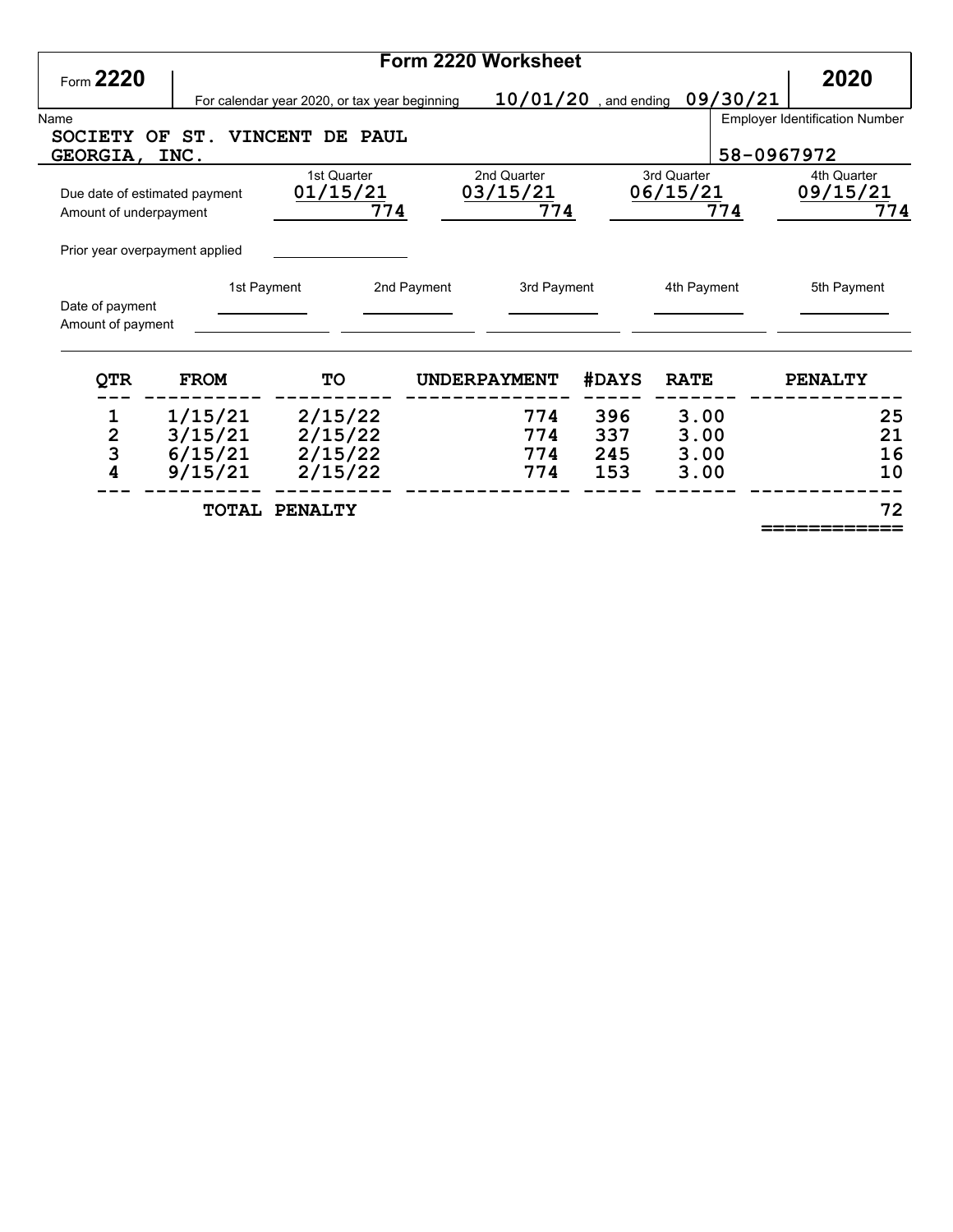



**Mailing Address:**

Atlanta, Georgia 30374-0397 PO Box 740397 Processing Center Georgia Department of Revenue

## **Page 1**

| For the taxable year beginning $10/01$ , 2020 and ending 09/30 , 2021<br>Name of Organization<br>Name of Fiduciary<br>Federal Employer ID No. (in case of employees'<br>trust described in section 401 (a) and exempt under<br>SOCIETY OF ST. VINCENT DE<br>SOCIETY OF ST. VINCENT DE<br>section 501 (a), insert the trust's identification number.)<br><b>Number and Street</b><br>Number and Street<br>2050-C CHAMBLEE TUCKER RO<br>2050-C CHAMBLEE TUCKER RO 58-0967972<br>City or Town<br>City or Town<br><b>NAICS Code</b><br>Date of current<br>IRS code section<br>exemption letter.<br>for which you are<br>exempt.<br><b>ATLANTA</b><br><b>ATLANTA</b><br>Zip Code<br>Zip Code<br>State<br><b>State</b><br>531120<br>30341<br>30341<br>GA.<br>501 (C) (3)<br>GA<br><b>GEORGIA UNRELATED BUSINESS TAXABLE INCOME</b><br><b>SCHEDULE 1</b><br>1. Unrelated business taxable income from Federal Form 990-T (attach copy)<br>1.<br>14,744<br>2.<br>3.<br>14,744<br>4.<br>5.<br>5. Adjusted unrelated business taxable income (Line 3 less Line 4)<br>14,744<br>6. Income allocated everywhere <b>construction and interesting and interesting and interesting and interesting and i</b><br>6.<br>7. Unrelated business taxable income subject to apportionment (Line 5 less Line 6) [<br>7.<br>14,744<br>8.<br>1.000000<br>9. Georgia apportioned unrelated business taxable income (Line 7 x Line 8) [1, 1, 1, 1, 1, 1, 1, 1, 1, 1, 1, 1<br>9.<br>14,744<br>10.<br>11. Total of Lines 9 and 10 <b>Constitution</b> 10 <b>and 20</b> and 20 and 20 and 20 and 20 and 20 and 20 and 20 and 20 and 20 and 20 and 20 and 20 and 20 and 20 and 20 and 20 and 20 and 20 and 20 and 20 and 20 and 20 and 20 and 20<br>11.<br>14,744<br>12. Georgia net operating loss deduction (Attach Schedule) (See instructions for 80%<br>12.<br>13. Georgia unrelated business taxable income (Line 11 less Line 12) [[[[[[[[[[[[[[[[[[[[[[[[[[[[[[[<br>13. | Amended | Amended due to IRS Audit | Address Change |  | <b>UET Annualization Exception attached</b> |  |  |  |  |        |  |
|---------------------------------------------------------------------------------------------------------------------------------------------------------------------------------------------------------------------------------------------------------------------------------------------------------------------------------------------------------------------------------------------------------------------------------------------------------------------------------------------------------------------------------------------------------------------------------------------------------------------------------------------------------------------------------------------------------------------------------------------------------------------------------------------------------------------------------------------------------------------------------------------------------------------------------------------------------------------------------------------------------------------------------------------------------------------------------------------------------------------------------------------------------------------------------------------------------------------------------------------------------------------------------------------------------------------------------------------------------------------------------------------------------------------------------------------------------------------------------------------------------------------------------------------------------------------------------------------------------------------------------------------------------------------------------------------------------------------------------------------------------------------------------------------------------------------------------------------------------------------------------------------------------------------------------------------------|---------|--------------------------|----------------|--|---------------------------------------------|--|--|--|--|--------|--|
|                                                                                                                                                                                                                                                                                                                                                                                                                                                                                                                                                                                                                                                                                                                                                                                                                                                                                                                                                                                                                                                                                                                                                                                                                                                                                                                                                                                                                                                                                                                                                                                                                                                                                                                                                                                                                                                                                                                                                   |         |                          |                |  |                                             |  |  |  |  |        |  |
|                                                                                                                                                                                                                                                                                                                                                                                                                                                                                                                                                                                                                                                                                                                                                                                                                                                                                                                                                                                                                                                                                                                                                                                                                                                                                                                                                                                                                                                                                                                                                                                                                                                                                                                                                                                                                                                                                                                                                   |         |                          |                |  |                                             |  |  |  |  |        |  |
|                                                                                                                                                                                                                                                                                                                                                                                                                                                                                                                                                                                                                                                                                                                                                                                                                                                                                                                                                                                                                                                                                                                                                                                                                                                                                                                                                                                                                                                                                                                                                                                                                                                                                                                                                                                                                                                                                                                                                   |         |                          |                |  |                                             |  |  |  |  |        |  |
|                                                                                                                                                                                                                                                                                                                                                                                                                                                                                                                                                                                                                                                                                                                                                                                                                                                                                                                                                                                                                                                                                                                                                                                                                                                                                                                                                                                                                                                                                                                                                                                                                                                                                                                                                                                                                                                                                                                                                   |         |                          |                |  |                                             |  |  |  |  |        |  |
|                                                                                                                                                                                                                                                                                                                                                                                                                                                                                                                                                                                                                                                                                                                                                                                                                                                                                                                                                                                                                                                                                                                                                                                                                                                                                                                                                                                                                                                                                                                                                                                                                                                                                                                                                                                                                                                                                                                                                   |         |                          |                |  |                                             |  |  |  |  |        |  |
|                                                                                                                                                                                                                                                                                                                                                                                                                                                                                                                                                                                                                                                                                                                                                                                                                                                                                                                                                                                                                                                                                                                                                                                                                                                                                                                                                                                                                                                                                                                                                                                                                                                                                                                                                                                                                                                                                                                                                   |         |                          |                |  |                                             |  |  |  |  |        |  |
|                                                                                                                                                                                                                                                                                                                                                                                                                                                                                                                                                                                                                                                                                                                                                                                                                                                                                                                                                                                                                                                                                                                                                                                                                                                                                                                                                                                                                                                                                                                                                                                                                                                                                                                                                                                                                                                                                                                                                   |         |                          |                |  |                                             |  |  |  |  |        |  |
|                                                                                                                                                                                                                                                                                                                                                                                                                                                                                                                                                                                                                                                                                                                                                                                                                                                                                                                                                                                                                                                                                                                                                                                                                                                                                                                                                                                                                                                                                                                                                                                                                                                                                                                                                                                                                                                                                                                                                   |         |                          |                |  |                                             |  |  |  |  |        |  |
|                                                                                                                                                                                                                                                                                                                                                                                                                                                                                                                                                                                                                                                                                                                                                                                                                                                                                                                                                                                                                                                                                                                                                                                                                                                                                                                                                                                                                                                                                                                                                                                                                                                                                                                                                                                                                                                                                                                                                   |         |                          |                |  |                                             |  |  |  |  |        |  |
|                                                                                                                                                                                                                                                                                                                                                                                                                                                                                                                                                                                                                                                                                                                                                                                                                                                                                                                                                                                                                                                                                                                                                                                                                                                                                                                                                                                                                                                                                                                                                                                                                                                                                                                                                                                                                                                                                                                                                   |         |                          |                |  |                                             |  |  |  |  |        |  |
|                                                                                                                                                                                                                                                                                                                                                                                                                                                                                                                                                                                                                                                                                                                                                                                                                                                                                                                                                                                                                                                                                                                                                                                                                                                                                                                                                                                                                                                                                                                                                                                                                                                                                                                                                                                                                                                                                                                                                   |         |                          |                |  |                                             |  |  |  |  |        |  |
|                                                                                                                                                                                                                                                                                                                                                                                                                                                                                                                                                                                                                                                                                                                                                                                                                                                                                                                                                                                                                                                                                                                                                                                                                                                                                                                                                                                                                                                                                                                                                                                                                                                                                                                                                                                                                                                                                                                                                   |         |                          |                |  |                                             |  |  |  |  |        |  |
|                                                                                                                                                                                                                                                                                                                                                                                                                                                                                                                                                                                                                                                                                                                                                                                                                                                                                                                                                                                                                                                                                                                                                                                                                                                                                                                                                                                                                                                                                                                                                                                                                                                                                                                                                                                                                                                                                                                                                   |         |                          |                |  |                                             |  |  |  |  |        |  |
|                                                                                                                                                                                                                                                                                                                                                                                                                                                                                                                                                                                                                                                                                                                                                                                                                                                                                                                                                                                                                                                                                                                                                                                                                                                                                                                                                                                                                                                                                                                                                                                                                                                                                                                                                                                                                                                                                                                                                   |         |                          |                |  |                                             |  |  |  |  |        |  |
|                                                                                                                                                                                                                                                                                                                                                                                                                                                                                                                                                                                                                                                                                                                                                                                                                                                                                                                                                                                                                                                                                                                                                                                                                                                                                                                                                                                                                                                                                                                                                                                                                                                                                                                                                                                                                                                                                                                                                   |         |                          |                |  |                                             |  |  |  |  |        |  |
|                                                                                                                                                                                                                                                                                                                                                                                                                                                                                                                                                                                                                                                                                                                                                                                                                                                                                                                                                                                                                                                                                                                                                                                                                                                                                                                                                                                                                                                                                                                                                                                                                                                                                                                                                                                                                                                                                                                                                   |         |                          |                |  |                                             |  |  |  |  |        |  |
|                                                                                                                                                                                                                                                                                                                                                                                                                                                                                                                                                                                                                                                                                                                                                                                                                                                                                                                                                                                                                                                                                                                                                                                                                                                                                                                                                                                                                                                                                                                                                                                                                                                                                                                                                                                                                                                                                                                                                   |         |                          |                |  |                                             |  |  |  |  |        |  |
|                                                                                                                                                                                                                                                                                                                                                                                                                                                                                                                                                                                                                                                                                                                                                                                                                                                                                                                                                                                                                                                                                                                                                                                                                                                                                                                                                                                                                                                                                                                                                                                                                                                                                                                                                                                                                                                                                                                                                   |         |                          |                |  |                                             |  |  |  |  |        |  |
|                                                                                                                                                                                                                                                                                                                                                                                                                                                                                                                                                                                                                                                                                                                                                                                                                                                                                                                                                                                                                                                                                                                                                                                                                                                                                                                                                                                                                                                                                                                                                                                                                                                                                                                                                                                                                                                                                                                                                   |         |                          |                |  |                                             |  |  |  |  |        |  |
|                                                                                                                                                                                                                                                                                                                                                                                                                                                                                                                                                                                                                                                                                                                                                                                                                                                                                                                                                                                                                                                                                                                                                                                                                                                                                                                                                                                                                                                                                                                                                                                                                                                                                                                                                                                                                                                                                                                                                   |         |                          |                |  |                                             |  |  |  |  |        |  |
|                                                                                                                                                                                                                                                                                                                                                                                                                                                                                                                                                                                                                                                                                                                                                                                                                                                                                                                                                                                                                                                                                                                                                                                                                                                                                                                                                                                                                                                                                                                                                                                                                                                                                                                                                                                                                                                                                                                                                   |         |                          |                |  |                                             |  |  |  |  |        |  |
|                                                                                                                                                                                                                                                                                                                                                                                                                                                                                                                                                                                                                                                                                                                                                                                                                                                                                                                                                                                                                                                                                                                                                                                                                                                                                                                                                                                                                                                                                                                                                                                                                                                                                                                                                                                                                                                                                                                                                   |         |                          |                |  |                                             |  |  |  |  |        |  |
|                                                                                                                                                                                                                                                                                                                                                                                                                                                                                                                                                                                                                                                                                                                                                                                                                                                                                                                                                                                                                                                                                                                                                                                                                                                                                                                                                                                                                                                                                                                                                                                                                                                                                                                                                                                                                                                                                                                                                   |         |                          |                |  |                                             |  |  |  |  |        |  |
|                                                                                                                                                                                                                                                                                                                                                                                                                                                                                                                                                                                                                                                                                                                                                                                                                                                                                                                                                                                                                                                                                                                                                                                                                                                                                                                                                                                                                                                                                                                                                                                                                                                                                                                                                                                                                                                                                                                                                   |         |                          |                |  |                                             |  |  |  |  |        |  |
|                                                                                                                                                                                                                                                                                                                                                                                                                                                                                                                                                                                                                                                                                                                                                                                                                                                                                                                                                                                                                                                                                                                                                                                                                                                                                                                                                                                                                                                                                                                                                                                                                                                                                                                                                                                                                                                                                                                                                   |         |                          |                |  |                                             |  |  |  |  |        |  |
|                                                                                                                                                                                                                                                                                                                                                                                                                                                                                                                                                                                                                                                                                                                                                                                                                                                                                                                                                                                                                                                                                                                                                                                                                                                                                                                                                                                                                                                                                                                                                                                                                                                                                                                                                                                                                                                                                                                                                   |         |                          |                |  |                                             |  |  |  |  |        |  |
|                                                                                                                                                                                                                                                                                                                                                                                                                                                                                                                                                                                                                                                                                                                                                                                                                                                                                                                                                                                                                                                                                                                                                                                                                                                                                                                                                                                                                                                                                                                                                                                                                                                                                                                                                                                                                                                                                                                                                   |         |                          |                |  |                                             |  |  |  |  |        |  |
|                                                                                                                                                                                                                                                                                                                                                                                                                                                                                                                                                                                                                                                                                                                                                                                                                                                                                                                                                                                                                                                                                                                                                                                                                                                                                                                                                                                                                                                                                                                                                                                                                                                                                                                                                                                                                                                                                                                                                   |         |                          |                |  |                                             |  |  |  |  |        |  |
|                                                                                                                                                                                                                                                                                                                                                                                                                                                                                                                                                                                                                                                                                                                                                                                                                                                                                                                                                                                                                                                                                                                                                                                                                                                                                                                                                                                                                                                                                                                                                                                                                                                                                                                                                                                                                                                                                                                                                   |         |                          |                |  |                                             |  |  |  |  |        |  |
|                                                                                                                                                                                                                                                                                                                                                                                                                                                                                                                                                                                                                                                                                                                                                                                                                                                                                                                                                                                                                                                                                                                                                                                                                                                                                                                                                                                                                                                                                                                                                                                                                                                                                                                                                                                                                                                                                                                                                   |         |                          |                |  |                                             |  |  |  |  |        |  |
|                                                                                                                                                                                                                                                                                                                                                                                                                                                                                                                                                                                                                                                                                                                                                                                                                                                                                                                                                                                                                                                                                                                                                                                                                                                                                                                                                                                                                                                                                                                                                                                                                                                                                                                                                                                                                                                                                                                                                   |         |                          |                |  |                                             |  |  |  |  |        |  |
|                                                                                                                                                                                                                                                                                                                                                                                                                                                                                                                                                                                                                                                                                                                                                                                                                                                                                                                                                                                                                                                                                                                                                                                                                                                                                                                                                                                                                                                                                                                                                                                                                                                                                                                                                                                                                                                                                                                                                   |         |                          |                |  |                                             |  |  |  |  |        |  |
|                                                                                                                                                                                                                                                                                                                                                                                                                                                                                                                                                                                                                                                                                                                                                                                                                                                                                                                                                                                                                                                                                                                                                                                                                                                                                                                                                                                                                                                                                                                                                                                                                                                                                                                                                                                                                                                                                                                                                   |         |                          |                |  |                                             |  |  |  |  | 14,744 |  |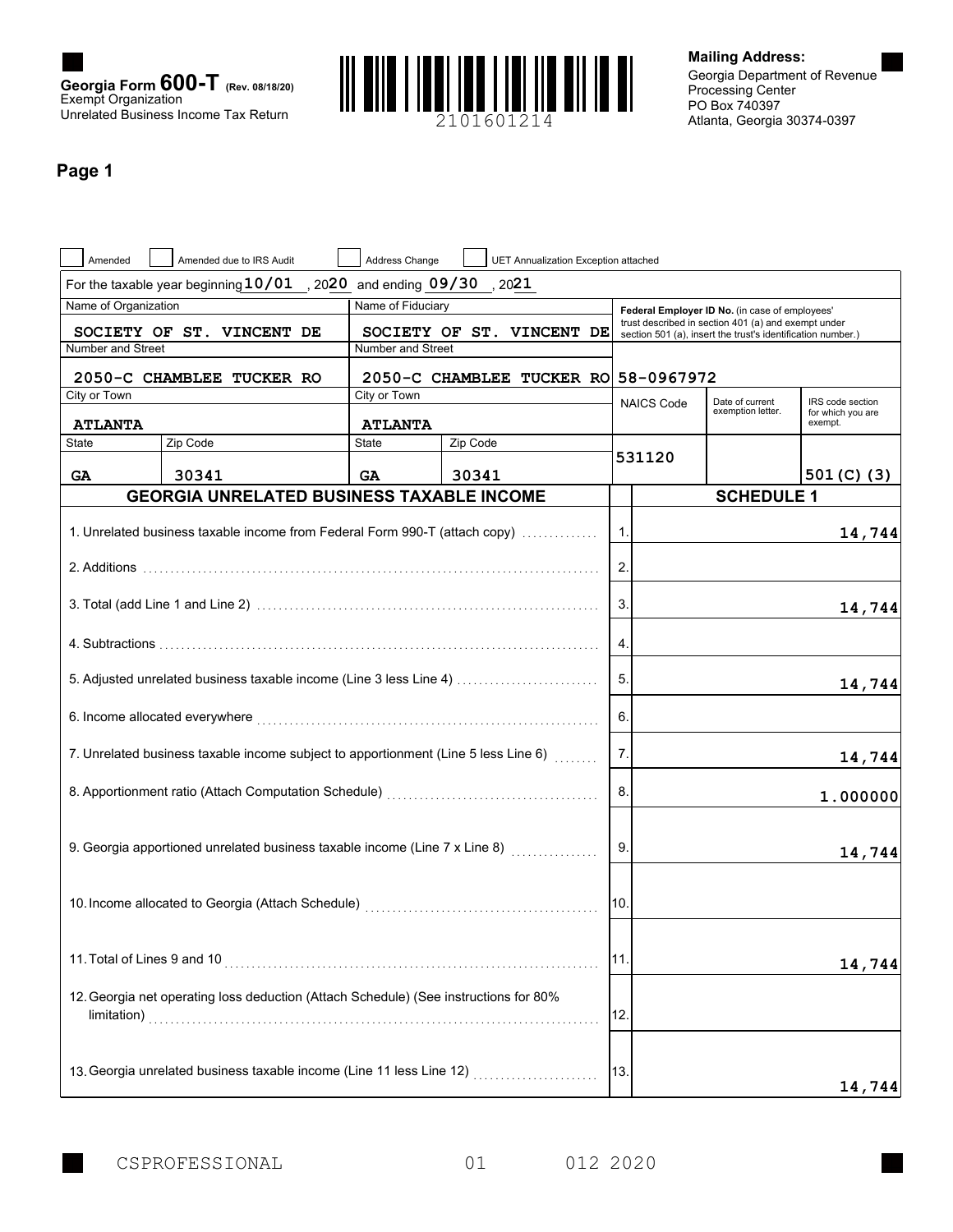



## SOCIETY OF ST. VINCENT DE PAUL 58-0967972

| <b>COMPUTATION OF GEORGIA UNRELATED BUSINESS INCOME TAX</b>                                                                                       |                | <b>SCHEDULE 2</b> |
|---------------------------------------------------------------------------------------------------------------------------------------------------|----------------|-------------------|
|                                                                                                                                                   | $\mathbf{1}$ . | 848               |
| 2. Less: Credits used from Schedule 3, do not enter more than Line 1 of Schedule 2                                                                | 2.             |                   |
|                                                                                                                                                   | 3.             |                   |
|                                                                                                                                                   | 4.             |                   |
|                                                                                                                                                   | 5.             |                   |
|                                                                                                                                                   | 6.             | 848               |
|                                                                                                                                                   | 7 <sub>1</sub> |                   |
|                                                                                                                                                   | 8.             |                   |
|                                                                                                                                                   | 9.             | 13                |
| 10. Balance of tax, interest and penalties due with return [11] [11] [11] 10. Balance of tax, interest and penalties due with return [11] $\cdot$ | 10.            | 861               |
| 11. If Line 6 is an overpayment, amount after any penalties and interest to be credited<br>on 20 20                                               |                |                   |
|                                                                                                                                                   |                |                   |

Georgia. knowledge. Georgia Public Revenue Code Section 48-2-31 stipulates that taxes shall be paid in lawful money of the United States, free of any expense to the State of belief, it is true, correct, and complete. If prepared by a person other than the taxpayer, this declaration is based on all information of which the preparer has I/We declare under penalty of perjury that I/we have examined this return (including accompanying schedules and statements) and to the best of my/our knowledge and A COPY OF THE FEDERAL 990-T AND SUPPORTING SCHEDULES (AND ANY EXTENSION) MUST BE ATTACHED TO THIS RETURNDECLARATION:

| Signature of Officer                       |          | Signature of Individual or Firm Preparing Return |  |  |  |  |
|--------------------------------------------|----------|--------------------------------------------------|--|--|--|--|
| <b>EXECUTIVE DIR.</b><br><b>CEO</b><br>δr. | 04/29/22 | P01259088                                        |  |  |  |  |
| Title                                      | Date     | Employee ID or Social Security Number            |  |  |  |  |
|                                            |          |                                                  |  |  |  |  |